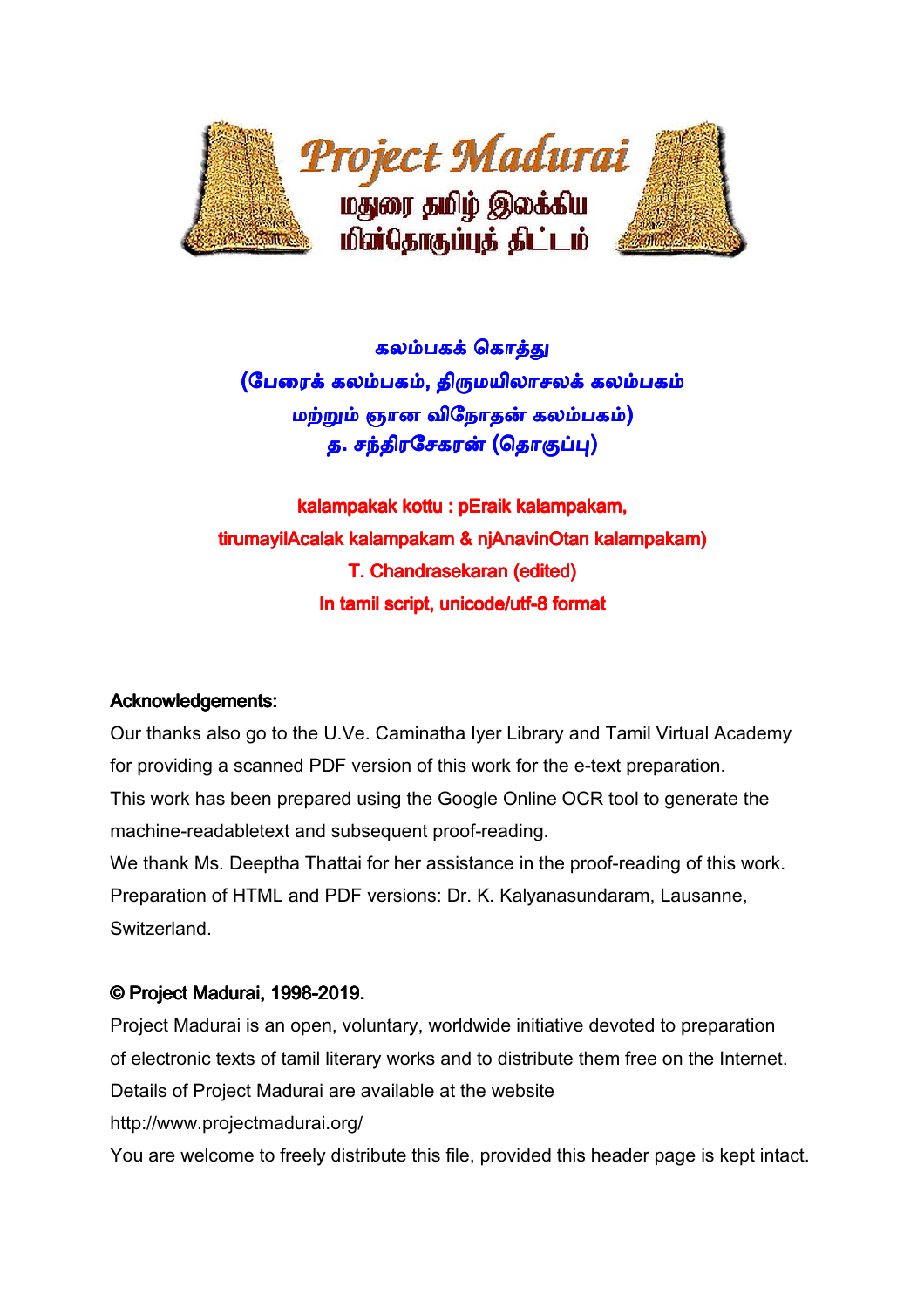## கலம்பகக் கொத்து

# (பேரைக் கலம்பகம், திருமயிலாசலக் கலம்பகம் மற்றும் ஞான விநோதன் கலம்பகம்)

## Source

KALAMBAKA-K-KOTTU EDITED BY T. CHANDRASEKHARAN, M.A., L.T., Curator, Government Oriental Manuscripts Library, Madras AND THE STAFF OF THE LIBRARY PUBLISHED UNDER THE ORDERS OF THE GOVERNMENT OF MADRAS, 1960 Price Rs. 2-50 Printed at the RATHNAM PRESS (BRANCH) 65, Tiruppalli Street, Madras-1. MADRAS GOVERNMENT ORIENTAL MANUSCRIPTS SERIESNO. 68 ----------------

## பொருளடக்கம்

- 1. முன்னுரை (ஆங்கிலம்)
- 2. முன்னுரை (தமிழ்)
- 3. பேரைக் கலம்பகம்
- 4. திருமயிலாசலக் கலம்பகம்
- 5. ஞான விநோதன் கலம்பகம்
- 6. செய்யுள் முதற்குறிப்பு அகராதி

------------

## **INTRODUCTION**

The public are perhaps aware of the fact that the Government of Madras have launched upon a scheme of publication of rare manuscripts treasured in two premier institutions of this state, namely, the Madras Government Oriental Manuscripts Library, Madras and The Tanjore Maharaja Serfoji's Sarasvathi Mahal Library, Tanjore. Financial help has also been extended to Dr. U. V. Swaminatha Iyer Library,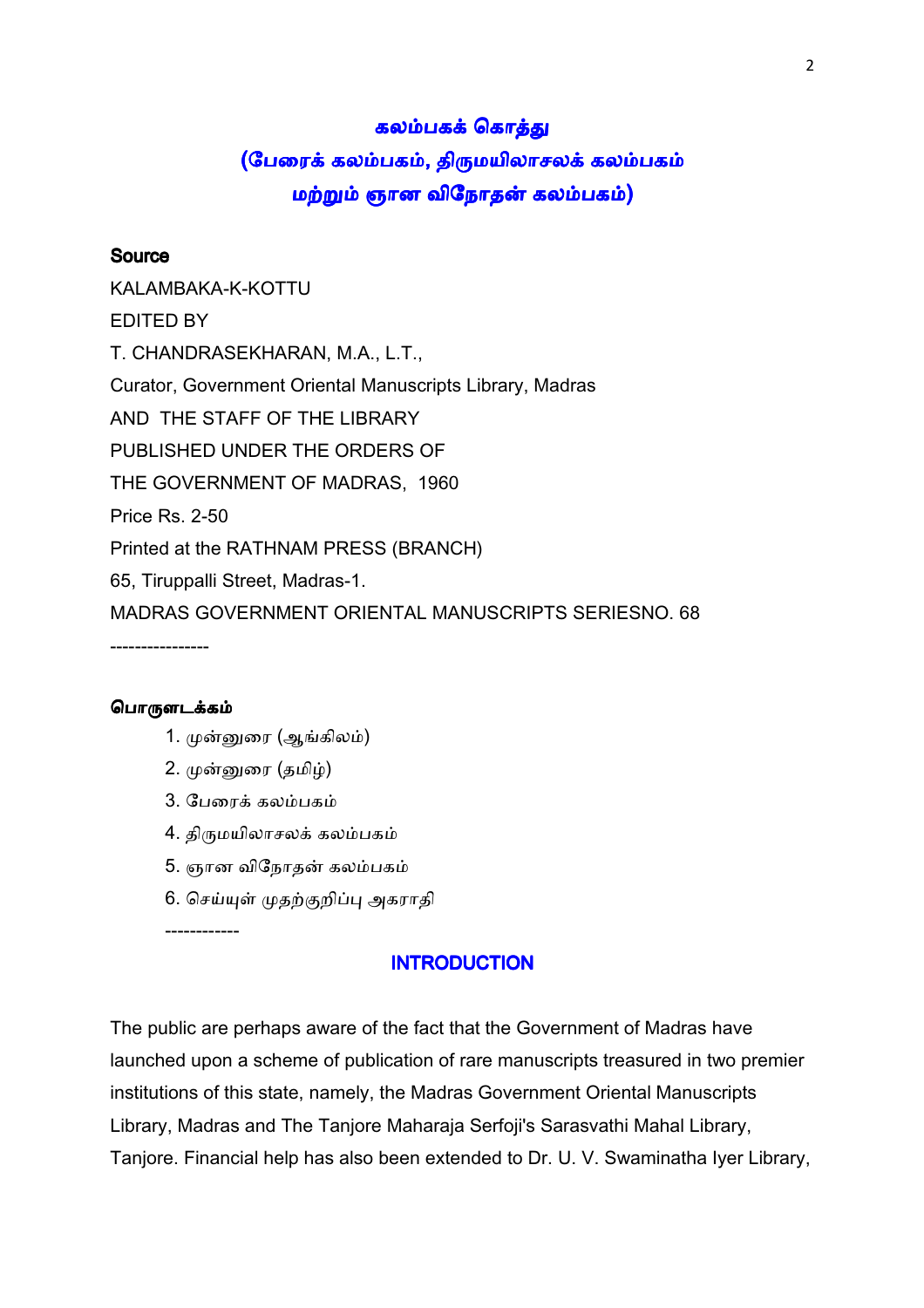Adyar, Madras, for similar purpose. Though the publication of rare manuscripts was started by the Government of Madras as early as 1909, only 12 works were taken up for publication till 1942. Of these, the printing of 3 works has not yet been completed.

Only in the year 1949—50, a regular scheme for the publication of manuscripts was prepared and accepted by the Government of Madras under the MADRAS GOVERNMENT ORIENTAL SERIES. This scheme included the mauuscripts in all the South Indian Languages in which there are manuscripts in the Library. The selection of manuscripts was done by an Expert Committee appointed by the Government specially for this purpose. Till now 157 manuscripts in different languages have been printed. Of these, 35 manuscripts are from Tanjore Maharaja Serfoji's Sarasvathi Mahal Library, Tanjore and 2 from Dr. U.V. Swaminatha Iyer Library, Adyar. In addition, 3 manuscripts, two from this library and 1 from the Dr. U. V. Swaminatha Iyer Library, Adyar, are in the press.

While all the manuscripts under the Madras Government Oriental Series were edited by various scholars drawn from different learned institutions, the publication of manuscripts under the Madras GovernmentOriental Manuscripts Series was resumed in the year 1950–51. All the manuscripts published under this Series before 1942 were in Sanskrit. But from 1950–51, they included the manuscripts in other languages also. These are edited by the Curator with the assistance of the Pandits in respective languages. Till now 60 works have been printed including the total number of 51 since 1931.

Since 1958-59 however no fresh manuscripts were taken up for publication in both the Series. There were several proposals for the printing of manuscripts. Of these, the Government of Madras have now sanctioned the publication of the following 7 Tamil Manuscripts in G. O. No. 81859/-E6/59-15, Education, dated 5-1-1960 communicated in Proceedings RC. No. 138-K2/60 dated 27-1-1960 of the Director of Public Instruction, Madras.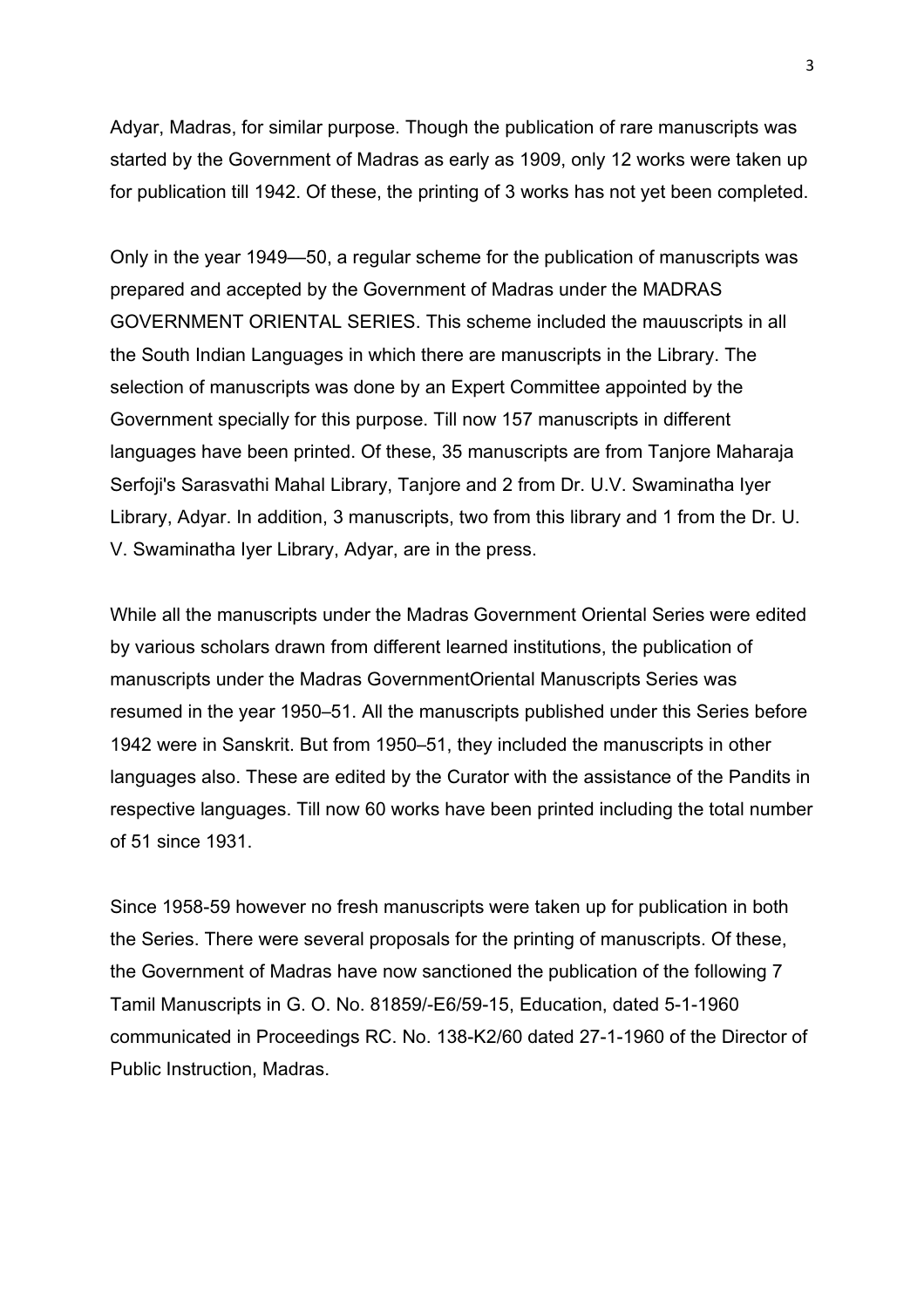I. GOVERNMENT ORIENTAL MANUSCRIPTS LIBRARY, MADRAS.

- 1. Tanip.pādalkal.
- 2. Kērala Dēśa Varalāru.
- 3. Yāpparuṅkala Virutti (with Kurippurai).
- 4. Kattabomman Varalāru.
- 5. Palamoli-t-Tirattu.
- 6. Kalambaka-k-Kottu.
- 7. Uttara Rāmāyaṇa Nāţakam.

## II. DR. U. V. SWAMINATHA IYER LIBRARY, ADYAR, MADRAS.

- 1. Manuvijñānēśvariyam.
- 2. Śuddhānanta Bharatam.

Of the 7 manuscripts from this library, Palamoli-t-tirattu has been dropped as it was found to contain many archaic proverbs. The entire publicationhas been recommended for aid from the Government of India under the scheme for the Development of Modern Indian Languages. It is also hoped that the Government of India aid will be forthcoming in due course. Since the amount has to be reimbursed from the Government of India, it was ordered that the expenditure on the scheme should be incurred before 31-3-1960. Though the time actually available for getting the manuscripts printed is less than 2 months, the publication has been started in right earnest and every possible efforts are being made to complete the same before the stipulated time. There has, however, been one change in the scheme of publication as submitted by the Curator on account of the limited time available. Originally the above manuscripts were intended to be edited by outside scholars under the Madras Government Oriental Series but now they have been edited by the Curator himself with the assistance of the Tamil staff of the Library under the Madras Government Oriental Manuscripts Series.

On account of the great speed with which the press copies were prepared, edited and rushed through the press, a few mistakes might have crept in. It is hoped that the learned scholars who read the works will make necessary corrections, if any.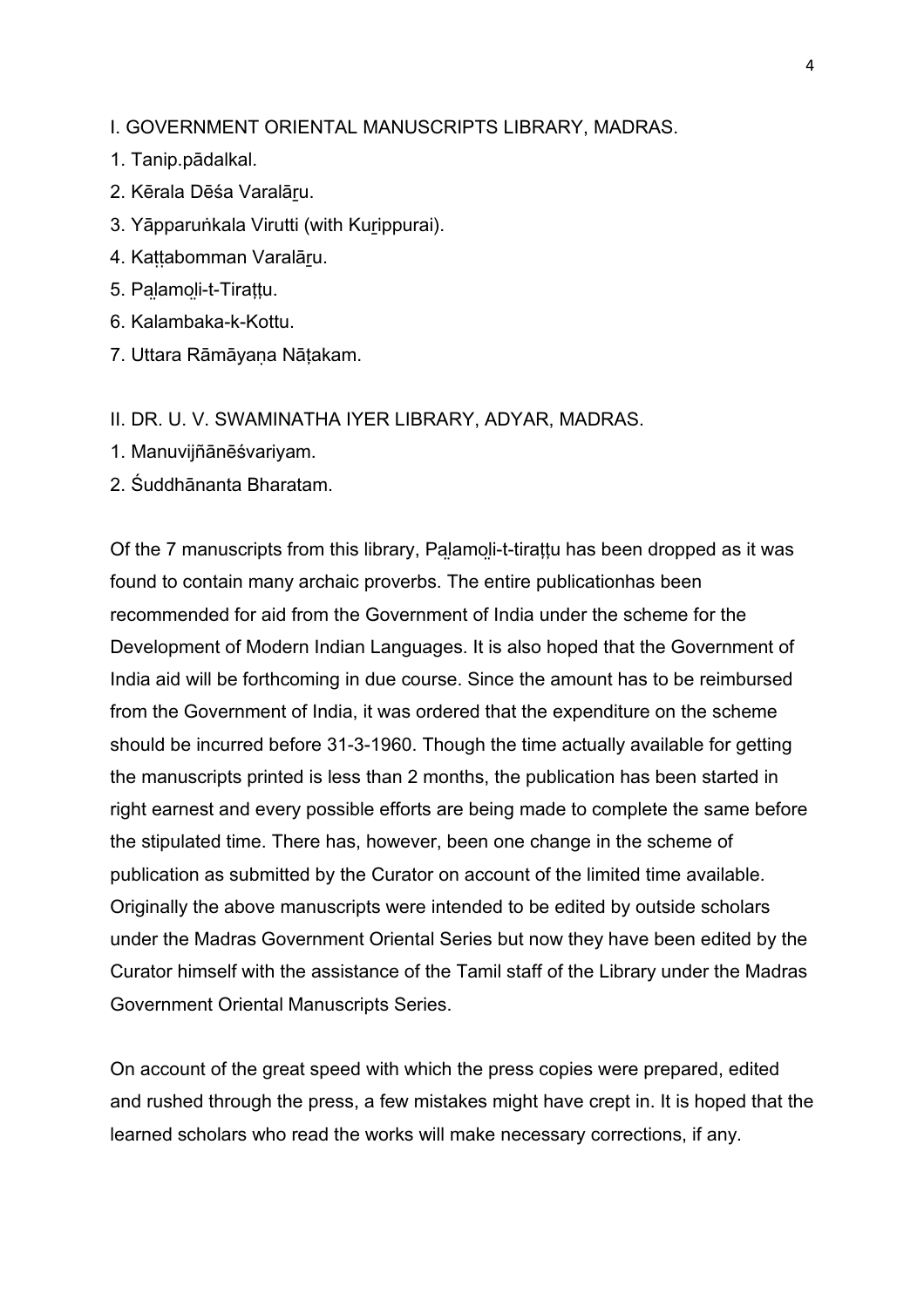In this connection, I will be failing in my duty if I do not express my thanks to the Controller of Stationery and Printing, Madras, for scrutinizing the quotations of the private presses, for supplying the required paper for printing, for passing the printing bills from the presses in a very short time and for taking up the printing of the biggest of the six manuscripts in the Government Press itself.

In the ancient lore of Tamil Literature, it has been established: that there are ninetysix different divisions called "Prabandas," each unique in its respective technique. The ancient grammarian Tolkāppiyar has however not specifically indicated in his Tolkāppiyam about "Prabandam", but he has described a new set of literature as "Virundu" (விருந்து). The later exponents of Tolkappiyam have explained that what he meant by "விருந்து" is the later acquisition of "Prabandas" in Tamil Literature It is also interesting to note that the usage of the word "விருந்து" directly denotes pleasant thoughts. The ninety six Prabandas abound in this sense of pleasing the senses.

Of these Prabandas, an important component is "Kalambakam". The later grammarians have amply described the nature of Kalambakam. It is always sung in praise of a God-head or an equally great being. It contains one hundred different stanzas approximately and is composed in all the different varieties of poetry, such as Venbā, Āśiriyam, Kalippā etc. It is invariably in the form of Antādi - the last word or letter of a piece following immediately thereafter in the subsequent piece. "Kalambakam" contains eighteen Aṅgas which are expounded in the Tamil Preface.

In the series of Kalambakam, some of the most famous pieces are "Tiruvaraṅga-kkalambakam, Madurai-k-Kalambakam and Tiruvāmāttūr Kalambakam. Many have praised the beauteous form of those Kalambakams. In the present book, three Kalambakams are published in one volume. They are "Pērai-k-kalambakam, Tirumayilāсala-k-kalambakam and Jñānavinodan Kalambakam."

## 1. PĒRAI-K-KALAMBAKAM

This series is sung in praise of the presiding deity at Tentiruppērai, a village in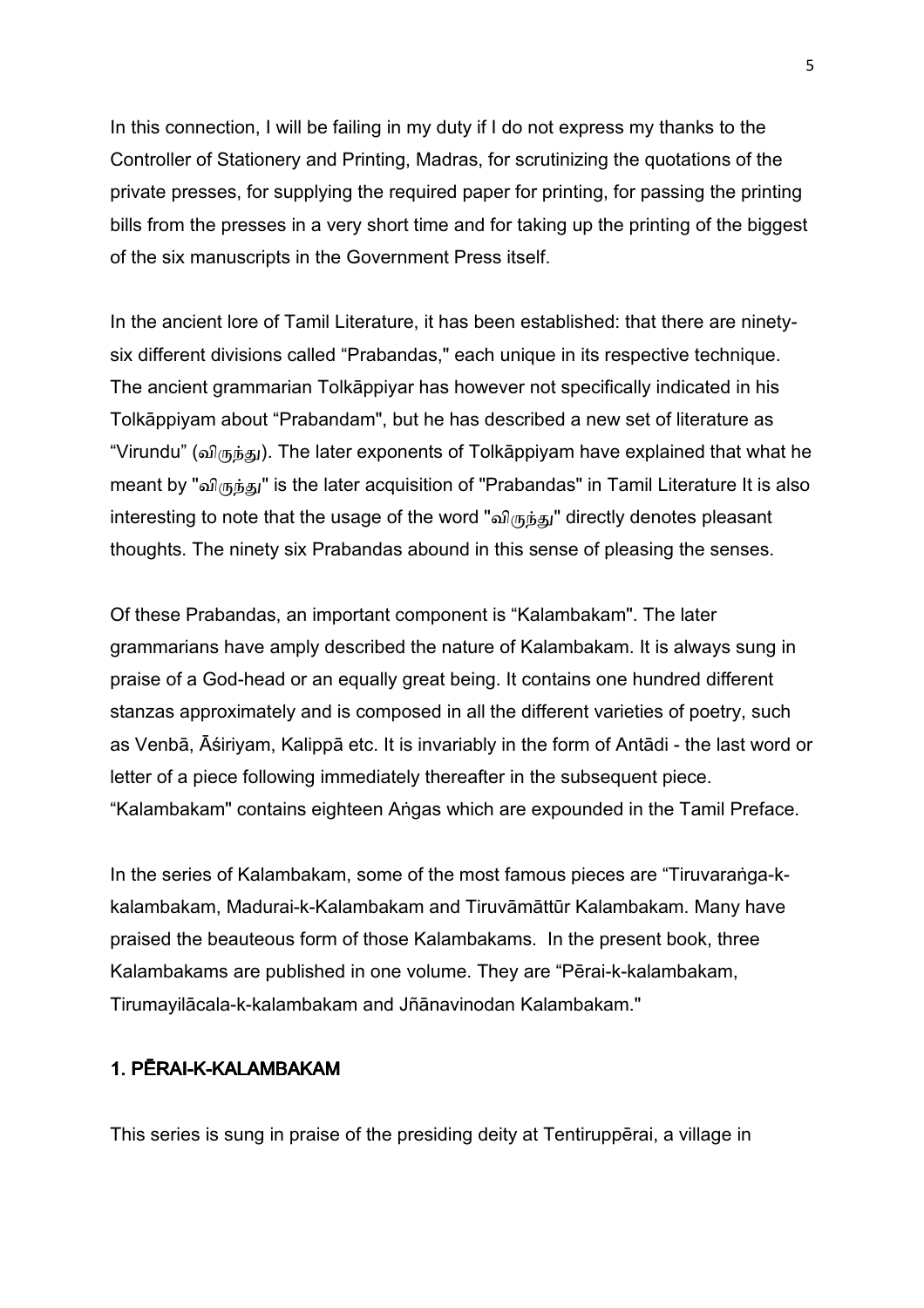Tirunelveli district. It is one of the famous 108 Visnu Sthalams and has also been sungby  $\bar{A}$  lvārs, the twelve pillars of Vaisnava sect. The deityis known as Makara-Nedum-Ku l̤ai-k-kādar and therefore Pērai-k-kalambakam is also known as " Ku l̤ai-kkādar Kalambakam". Tentiruppērai happens to be one of the nine sacred places of pilgrimage near Tirukurukur, the birth place of the great Vaişṇava Saint Nammā l̤vār.

The author of this Kalambakam is unfortunately unknown, but it is presumed that the author is one Tirumēni Tiruvēṅkaţak-kavirāyar. From the songs, it is found that he is a great Tamil scholar and a Vaisnavaite. He seems, naturally, to have aboundant love and regard towards the great saint Nammā Ivār as seen from the very first poem in his praise.

The work was transcribed from Madurai Tamil Śangam manuscript in the year 1952- 53 and is described in the Triennial Catalogue under number R. 3419. It is regrettable that a complete copy could not be had. Only fifty poems viz. 1 to 46 and 98 to 101 are available. However, the lyric is so full of pathos and devotion that it richly deserves to be widely read.

## 2. TIRUMAYILĀCALA-K-KALAMBAKAM

 "Mayilam" very popularly known as a great Sri Subrahmanya Sthalam is situated in the South Arcot District. The great saint. Arunagirināthar, the author of "Tiruppuga l̤", has sung in praise of Sri Subrahmanyasvāmi of Mayilam. It is a place of pilgrimage for a good number of devotees from all parts of the country. An Antādi "Tirumayilācala-t-tantādi" in praise of this Deity has been published by this library in Antādi-k-kottu, Part II. The present work describes the village of Mayilam, its presiding deity and his beauty.

The author is one Dandapāṇi Svāmigal also known as Tirunelveli Tiruppuga l̤ Svāmigal. From the work, it is observed that this piece was sung under the instructions of Sri Pa laiya Svāmigal, brother of the popular Śivaprakaśa Svāmigal.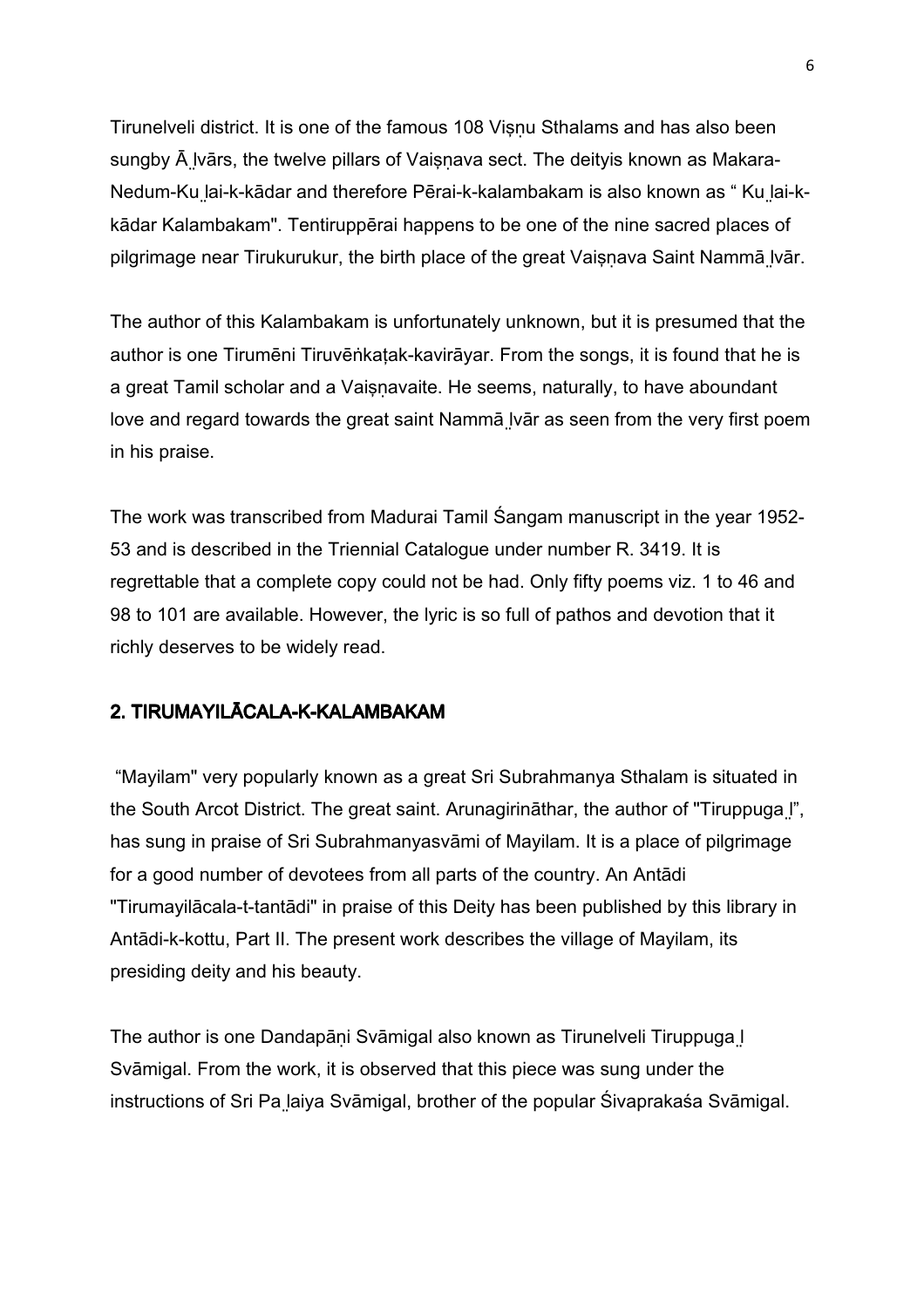This piece contains one hundred songs, all of which are lucid, simple and full of interesting particulars regarding LordSubrahmaṇya. There is mention of one Poygaipākkam Vaidyanathan, who, it is presumed, was the scribe who wrote the piece. Nothing else of definite nature is heard of him.

This is described in the Triennial Catalogue of Tamil manuscripts, under No. R. 2812, palm leaf. This has been restored on paper under R. No. 5969. This was presented by Sri K. Shanmugam of Kumarakuppam, Valavanur post, S. A. District in the year 1951-52.

## 3. JNĀNA VINODAN KALAMBAKAM.

This is a piece containing one hundred songs sung in praise of one "Svarūpānandar" by his disciple named "Tattuvarāyar". The author has sung several other pieces about the greatness and other qualities of his Guru. He proclaims that his ultimate aim in his life is to be blessed by his Guru. This contains, as already said, 100 songs besides the first prayer song. There are four copies of this manuscript described under No. D. 1531 to 1534, all of which are on palm-leaf.

Srimans V. S. Krishnan, M. Pasupathi, and T. Krishnamurthi, Tamil Pandits of this library, were in charge of the preparation of the press copy of the three Kalamabakams and my thanks are due to them for helping me in editing the manuscript before giving it to the press. The Government of India have to be thanked for their kind grant to the Government of Madras for enabling the Government Oriental Manuscripts Library, Madras, to get printed these invaluable manuscripts.The Rathnam Press (Branch) also deserves my thanks for printing the manuscript neatly in a very short period of one month.

Madras-5, T. CHANDRASEKHARAN, 1-3--60 Curator. -------------------

':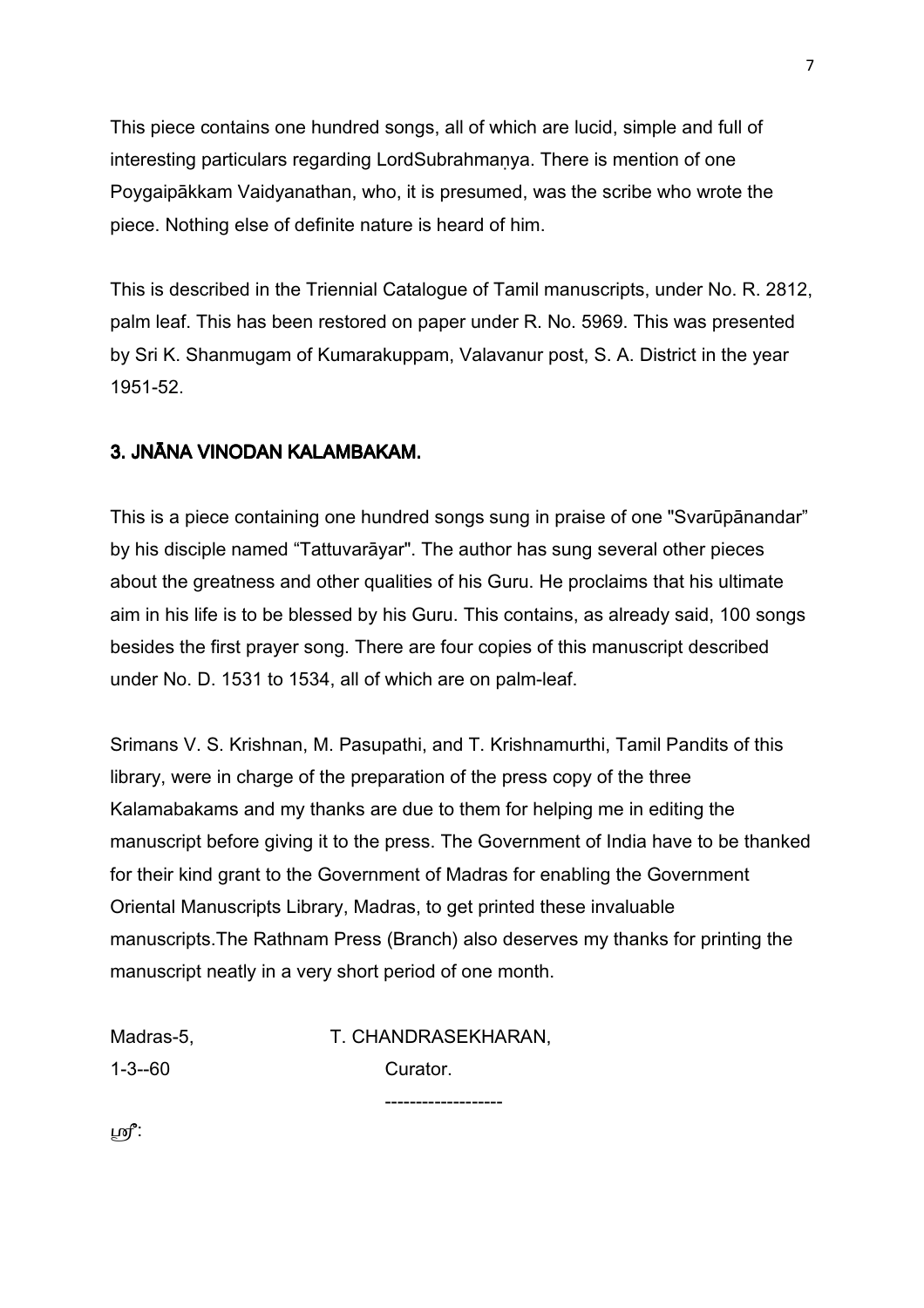### முன்னுரை

"இருந்தமிழே வுன்னா லிருந்தே இமையோர் விருந்தமிழ்த மென்றாலும் வேண்டேன் (தமிழ்விடுதூது)

இமையவருலகத்து அமுதினும் தமிழ் இனிமையுடையது. அமுதமுண்டார் சாவார் என்பது தொன்மொழி. அந்த அமுதமும் வேண்டேன் இனிய தமிழ்மொழி இருக்க, என்கிறார் ஒருபுலவர்.

இமிழ்கடல்வரைப்பில், இந்த அமிழ்தினுமினிய தமிழ் மொழி வழங்கும் பகுதியில் பல புலவர்களும், ஆன்றவிந்தடங்கிய சான்றோரும், முடியுடை யரசர்களும், குறுநில மன்னர்களும் வள்ளல்களும் பண்டுதொட்டே சிறந்து வாழ்ந்திருந்தனர்.

முடியாட்சியும் குடியாட்சியும் மேம்பட்டு விளங்கின. ஆளுவோர் மக்களின் தேவைகளை யறிந்து நடந்தனர். குடிமக்கள் கடமையுணர்ந்து கவலையற்று வாழ்ந்தனர். கல்வி பெருகியது. இறைவழிபாடு சிறந்தது. புலவர் பெருமக்கள் தங்கள் அறிவுத் திறனை அருந்தமிழ்ப் பாக்களால் வெளியிட்டனர்.

புலவர்கள் தங்களது புலமையினை நன்கு வெளிப்படுத்துவதற்காகத் தமிழ்ச்சங்கத்தை மதுரையில் அமைத்தான் ஒரு பாண்டிய அரசன். அங்குத் தமிழ்ப் புலவர்கள் கூடியிருந்து தமிழாராய்ந்தனர். ஒவ்வொரு புலவரும் தாம் தாம் செய்தபாடல்களையோ, நூல்களையோ இந்தச் சங்கத்தில் அரங்கேற்ற வேண்டும். இங்குக் கூடியிருக்கும் புலவர்களின் நன்மதிப்புப் பெற்ற நூலே சிறந்ததாகக் கருதப்பட்டது அக்காலத்தில். "சங்கத்தில் அரங்கேற்றப்பட்ட தமிழ் நூலே தகுதிவாய்ந்தது ; அல்லாதன பயனற்றன"என்ற எண்ணம் தமிழ் நாட்டில் வேரூன்றியிருந்தது. சங்கத்தமிழ் என்றாலே தனிச்சிறப்பு. ஔவையாரியற்றிய நல்வழி என்ற நூலின் கடவுள் வாழ்த்தாகியமுதற்பாடலைப் பார்ப்போம் :

பாலுந் தெளிதேனும் பாகும் பருப்புமிவை நாலுங் கலந்துனக்கு நான் தருவேன் - கோலத் துங்கக் கரிமுகத்துத் தூமணியே நீயெனக்குச் சங்கத் தமிழ்மூன்றுந் தா.

இப்பாடலில், தமிழ் நூலறிவை வளர்ப்பதற்கு விநாயகரை வேண்டுகின்றார் ஆசிரியை. நீ சங்கத் தமிழ் மூன்றுந் தருவாய், நான் பாலும் தேனும் பாகும் பருப்பும் ஆகிய இவை -நான்கையுங் கலந்து உனக்குத் தருகிறேன்"என்று விநாயகரை வேண்டுகின்றார் ஒளவையார். இதனைக் கைம்மாறு கருதும் உதவி என்றுகூடக் கூறலாம். இக்காலத்தும் ஆண்டவனை இம்முறையில் வேண்டிக்கொள்ளுவதைக் காணலாம்.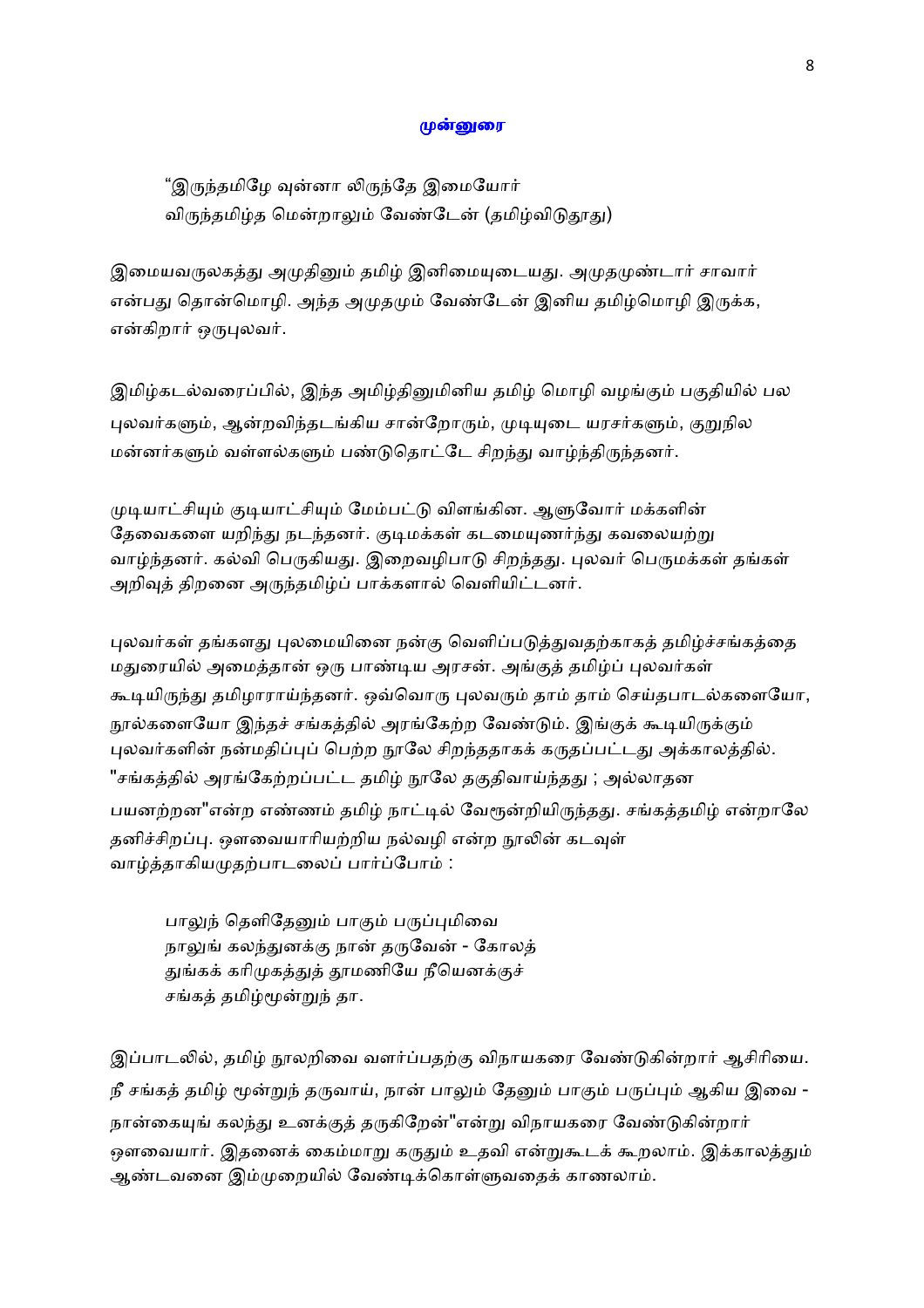இப்பாடலில் நாம் எண்ணிப் பார்க்கவேண்டியது சங்கத்தமிழ் என்ற தொடரேயாகும். தமிழை மட்டும் தருமாறு வேண்டினாரில்லை ஔவையார். சங்கத் தமிழ் என்று கூறுகின்றார். சங்கத்தாரால் ஆராயப்பட்ட தமிழ் என்பது இத் தொடரின்பொருள். ஆகவே, சங்கத்தமிழ் அதாவது சங்கத்தாரால் நன்கு ஆராய்ந்து தெளியப்பெற்ற தமிழ் நூல்களே அக்காலத்து மிகவும் மதிக்கப் பெற்றன என்பது நன்கு விளங்குகின்றது. இங்ஙனம் அறிஞர்களால் பாராட்டப்பெற்ற தமிழ்ச் சங்கத்தில் தமிழ்(மொழி) நூல்களை மூவகையாகப் பகுத்தனர். அவை, இயல் இசை நாடகம் என்பன. ஔவையாரின் பாடலில் காணப்பெறும் "சங்கத்தமிழ் மூன்றும் "என்ற தொடர் இம் மூவகைப் பிரிவினையே உணர்த்த வந்ததாம்.

மேற்கூறப்பெற்ற இயல் இசை நாடகம் என்ற மூவகைப் பிரிவுகளையுங் கொண்ட நூல்கள் பல, பண்டைத் தமிழ்ப் புலவர்களால் ஆக்கப்பெற்றுச் சங்கமேறி வெளிவந்தன. அவற்றுள் இசை, நாடகம் என்பவைபற்றிய நூல்கள் பல, கடல்கோள் பட்டதாகக் கூறுவர்.

தற்பொழுது சங்க நூல்கள் எனப்படுவன, எட்டுத்தொகை, பத்துப்பாட்டு, பதினெண் கீழ்க்கணக்கு என்பனவாம். இவையெல்லாம் இயல் நூல்களாம்.

கி - பி இரண்டாம் நூற்றாண்டில் தோன்றிய நூலாகிய சிலப்பதிகாரத்தை இயல் இசை நாடகம் என்ற மூன்று வகையும்பொருந்தியது எனக் கூறுவர்.

இங்ஙனம், பண்டைப் புலவர் பெருமக்கள் நூல்கள்பல இயற்றித் தந்தனர். அவற்றுள், அக்காலத்திய நாகரிகநிலை, அரசாட்சி, மக்கள்நிலை, கல்வி முகலியன பற்றி விரிவாகக்கூறப்பெற்றுள்ளன. இயற்கைக் காட்சிகளையும் வாழ்க்கை நிலையையும் ஒப்பிட்டுப் பாடல்களில் பாடியுள்ளனர். பண்டைக் கால நிகழ்ச்சிகள் பலவற்றையும் படக்காட்சிகள் போலப் புலவர் பாடல்களிற் கண்டு களிக்கலாம். இவையெல்லாம் முற்காலச் செய்யுட்கள் என்ற வகையில் அடங்குவன.

வாழ்க்கையில் கவலையற்று வாழ்ந்த மக்கள், நாட்கள் செல்லச் செல்ல, மாறிவரும் காலத்திற்கேற்பத் தங்கள் அறிவை மேன்மேலும் பெருக்கினர். புலவர்கள் வேற்று மொழிகளைப் பயின்று, அவைகளிலுள்ள சிறந்த நூல்களைத் தழுவித் தமிழில் இயற்றினர். அங்ஙனம் வேற்றுமொழி நூல்களைத் தழுவி தமிழில் நூலியற்றும் பொழுது தமிழ்மொழியின் சிறப்பும், தமிழ்நாட்டின் பண்பாடும், முதல் நூல்களின் தரமும் சிறிதும் குன்றாதவகையில் இயற்றினர். கம்பராமாயணம், திருவிளையாடற்புராணம், வில்லிபுத்தூராழ்வார் பாரதம், கந்தபுராணம், பெருங்கதை

முதலியன இங்ஙனம் வடமொழியிலுள்ள நூல்களைத் தழுவி இயற்றப்பெற்ற நூல்களில்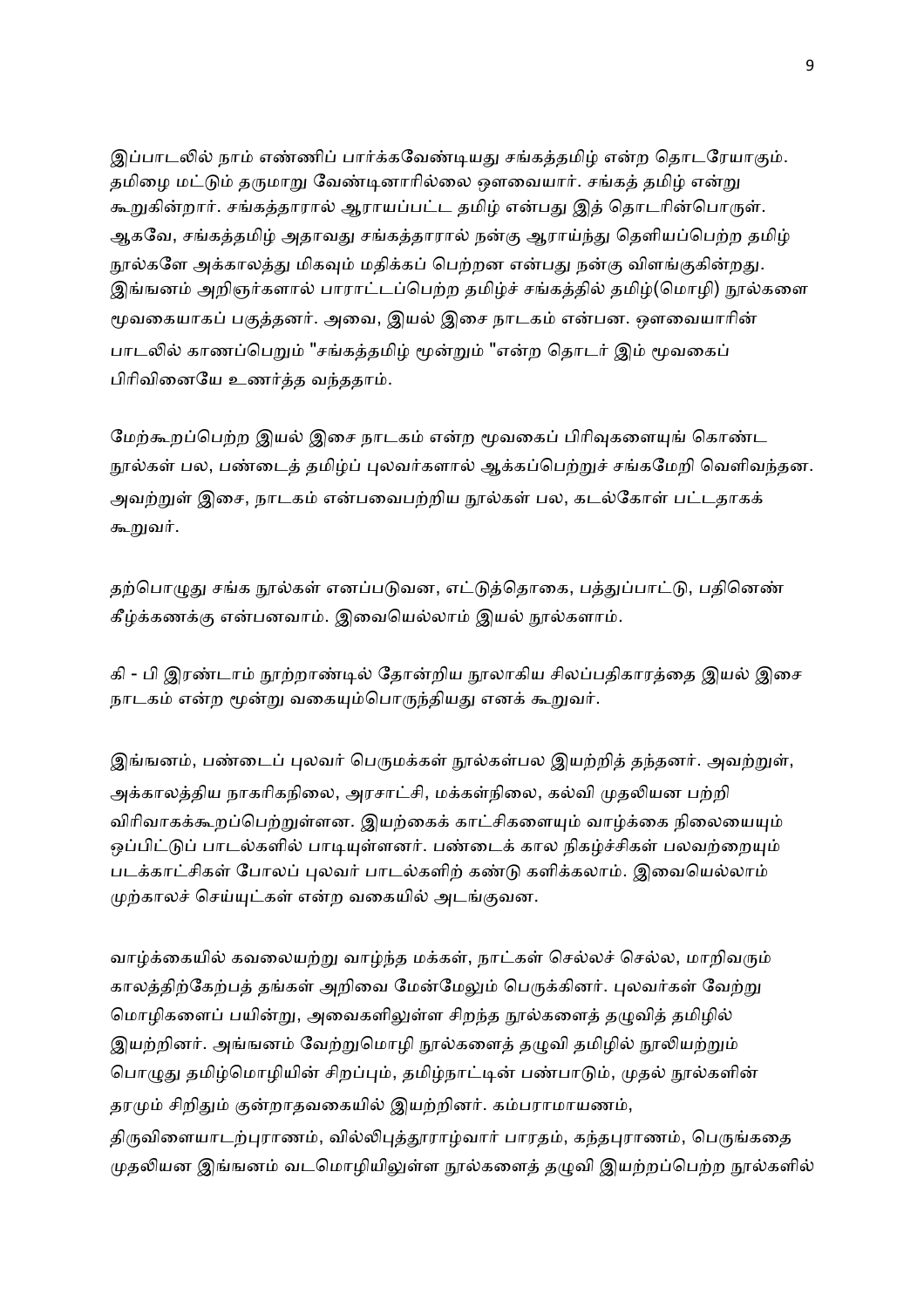சிறந்தனவாக எண்ணத்தக்கன. தண்டியலங்காரம், யாப்பருங்கலக்காரிகை முதலிய இலக்கண நூல்கள் வடமொழி நூல்களைக் கமுவிய நூல்களேயாம். இவை யனைத்தும் இடைக்கால நூல்கள் என்று கூறப் பெறும்.

தொடர்நிலைச் செய்யுட்கள், சிறுகாப்பியங்கள், சிறு பிரபந்தங்கள் முதலிய பலவகை நூல்கள் இடைக்காலத்தில் தோன்றின. கற்பனைச்சுவைகளை அமைத்துப் பாடல்களும் நூல்களும் மிகுதியாகப் பாடப்பெற்றன. ஆழ்வார்கள், நாயன்மார்கள் போன்ற சமயகுரவர்களும் இவ் இடைக்காலத்திலேயே தோன்றி பத்திச்சுவை சொட்டச் சொட்டப் பாடல்களைப் பாடினர்.

இவ்வாறு இலக்கியச் சுவையுணர்விலும், சமய ஈடுபாட்டிலும் மக்கள் சிறந்து விளங்கினர். இத்துணைப் பெருமைகளுடன் பொருந்தியிருந்த இடைக்காலத்தைப் பொற்காலம் என்றே கூறலாம்.

பெருங்காப்பியங்கள், சிறுகாப்பியங்கள், சிறுபிரபந்தங்கள் முதலியவை பாடப்பெறும் முறைகளுக்கு இலக்கணம் வகுத்தனர். சங்ககாலத்தில் இவ்வகைப்பட்ட நூல்கள் தோன்றவில்லையாதலின், இவற்றிற்கு இலக்கணம் கூறப் பெறவில்லை. ஆயினும், தொல்காப்பியம் என்ற தொன்மையான இலக்கண நூலில் விருந்து என்ற நூல்வகை ஒன்று கூறப்பெறுகின்றது.

"விருந்தே தானும் புதுவது கிளந்த யாப்பின் மேற்றே"என்பது தொல்காப்பியம். இந்நூற்பாவுக்கு உரை வகுத்த பேராசிரியர் "புதுவது கிளந்த யாப்பின் மேற்றென்ற தென்னையெனின், புதிதாகத் தாம் வேண்டிய வாற்றாற் பலசெய்யுளுந் தொடர்ந்துவரச் செய்வது ; அது முத்தொள்ளாயிரமும், பொய்கையார் முதலாயினோர் செய்த அந்தாதிச் செய்யுளுமென உணர்க"என்று கூறியுள்ளார். இங்குக் கூறப்பெற்ற அந்தாதியினைப் பிற்கால இலக்கியங்களில் சிறுகாப்பியத்துள் அடக்குவர். எனவே, காப்பியங்கள், சிறுபிரபந்தங்கள் முதலியன " விருந்து"என்ற வகையைச் சார்ந்தன என ஒருவாறு உணரலா.

மேற் கூறப்பெற்ற சிறு பிரபந்தங்களைத் தொண்ணூற்றாறு வகையாகப் பகுத்துள்ளனர், சங்க காலத்துக்குப் பின்பு தோன்றிய இலக்கண நூலார். பன்னிரு பாட்டியல், வெண்பாப் பாட்டியல், வரையறுத்த பாட்டியல், சிதம்பரப் பாட்டியல், இலக்கண விளக்கப் பாட்டியல் முதலியனவற்றில் சிறு பிரபந்தங்களின் வகைகள், அவற்றிற்கு இலக்கணங்கள் ஆகியவை விரிவாகக் கூறப்பெற்றுள்ளன.

இவ்வாறு, தொண்ணூற்றாறு வகையாகப் பகுக்கப்பெற்ற பிரபந்தங்களில் கலம்பகம்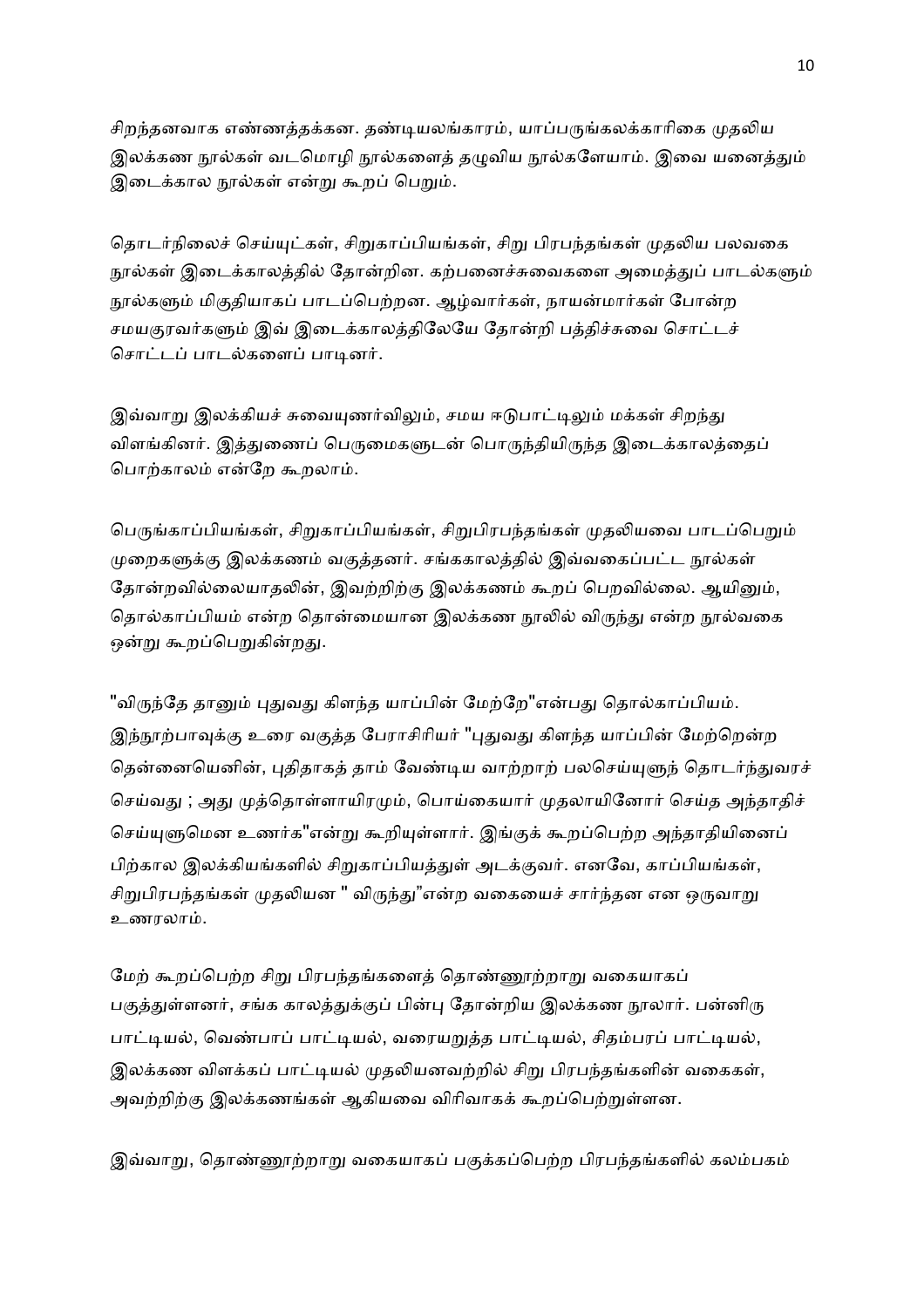என்பதும் ஒன்று. கலம்பகம் என்பது, வெண்பா, ஆசிரியப்பா முதலிய பலவகைப் பாக்களால் அந்தாதித் தொடையில் நூறு பாடல்கள் பாடப்பெறுவதாகும். தெய்வத்தைப்பற்றியே பெரும்பாலும் கலம்பகங்கள் பாடப் பெறும். திருவரங்கக் கலம்பகம், மதுரைக்கலம்பகம், திருவாமாத்தூர்க் கலம்பகம், தில்லைக்கலம்பகம், அழகர்கலம்பகம்முதலியன இவ்வகையிலமைந்த சிறந்த கலம்பகங்களாம்.

கலம்பக உறுப்புக்கள் பதினெட்டெனக் கூறுவர். இப்பொழுது வெளியிடப்பெறும் கலம்பகங்களுள் ஒன்றான திருமயிலாசலக்கலம்பகத்துள், ஒரு பாடலில் பின் வருவன கலம்பக உறுப்புக்களாகக் கூறப்பெற்றுள்ளன. அவை,மயங்கிசைக் கொச்சகக்கலிப்பா, புயவகுப்பு, அம்மானை, மறம், களி, சித்து, ஊசல், தழை, ஊர், மருட்பா, சம்பிரதம், மதங்கு, இரங்கல், கட்டு, மடக்கு, குறம், பாண், கைக்கிளை, தூது, கழிக்கரைப் புலம்பல், காலம் என்பன. இன்னும் தமிழ்ப் புலவர் தம்தம் மனத்தில் தக்கன எனக்கருதும் துறைகளையும் அமைத்துப் பாடலாம் எனவும் அந்நூலில் கூறப்பெற்றுள்ளதோடு, "கலம்பக உறுப்புக்கள் பதினெட்டு என்று நூல்கள் கூறுதலும் உண்டு "எனவும் குறிக்கப் பெற்றுள்ளது. அப்பாடல்,

மயங்கிசைக் கொச்சகக்கலிப்பாப் புயவகுப்பு அம்மானை மறங்களிசித் தூசல்தழை வாழுமூர் மருட்பா வயங்கெழிற்சம் பிரதமதங் கிரங்கல்கட்டு மடக்கு வண்குறம்பாண் கைக்கிளை பலவாறாய்த் தூது தயங்குகழிக் கரைப்புலம்பல் காலமுத லாகத் தமிழ்ப்புலவர்க் கருத்திலவர் தக்க துறை யெல்லாம் இயங்குகலம் பகத்தினுக்கா மானாலு மொருவா <u>È£ரொம்ப த</u>ெனச்சிலநூ லியம்புதலு முளவே. (திருமயிலாசலக் : பாயிரம் - 4).

என்பதாகும்.

கலம்பகங்களில், அழகிய மணவாள தாசரால் பாடப்பெற்ற திருவரங்கக் கலம்பகம், குமரகுருபர சுவாமிகளால் பாடப்பெற்ற மதுரைக் கலம்பகம், திரு ஆமாத்தூர்க் கலம்பகம் ஆகிய இவை சொற்சுவையிலும் பொருட்சுவையிலும் மிகச் சிறந்தனவாக அறிஞர்களால் பாராட்டப் பெறுவன.

இப்பொழுது வெளியிடப்பெறும் கலம்பகக்கொத்து என்னும் இத்தொகுதியினுள் மூன்று கலம்பகங்கள் அடங்கியுள்ளன. அவை : 1. பேரைக் கலம்பகம், 2. கிருமயிலாசலக் கலம்பகம், 3. ஞான விநோதன் கலம்பகம் என்பன.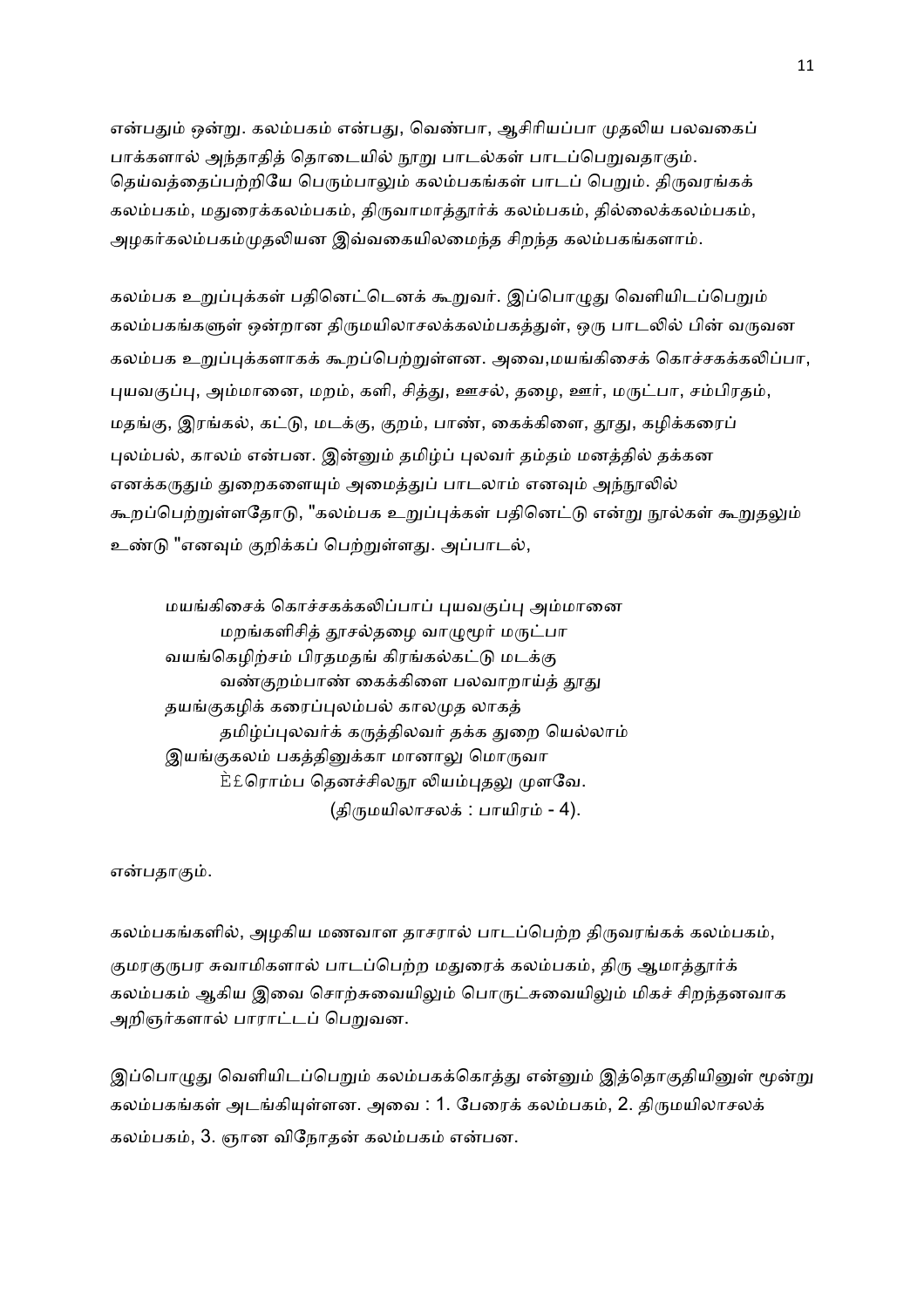## 1. பேரைக் கலம்பகம்

இது, திருமால் கோயில் கொண்டெழுந்தருளியுள்ள திருத்தலங்கள் நூற்றெட்டினுள் பாண்டிய மண்டலத்தைச் சார்ந்த தென்திருப்பேரை என்னும் தலத்தில் எழுந்தருளியுள்ள எம்பெருமானைப் பற்றிப் பாடப்பெற்றுள்ள கலம்பகமாகும். இத் தலத்தில் கோயில் கொண்டுள்ள பெருமானின் திருநாமம் " மகரநெடுங்குழைக்காதர் " என்பது. ஆதலின் இதனை, "தென் திருப்பேரை மகரநெடுங்குழைக்காதர் கலம்பகம் "எனவும் வழங்குவர். இந்நூலாசிரியர் "குழைக்காதர் கலம்பகம்"என்றே இந்நூலுக்குப் பெயர் சூட்டியுள்ளார் எனத் தெரிகின்றது. "குழைக்காதர் கலம்பகம் என் றொருபேர் நாட்டி "என்று இந்நூலின் அவையடக்கச் செய்யுளில் வந்துள்ள தொடர் இதனைப் புலப்படுத்துகின்றது.

தென்திருப்பேரை என்னும் இத்தலம், திருநெல்வேலி மாவட்டத்தில் திருவாய்மொழி பாடிய ஆழ்வாராகிய நம்மாழ்வார் திருவவதரித்த திருக்குருகூரின் அருகே உள்ளது. திருக்குருகூரைச் சார்ந்த நவதிருப்பதிகள் என்று போற்றப்பெறும் ஒன்பது திவ்வியத் தலங்களில் இதுவும் ஒன்று. ஆழ்வார்களால் பாடப்பெற்ற பெருமை யுடையது இது. இத்தலத்து எம்பெருமானைப் பற்றி, குழைக்காதர் வண்ணம், குழைக்காதர் பாமாலை, மகரநெடுங் குழைக்காதர் ஊசல், தென் திருப்பேரை திருப்பணிமாலை முதலான சிறு பிரபந்தங்கள் தோன்றியுள்ளன.

இந்நூல், சொல் நயம், பொருள் நயங்களால் சிறந்து படிப்பவர் மனத்தில் பத்திச் சுவையை நிறைத்து உருக்கும் இயல்பு வாய்ந்துளது. ஓர் எடுத்துக் காட்டினைப் பார்ப்போம். "வாயினால் நாராயணன் பெயரை ஓதாவிடில் பயனேதுமில்லை; திருமாலின் புகழை யார் எடுத்துக்கூறினும் அதனைக் கேட்காத செவியிருந்து பயன் இல்லை ; அவன் திருமேனி யழகினைத் தணியாத காதலுடன் காணாத கண்ணினால் யாது பயன்? திருப்பாற்கடலில் ஆதிசேடன் மீது அறிதுயில் செய்பவரான தென்திருப்பேரை மகரநெடுங் குழைக்காதர் திருக்கோயிலை வலம் வராத கால்களால் பயன் எதுவும் இல்லை "என்ற கருத்து ஒரு பாடலில் கூறப்பெற்றுளது.

நாராய ணாவென வோதாமல் வீண்மொழிகள் நாவாலு மேதுபய னவர் புகழே யாராலு மோதிலவைகேளாத மூடர்செவி யானாலு மேதுபய னறிவிலிகாள் காரான சோதியழ காராத காதலொடு காணார்க ணாலுமொரு பயனுளதோ வாராழி மீதுதுயில் பேரேசர் கோயில்வலம் வாராத காலுமொரு பயனிலையே. (பேரைக். 21)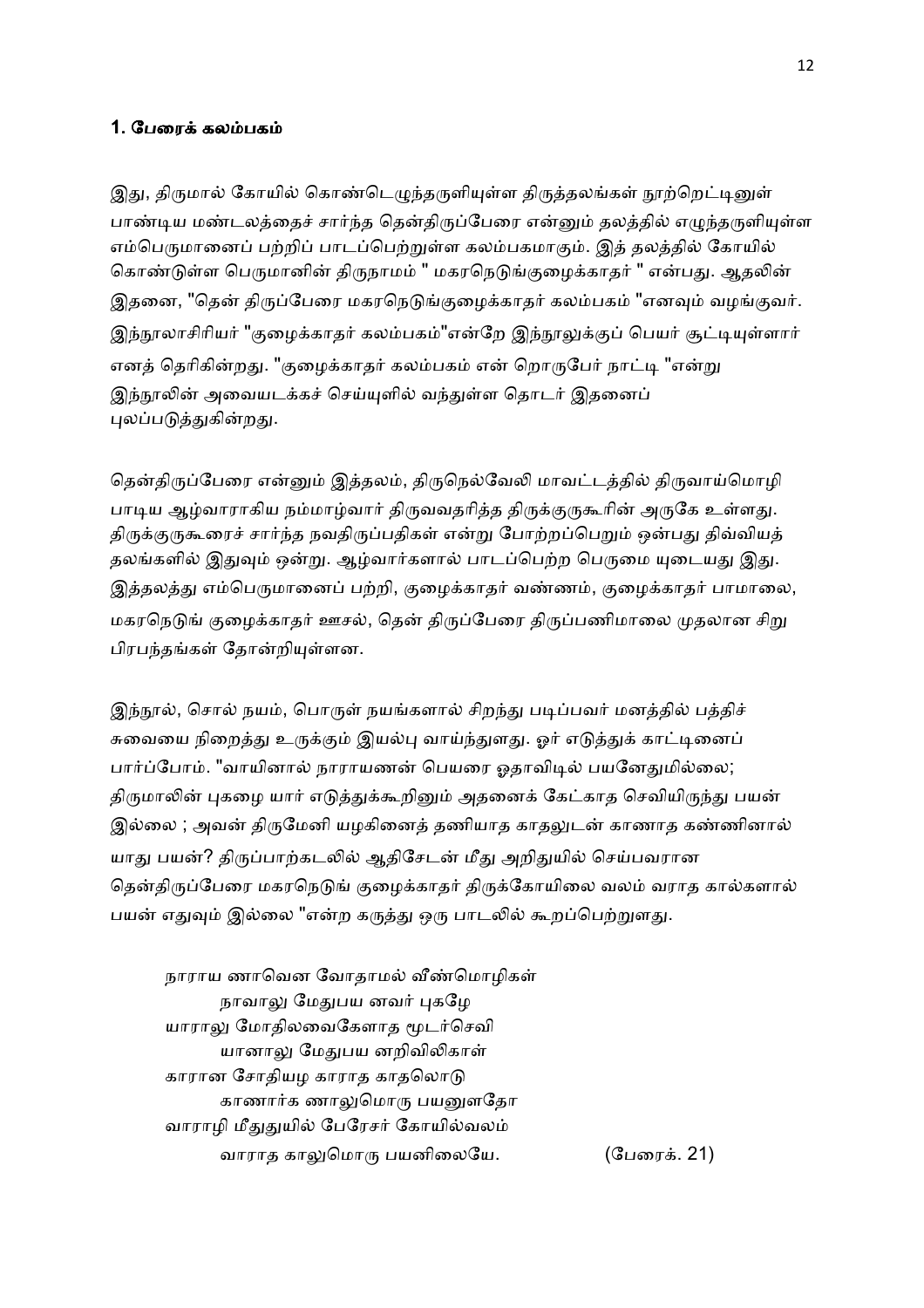என்பதே அப்பாடல்.

இப்பாடல் பத்திச் சுவை நிறைந்து மனமுருக்கும் வகையில் அமைந்துள்ளது. இது,

"செய்ய கரியவனைக் காணாத கண்ணென்ன கண்ணே " "திருமால்சீர் கேளாத செவியென்ன செவியே" "நாராயணா வென்னா நாவென்ன நாவே"

என்று சிலப்பதிகார ஆய்ச்சியர் குரவை " படர்க்கைப் பரவல் "என்ற தலைப்பில் வந்துள்ள செய்யுளடிகளையும்,

கேசவனையே செவிகள் கேட்கத் திருவரங்கத்து ஈசனையே சென்னி யிறைஞ்சிடுக - நேசமுடன் கண்ணனையே காண்க இரு கண்ணிணர்கொள் காயாம்பூ வண்ணனையே வாழ்த்துகவென் வாய்

என்னும் திருவரங்கக் கலம்பகச் செய்யுளையும் நினைவுபடுத்துகின்றதன்றோ ?

இவ்வாறு பல பாடல்கள் உள்ளன இந்நூலில்.

## இத்துணைச் சிறந்ததொரு நூலினை இயற்றி நமக்கு அளித்த ஆசிரியர் பெயர் தெரியவில்லை. திருமேனி திருவேங்கடக் கவிராயர் என்பவரால் இயற்றப்

**பெற்றிருக்கலாம் எனத் தோன்றுகிறது**. இந் நூலாசிரியர் சிறந்த வைணவர் என்றும், வைணவ நூல்களிலும் தமிழ் நூல்கள் பலவற்றிலும் நன்கு தேர்ச்சி பெற்றவர் என்பதும் இந்நூற்பாடல்களால் விளக்கமாகின்றன. நம்மாழ்வாரிடம் ஆழ்ந்த பத்தி கொண்ட வீர வைணவர் இவர் என்பது,

"செவிதொறுங் கனிந்த செந்தேன் தெளிந்த சொற்றவறுண் டேனும் புவியுகந் தெடுத்த பேரைப் புகழ்க்கலம் பகத்தைக் காக்கப் பவவிலங் கறுத்த புள்ளின் பாகனைத் தொடர்ந்து பற்றிக் கவிமதம் பொழியும் ஞானப் பராங்குசர் காப்புத் தானே"

என்று நூலின் முதலில் வந்துள்ள காப்புச்செய்யுளால் புலப்படுகின்றது.

இந்நூலாசிரியரைப்பற்றி வேறொன்றும் அறியக்கூடவில்லை .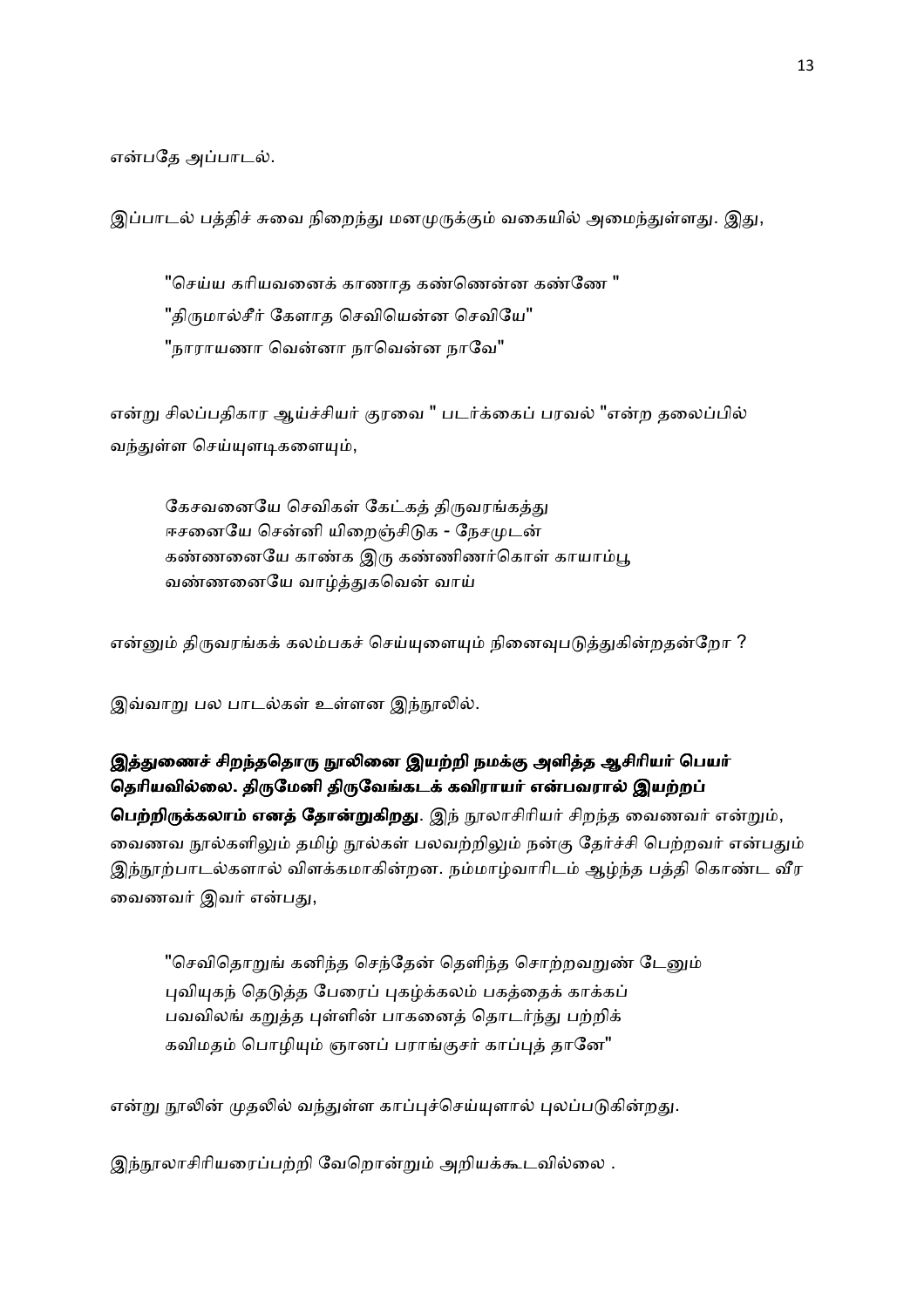இந்நூலில் முதலில் 46 பாடல்களும், இறுதியில் 98 முதல் 101 ஆவது முடியவுள்ள பாடல்களுமே உள்ளன. இடையில் விடுபட்ட பாடல்கள் கிடைக்கப்பெறவில்லை. இது, இந் நூல்நிலைய மூவருடக் காட்டலாக்கு 3419 ஆம் எண்கொண்ட காகிதக் கையெழுத்துப் பிரதியினை ஆதாரமாகக் கொண்டு வெளியிடப் பெறுகின்றது. இப்பிரதி 1951-52- ஆம் ஆண்டில் மதுரைத் தமிழ்ச் சங்கத்திலிருந்து வரவழைக்கப் பெற்ற ஓலைச்சுவடியினின்று இந் நூல்நிலையத்தில் பிரதி செய்து வைக்கப்-பட்டதாகும்.

## 2. திருமயிலாசலக் கலம்பகம்

இந்நூல், முருகப்பிரான் எழுந்தருளியுள்ள "திருமயிலாசலம்"என வழங்கும் திருமயிலம் என்னும் தலத்தைப் பற்றிய கலம்பகமாகும். இத்தலம், தென்னாற்காடு மாவட்டத்தில் உள்ளது. மயிலம், மயில்மலை எனப் புகழப்படுவது. இத்தலத்தில் மயில் வடிவமான மலைமீது முருகன் கோயில் கொண்டுள்ளார். இத்தலத்தைப்பற்றி, 'திருமயிலாசலத்-தந்தாதி' என்ற பிரபந்தம் ஒன்று உளது. அது, இந் நூல்நிலையத்தாரால் "அந்தாதிக்-கொத்து" என்னும் தொகுப்பு நூலின் இரண்டாம் பகுதியில் வெளியிடப்பெற்றுளது.

அருணகிரிநாதர் தமது திருப்புகழில் இத்தலத்தினைப் போற்றிப் பாடியுள்ளார்.

இந்நூல், சொற்சுவை பொருட்சுவைகளில் சிறந்ததாயும், படிப்போர் மனத்தைத் தன்வயப்படுத்தும் பான்மையதாகவும், பத்தி ரசம் கனிந்து விளங்கும் பெற்றியதாகவும் அமைந்துளது. இது, மதுரைக் கலம்பகம், திருவரங்கக் கலம்பகம் போன்ற நூல்களின் வரிசையில் வைத்தெண்ணப்பெறும் சிறப்புப் பெற்ற தொன்றாகும். பாடல்கள் எளிய இனிய நடையுடையன.

திருமுருகப்பிரானின் கருணைத்திறம், அவனது பெருமை, திருமேனி யழகு, பிரமனைச் சிறையிட்டது, சிவபெருமானுக்கு உபதேசித்தது முதலிய பல செய்திகளும் பாடல்களில் ஆங்காங்கே கூறப்பெற்றுள்ளன. பாராயணஞ் செய்யத் தகுந்த நூல்களில் இதனையும் ஒன்றாகக் கொள்ளலாம். இந்நூற் பாடல்கள் ஒன்றிரண்டினைக் காண்போம்.

தம் தம் சமயம் உயர்ந்ததெனப் பலவாறு வாதங்கள் புரிந்து வீண் காலம் போக்குமவர்கள் காண்பதற்கரிய மயிலாசலப்பெருமானின் மெய்ஞ்ஞானக் கடலில் மூழ்கித் திளைக்க விரும்பாமல், யான், மனம் நொந்து செய்வதறியாது புலம்பிக் கொண்டிருத்தல் தகுமா? என்று முருகக் கடவுளைப் பார்த்து முறையிடுகின்றார்.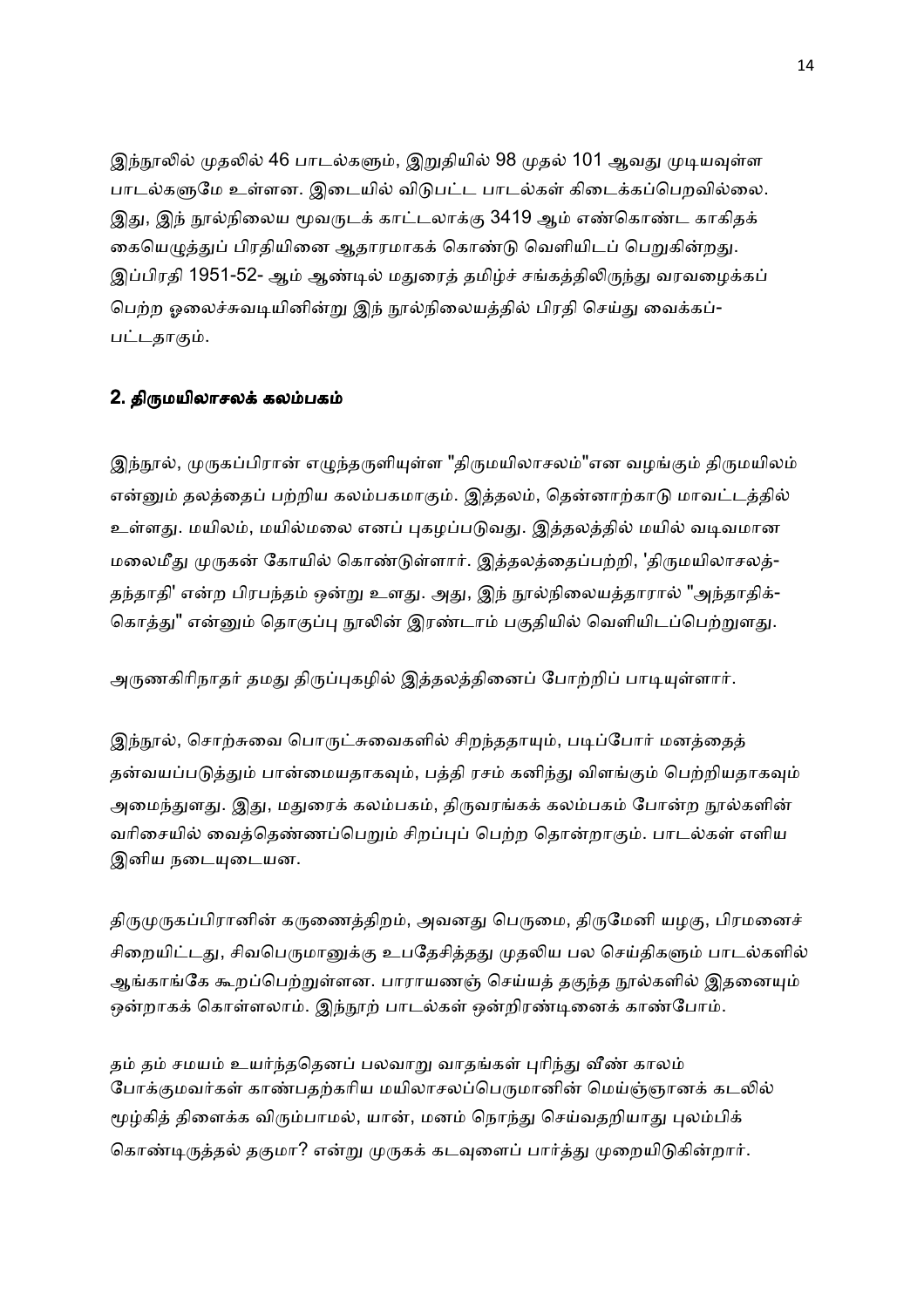வாத நூற் பிணக்க காளர்கண் காணரு மயில் மால்வரை மாமுனி தன்னருட் போத வாரியின் மூழ்கிட நாடுவேன் புந்தி நொந்து புலம்பிட லாகுமோ வேத நான்முக கள்வனைக் குட்டிய வீறு கொண்டொளிர் மெய்ஞ்ஞான தேசிகா மாத மோர்திரு நாள் வருஞ் சீர்திகழ் மயில மால்வரை வாழ்முரு கையனே.(திருமயிலாசலக்: 6)

என்பதே அப்பாடல். இதனுள், முருகப் பிரானின் பெருமையை நன்கு எடுத்துக் காட்டியுள்ளார்.

'முருகக் கடவுளை நாடோறும் சிறந்த மலர்களைக்கொண்டு பூசிக்கும் அடியவர்களின் பாதங்களிலுள்ள துகளை என் தலையில் அணிந்துகொள்ளுகிறேன் ; அது வீண்போகுமா?' என்று வினவுகின்றார். பின் காணும் பாடலில் இக்கருத்தினைக் காணலா.

சேயமா மலர்கொண் டுன்னைத் தினந்தின மருச்சித் தேத்தும் தூயவர் கமலப் பூந்தாள் துகளணி தலும் வீண் போமோ! மாயவன் மருகா விண்ணோர் மகள்புணர் கணவா வள்ளி நாயகா மயில வெற்பில் நடஞ்செயு முருக வேளே.(திருமயிலாசலக்: 8)

இப்பாடலில் முருகனை வழிபடும் அடியார்களது பெருமை நன்கு விளக்கப்படுகின்றது.

முருகப் பிரானின் திருவுருவச் சிறப்பினையும், அப்பெருமானை விட உயர்ந்த தேவர் எவருமிலர் என்பதனையும், மயில மாமலையின் சீர் சாற்றுதற்கரிது என்பதனையும் கீழ்க்காணும் பாடலில் கூறுகின்றார்.

சேயமா முகங்க ளாறுடைக் குமர தேசிகன் திருக்கைவேற் பெருமான் தூயவெண் சேவற் கொடியணிந் தாடுஞ் சுப்பிர மணியனை யன்றி மாயவன் பிரமன் கணபதி முதலாம் வானவ ரிலையென வுணர்வார் தாயக மான மயிலமா மலைச்சீர்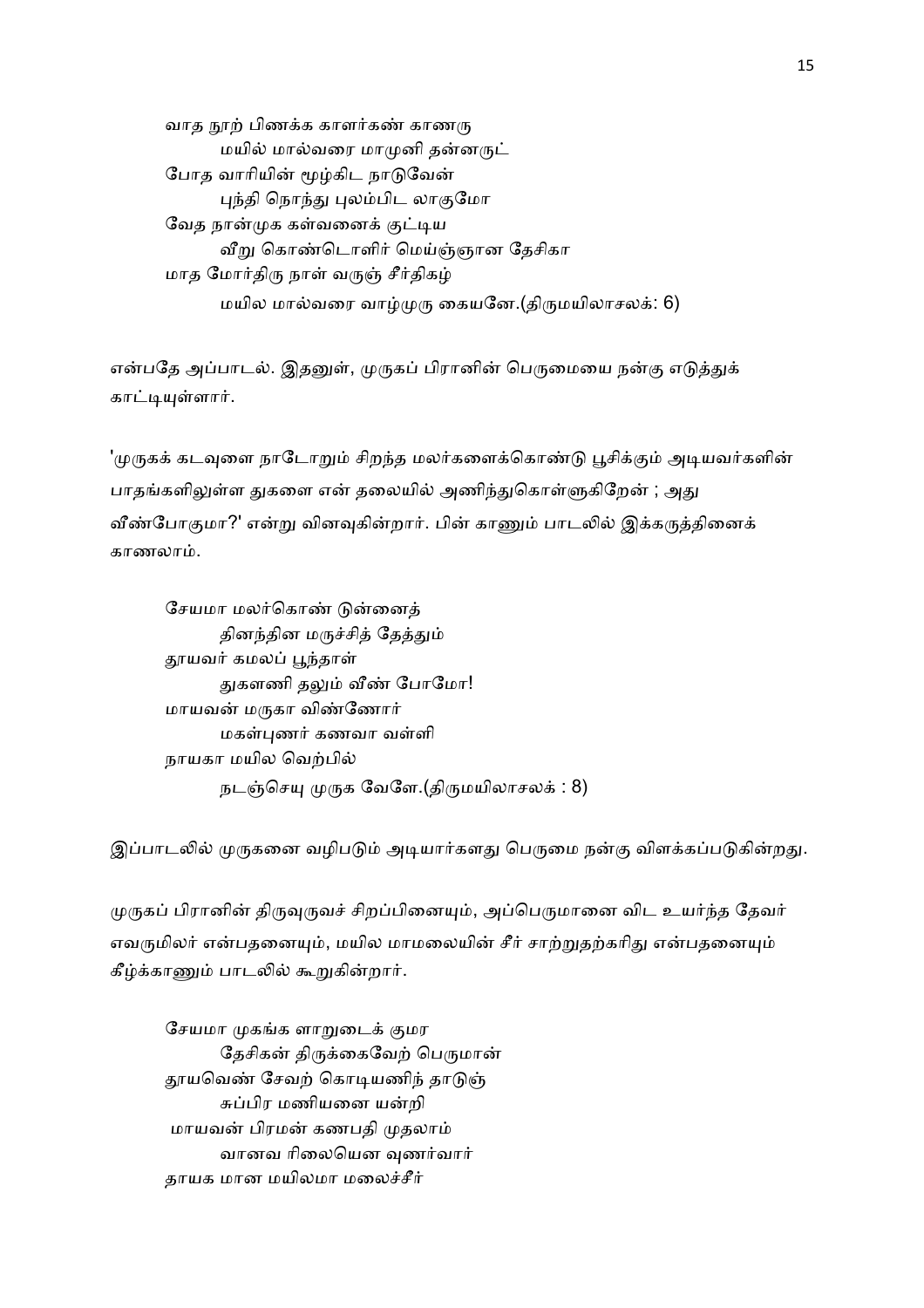## சாற்றிடத் தக்கவர் எவரே.(திருமயிலாசலக்: 16)

மயிலமலைக் குகனின் திருப்பாதங்களையே பற்றுக்கோடாகக் கொண்டு, அரிய தவமியற்றி வாமும் பெரியோர்களை அடைக்கலமாக அடைந்தவர்கள், சக்கியமும், இனிமையும், நயமும் பொருந்திய தமிழ், சிவன் திருமால் பிரமன் இந்திரன் இவர்களை யொத்த திறமை, இன்பம் நிறைந்த சமரசமாகிய முத்தி இவற்றைப் பெறுவார்கள் என்று பின்காணும் பாடலில் கூறப் பெற்றுளது.

"எவர்க ளும்புகழு மயிலம லைக்குக னென்மொ ழிந்தவன் திருச்சரணத்திடை தவமுயன் றுரையு மனமுள வித்தகர் தமையடைந் தவர்கள் பெறுவன செப்பிடில் அவனி யெங்குநிறை தருபுகம் சத்திய மதிவி தங்குலவு மதுரந யத்தமிழ் சிவமு குந்தனயன் மகபதி யொப்பவர் திறமை யின்பமலி சமரச முத்தியே.(திருமயிலாசலக் : 17)

இவ்வண்ணம் மனத்தைக் கரையச் செய்யும் பாடல்கள் பல காண்கின்றன இந்நூலில். இதனுள் பாயிரமுட்பட 109 பாடல்களும், நூல் முடிந்தபின்பு நூற்பயன் முதலான மூன்று பாடல்களு முள்ளன. இந்நூலில் பாயிரம் என்ற தலைப்பில் உள்ள 4 பாடல்களைச் சேர்த்து மொத்தம் 104 பாடல்களளுள்ளன. ஏட்டின் இறுதியில் நூற்பயன் முதலியவற்றைக் குறிக்கும் 3 பாடல்களுள்ளன.

இந்நூலை இயற்றிய ஆசிரியர் திருப்புகழ் சுவாமிகள் எனப்படும் தண்டபாணி **சுவாமிகள்** என்னும் பெயரினர் என்று தெரிகின்றது. இந்நூற் பிரதியின் முதலேட்டில் "திருநெல்வேலியில் எழுந்தருளியிருக்கும் திருப்புகழ்ச் சுவாமிகள் இயற்றிய திருமயிலாசலக் கலம்பகம்"என்ற தொடரென்று காணப்படுகின்றது.

இவர், சிவப்பிரகாச சுவாமிகளது சோதரராகிய பாலைய சுவாமிகள் என்பவரின் வேண்டுகோட் கிணங்க இந்நூலை இயற்றியதாகப் பின்காணுஞ் செய்யுளால் விளங்குகின்றது.

அன்றுசிவப் பிரகாச னரியதுதி தனக்கெய்தச் சென்றுபகர்ந் தமைநாடிச் சிவஞான பாலையன் குன்றுளுயர் மயிலமலைக் குமரனுக்குக் கலம்பகமொன் நின்றுசொலத் திருப்புகழோ னிடத்திலிது இசைத்தானே. (பாயிரம் : முதற் பாடல்)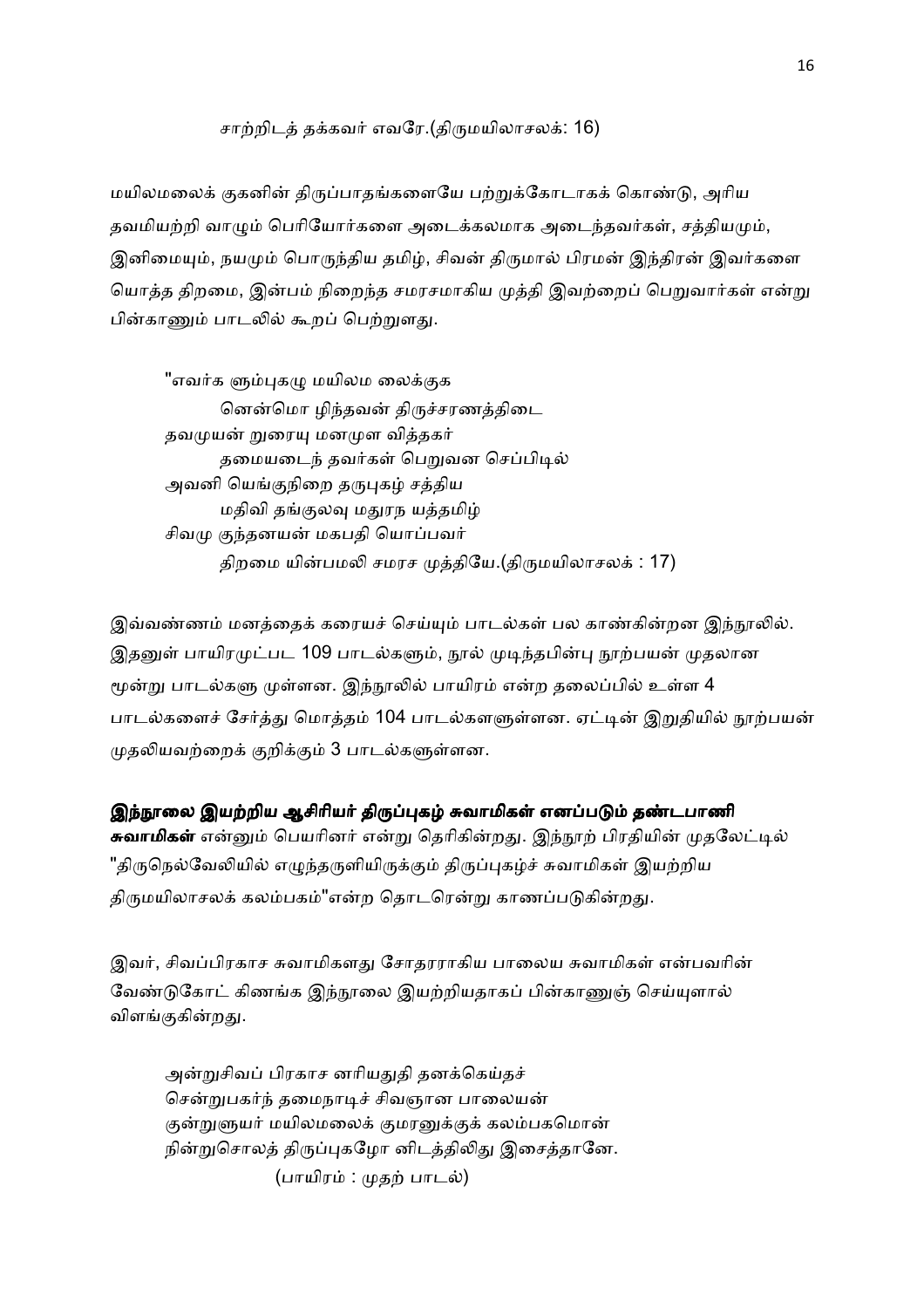இவர் கௌமார மதத்தைச் சார்ந்தவர் என்பது, இந்நூலின் 100-ஆவது பாடலில் வந்துள்ள 'பத்திநெறிக் கவுமாரர் பண்பு வாழி"என்ற தொடரால் விளங்குகின்றது. இவர் முருகப் பிரானிடத்தில் எல்லையில்லாப் பத்தி பூண்டவர். தமக்குப் பல வகையில் முருகனருள் கிட்டியதை இந்நூலுள் பல்வேறிடங்களில் கூறியுள்ளார்.

இந்நூலைக் கற்றவர்கள் அடையும் பயனைப் பின்வரும் பாடல் தெரிவிக்கின்றது.

மயிலமலைக் கோயிலுக்குள் வாழ்முருக வேளுக் கயலதனைப் போற்றுமவ னன்பாற்—பயிலுங் கலம்பகத்தைக் கற்குமவர் கல்வியறி வென்னும் நலம்பகம்பெற்றுய்யு நரர்.  $(n_{\text{F}}\dot{m})$ பயன் : பக். 51)

பிரமாதியாண்டு, ஆவணித் திங்கள் 17-ஆம் தேதி திங்கட்கிழமை திருவோண நட்சத்திரம் சில நாழிகையிருந்து பின்பு அவிட்டம் வந்த நாளில் இந்நூல் எழுதப்பெற்றதாகப் பின்வரும் பாடல் உணர்த்துகின்றது.

'பிரமாதி யாண்டதனிற் பேசுமதி சிங்கம் வருபாநு விற்றெய்தி வளர்பத்தேழ்—திருவளரும் வோணம திற்பிறக்கு மோங்கவிட்ட மிந்நாள் காணெவE &%தினேம கா.. (ப. 52)

வளர் பத்தேழ் என்பதற்கு வளர்பிறை, அதாவது பூருவ பட்சம் பத்தாம் நாளாகிய தசமி என்னும் திதி, ஏழாம் தேதி எனவும் பொருள் கொள்ளலாம் எனத் தோன்றுகின்றது. பிரமாதி யாண்டென்பதால் இற்றைக்குச் சுமார் நூறு ஆண்டுகளுக்குள் இந்நூல் இயற்றப்பட்டிருக்கலாமென்று தெரிகின்றது.

"பொய்கைப்பாக்கம் வைத்தியநாதன் எழுதிய திருமயிலாசலக்கலம்பகம் எழுதி முடிந்தது முற்றும் "என்றொரு தொடர் இறுதியேட்டிற் காணப்பெறுகின்றது. வைத்தியநாதன் என்பவர் இவ்வேடு எழுதியவரா யிருக்கலாம்.

இது, இந்நூல்நிலைய மூவருடக் காட்டலாக்கு 2812 ஆம் எண்ணில் விவரணஞ் செய்யப்பெற்றுள்ள பனையோலைப் பிரதியினை ஆதாரமாகக் கொண்டு வெளிவருகின்றது. இது, 1951-52- ஆம் ஆண்டில் குமாரக்குப்பம் ஸ்ரீ R. சண்முகம் என்பவரால் இந் நூல்நிலையத்துக்கு நன்கொடையாக அளிக்கப்பெற்றதாகும்.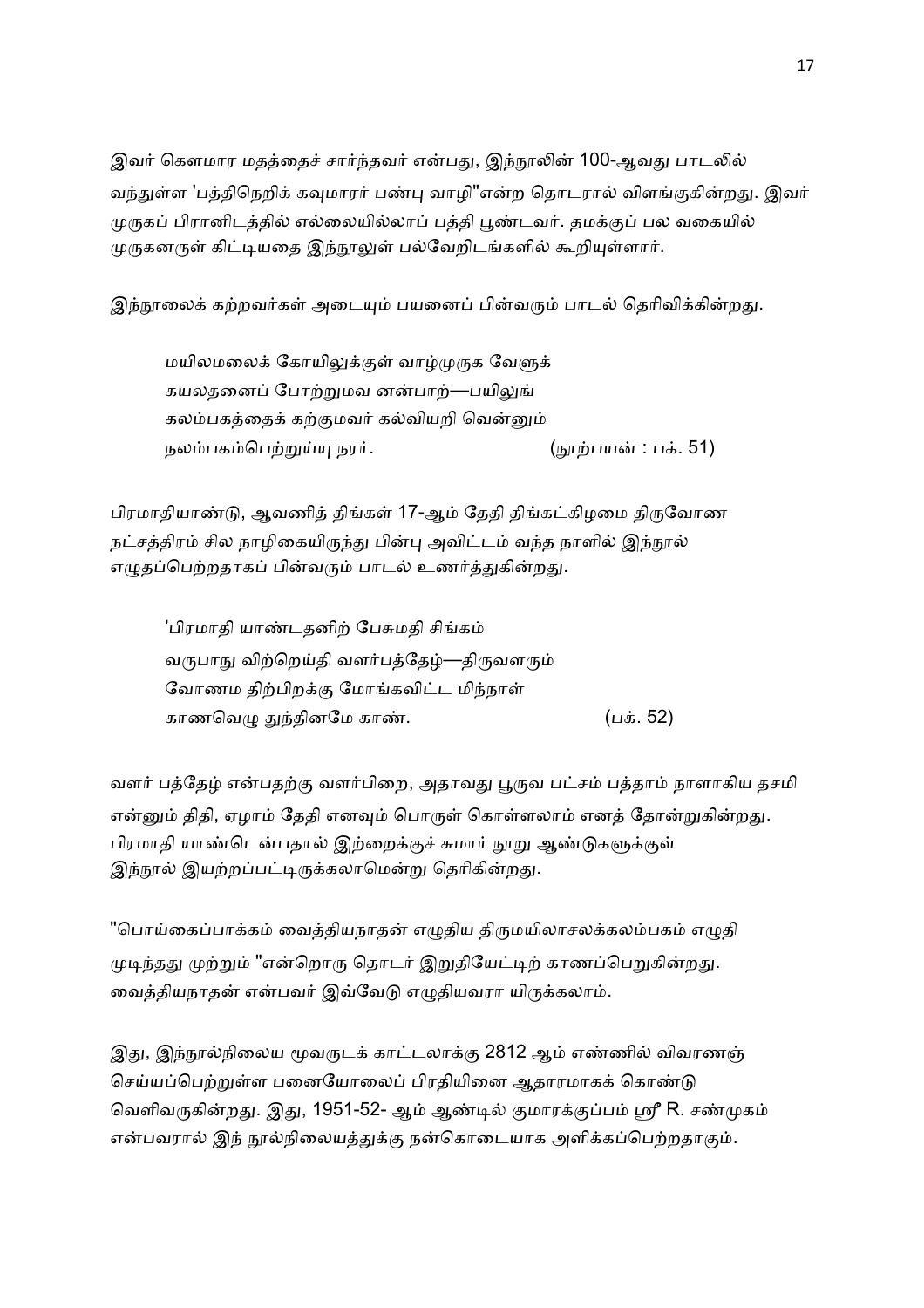## 3. ஞான விநோதன் கலம்பகம்

இது, சொரூபானந்த சுவாமிகள் என்னும் பெரியாரைப் பற்றிப் பாடப்பெற்றுள்ளதொரு கலம்பகமாகும். சொரூபானந்தர் கலித்துறை, அந்தாதி, சொரூபானந்த உபநிடதம் முதலிய பல நூல்கள் இப்பெரியாரைப்பற்றிப் பாடப்பெற்றுள்ளன. பிறவி யெடுத்ததன் பயன் சொரூபானந்தரின் தாள்களில் பணிந்து ஞானம் பெறுதலே எனவும், இவ்வுலகிலுள்ள மற்றச் செல்வங்கள் நிலையற்றன், சொரூபானந்தர் திருவடிகளைப் பற்றுதலே நிலையான இன்பந்தரும் என்றும் விளக்கமாக இந்நூலில் கூறப்பெற்றுளது.

மனம், சொரூபானந்தரின் அடியார்பாலே செல்லும் ; சொரூபானந்தரின் சிறந்த பாதங்களில்ன்றித் தலை வணங்காது; என்னை ஆட்கொண்ட சொரூபானந்தனையன்றி என் வாய் வேறொருவரையும் பற்றிப் பேசாது என்று இந்நூலாசிரியர் கூறுகிறார். பின்வரும் பாடலில் இக்கருத் தமைந்திருப்பதைக் காணலாம்.

வேண்டா தேநெஞ்ச மடியா ருடனன்றி மேவத் தீண்டாது சென்னி யுறைசே வடியன்றி யென்னாத் தூண்டா விலங்குசொருபானந்தச் சோதி யென்னை யாண்டா னையன்றி யுரையாட வறிந்தி ராதே. (பக். 61 ; பாடல் 31)

இல்வுலகில், படித்தவர்களும், சிறந்த கருத்துக்கொண்ட பெரியோர்களும், நினைத்தனவெல்லாம் பெற்றவர்களும், பெருமையுடைய நல்ல தவத்தைச் செய்தவர்களும், ஞானிகளும், எல்லா நன்மைகளையு மடைந்தவர்களும் ஆகிய எல்லோரும் எம் சொரூபானந்தர்க்கு அடிமைத் தொழில் செய்பவரே என்று இந்நூற் பாடலொன்று கூறுகின்றது.

கற்றவர்க ளாவாருங் கருத்துடையா ராவாருங் கருதிற் றெல்லாம் பெற்றவர்க ளாவாரும் பிறந்தவர்க ளாவாரும் பீடு சேர்ந்த நற்றவர்க ளாவாரும் ஞானிகடாமாவாரும் நன்மை யெல்லாந் துற்றவர்க ளாவாருஞ் சொரூபானந் தர்க்கடிமைத் தொழில்செய் வாரே.(ஞான, பா. 60)

இவ்வுலகில், "புண்ணிய நீரில் நீராடுவதும், அரிய தவமியற்றலும், அருச்சனை செய்தலும் ஆகிய இவையெல்லாம் செய்வதனால் ஏற்படும் பலனை எமது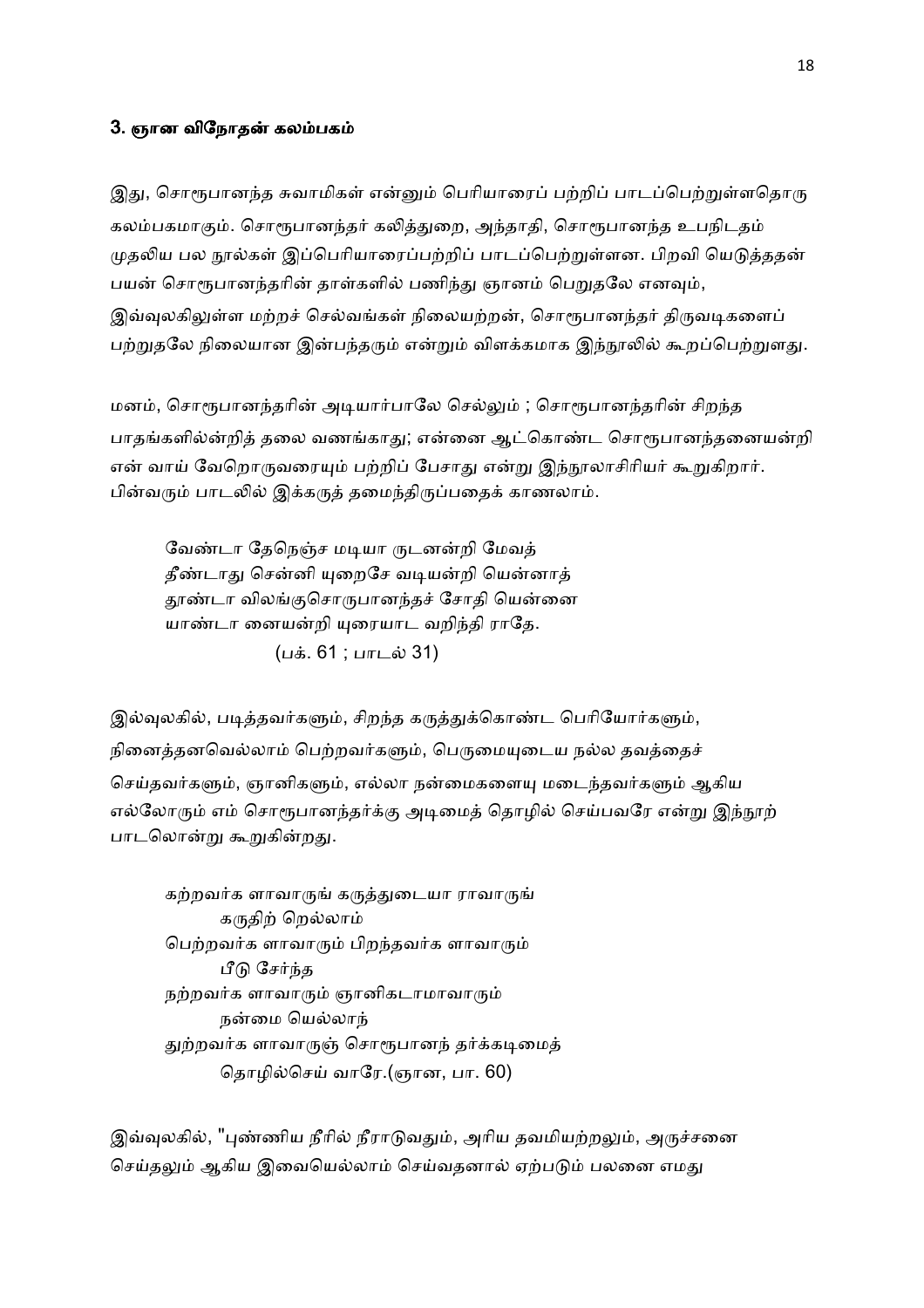சொரூபானந்தரின் அருள் மொழிகளைக் கேட்டலினாலேயே பெறலாம் ; இதனை மனத்தில் கொள்ளுவாயாக"என்று பின்வரும் பாடலில் கூறப்பெற்றுளது.

தீர்த்த மாவதுஞ் செய்தவ மாவது மார்த்த மாவது மருச்சனை யாவதுஞ் சேர்த்த மாவது மென்சொரூபானந்தன் வார்த்தை கேட்கை மதியே மதிக்கொளே.(ஞான. பக். 68)

இவ்வாறு சிறந்த நல்லுபதேசங்களைக் கொண்ட பாடல்கள் பலவற்றை இந்நூலிற் காணலாம். இந்நூற் பாடல்களனைத்தும் எளிய இனிய நடையுடையன. கடவுள் வாழ்த்து நீங்கலாக நூறு பாடல்களுள்ளன இந்நூலில்.

இந் **நூலாசிரியர் பெயர் தத்துவராயர்** என்பது. தத்துவ தேசிக நாயனார் எனவும் இவரைக் குறிப்படுவது உண்டு. சொரூபானந்தரின் சீடர் இவர் எனத் தெரிகின்றது. சொரூபானந்தரைப்பற்றி இவ்வாசிரியர் பல நூல்கள் இயற்றியுள்ளார்.

இப்பொழுது வெளியிடப்பெறும் மூன்று கலம்பகங்களிலும், பாடல்களின் தலைப்பில் அவ்வவற்றுக்குரிய உறுப்புக்களின் பெயர்கள் கொடுக்கப்பெறவில்லை. இவற்றின் மூலப் பிரதிகளில் சில பாடல்களின் தலைப்பில் உறுப்புக்களின் பெயர்கள் எழுதப்பட்டுள்ளன ; பெரும்பாலானவற்றில் இல்லை. ஆதலின், ஒருதன்மையனவாய் இருத்தல் வேண்டி எந்தப் பாடலுக்கும் அதன் தலைப்பில் உறுப்பின் பெயரைக் குறிக்காமல் பதிப்பித்துள்ளேன்.

சென்னை,

2-3- 1960. தி. ச%திரேசகர-.

----------------------

## 1. பேரைக் கலம்பகம்

காப்பு : விருத்தம்

செவிதொறுங் கனிந்த செந்தேன் றெளிந்தசொற் றவறுண் டேனும் பவியகந் தெடுத்த பேரைப் புகழ்க்கலம் பகத்தைக் காக்கப் பவவிலங் கறுத்த புள்ளின் பாகனைத் தொடர்ந்து பற்றிக் கவிமதம் பொழியும் ஞானப் பராங்குசக் களிறு தானே.

அைவயடக

மழைக்காவல் புரந்துலகந் தழைப்ப நீதி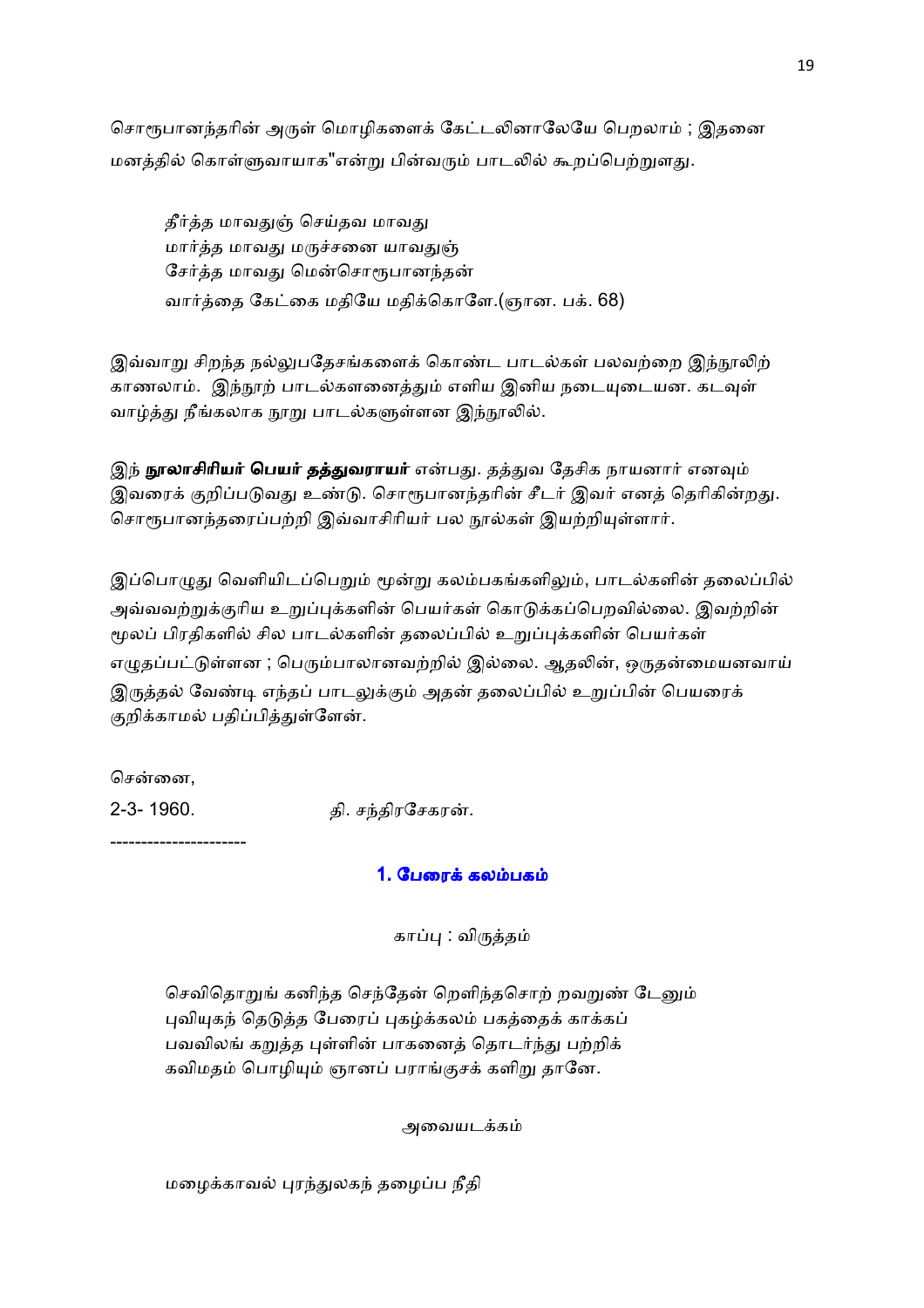மன்னவர்செங் கோலளிப்ப மறைநூல் வாழக் குழைக்காதர் கலம்பகமென் றொருபேர் நாட்டிக் கொழித்ததமிழ் சுழித்தெடுத்துக் கூறும் பாட லுழைக்காவலடிதொடைசீர் தளைமா றாட லொருபொருட்கு மொவ்வாத தெனினு மின்சொற் பிழைக்காக யிகம்வரோ பெரியோர் ஞானப் பெருமான்றன் றிருநாமம் பெற்றக் காலே.

### நால்

மயங்கிசைக் கொச்சகக் கலிப்பா.

பூமாது நலம்பெருக்கப் புவிமாது வளஞ்சுரப்பக் தேமாலை புனைந்தேத்தித் தேவர்களுந் தலைகுனிப்ப நீதியரும் பியகருணை நிறைபுனலா நூற்றெட்டு வேதியருந் திருப்பேரை வியனகருந் தழைத்தோங்கக் கவிச்செல்வ மூதரியின் கனிந்துருகும் பழம்புலவர் செவிச்செல்வந் தவறாது செந்தமிழின் றேனிரைப்ப வரிவளைக்கை யரம்பையர்கள் மலர்க்கவரி யெடுத்தியக்கத் தருமலர்ப்பூந் தாதருந்தித் தமிழ்த்தென்ற லடிவருட வெளியகத்தே னென்றுயர்ந்த வீங்குமணித் தூணிரையி னொளிகெழுமி யிருடுடைத்த வோலக்க மண்டபத்துட் காசினத்த கோளரிகை கழுத்துளுக்கச் சுமந்தேந்து மாசனத்துக் கடவுளருக் கரசெனவீற்றிருந்தனையே. இஃது ஆறடித் தரவு.

> கோதுபிடி தரித்தமுதங் கொடுத்துநீ யளைகவர்ந்து சூதுபிடித் தடிச்சுவடு தொடர்ந்து பிடித் தசோதையெனு மாதுபிடித் தடிக்கவுடன் மண்ணையுண்ட வாய்மலர்ந்து காதுபிடித் தழுதுமவர்க் கைப்பிடிக்க நின்றனையே!

பெருவிருந்தா யொருவரிடைப் பிறந்துவளர்ந்(தே) திரப்படுமுன் னருகிருந்த மதலையைமற் றவுணனழித் திடுமன்றோ திருவுளந்தான் விரைவிரைந்து சிறுபொழுது மவர்வயிற்றிற் கருவிருந்து வளராமற் கற்றூணிற் பிறந்தனையே!

விரிகடலும் புவியுமுண்டு விசும்பளக்க நின்றுயர்ந்து தருபிரம னடிவீழ்ந்து தலைதாழுந் தன்மையினாற் பெருகிவரும் பிரளையமுன் பேருருவம் போன்றதென்னத் திருவுருவ மீனாகிச் செருவிலெடுத் தடக்கினையே! இவை யாறு மீரடித் தாழிசை.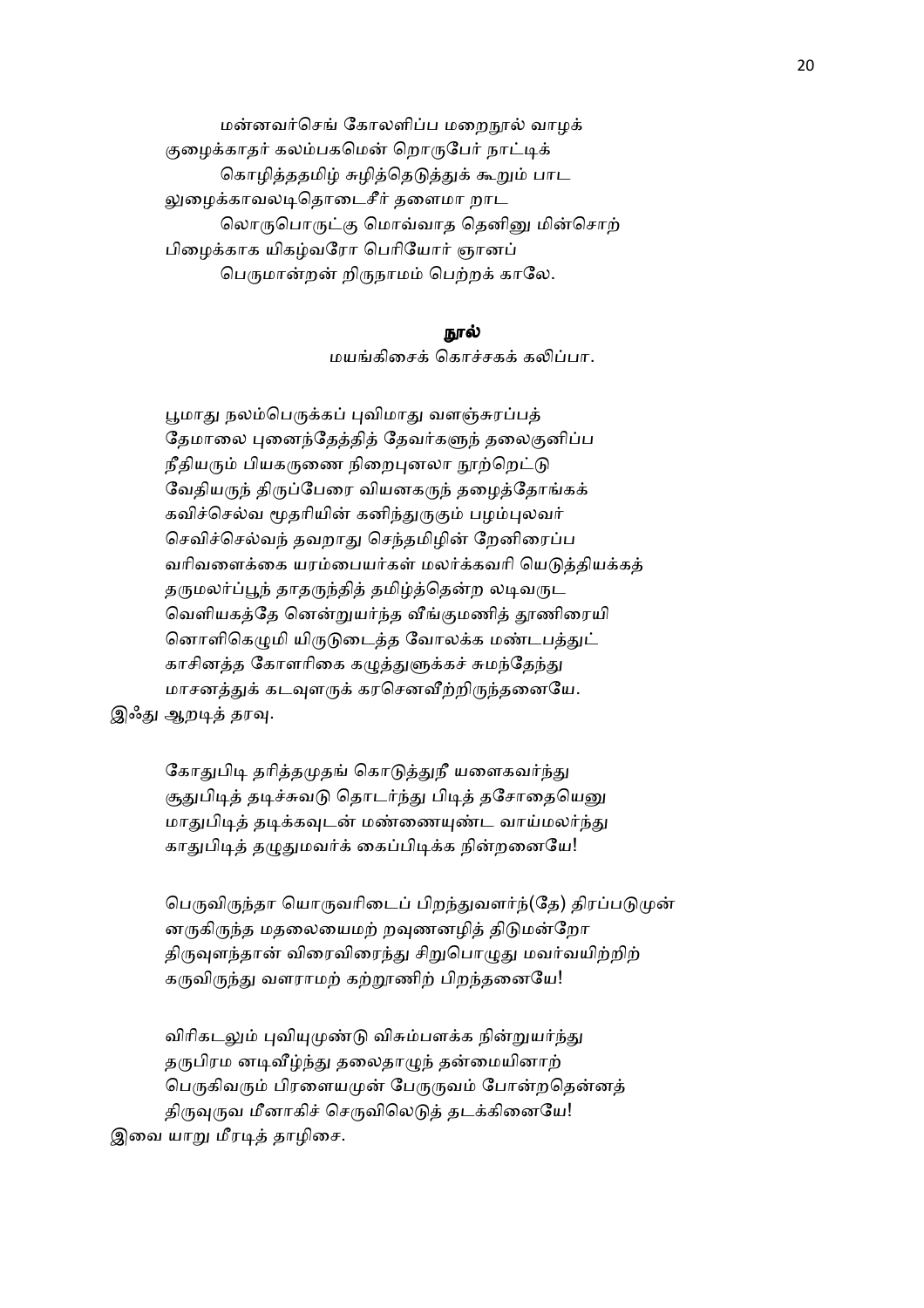பயிரவி யெனவரு படுகொலை யலகையி னுயிரையு முலையுட னொருவழி பருகினை ; பிடியென நெடிலுவ பிறையெயி றொடிபட வடிமதி கரியொடு வலிகொடு பொருதனை ; ஒருபது சிரமொடு மிருபது கரமுடன் பருவரை பிறமிடு பரிவம தருளினை ; இதுபொரு ளதுதவ மிதுகதி யென்றது சதுமறை படவறு சமையமு மருளினை. இவை நான்கு மராகம்.

மலைகுனிய விசும்படைக்கு மதிலிலங்கை வழிதிறப்பச் சிலைகுனியப் புயநிமிரத் திருச்சரமொன் றெடுத்தனையே; மூவடிகேட் டீரடியால் முழுதுலகு மளந்தசெழும் பூவடியில் பிரமகங்கைப் புனலாடி நின்றனையே. இவை யீரடியா லிரண்டம்போதரங்கம்.

> துட்டவா ளரவவடந் துலக்கிவரை திரித்தனையே; வட்டவான் குறளாமை வடிவெடுத்துக் கிடந்தனையே; முட்டவான் முகடதிர முழங்குகடற் கடைந்தனையே ; பட்டவரா முகமார பசிக்குவிருந்தளித்தனையே.

இவை யோரடியால் நான்கம்போதரங்கம்.

| மருந்தொடு | சகட    | மொடித்தனை! |
|-----------|--------|------------|
| மணிமுடி   | யரவில் | நடித்தனை!  |
| பருவரை    | நிமிர  | வெடுத்தனை! |
| பரிமள     | துளப   | முடித்தனை! |
| $\mu$     |        |            |

|  | இவை முச்சீரால் நான்கம்போதரங்கம். |  |
|--|----------------------------------|--|

| மயலு             | மறிவுநீ!   |
|------------------|------------|
| யியலு            | மிசையுநீ ! |
| யுயிர்ப்பு       | மிழிவுநீ ! |
| புயலு            | மழையுநீ !  |
| மலரு             | மணமுநீ!    |
| யெளிது           | மரிது நீ!  |
| யுடலு            | முயிருநீ!  |
| புறமு            | மகமுநீ!    |
| $\sim$<br>$\sim$ |            |

இவை யிருசீரா லெட்டம்போதரங்கம்.

எனவாங்கு $\,$ ;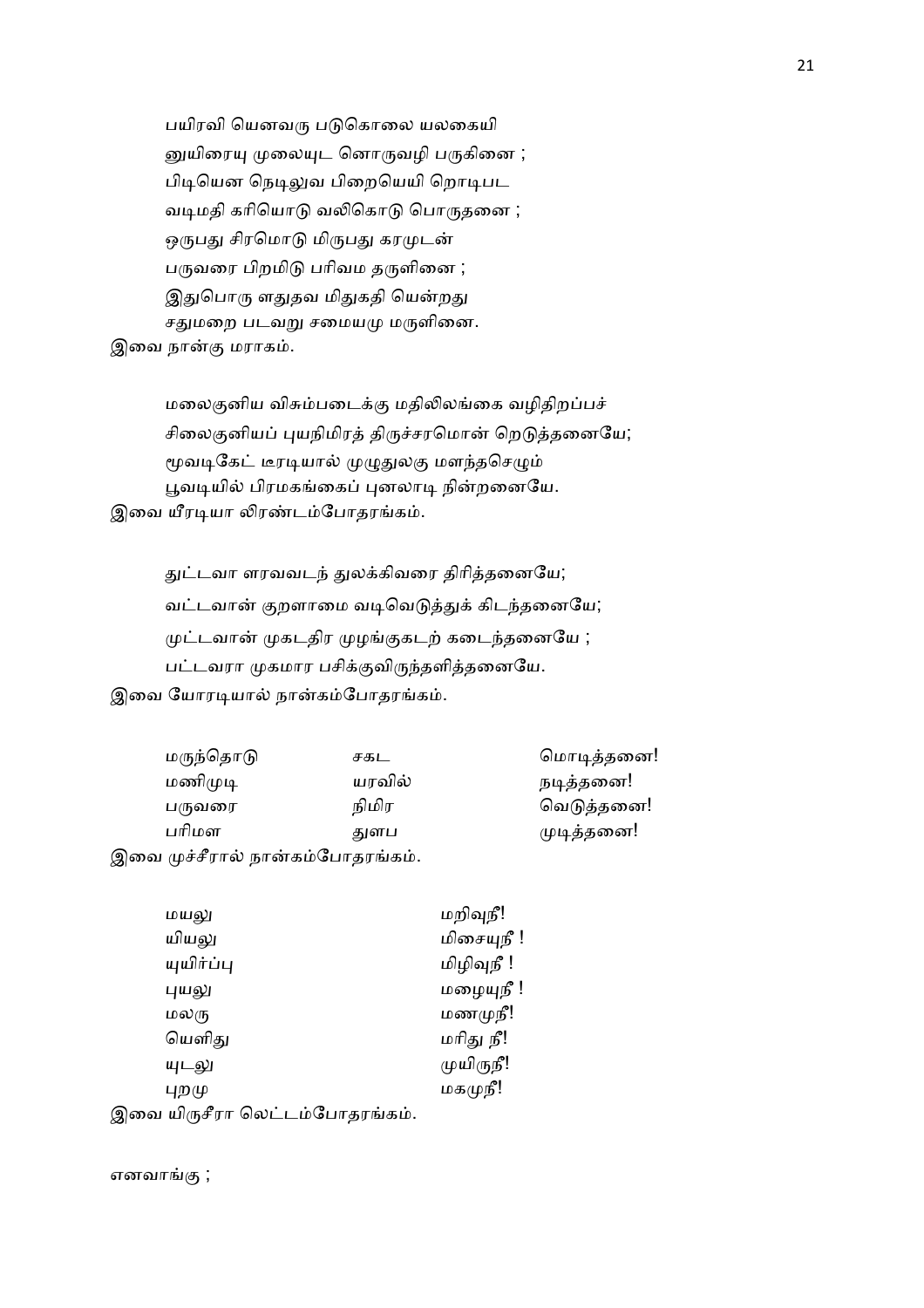இது தனிச்சொல்.

அரும்பவிழ் குவளையுஞ் சுரும்பவிர் குமுதமுங் கருங்கொடி வள்ளையுங் கமலமுங் கலந்து கண்ணும் வாயும் வண்ணவார் குழையுந் திருமுகச் செவ்வியு மொருமுகப் படுத்திக் கண்டவர் மருளுங் காட்சியிற் றுவன்றி நலங்கிளர் மணிநிற நன்னீர்ப் பண்ணை பொலன்கொடி மகளிற் பொலிந்த பேரையுள் மகரக் குழையன் மலரடி நோக்கி யுச்சியிற் றெழுத்தை யுரியவ ருளரேல் வச்சிரத் தடக்கை மன்னரிற் சிறந்து விதிப்படு செங்கோல் நடாத்தி மதிக்குடை கவிப்பர் மண்ணுமா கமுமே.  $(1)$ இது சுரிதகம்.

#### வெண்பா

மாகவலைப் பட்டழிந்து மங்கைமார் தங்களனு போகவலைப் பட்டமனம் போதாதோ—நாகவணைக் கோன்புரக்கு நேமிக் குழைக்காத ரேயடியேற் கான்புரக்கு மோவொருகா லம்.

### கலித்துறை

ஒருகைமுகக் குஞ்சரஞ் சொன்னபே ரென்றுரைக் கும்பெரிற்கா தருகை முகக்கு மயில்விழி யீரருட் பேரையில்மால் முருகை முகக்கும் பசுந்தண் டுழாயென்னு மொய்குழலச் சருகை முகக்கு மிருக்குமுள் ளாவி தழைக்குமென்றே. (3)

## கழிநெடில்

தழைத்தெழுங் கிரணப் பனிநிரை மதியம் தடங்கடி பருதியென் றுதிக்குந் தமிழுடன் பிறந்த மந்தமாருதமுந் தழற்குடம் பெத்தெடுத் திறைக்குங் குழைத்தகுங் குமச்செங் களபலே பனமுங் கொதித்துயிர் குடிக்குமென்னளவிற் கொடுவினை விளைந்தே காலநல்லனவுங் கொடியவா மென்பதின் றறிந்தேன் கழைக்குலங் கடிந்து சந்தனந் திமிர்ந்து காரகிற் குழாமுரித் தெரிந்து கரிமுகம் ரூபதபுங் கவரியுஞ் சுமந்து

(2)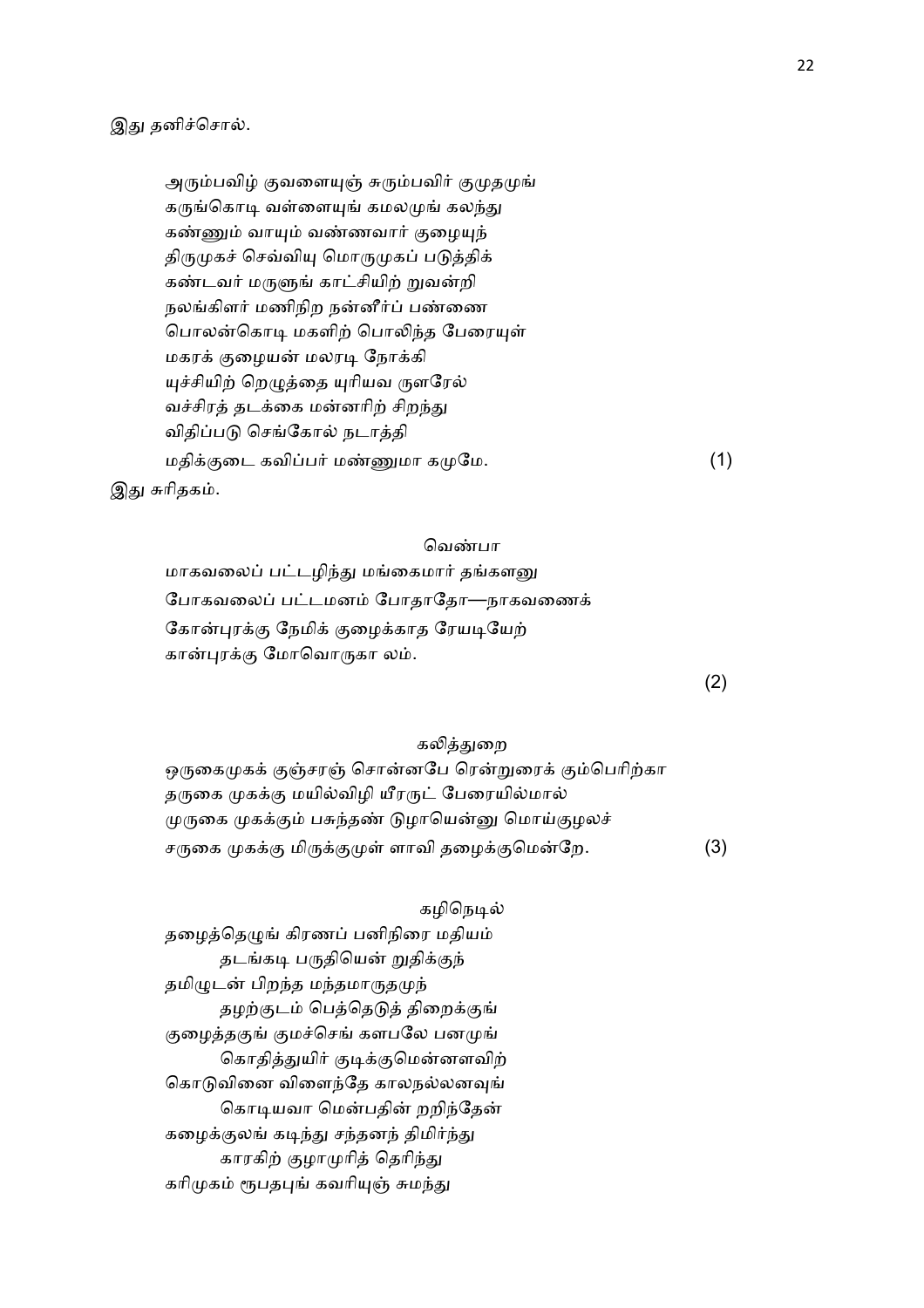| கனகமுந் தரளமுங் கொழித்து             |     |
|--------------------------------------|-----|
| மழைக்குலம் பிளிறு நெடுஞ்சுரங் கடந்து |     |
| வணிகர்போற் கடைநிலம் புரக்க           |     |
| வருபெரும் பொருனைத் துறைவனே குவளை     |     |
| வள்வயற் பேரைமா தவனே.                 | (4) |

வண்ண விருத்தம் தவசரிதை கிரிகையிது தவிரவினை கொலைகளவு தனைநினையு மறிவிலியைமா கவலைபடு விகடகப டனையபக டனையு[னது] கழலிணைக ளடிமைகொளுமோ நவமணியு மலர்மகளு மிளமதியு மதகளிறு நறைகமழு மமுதுமெழவே திவலையெறி கடல்கடையு நிகரில்முகி லவணமரர் தெளியுமரு மறைமுதல்வனே.  $(5)$ 

சந்தத் தாழிசை

மறைமு டித்தலையி லுறமி தித்தபசு மருதி டைத்தவழு மாயனார் வழுதி நாடர்மகரக்குழைக்கடவுள் மழைகொழித்தொழுகி யருவிபாய் நிறைமு டித்தலையிலிருவி குப்புறனி லாவுதித் தொழுகு வெற்பனே நீய ளித்ததிவை வேயின் முத்தமென நிச்சயப்பட மொழிந்ததேன் பிறைமு டித்தலையில் வடிய விட்டதொரு பின்னல் பட்டசடை யில்லையோ பிணையெ டுத்ததிலை திரிபுரத்தையழல் விழிய விட்டநகை யில்லைமா கறைமு டித்தமிட றில்லை முக்கணன் கைக்க பாலமிலை யெங்கள்மால் கழலிணைத்தொழம றந்த தாலெமர்கள் ைகவிடகடவ தா ேம. (6)

சந்த விருத்தம் ஆகமொன்றிரண்டு கூறுகண்டு பண்டை யாடகந் தனங்க மடுபோர் வாகைவென் றிகொண்டு பேரைவந்த கொண்டல் மாயவன் றுயின்ற கடலே பாகையும் பிழிந்து தேனையுங் கலந்து பாலுடன் கலந்த மொழிகோ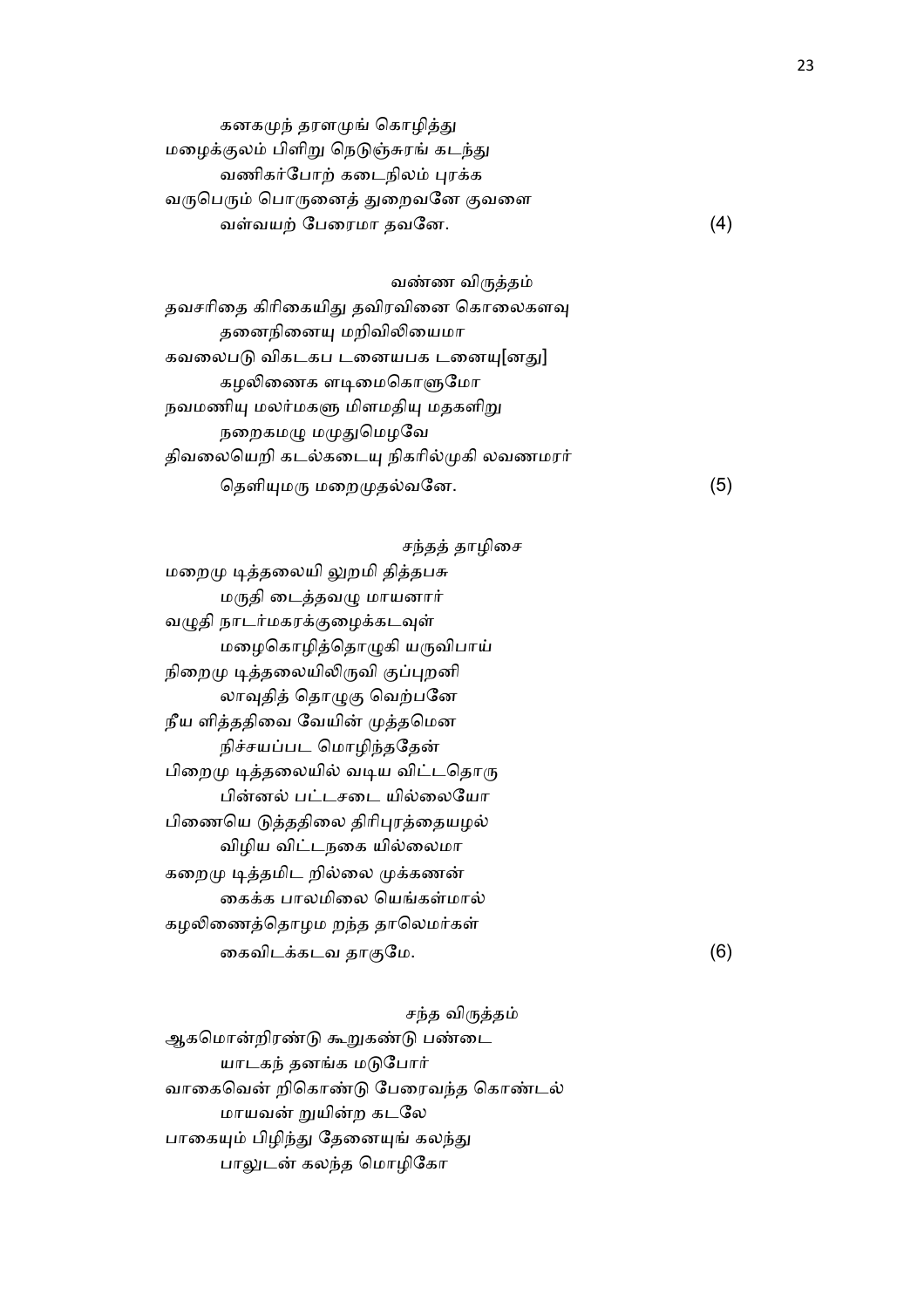## கலித்துறை

குறைக்கொழுந்தாயமு தின்கொழுந் தாரைக் கொழிக்குமந்திப் பிறைக்கொழுந் தார்மதிட் பேரைப்பிரான்றம்பி பின்வாவென குறைக்கொழுந் தாவேணு மென்மொழிச் சீதை முலைமுயங்கி மழைக்கொழுந் தாயன்று கைமாறு செய்தனன் வானவர்க்கே. (8)

## வண்ண விருத்தம்

| வானவர் தானவர் மாமனு சாதிகள் வாழ்வதுசா வதுமேலா |     |
|-----------------------------------------------|-----|
| வானுல காள்வது கீழ்நர காவதுன் மாய்கையி லேயலவோ  |     |
| வேனமு மாயொரு வாமன னாகயி ராமனு மானவனே          |     |
| ஞானவ ரோதய பேரைய ராதியு நாரண காரணனே.           | (9) |

## சந்த விருத்தம்

| காரணங்குறி யாய்விளங்கிவள் காதல் மங்கையரே |      |
|------------------------------------------|------|
| வாரணந்தனில் வீதிவந்தனன் மாலை தந்திலனே    |      |
| நாரணஞ்செக பூரணந்திரு ஞானசிந் தனையா       |      |
| வாரணம்புகழ் பேரையம்பதி யாழியம் புயலே.    | (10) |

## விருத்தம்

| ஆழி மாதவன் பேரை மாலளந்              |      |
|-------------------------------------|------|
| தவனியுண்டவன் பவனி கண்டபின்          |      |
| றோழி மீரவன் றுளப மாலையென்           |      |
| றுணைமுலைக்கிடார் குழல்மு டிக்கிலார் |      |
| ஊழி வேர்விழுங் கங்கு னட்டது         |      |
| முடுபதிக்குவே றழல்கொ டுத்ததுங்      |      |
| கோழி வாயையுங் கூ(வ)வொண் ணாமல்மண்    |      |
| கூறுகொண்டதுங் கொடிய காயரே.          | (11) |

## வெண்பா

| ஏடவிழுங் கண்ணிக் கிரப்பாள் வளைகலைநாண்   |      |
|-----------------------------------------|------|
| கூடவிழுங் கண்ணீர் குறையாதோ—மாடமதில்     |      |
| வீதிமக ரக்குழையும் வெண்மதியுந் தோய்பேரை |      |
| நீதிமக ரக்குழைய னே.                     | (12) |

கலித்துறை குழைத்ததிருப் பார முக்கனி வாயிற் குழல்பதிக்குங்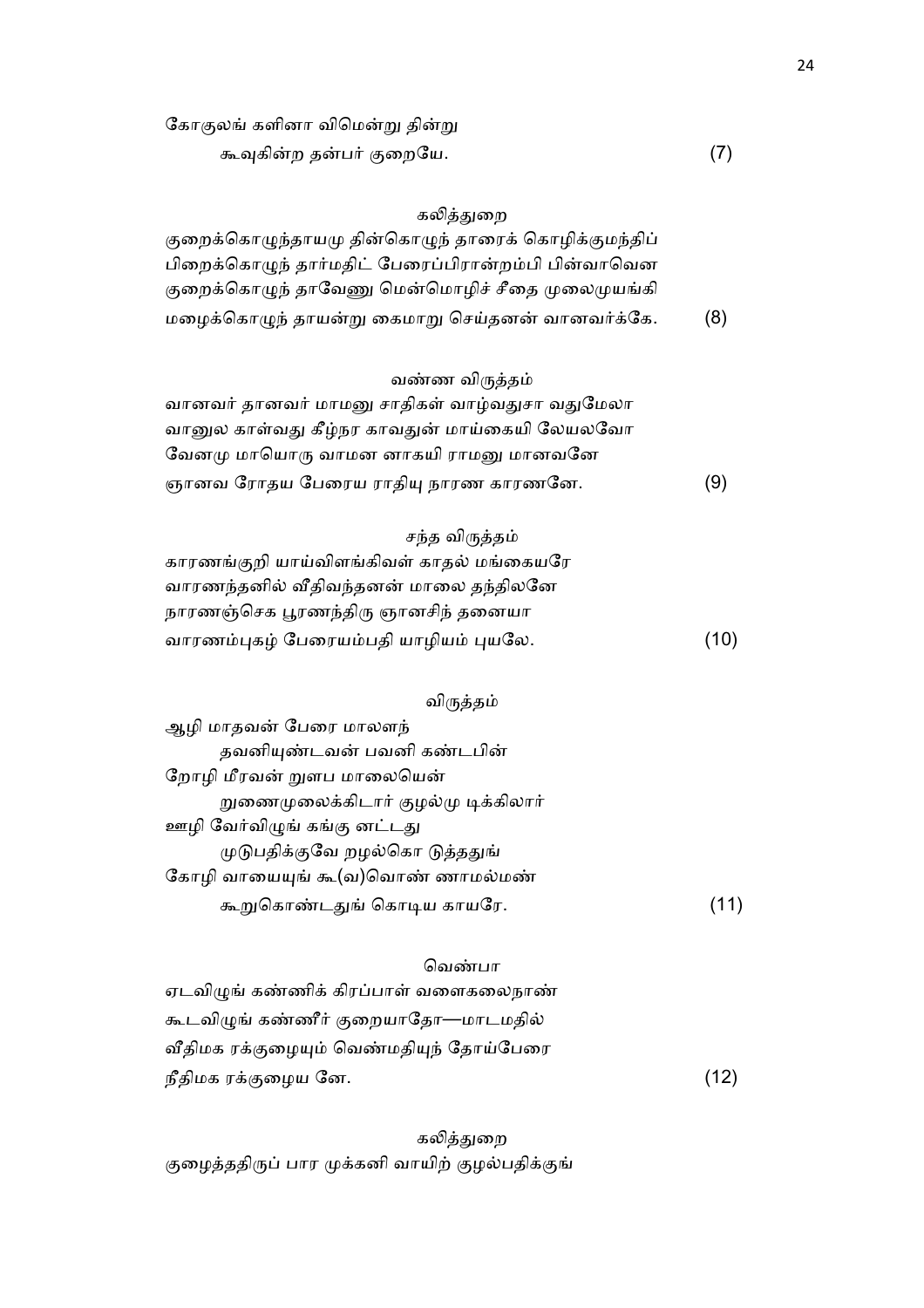கழைத்ததிருப் பாவிசை கண்டருள் வோர்க்குழைக் காதர்நன்னாட் டிழைத்திருப் பார்மணற் கூடலென் றாலு மிறப்பதன்றிப் பிழைத்திருப் பாருமுண் டோவன்பர் சூள்பொய்த்தபின்னையுமே.  $(13)$ 

| காமிசை |
|--------|
|--------|

பின்னை யைத்தழு விப்பு ணர்ந்தருள் பெற்ற செங்கனி வாயனார் பெருமி தத்தமிழ் முறைகொ ழித்தறி பேரையம்பதி யன்னமே யன்னை யிப்படி மலர ணைக்கு ளணைத்த கையை நெகிழ்த்துவே றைடெகா 02தக பாட நீதி யடிச்சி லம்பொலி வானளாய் முன்ன டித்தெரி யாதி ருண்டு முதிர்ந்து கண்புதை கங்குல்வாய் முளரி யம்பத நோவ வன்பினின் மூதறிந்தவர் போலவந் தென்னை யிப்படி வாழ வைத்தது மின்ப மோகன வாழ்வுமற் றியான்மறக்கிலு நான்மறக்குமா றி"பிற"பினி +5ைலேய. (14)

## விருத்தம்

ஏது காரணத் தேவர்க ளேனுமற் றிழிகு லத்தெழும் புலைய ரேனுமுட் சாதி பேதமற் றவர்கள் மிச்சிலைத் தருவ ராயினும் புனித வாழ்வுதா னாத லாலருட் பேரை நாரணற் கடிமை யானவுத் தமச ரோருகப் பாத தூளிபட் டுலகம் வாழ்தலில்  $\Box$ பரவு வார்பதத் தளவி லாததே.  $(15)$ 

## இன்னிசை

அளவறியாப் புனலிடைப்பட் டழுந்தினர்போ லணியிழையீர் விளவறியாப் பதைமயில் வெள்ளத்தி லழுந்துவபோற் களவறியாத் தயிர் நுகர்செங் கனிவாயா மணிப்புயத்தில் அளவறிவாள் பின்னையொன்றுஞ் சொலவறிய மாட்டாரே. (16)

#### விருத்தம்

ஆளைப் பொருது கயங்கலக்கி யடியிற் படிந்து மதகிடிய வாளைப் பகடு புகுந்துழக்கும் வயல்சூழ் வழுதித் திருநாடன்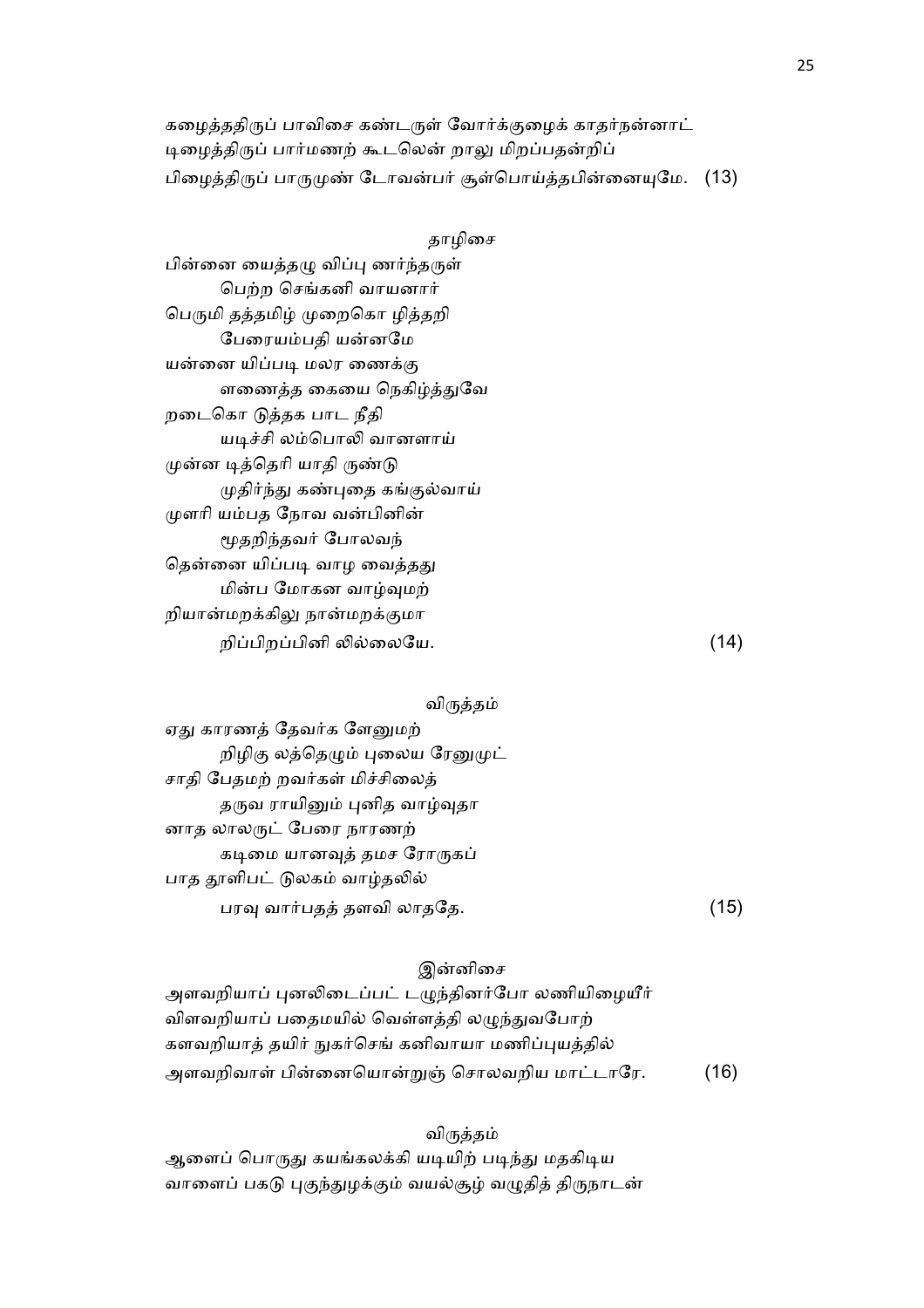| றாளைத் தொழுது பசுந்துளபச் சருகுக் கிரந்து மடவீர்மா    |  |
|-------------------------------------------------------|--|
| றோளைக் கருதி மடலெழுதத் துணிவாள் விரகொன் றறியாளே. (17) |  |

## விருத்தம்

அறிவி ேலெனா சைமய நீதியி னடவி ேலதிாிேய னெறியி லேனுறு கதியி லேனுனை நினையு மாறுளதோ விறைவ னேமறை முதல்வ னேதொழு மெமது நாயகமே மறுவி லாமர புடைய பேரையில் மருவி வாழ்முகிலே.  $(18)$ 

#### ஊஞ்சல்

| (19) |
|------|
|      |

வண்ண விருத்தம்

ஆடிலாள்கழ லாடிலாள்சுனை யாடிலாள் பனிநீர் போடுவாள்களை தேடிலாள்வளை பூணிலா ளவள்தான் பீடுலாவிய வீதிகோலிய பேரைவாழ் முகிலே நாடுவாளிசை பாடுவாணம நாரணா வெனவே. (20)

சந்த வண்ண விருத்தம் நாராய ணாவென வோதாமல் வீண்மொழிக ணாவாலு மேதுபய னவர்புகழே யாராலு மோதிலவை கேளாத மூடர்செவி யானாலு மேதுபய னறிவிலிகாள் காரான சோதியழ காராத காதலொடு காணார்க ணாதுமொரு பயனுளதோ வாராழி மீதுதுயில் பேரேசர் கோயில்வலம்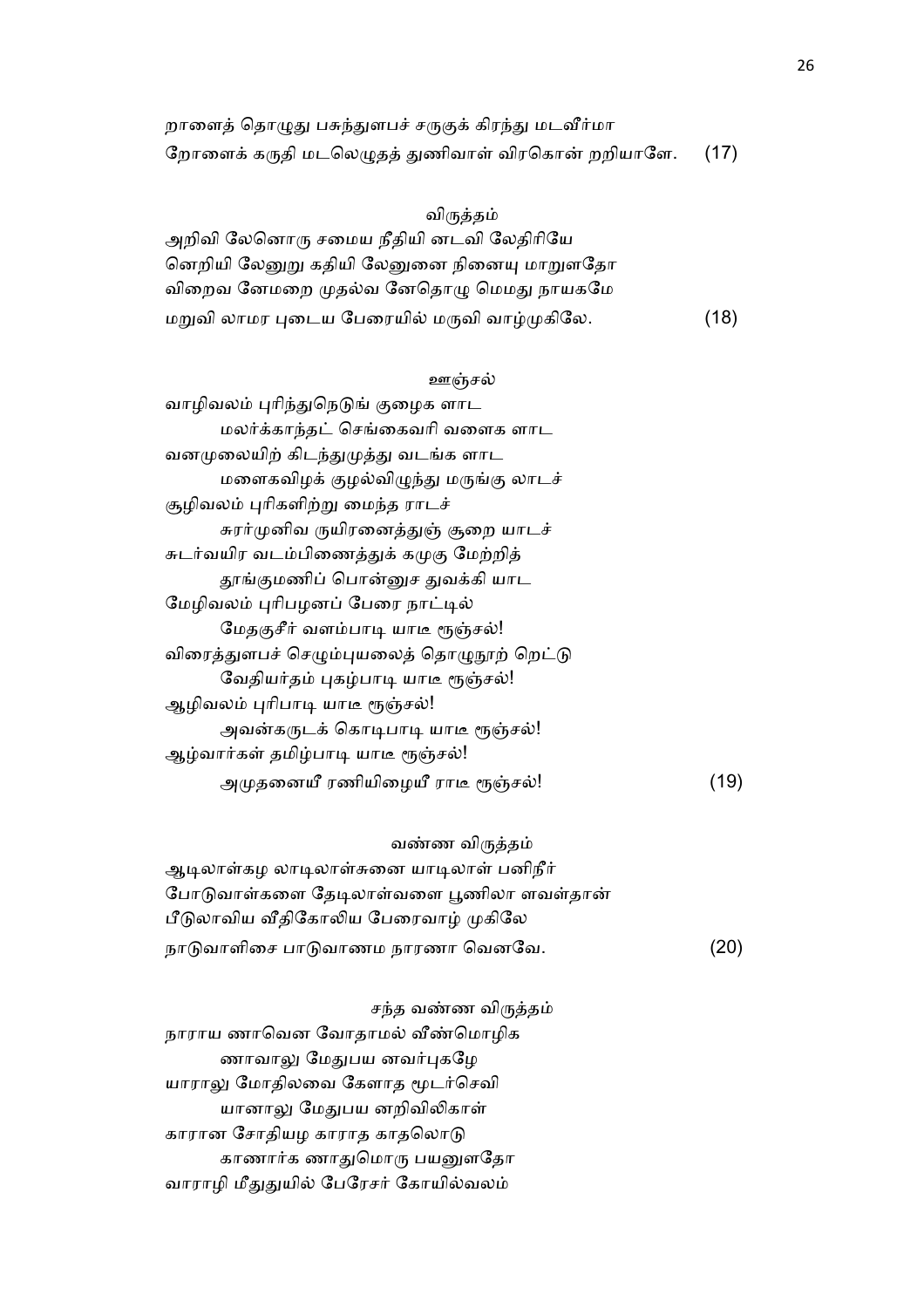## வாராத காலுமொரு பயனிலையே. (21)

தாழிசை ஒருபிழைகண் டயற்பாரு மாதரல்ல வோதா னுறவுநினைந் திருப்பார்கள் கோபமமை யாதோ விருவருமிங் கிதத்தோடு கூடியணை யானா இளமைநலங் கிடைத்தாலிங் கேதுபய னாமோ முருகவிழ்செங் கனிக்கோவை வாய்மொழியி னாலே முனிவர்பெறுங் குடித்தாழ்வு வாரதறி யீரோ மருவியசந் தனக்காவில் மாமலர்கொய் வாரே மகரநெடுங் குழைக்காதர் பேரையனை யாரே. (22)

#### கலித்துறை

ஆரைய ராம லிருப்பா ரவருக் கருள்புரியும் பேரைய ராதிப்பர் நங்குழைக் காதர் பிறங்கல்மின்[னே] தாரைய ராவிக் கடைந்தசெவ் வேலெனச் சாய்ந்தகுமற் காரைய ராவிருப்ப னெஞ்சை யராவுங் கடைக்கண்களே.  $(23)$ 

#### கழிநெடில்

கண்ணகம் புதைப்ப வெளியிடஞ் சுவறக் கருந்தடத் திருட்படாம் விரித்துக் கடல்விடக் குழம்பை யள்ளியிட் டுலகங் கரந்துகொண் டெனவெனக் தணிந்து விண்ணகம் புதைத்த பருதியு மதியும் விழுங்கியுண் டொருபுடை செறிப்ப வேர்விழுந் தூழி முடிவிலாக் கங்குல் விடிவிலாத் தகைமையே துரையாய் மண்ணகம் புதைத்த துணையடி முனிவர் மனத்தகம் புதைத்தவேழ் புவியும் வயிற்றகம் புதைப்ப பேரும்வென் றிடைச்சி மார்க்கமும் புதைப்பநீ வெருவிப் பண்ணகம் புதைத்த பவளவாய் புதைத்துப் பருமணிக் குழைபிடித் தாடப் படித்தவர் சுருதி முடித்தவர் பேரைப்  $\Box$ திவளம் புரக்குமா முகிலே. (24)

#### வெண்பா

மாவளர்த்த வன்னையரு மாரன் குயில்வளர்க்க காவளர்த்தா ரென்றுகுழைக் காதரே!—நாவளர்த்துச் செற்றார் நகைவெடிப்பத் தீவெடிப்பப் பூந்துளவின்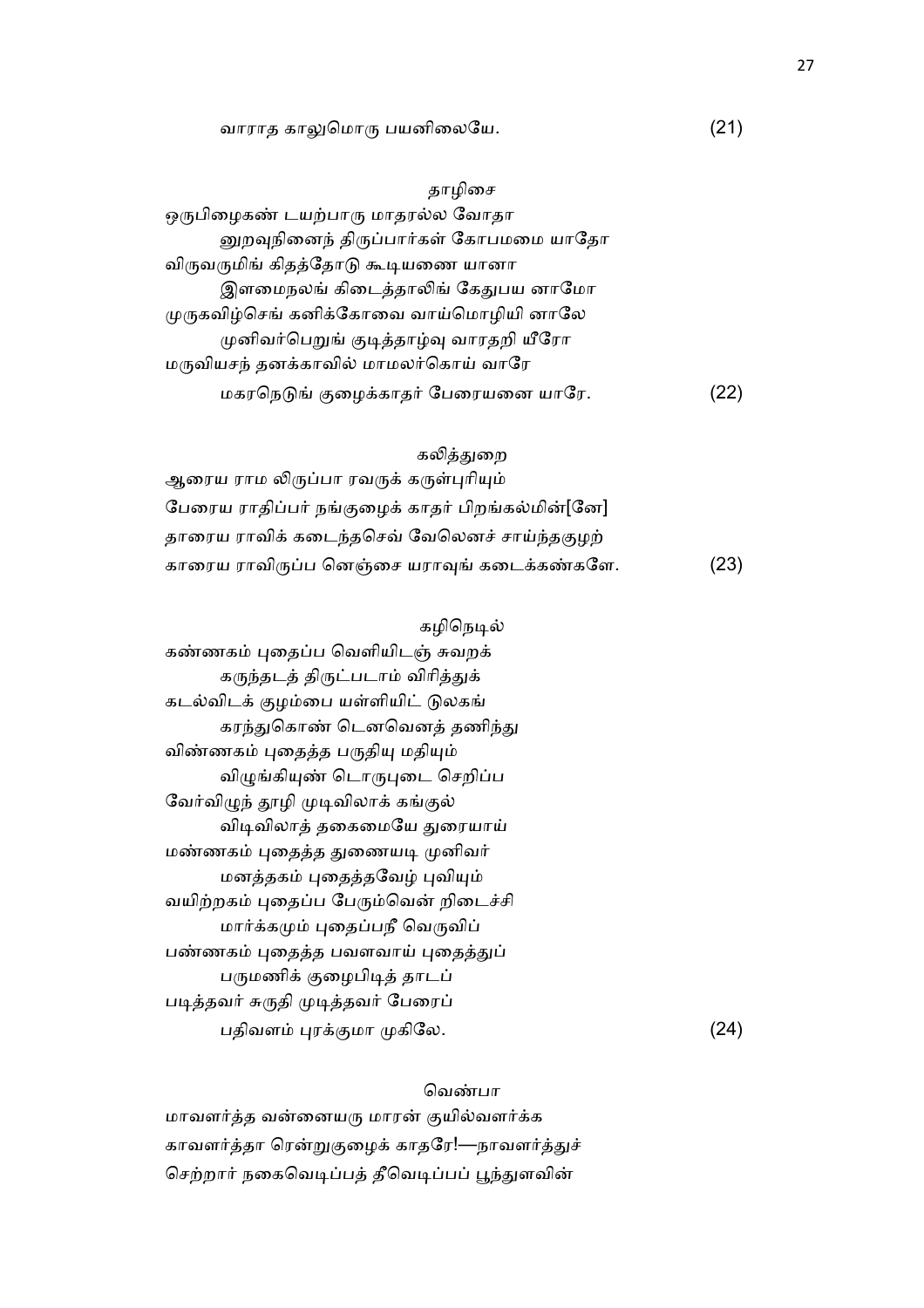## கலித்துறை

வெடித்துச் சிவந்த வப்பாலைக் கப்பாலை வெளியில்வெப்பம் பிடித்துச் சிவந்தன வோய்ந்தணீர் கண்ணன் பேரைவெற்பில் வடித்துச் சிவந்த செம்பஞ்சோடனிச்ச மலருறுத்தித் தடித்துச் சிவந்தது கண்டீர் மடந்தைபொற் றாளிணையே. (26)

#### சந்தத் தாழிசை

தாளெடுத் துலக ளந்த பேரைமுகி றனத ருட்குறுநி லத்துளோர் தைய லைப்புதும ணங்கு றித்தெழுது சருகு கொண்டுவரு தூதனே வேளெ டுத்தவடி வேல்ப டப்பொருது வினையெ டுத்தவர சரையெல்லாம் வெட்டி விட்டதிரு முகம லாதுதிரு முகமும் வேறறிவ தில்லையே நாளெ டுத்தபடை பாடெ டுத்ததிலை நாணை யப்பிழையி லின்னமுன் னர்ப தித்தலைவர் தலையெ டுத்ததிலை நமனெ திர்த்துவரு மாயினும் வாளெடுத்துவரி சிலைகு குத்துவளை தடிபி டித்துமவர் வெல்வரால் மனுவ ரம்பழியு நாளு மெங்கள்குல  $\omega$ றவ ரம்பழிவ தில்லையே.  $(27)$ 

## கழிநெடில்

இல்லத் தடங்கா மடந்தையர்கற் பெனவும் பசிக்கொன் றிரந்தவர்க்கொன் றீயா தவர்கைப் பொருளெனவு மிரவிக் கிருள்போ லவுமடியார் சொல்லத் தொலையா வெழுபிறப்புத் துடைக்குங் கருணைக் குழைக்காதர் துணைத்தா ளளக்கும் புவிமருங்குல் சுற்றிக் கிடக்குங் கருங்கடலே கொல்லத் துணியா தன்னையருங் கொதியா மதியு மதன்படையைக் கூப்பிட் டழையாக் கருங்குயிலுங் கொடுமைப் படுத்தாக் குழலிசையு மல்லற் படுத்தா வயலவரு

(25)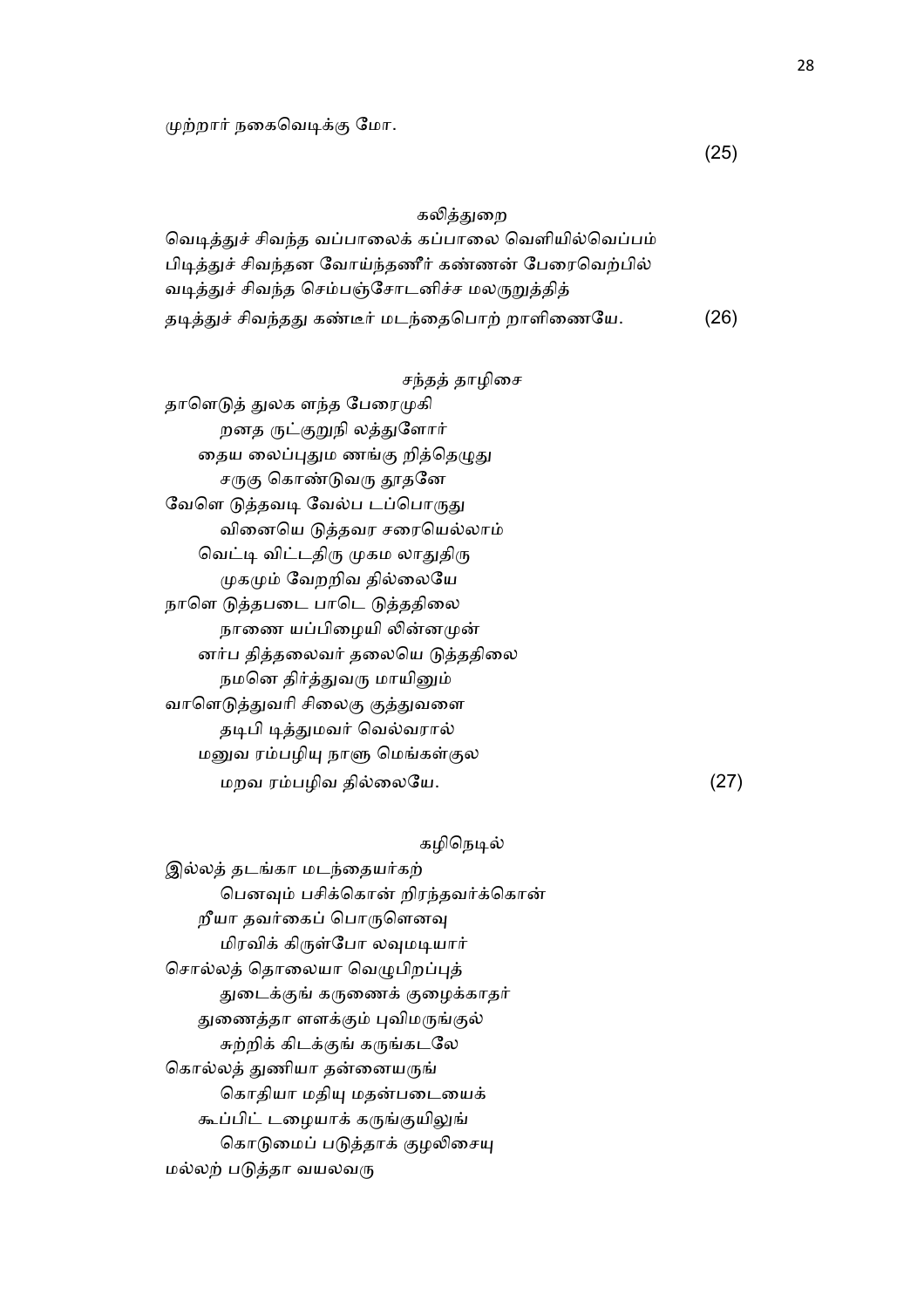| மளித்துப் பிரிவீ ரெனவறையா    |      |
|------------------------------|------|
| தயர்த்துக் கொடுத்த மனமிருக்க |      |
| யாரை வெறுக்கக் கடவோமே.       | (28) |

# விருத்தம்

| கடல டங்கலுழி தொறுசி றங்கைபுனல் கடுகிலும்புகுது மூசிவே |      |
|-------------------------------------------------------|------|
| லிடம்வலஞ்சுழலும் வடத டங்கிரியு மெமது சம்பிரத மீதெலா   |      |
| முடனிருந்துமகிழ் குருப ரன்பரவை யுலக ளந்தமுகில் பேரைமா |      |
| லடல்புரிந்துபகலிரவு கண்டதுவு மரிய சம்பிரத மானதே.      | (29) |

## வெண்பா

| தேவகியார் பெற்ற திருவருத்தம் பாராமற் |      |
|--------------------------------------|------|
| கோவியர்தம் மன்றுகுழைக் காதரே!—தாவி   |      |
| யடிக்குங்கை மாறோநீ யஞ்சினபொற் காது   |      |
| பிடிக்குங்கை மாறோ பெரிது.            | (30) |

# விருத்தம்

| பெருவிட வரவணைப் பேரை மாதவன்      |      |
|----------------------------------|------|
| மருவிட நினைக்கிலான் மங்கை மாதரே  |      |
| தருவிட வெண்ணிலாத் தழைத்த தெங்கணு |      |
| மொருவிட மிலைநமக் குறைவி டங்களே.  | (31) |

# கலித்துறை

| உரைக்கொடு மாடவர் வாளா லொருகொம் பிழந்துமற்றக்             |      |
|----------------------------------------------------------|------|
| குறைக்கொடு கொண்டுழல் குஞ்சரம் போலுங் கொடியிடையே          |      |
| துறைக்கொடு வாய்வைத்த மால்பேரை யிற்றென்னர் சூழ்ந்தபண்டைச் |      |
| சிறைக்கொடு மேகம் பிறைக்கொடு தாங்கிச் சிறக்கின்றதே.       | (32) |

| சத்த விருத்தம்                        |                   |
|---------------------------------------|-------------------|
| சிறந்தார் தொழத்தகு மருந்தாம ழைப்புயல் |                   |
| செழும்பேரை யுத்தமர்போ                 |                   |
| லறந்தானறக்குரு கினங்கான் மடப்பேடை     |                   |
| யனங்காளுரைத்தருள்வீ                   |                   |
| ரிறந்தோ மெனிற்பிழை யிருந்தோ மெனிற்பழு |                   |
| திரங்காம னத்தவர்போல்                  |                   |
| மறந்தால் மறக்கவு நினைந்தால் நினைக்கவு |                   |
| மனந்தான மக்கில்லையே.                  | $\left[33\right]$ |

வெண்பா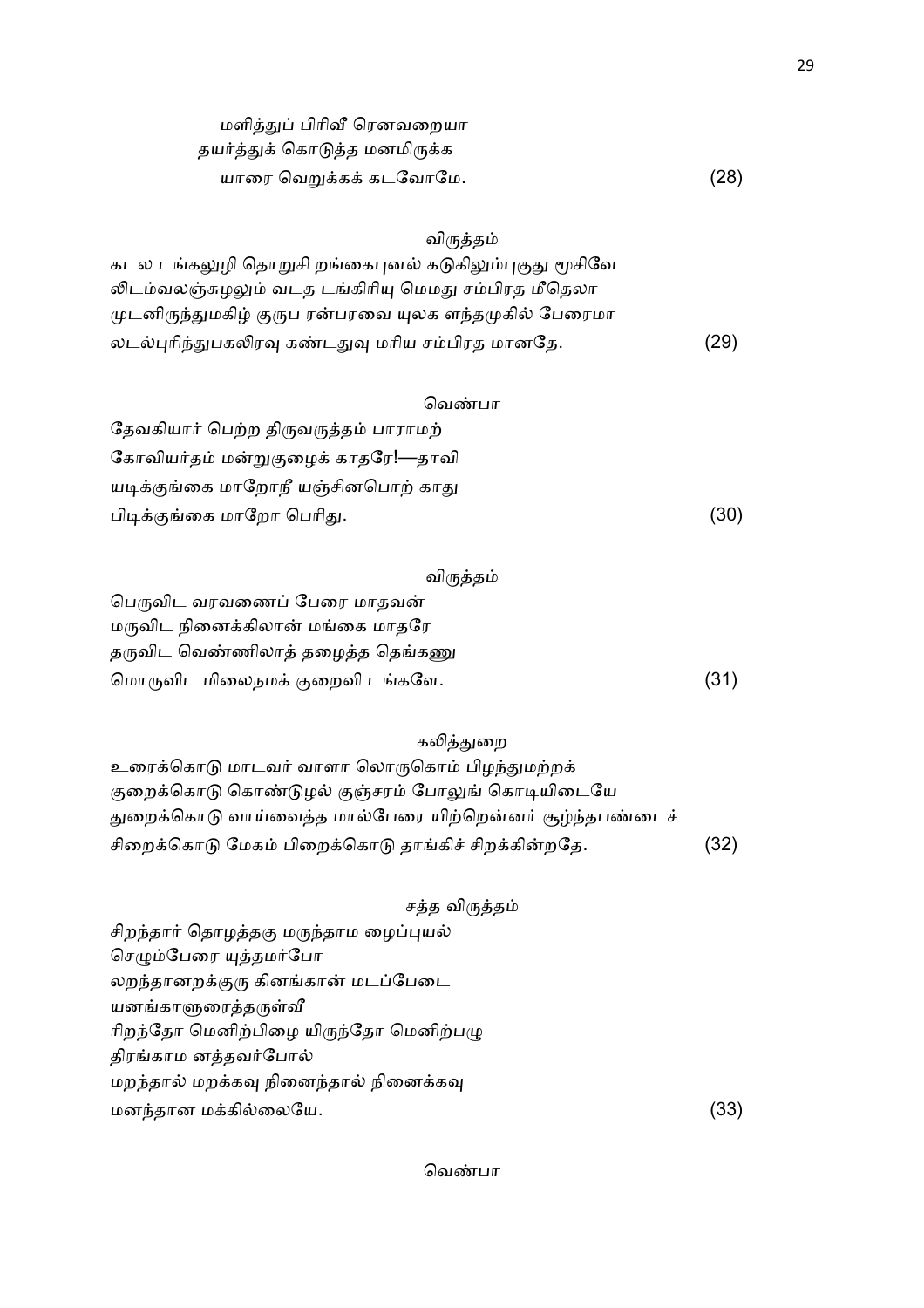எமக்கு முகம்வாட விந்தால் மரைக டமக்குமுகம் வாடுஞ் சலிப்பே – னமைத்துரையும் பெண்மதி யென்னாதே மால்பேரை நாட்டன்னங் ெகா.மதி .ேடா கழ5. (34)

சந்தத் தாழிசை தழல்பிழிந்து சாறுகொண்டு சந்தனத்தி லிட்டதார்? தண்ணிலவை யெரிபடச் சமைத்துவிட்ட பாவியார்? குழல்பிழிந்த விசையிலே குளுந்தசிங்கி வைத்ததார்? கொடுமைவந்த காலமாசை கொண்டிருக்க வல்லரோ? நிழல்பிழிந்து பருகவென்று நினையுமாவு மருதமு னெரியவென்ற குரிசில்பேரை நீர்குளிக்கு நாரைகாள் அழல்பிழிந்த வேலரெம்மை யாணையிட் டகன்றதா லந்தவாய்மை யுடல்பிழிந்தெனாவியுண்டு விட்டதே (35)

பின்முடுகு வெண்பா ஆவியுண் டுமையுண் டறிவையுண்டு நிற்குமிரு காவியுண்டு தாமரைக்கே கண்டீரோ—தேவியுடன் மால்வளர்ந்த பேரையின்கண் வாவிகண்டு பூவையுண்டு கால்குறைந்த நீலவண்டு காண்.  $(36)$ 

### விருத்தம்

வண்டிருக்குங் குழல்புரத்து வாட்டமடித் துப்பிடித்து வடிந்த வள்ளைத் தண்டிருக்குங் குழைமடவீர் குழைக்காதர் பேரையில்முத் தமிழே போல வுண்டிருக்க வுவட்டாத விதழமு துமிளஞ்ச முகங்கள் பாலிற் கொண்டிருக்கப் பெருங்காயம் பசிக்குதவா திருப்பதுவுங் கொடுமை தானே. (37)

#### விருத்தம்

| கொடித்தேரினர் குழைக்காதினர் குலக்கார் வரைமேற் |      |
|-----------------------------------------------|------|
| றடித்தீர்தழை தொடுத்தீர்கரி பிணைத்தே வேத       |      |
| னடித்தாரையி னடப்பீரவை யடைத்தா ளுவரோ           |      |
| கொடித்தோழியர் புனைச்சார்வொரு தொழுத்தா னலவே.   | (38) |

கலித்துறை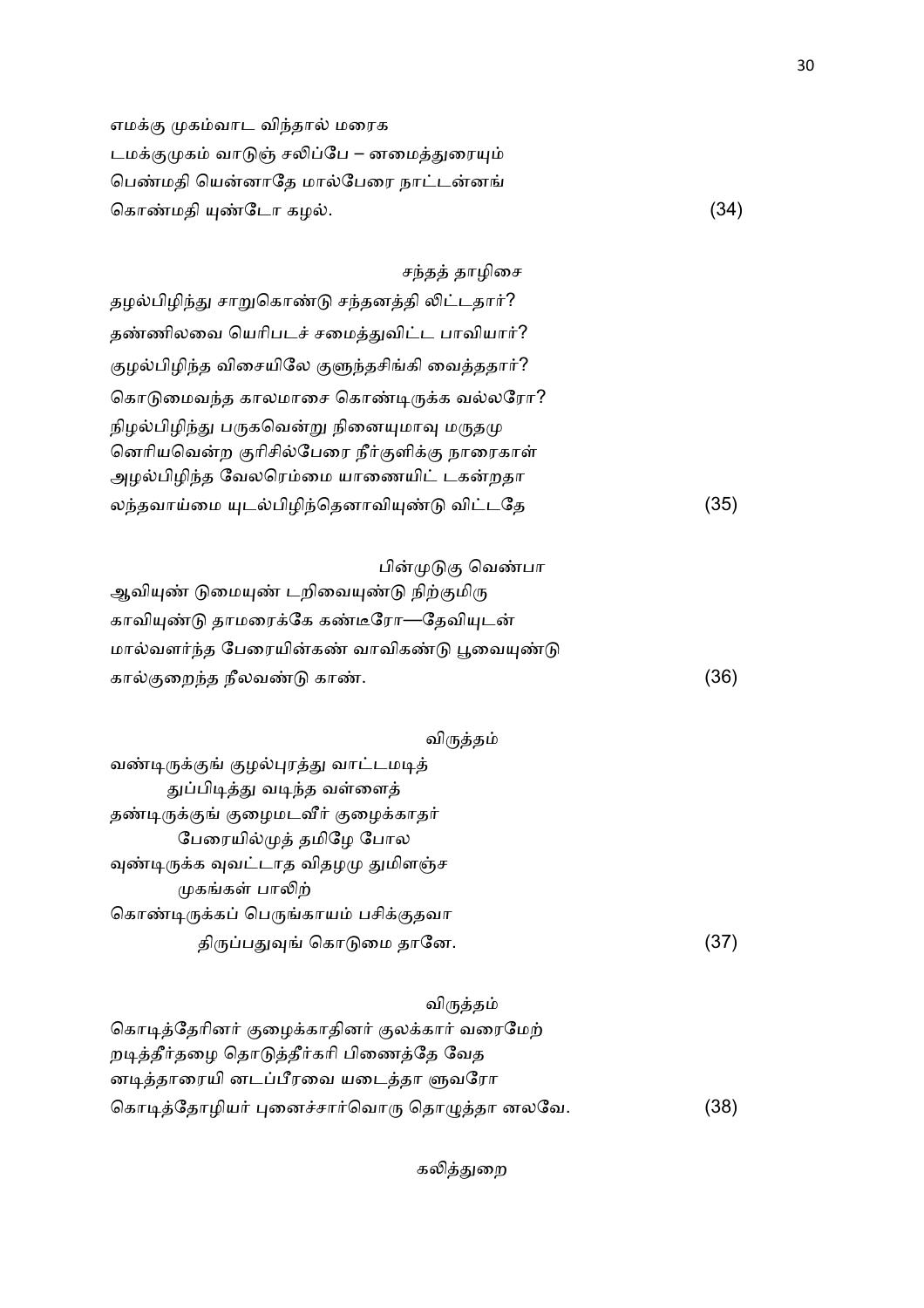| தொழும்பாக் கியண்டர் தொழகற் பகாடவிச் சூழலாற்றே          |      |
|--------------------------------------------------------|------|
| னெழும்பாக் கியமென் றிருப்பதல் லாலிந்து விட்டந்திட்டித் |      |
| தழும்பாக் கியபொழில் சூழ்பேரை மால்சரணாரவிந்தச்          |      |
| செழும்பாக் கியமென் றவனடி யார்பண்டு செய்தவமோ.           | (39) |

## விருத்தம்

செய்யிற் கரும்பும் வளர்பேரை திருநா டனையே யீதான றொய்யிற் கரும்புந் தொடர்ந்துகொலைத் தொழிலுக் கரும்பும்விழியுமதன் கையிற் கரும்பு மலர்க்கணையுங் கைக்கொண்டிருக்கக்கண்டனைமே லெய்யிற் கரும்புங் கணையுமிலையின்றைக் கிறவா திருப்பேனே. (40)

## கழிநெடில்

இரும்பை நெரித்துத் துதிக்கைமடுத் திளங்கோ மகளிர் விரனெரிப்ப வெதிர்த்தார் சிரத்தை நெரித்துமலை யேறி நெரித்துக் கடப்புறத்துச்

சுரும்பை நெரித்து வளிகறங்கச் சுற்றும் பிழைக்காற் செவிப்படலத் துங்கக் களிற்றின் மிசைப்பவனி தொழுதால் விரகந் தொலையாதோ

கரும்பை நெரித்து விழுப்பலவின் கனியை நெரித்து மடைமுதுகற் கதலிப் படலைக் குலைநெரித்துக் கன்னிக் கமுகின் மடனெரித்துக்

குரும்பை நெரித்துத் தேனொழுகக் குவளை நெரித்துப் புடைத்துவரால் குதிக்கும் புனற்பே ரையில்மகரக் ைழேய ெயவ, ேகாமாேன. (41)

### விருத்தம்

மானென்பார் கலையென்பார் தொடுக்க வாடு மலர்த் தழையா லெய்ததொரு மதத்த வேழந் தானென்பார் பதியென்பார் வழியே தென்பார் தாமரைப்பூங் கோவிலென்றே விரந்தீ ரென்பார் கோனென்பார் குலத்துதிக்குங் கருணை மேகங் குழைக்காதர் பேரையிளங் கொம்பே வம்பே யானென்பா ரல்லவென்பா ரில்லை யென்பா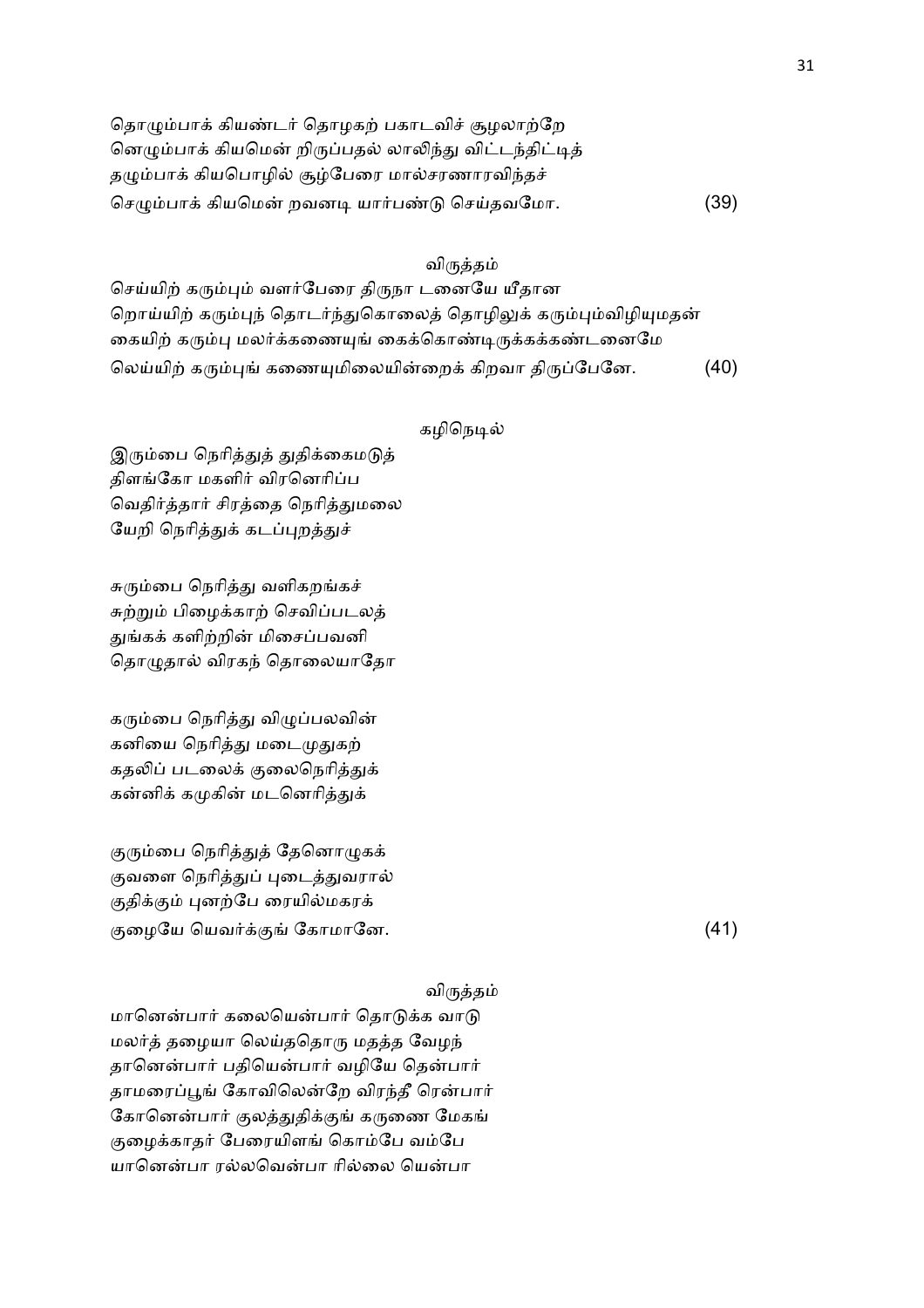| (42)<br>ரிவர்கொட்டிக் கெதிருதைப்பார் யாவர் தாமே. |
|--------------------------------------------------|
|--------------------------------------------------|

| விருத்தம்                               |      |
|-----------------------------------------|------|
| தாமோதர மதுசூதனர் தகுபேரையில் மடவீர்     |      |
| நாமோதர மாமோகினி நலமோதர மறியீ            |      |
| ராமோர்தர மலவோவெளி தடியேனுடன் முனிவாய்ப் |      |
| போமோதர நினையீர்கமழ் புதுவாய்மல ரமுதே.   | (43) |

| கலிப்பா                                  |      |
|------------------------------------------|------|
| தேனார் பொருனைத் திருமால் மிடைபேரை        |      |
| யானாத கல்வியறிவார் பயனன்றோ               |      |
| கானார் கருங்குழலார் காமத்தின் பால்மறந்து |      |
| போனாரறத்தின்பால் போட்டுப்பொருட்பாலே.     | (44) |

| இன்னிசைக் கலிப்பா                                  |      |
|----------------------------------------------------|------|
| பால்வடிவுந் திரண்முலையும் பச்சுடம்பும் பசுநரம்புஞ் |      |
| சூல்வடிவுந் தோன்றாமற் றூண்வயிற்றிற் பிறந்தநாள்     |      |
| மேல்வடிவா மிரணியனை வினைதொலைக்குத் தமிழ்ப்பேரை      |      |
| மால்வடிவாந் திருவடிவ மரகதத்தின் மணிவடிவே.          | (45) |

| கலித்துறை |
|-----------|
|           |

| வடித்தூதுச் சங்கொப்ப வெண்டோட்டு மல்லிகை வாயிற்கவ்விப் |      |
|-------------------------------------------------------|------|
| பிடித்தூதும் வண்டோடும் பேசுகி லேன்பிரி யாதஐவர்        |      |
| குடித்தூது சென்ற குழைக்காதர்க் கென்மயல் கூறிவரும்     |      |
| படித்தூது நீசொல்லு வாய்மழை சாடும் பனிக்கொண்டலே.       | (46) |

## (47 முதல் 97 முடியவுள்ள செய்யுட்கள் விடுபட்டுள்ளன.)

| வண்ணத் தாழிசை                                   |     |
|-------------------------------------------------|-----|
| சரமழைக்கும் புயல் கொழிக்குந் தமிழ்வளர்பே ரையிலே |     |
| மதிக்கும்பொருள் மிகப்பெண்டு கிறளைவொறுக்குங்     |     |
| குடிதழைக்கும் படிவளர்க்குந் திருமடமா மயிலே      |     |
| விதிக்கும்படி படிக்குஞ்சிறி தனிச்சங் களும்      |     |
| லரப்பஞ்சினு வெறுக்கும்பத முனதா கையினா           |     |
| லுதிக்குங்கதிர் வறுக்கும்பரல் கொதிக்குஞ்சுடர்   |     |
| நடக்குந்தொறு முறைக்கும்பொழு துயிர்வா டுவையே.    | [98 |

வாழி யகவல் வாடைவந் தியங்கப் பீடைகொண்டுளதே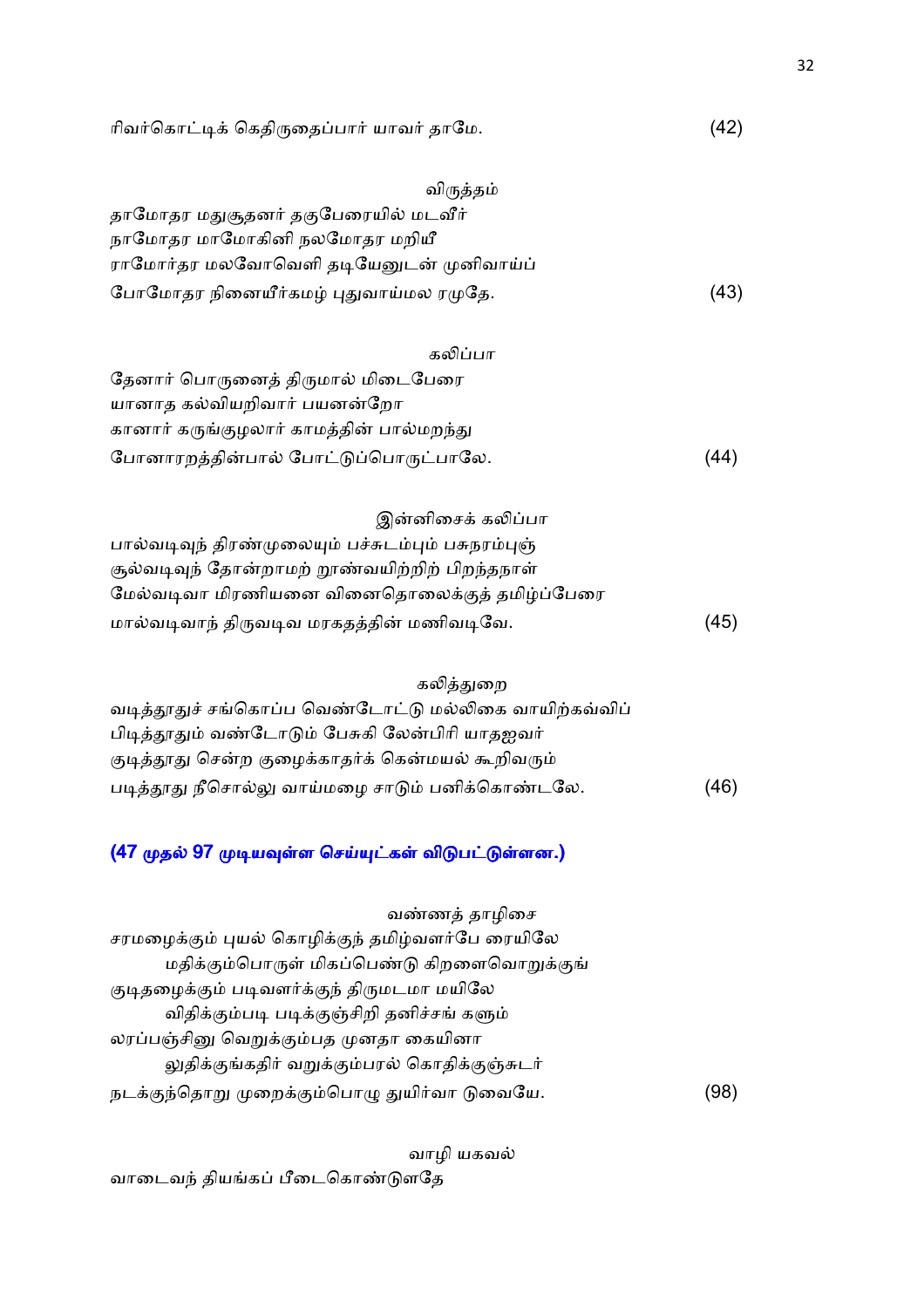தென்றலங் கன்று மென்றுதின்றுமிழ்ந்து கோதுபட வாருயிர்க் குறையையுஞ் சுழித்து குழைத்துவிரல் குறைந்த கொழித்தமணற் கடலு மள்ளி யிட்ட புள்ளியம் பசலையுந் துயிற்சுவை யறியாப் பயிர்ப்புறு தடங்கலு மறவா வன்புந் துறவா வுள்ளமு மன்னப் பேடும் புன்னையங் காவுந் துணைபட விரிந்து துயர்வருங் காலத்துப் பழுதிலா வுயர்ந்த வழுதிநாட் டவையும் யாரை யுந்தமிழ்ப் பேரையும் புரப்ப வளநகர் வார்குழைச் சிகரபூ தலத்தோட் டெய்வ நாயக னைவர்தேர்ப் பாகன் மலய மால்வரைத் தலைவரைச் சாரலின் மணங்கொள் பூங்கொடி பிணங்கு தண்போ தும்பரிற் சிறந்த காட்சியிற் பிறந்த தண்ணளி பொற்கை கொட்டுத் தலைவர்மெய் தொட்டுப் பயின்று பணைமுலைக் குரும்பை யிணைவரைப் புயத்தி னூடுறப் பொருது பாடுறக் கிடப்ப வரிவளைத் தழும்பு மார்பிடத் தழுந்த பரிபுரச் சில்லொலிப் பலகல னொலிப்பப் புல்லியுங் கல்லியும் பொருந்தி நற்சீர் நலமிகு பெருஞ்சுவை நமக்கினி தளிக்குஞ் சிறுதுயிற் கனவு தந்தருளு மகரநெடுந் தகைவாழி வாழியே.  $(99)$ 

வாழிபுகழ்ப் பேரை மகரக் குழைக்காதர் வாழிதமிழ் நூற்றெட்டு மாமறையோர்—வாழியே தேக்கும் பதகமலந் தீர்த்தெனது சிந்தையுள்ளே பூக்கும் பதகமலப் பூ.

(100)

### விருத்தம்

வெண்பா

பதித்தநவ ரத்னமணி வாழி [வாழி] பங்கயப்பூந் திருமுகஞ்செம் பவள வாய்நீள் கதித்தசீர் வாணுதல்வெண் டிருமண் காப்புக் கத்தூரித் திலதமிகு கண்கள் வாழி துதித்தநறும் பசுந்துளவத் தோள்கள் வாழி கரிமுகச்சங் காழிகதை வில்வாள் வாழி மதித்தபீ தாம்பரஞ்சே ரரைனூல் வாழி சரணங்குழைக் காதர்மால் வாழி தானே. (101) 33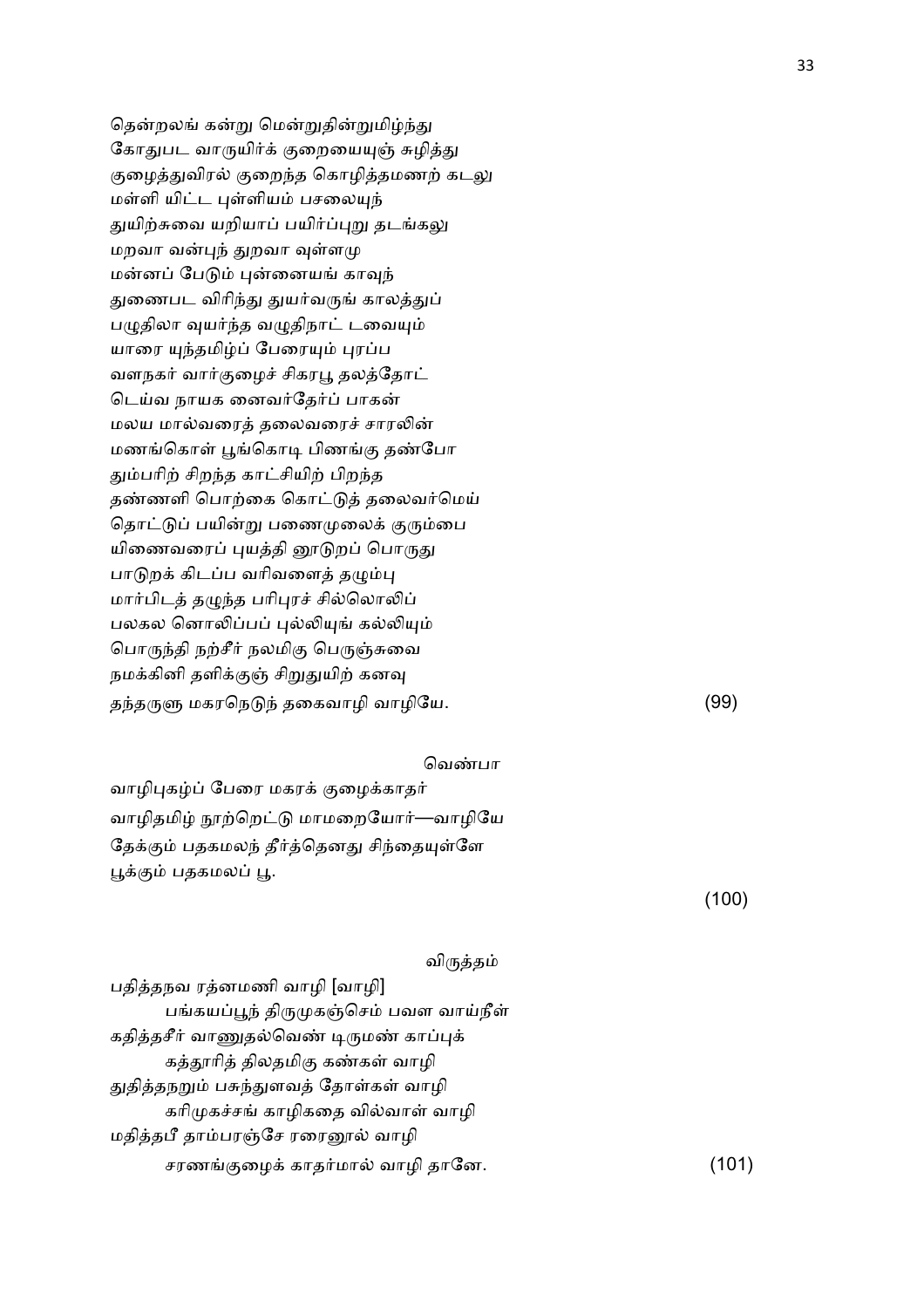### பேரைக் கலம்பகம் முற்றும்.

----------------------- 2. திருமயிலாசலக் கலம்பகம்

#### பாயிர

கொச்சகக் கலிப்பா அன்றுசிவப் பிரகாச னரியதுதி தனக்கெய்தச் சென்றுபகர்ந் தமைநாடிச் சிவஞான பாலையன் குன்றுளுயர் மயிலைமலைக் குமரனுக்குக் கலம்பகமொன் நின்று சொலத் திருப்புகழோ னிடத்திலிது இசைத்தானே. (1)

#### வெண்பா

ஆட்டுப்பால் வாய்வை யடக்கி யடுத்துவந்து சீட்டுக்கு ளாடலொன்று செய்துபல—பாட்டுடைய பாலையனை யேவியென்னைப் பற்றிவலிந் தாண்டுகொண்டான் சோலை மிகுமயிலத் தோன். .  $(2)$ 

எண்சீர்க் கழிநெடி லாசிரிய விருத்தம்

சயிலமு முக்கவும் வெட்கச்சி ரந்தரனார் தமதுரு வொத்தருவிப் பொற்பிசைந் துளதால் மயில மலைக்குக னாருக்குக் கலம்பகநூல் வனைகுவதற் குயிர்சொற் கட்டுவந் தருள்வீர் வெயிலவ னுற்ற வயிற்றுஞ் செழுங்களிறே வெளிறு மலக்குளி ருக்கைக் கிசைந்தவனே யயின்மயில் குக்கிட முற்செப்பனின்றனவே யடியர் பதக்கம லத்துற்ற நுண்பொடியே. (3)

கலம்பகத்தினுறுப்புக்கள்.

எண்சீர்க் கழிநெடி லாசிரிய விருத்தம்

மயங்கிசைக்கொச் சகக்கலிப்பாப் புயவகுப்பு அம்மானை மறங்களிசித் தூசறழை வாழுமூர் மருட்பா வயங்கெழிற்சம் பிரதமதங் கிரங்கல்கட் டுமடக்கு வண்குறம்பாண் கைக்கிளை பலவாறாய்த் தூது தயங்குகழிக் கரைப்புலம்பல் காலமுத லாகத் தமிழ்ப்புலவர்க் கருத்திலவர் தக்கதுறை யெல்லா மியங்குகலம் பகத்தினுக்கா மானாலு மொருவாறீ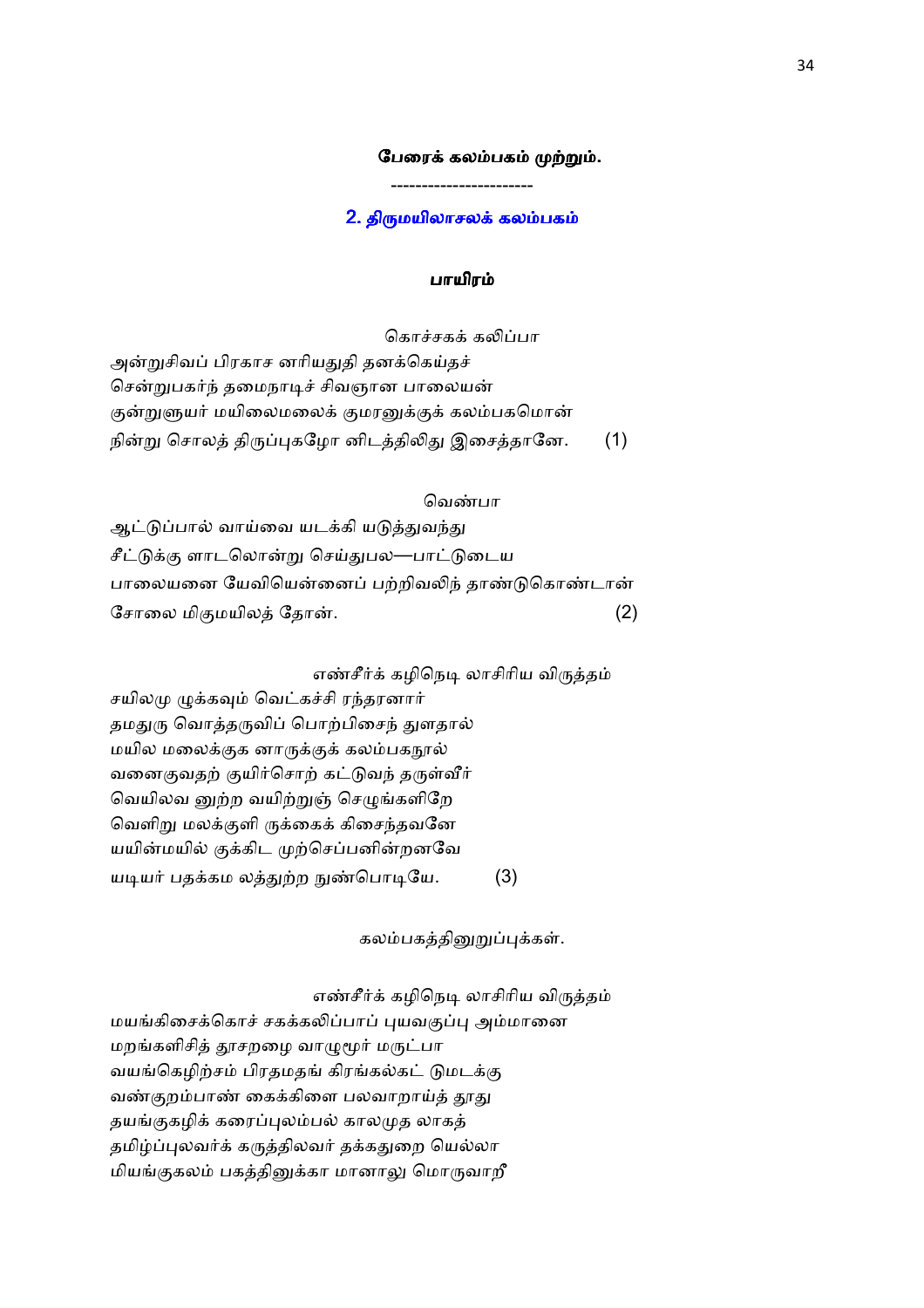#### நூல்

மயங்கிசைக் கொச்சகக் கலிப்பா திருமகள்சேர் நெடுமாயன் செங்கமலக் கண்கடரு மிருமடவார்க் கிடைநீடு மெழிற்பவள மலைபோல்வாய் பரிதிமதி பிசைந்தாங்கு பகர்முடியு முகமொன்றும் விரிகருணை விழிமூன்றும் விளங்குழைச் செவியிரண்டும் வண்பனுவற் பைங்கிள்ளை மணநுகரு மணநாசிச் சண்பகமும் சிறுமுறுவற் றரளநகைக் கனிவாயும் பொற்பணியும் பன்மலரும் பொலிந்தகழுத் தொடுமார்பும் விற்படுமின் னெனக்காணும் வென்றிவேல் வியன்சீரும் மடல்வயிரம் திரிசூல மபயவர தந்துலங்குங் கடகநெடுங் கரந்தாங்குங் கவின்தோள்கள் ஒருநான்குங் குஞ்சிமணிச் செஞ்சதங்கைக் கோத்தரையுங் கோசிகமும் விஞ்சியபேரானந்தம் விளைத்தருளும் துணைத்தாளுங் கொண்டுமயி லாசலத்திற் குவட்டிலுறுங் கோயிலிடை மண்டுசடைச் சிவஞானி வலத்தமர வாழ்கின்றாய் மயிலேறித் தகரேறி மழவெள்ளைக் களிறேறிக் குயில்போலு முமையாள்கண் குளிரவருங் குருந்தோநீ !

இவையெட்டுந் தரவுகள்.

அரன்வழி படமுன மருணல மருளினை ; முரகரி யமரர்முன் மொழிபுகழ் மருவினை; யயன்முத லமர வரமொடு தருவினை ; புயலிவர் மகபதி புனைமுடி யுதவினை.

இவை நான்கும் அராகங்கள்.

அன்பொடுமுன் றுதிகூறி யாறெழுத்தா லருச்சித்துத் தென்பொதியை மிசைவாழ்வான் சிறப்பனைத்தும்பெறச்செய்தாய்; நின்னாமத் தொன்றினையே நிதங்கூறச் சலியாத மின்னாளன் றிழந்தகரம் விரைந்துதவி மீண்டுவந்தாய்; நற்கீரன் சிறை நீக்கி நவிலரிய தமிழணிவான் கற்கீரி யலகையையுங் கடியவடி வேல்விடுத்தாய்; முற்றுசுவைக் கவிப்பொய்யா மொழிப்புலவன் களிகூறப்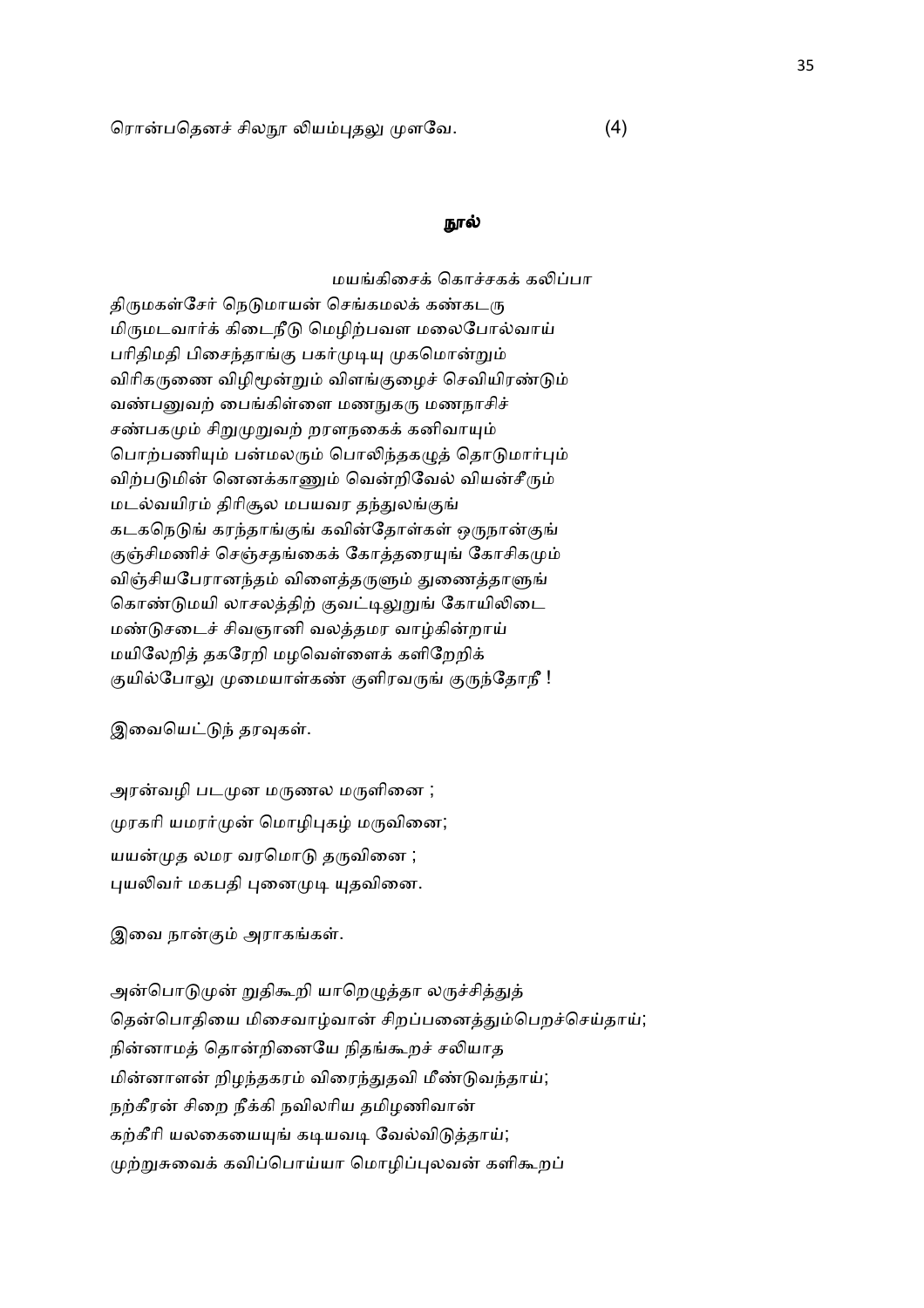பற்றுமொரு கோலொடுமுன் பாலையுமுட்டையுமானாய்; தென்னருணைக் கோபுரத்திற் றிகழொருவன் தனக்காக முன்னமொரு தூணிடத்தின் முளைப்பதற்கு மிசைவுற்றாய்; போரிநகர் முனிவன்முதற் புகலுமவர் புகழ்கின்ற சீரியவாழ் வில்லார்(கள்) சிந்தித்த பேரளித்தாய்.

இவை யாறுந் தரவுகள்.

ஏன மருப்பற மோதி வகுத்தனை ; யேழிசை யிற்கவி கோடி தொடுத்தனை; மானவிர் கட்குரி யாரை மயக்கினை ; மாசறு சிட்டி வினோத மியக்கினை.

இவை நான்கும் நாற்சீர் ஓரடி யம்போதரங்கங்கள்.

மாவடி யோடற வென்றனை; மால்வரை யாவினு நின்றனை; தாமத ரோர்வரி தாயினை; சாரணர் வாழ்வர மேயினை.

இவை நான்கும் முச்சீர் ஓரடி யம்போதரங்கங்கள்.

ஆதலில் ;

இது தனிச்சொல்.

சேவல் பொறுத்தனை பாவ மறுத்தனை சிந்தைக ளுற்றனை விந்தைகள் பெற்றனை கடலிற் பொருனையிற் கனவிற் றமியேன் றிடமுடன் விடுத்த செழுந்தமிழ்ப் பனுவ லனைத்தினு மீண்டொளிர் தரவளித்து முன்னின்று தினைத்துணை துயருஞ் சேரா தொரீஇத் திருமலைக் குவட்டில் செய்தபோராட லுருமலைக் கோயிலுரைத்த மாற்ற மாதிய பிறவு மகிலத் தோரும் பேதியா வண்ணம் பேசப் புரிந்து கைச்சிலைக் குறவர் கவின்றரு சாரற் பச்சிளஞ் சோலை பரண்மீ திருந்தான் மதலையென் றியாவரும் வழுத்த வைத்து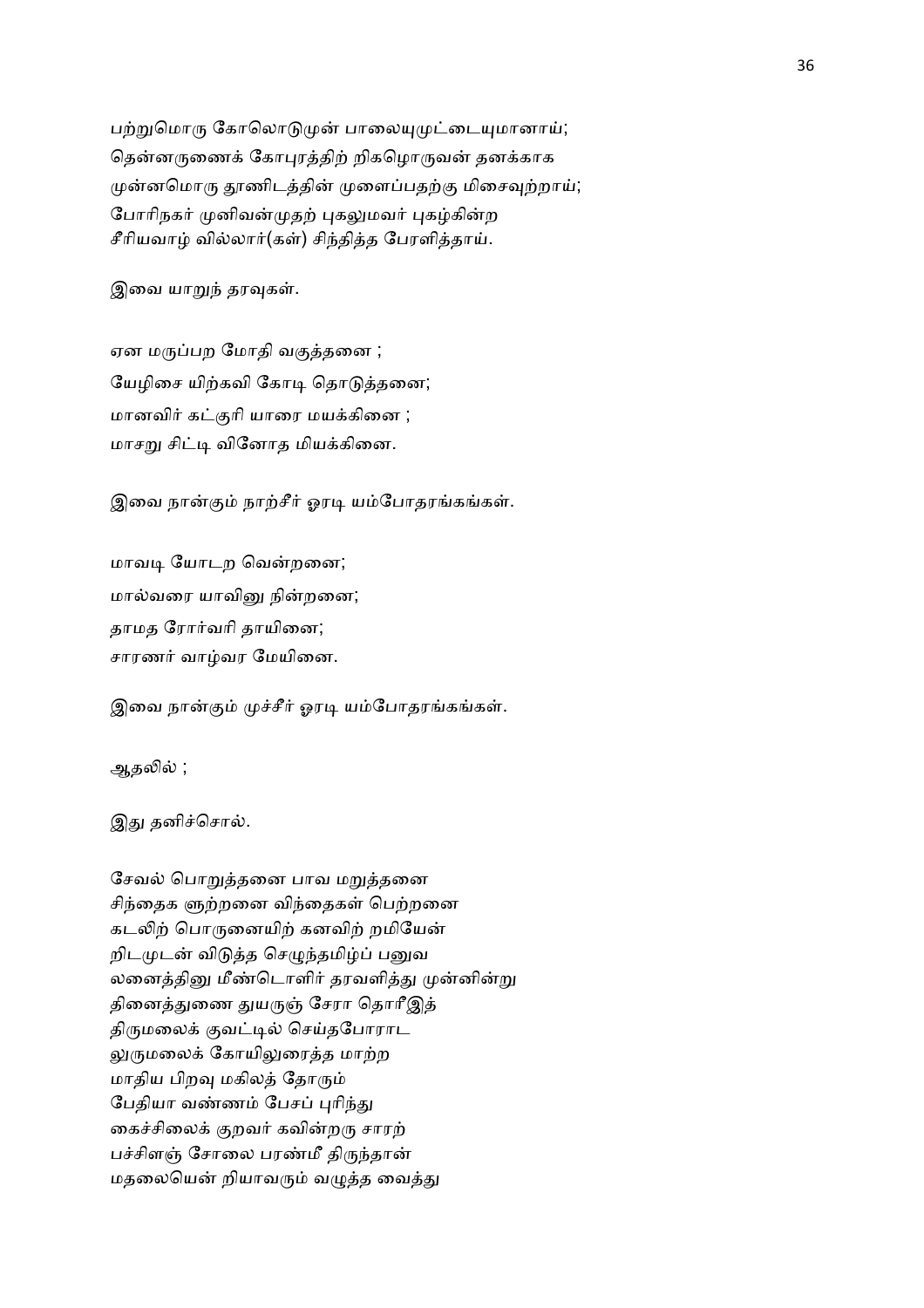பதநிழற் றருவாய் பரமென வந்தேன் விதிமுறை தவறி வெள்ளிலை மென்று கதிர்மணி வடமுலை கருத்துட் டோன்றப் பழையபா வொன்று பகர்வான் றனையும் விழைதரு கருணை மிகையாற் புரந்தாய் நின்றிரு வுள்ளமென் னேரத் தென்றிசைப் பொழிக்கு மெனவிரங் கினனே. (1) இஃது ஆசிரிய விருத்தத்தினால் வந்த சுரிதகம்.

#### நேரிசை வெண்பா

இரங்குந் திருவுள்ளத் தேற்றமுற்ற செவ்வேள் வரங்களெல் லாநல்கு மலைவேள் - குரங்கனைய பாழ்மனமே பல்கோடி பத்தர் பரிசுபெற்று வாழ்மயிலத் துள்ள மலை.  $(2)$ 

#### கட்டளைக் கலித்துறை

மலைத்தெய்வ மேபர மென்றொப்பி டாச்சில மானிடருஞ் சிலைத்தெய்வம் வைத்துப் பலவாறு நாமங்கள் செப்பலென்னோ நிலைத்தெய்வம் வாழு மயிலா சலத்தி னிறைபுகழ்நேர் கலைத்தெய்வ மான பிடியேவெண் டாமரைக் கன்னிகையே. 3)

#### கலிப்பா

கன்னிக் குறத்தி கணவன் மயிலவெற்பை யுன்னிக் கருத்தோ டுடலுருகப் போற்றிசைக்கு மென்னிட்ட மின்னதென யாரறிவா ரென்றனக்கு மின்னிற் றிகழ்ந்தகதி வேலுமயி லுந்துணையே. (4)

கலிநிலைக்குறை

மயிலாச லத்துற்ற குமரேச னுக்கான வழிபாடதாற் கயிலாய மொடுமேரு வரைமீ திருக்குங்க னற்கண்ணுதல் பயிலாக மத்தைப்ப ழிக்கின்ற தீயோர்கள் பகைமிஞ்சுநா னொயிலாரு மடவார்த மக்கிச்சை கொடுவாட லொவ்வாததே.  $(5)$ 

#### கட்டளைக் கலிப்பா

வாத நூற்பிணக் காளர்கண் காணரு மலைய மால்வரை மாமுனி-தன்னருட் போத வாரியின் மூழ்கிட நாடுவேன் புந்தி நொந்து புலம்பிட லாகுமோ வேத நான்முக கள்வனைக் குட்டிய வீறு கொண்டொளிர் மெஞ்ஞான தேசிகா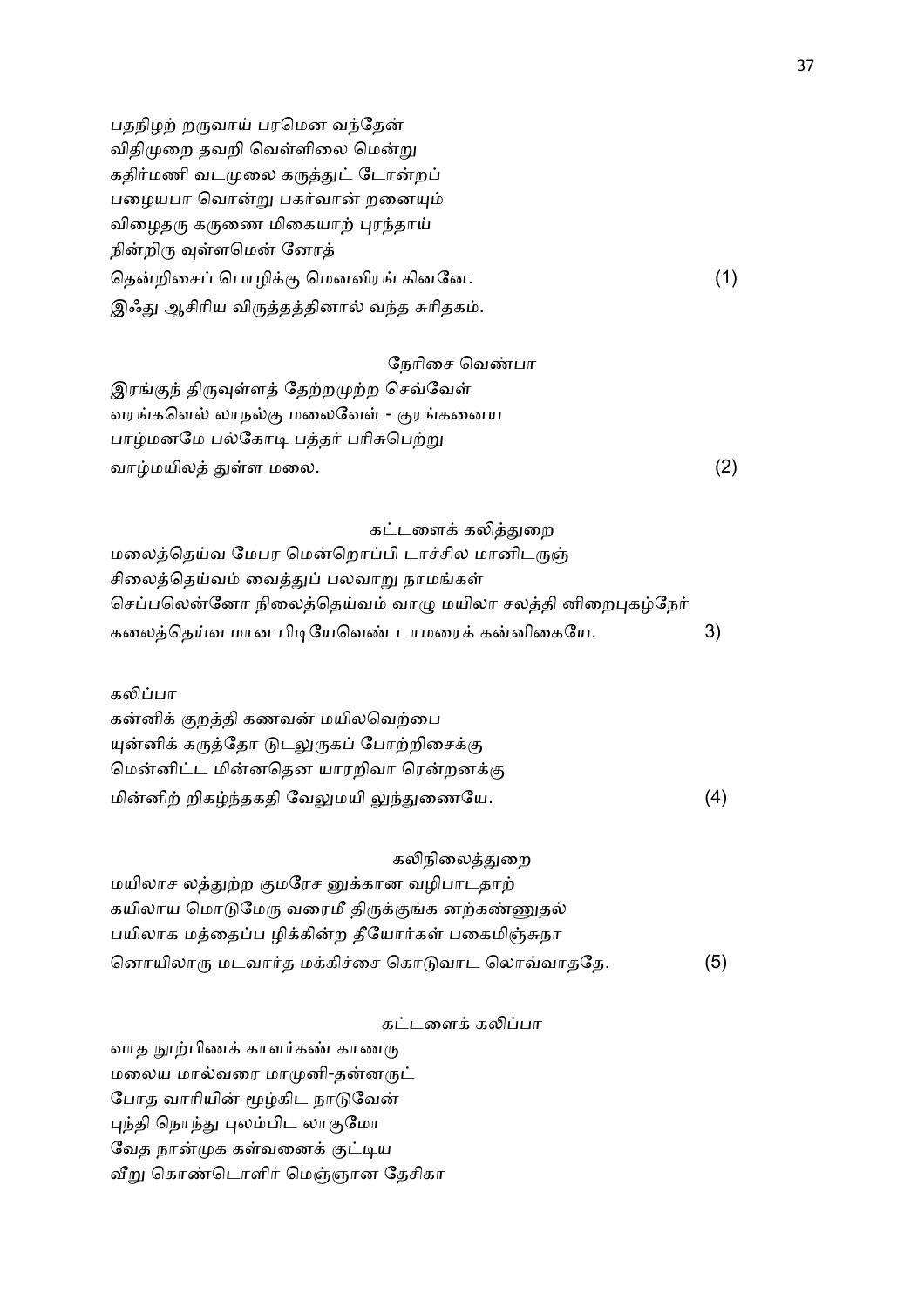| மாத மோர்திரு நாள்வருஞ் சீர்திகழ் |     |
|----------------------------------|-----|
| மயில மால்வரை வாழ்முரு கையனே.     | (6) |

| கலி விருத்தம்                                         |     |
|-------------------------------------------------------|-----|
| அய்யமின்றி முன்னறைந்த வாசகப்படியருளி                  |     |
| மெய்யர் தம்புடை யூடுற விடுக்குநா ளுளதோ                |     |
| வையம் வானொடு துதிசெயு மயிலமா மலையின்                  |     |
| செய்ய பொற்குவ டாமெனத் திகழ்தரு சோதியே.                | (7) |
| அறுசீர்க் கழிநெடிலாசிரிய விருத்தம்                    |     |
| சேயமா மலர்கொண் டுன்னைத் தினந்தினம் அருச்சித் தேத்துந் |     |
| தூயவர் கமலப் பூந்தாட் டுகளணி தலும்வீண் போமோ!          |     |
| மாயவன் மருகா விண்ணோர் மகள்புணர் கணவா வள்ளி            |     |
| நாயகா மயில வெற்பி னடஞ்செயு முருக வேளே.                | (8) |
| அறுசீர்க் கழிநெடிலாசிரிய விருத்தம்                    |     |
| முருக றாமலர்க் கடம்பணி புயத்தனை மூவிரு முகத்தானை      |     |
| யருகர் பாழ்மதத் திமரமிவ் வுலகைவிட் டகலவந் தருள்வானைப் |     |
| பெருகு சீர்த்திரு மயிலமா மலைமிசை பேணிய பெரியோர்தங்    |     |
| கருணை ஞானமுஞ் சித்தியு முணர்பவர் காலனுக் கஞ்சாரே.     | (9) |
| எண்சீர்க் கழிநெடிலாசிரிய விருத்தம்                    |     |
| $\sim$ $\pi$                                          |     |

அஞ்சலளித் தாண்டபெருங் கருணைச் சீரு மருணகிரி தானெனநீ யறைந்த சொல்லும் வஞ்சகமென் றிகழ்வதற்கு மஞ்சு கின்றேன் வருத்தமினிச் சகிப்பதற்கும் வல்லே னல்லேன் நெஞ்சகத்தன் றாடியதை மறக்க மாட்டேன் நெடுமயிலக் குவட்டின்முன் னின்றேன் கண்பார் பஞ்சவர்ணச் சிகியூரும் பவள மேனிப் பண்ணவனே யெண்ணரிய பான்மை யானே. (10)

இரட்டையாசிரிய விருத்தம் ஆனமட் டிற்பணி புரிந்துனது மெய்யன்ப ரவையினிற் புகவிரும்பா தனிநகை மடந்தையர் முலைத்துணை நினைத்துருகி யலமருந் தமியனேனை

யீனருக் கெமனனைய வீரர்முத லோர்களு மிறைஞ்சும்ப தத்தில்வைத்துன் னெழில்வதன நிரைகுலவு மறுவகை நெறித்தலைவ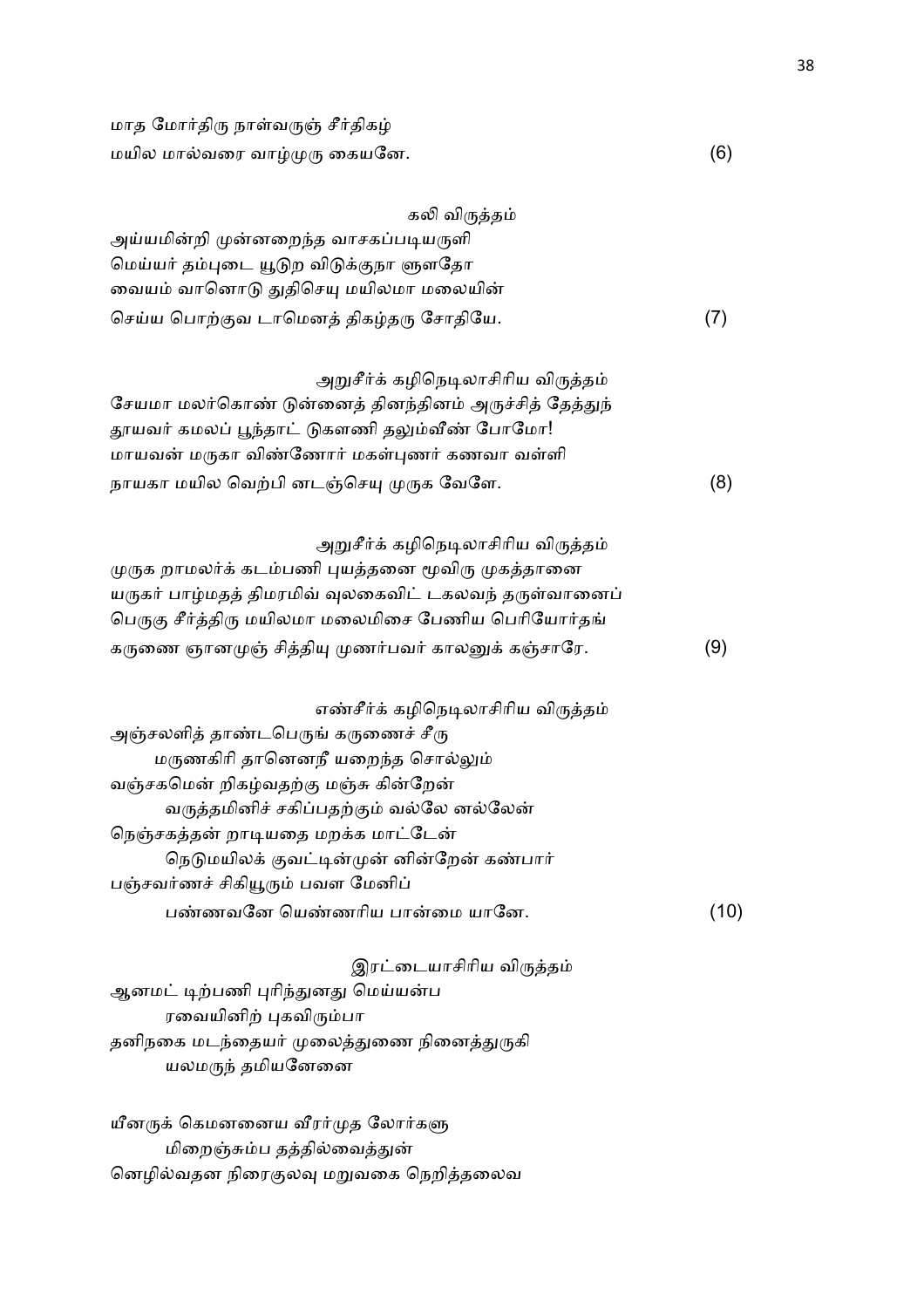#### னென்றொளிர வுஞ்செய்வையோ

கானவக் குடிலொரு கருங்கல மெனவந்த கன்னிக்கி சைந்தகணவா கனகநக ரதிபன் வளர்த்தபிடி கண்டுளங் களிகூர வருகந்தனே

வானளக் குங்குவடு தொறுமிழியு மருவிபல மாலிகையெ னக்குலாவு மயிலா சலத்தில்வரு புலவோர் துதிக்குமொரு வ7ேவ5பி 72த ேவ. (11)

#### புயவகுப்பு

குருபரர் வெனத்தினமு முருகிநாடு மெய்ப்புலவர் கொணர்வதானமுத்தமிழை நேசித்து யர்ந்தன; குரவநீ முற்பகரு மளவிலா மலர்த்தொகுதி குரவுமா லிகைத்திரள்கள் சூடிப்பொ லிந்தன; குறைவுறா வொளிப்பருதி யனையதோ ளணிப்பகுதி கொடுபல்பூ ணெடுத்தொருமு நூலுற்றி லங்கின; குலிசமூ விலைப்படைவில் கணைவைவேன் முதற்பலர்சொல் குருதியூ னுடைக்கருவி சேரச் சுமந்தன; குகுகூ வெனத்தனது சிறகைமோ தடற்பரவை குளறிடா மொழிக்கிளியோ டேறிப் பிறங்கின; குளிரும்வா வியிற்கௌவுரி முலையினோடு கார்த்திகையர் குயமுமார்வ முற்றமுத மீயப் பிசைந்தன;

கொடியரா வினைப்பசலை யுலகின்மாரி வைத்தமரர் குழுவெலா மெதிர்த்தமர்செய் தோடக் கவின்றன; குறளைநாரதத்தவசி முயலும்வேள்வியிற்றகரோர் குதிரையா கிடக்கசையி னால்விட்டுவந்தன; குடையதா மெனக்கலப நிழல்கொண்மா மயிற்கடவல் குணமௌா நினைப்பவர்களூடுற் றவிர்ந்தன; குமிழிதோய் மதத்தயிலம் ஒழுகும்வா ரணக்களிறு குதறினா லெயிற்றலையின் மோதிச் சிவந்தன; குவளைநேர் விழிச்சசிமின் மருவுவான் வளர்த்துதவு குமரிபூண் முலைக்களப மாரக்க மழ்ந்தன; கொடியினுடு வைத்திறுக முடியும்வார் தழைக்கலைகொள் குறமினாளணிப்பரண்மு னேகிக் குவிந்தன;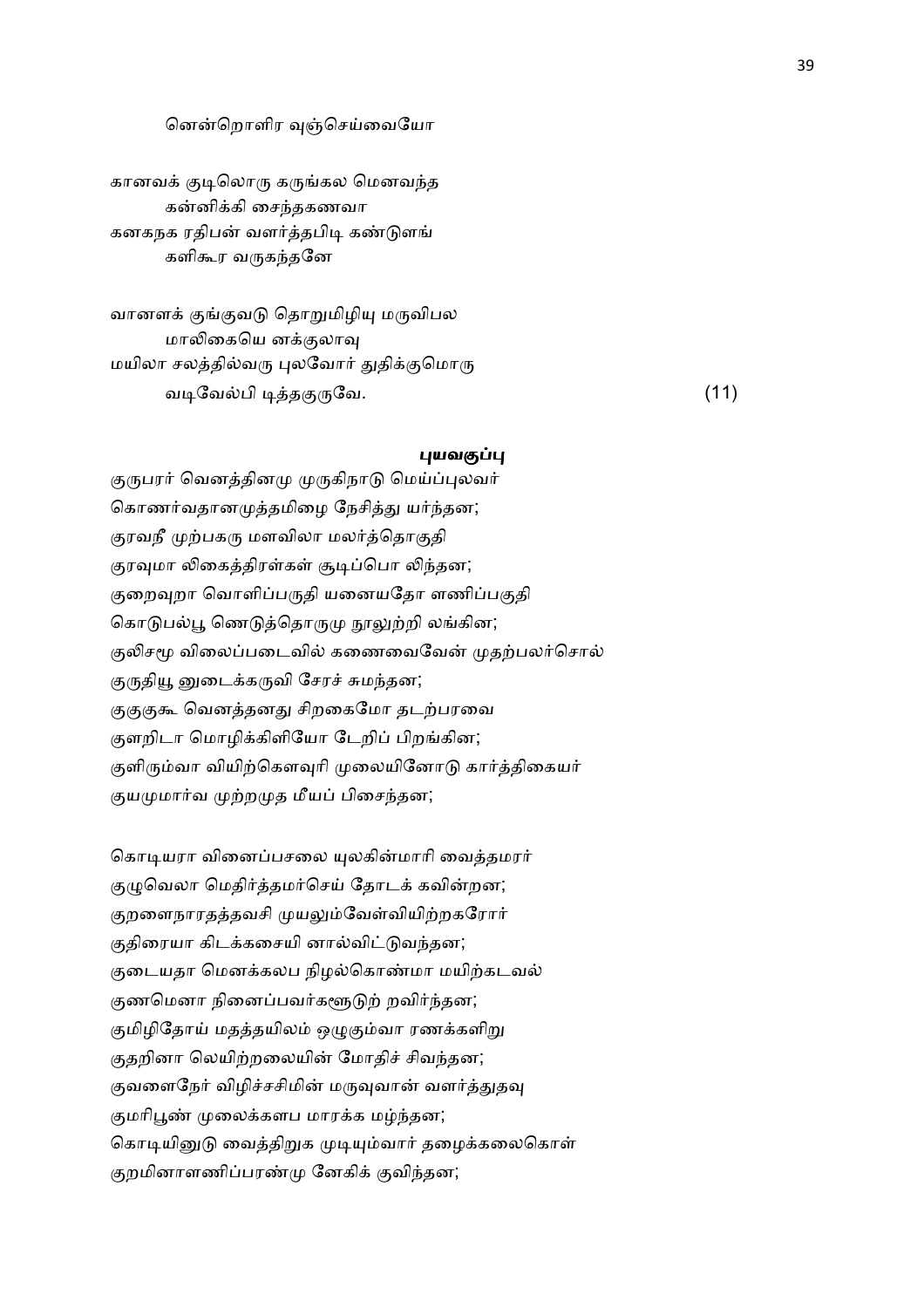கொலைசெய்வாள் விழிச்சிறிய மகளிர்பார்வை மெய்த்தவர்கள் குலைவுறா மனக்கவன மீறப் பொருந்தின; கொடுமையே மிகப்புரியு மவர்கள்வேரறக்கறுவு குறியுளார் தமக்கிழிவு றாமற் புரந்தன; கொடையிலா முழுக்கயவர் மனைகடோறு முற்றடியர் குறுகிடா தருட்கடலின் மூழ்கச்செய் பண்பின; குசையுனாணு ரக்கதுமை யுடையம்யா மெனப்பெரிது குதிகொள்வே னுளத்தினுமந் நாள்சற் றொளிர்ந்தன;

வருவவாத மிட்டுழலு மவர்கள்போக மற்றவர்க ளணுகுமாரிரட்டியன் வீதிக்கு ளொன்றின; வணிகொள்வார் செவிக்குழைக ளுலவுசீர்பொ ருத்தழுவி வசலமே யெனக்கவிஞர் பேசக் கிடந்தன; வடலையாகு டற்பரமர் பிரணவாக ரப்பொருளை யறியுநாள் புனற்சடில மேறிக் குளிர்ந்தன; வகிலலோக முற்பருகி யுமிழுமால் வயப்படையை யடையுமாறியற்றியநல் வீறுற் றெழுந்தன; வரிய நான் மறைக்கிழவ னுடலில்வேர்வை விட்டலறி யவசமா கிடச்சிறிது கோபிக்கை கொண்டன; வமரர்கோன்மி கப்பயமோ டிணையில்காவிரிக்கரையி லமையெனாவு றுப்பெறுத றீரப் புரந்தன; வடல்கொள்வீ ரருட்டலைவ னொருவனீ சுரக்கணைகொ டவுணர்கோ னினைப்பழிதல் காணச் சிறந்தன; வளரும்வாரி சக்கடவுள் வரமதா லுவப்படையு மவர்கண்மே லெதிர்த்தவனை யாளப் புகுந்தன; வளவின் மாயை வெற்புருவ முடையதான வப்பயலை யணுவைநேர் பொடிபடமு னாளட்டு நின்றன; வழலும்வாய் விடக்கடிது பொருததா ருகக்கொடிய னழியவேல் விடுத்துலக மோதத் திகழ்ந்தன; வறிவினான் மிகப்பெருமை யுடையகோ ளரித்தகுவ னறையும்வா சகப்படிய னோனைத் தடிந்தன; வலைமகோததிக்கிடையி னெடியமா மரத்துருவோ டருவிவா னையப்பொழுதி லேவெட்டு மொய்ம்பின; வமலயோ கத்தவசின் மயசிவோக முற்றவர்த மரசனா மகத்தியனை நேர்முகத் தரன்பின; வயவுறாம லெக்கணமு முருகனே யெனப்பகரு வ(ள)[ழ]கைவேறு பட்டதனை யீதா குறங்கின;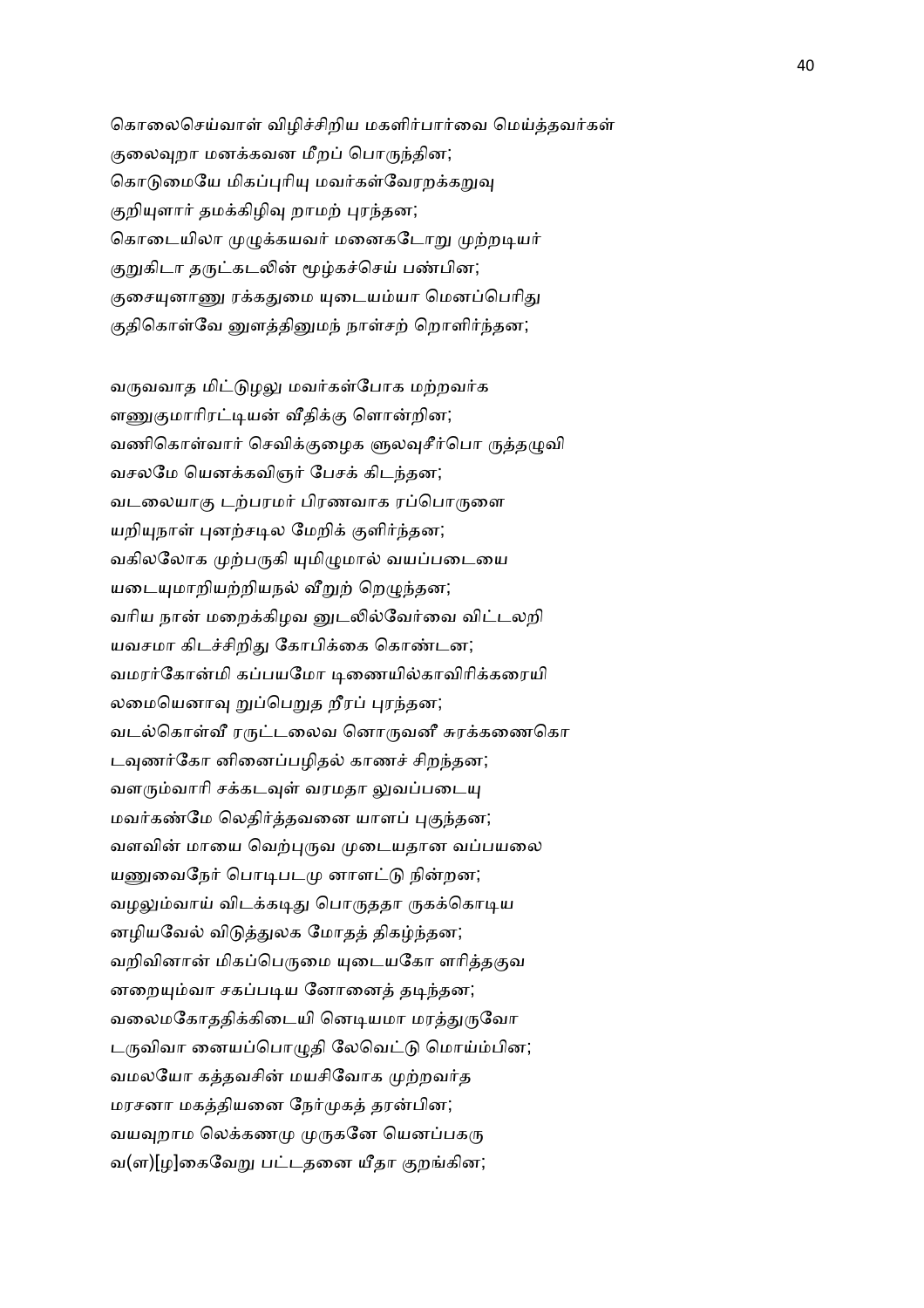வலகையான் மிகத்தளரு மொருவனோடு பற்பலரும் விரும்புறாது கற்கதவு கீளப் பிளந்தன; வதிகவாழ் வடைப்பழைய மதுரையூரினிற்புலவ ரலமறா துகைக்குறியினால்வைத்த நண்பின;

கருதுமாறு முற்குலவி யுதவிடாத பொற்குலவு கதறுமோ திடத்தகுதி யரவுற்ற செண்டின; கடலையே விடத்துணியும் வருணனார் தொழத்தனது கதிர்குலா வுசத்தியினை வீசிக்கனன்றன; கனகநா டுடைத்தலைவன் வலியதூ தரைக்கொடுசெய் கபடமானதிற்சிறிது நோவற்றிருந்தன; கவிசொலே னெனத்தினமு நுவல்பொயா மொழிக்கெதிரோர் கரியகோல் பிடித்திசையு மாடற்ப யின்றன; கனலதா மலைக்கருகினிலவுகோ புரத்துயுமோர் கவிஞனா தியிற்பகர்பல் பாடற்று தைந்தன; களிறுநா ணுறத்தொனிசெய் பனுவலா னொருத்தனது கலியின்வேரறத்திருடி யீயத்து ணிந்தன; கலைவலார் மிகப்புகழு மிசைகள்போயிற்றவசி கவலைதீர் வதற்கொருக ளாசத்தியைந்தன; கரையிற்பா லையற்குவகை பெருகவோர் கவிக்குரிய கனவினார் மலர்க்கொடுசெல் வாரத்த மிழ்ந்தன; கலுழனார் கையிற்றலையை நிருமலா நதிக்குரிய கரையில்வீ சுமுற்கடிதி லேகிக்க வர்ந்தன;

கழறுமேழ் வகைப்புவியி னுயிரெலா மழத்தனகு களியினான் மிகக்குதிகொள் ளேனத்தை வென்றன; கயிலையீ சனைப்பொருவு முனிவன்வாய் மொழிப்படியோர் கடவுண்மா மணிச்சுடிகை வீழத் துரந்தன; கனியெண்மோ தகக்குவிய லனையவே மிகப்பருகு கரியனீள் வயிற்றிரவி மேவக் கடிந்தன; ககனமா நதிப்புனலை யனையநீ ரழைத்துமைகொள் கனவிடா யறச்செயுவி னோதத்தொ ழும்பின; கமலவா விவிட்டெழுமோர் முதியதா தையுட்கருது களவுதீர் தசக்கரம்தான் மேயப் புகன்றன; கவளயா னையொத்தொளிரும் வழுதிகடன் விடச்சுரமோர் கணநிலா தறத்திருவெண் ணீறிட் டுகந்தன; கடுவைநே டுடற்சமண முனிவரர் முழுக்கொடியர்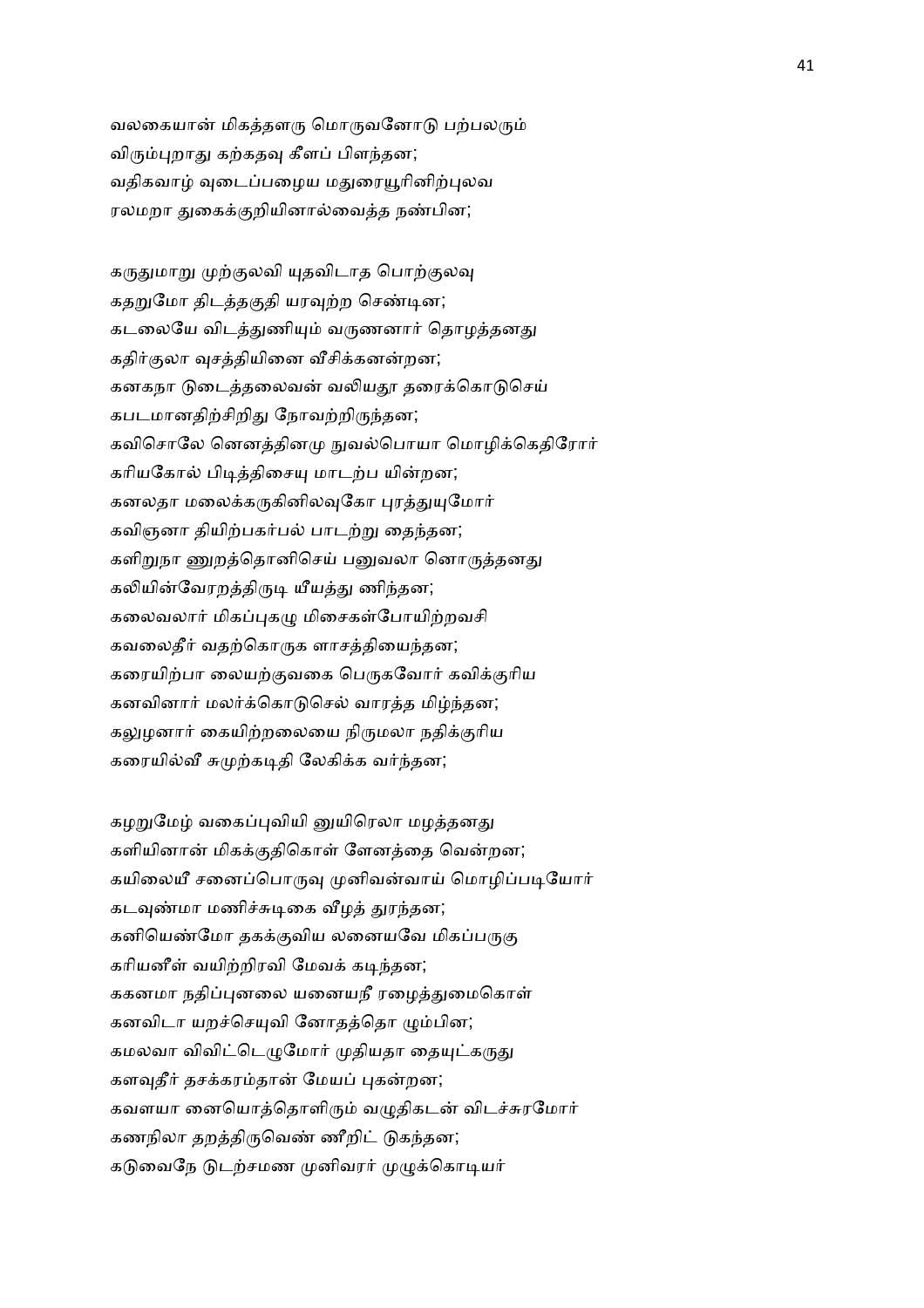#### கமுவிலே கிடத்தமிழை வாரிச் சொரிந்தன;

மருவறா மலர்க்கணைக ளளவில்கோ டிதைத்துருகி மகளிற்சே னையிற்குரிமை மீறிப்பு ணர்ந்தன; மதுரசா கரத்தமிழை யுதவுசீ ருடைப்பொதியை வரையின்வாணர் மெய்த்தவசி போலப் படர்ந்தன; வகுளநாண் மலர்த்தொடையல் புனையுவேண்மு தற்சிலருண் மகிழ்வெலாமறப்பெருகு கோலத்த மைந்தன; வரதமா னதைப்பொருவி லபையமா னதைக்கொடுதன் வலிமைநா டுமுத்தமர்வி சாரத்தை விண்டன; மறவனோ டுகைச்சமர்செய் திரவிலோர் கொடிக்குவகை மலியுமா றெழிற்கயல்கண் மீளக்கொணர்ந்தன; மறதியா லுனக்களியின் முடுகுவான் வெளிப்படவு மனையின்மே யதிற்சிறிதி லாமற்ப கிர்ந்தன; வயதினால் மிக்குயரு மவள்முனா வலிற்கடியின் மணலிலோர் பழத்தினைய நாள்விட் டெறிந்தன; மறுவிலா வரைக்கவிதை யொருவனோ தலிற்புளிய மரமதாடு கொப்பொடிவ தாகத் தெரிந்தன; மனையிலாது மற்றவரை யனையெனாநினைப்பவன்முன் மணியினா வறப்பகர்த லாதிக்க மர்ந்தன; வனசலோ சனத்தொருபெண் முடியின்மேல் விழித்தகுகல் வழுகுமோர் படிக்கடியி லேநிற்கைக் கண்டன;

வயினவாத ரத்தொருவ னிசையுனாளின் முற்புனையும் வளையமா மடற்றளைக ளோவத்தொ டர்ந்தன; வயிரவாதி கட்களவினிணமுமூணு மிக்குதவும் வலியபோரி னுக்குரிய வீரத்த ழுந்தின; மனதுவேறு பட்டிடுத லிலதுநாடி நிற்பவர்கண் மறலிதூதருக்கயர்வுறாமற்றி ரிந்தன; மலையிலேறி முற்புவியி லுருளுமாண வச்சிறுவன் மடிவுறாதெ டுத்துலகி லேவிட்ட வம்பின; வரியிராவினத்தரசர் பலர்சொனாலு முற்றுதலின் மகிமையாண்மை யொப்பனவே லாமுற் றடர்ந்தன; வளமைசேர் திருப்புகழை மொழிகுவார் களுக்கெளிய மயிலமா மலைக்குமரன் வாகைப்பு யங்களே. (12)

#### நேரிசை வெண்பா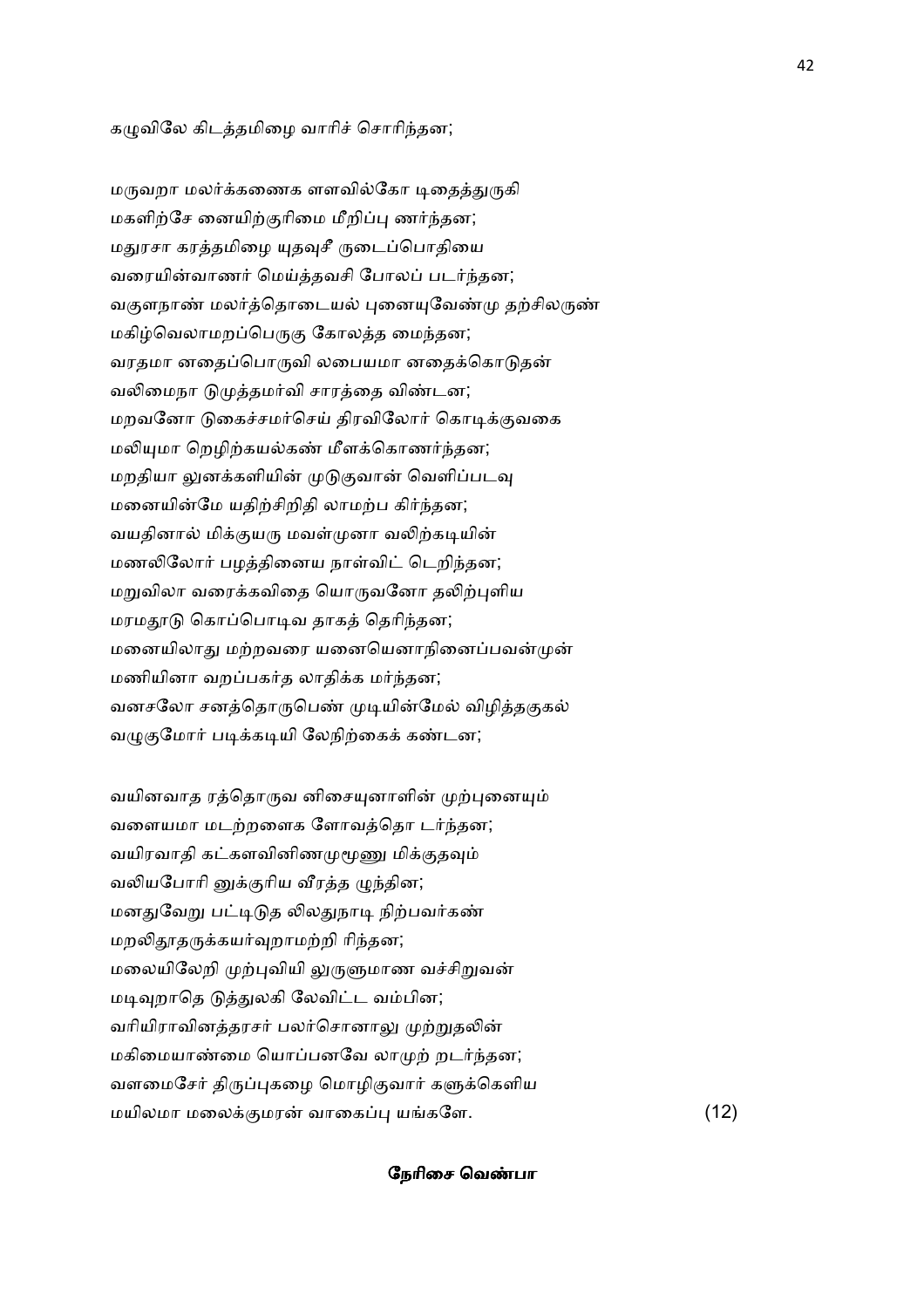| புயலார் மயிலமலைப் புண்ணியமே போல்வான்      |      |
|-------------------------------------------|------|
| கயலார் கண்வள்ளி கணவ—னியல்பாரப்            |      |
| பாடுமடி யேன்றனக்குப் பத்தர்மனப் பங்கயந்தோ |      |
| றாடுமடி யேன்றரமாட்டான்.                   | (13) |

## கட்டளைக் கலித்துறை

| மாட்டாத வென்னை வலியவந் தாட்கொண்டு வண்கமலத்          |      |
|-----------------------------------------------------|------|
| தாட்டா மரைத்தொண்டு செய்யென்ன முன்பு தடுத்துநின்றான் |      |
| கேட்டார் மகிழ வரங்களெல் லாந்தருங் கீர்த்திகொண்டு    |      |
| பாட்டா லுயர்மயி லாசனத் தோங்கயிற் பண்ணவனே.           | (14) |

# அறுசீர்க் கழிநெடிலாசிரிய விர<mark>ுத்தம்</mark>

| பண்குலவு செந்தமிழானின்கமலத் திருவடியே   |      |
|-----------------------------------------|------|
| பரவு மென்முன்                           |      |
| கண்குலவு தோகைமயிற் பரிமீதி லொருதரநற்    |      |
| காட்சி யீந்தாள்                         |      |
| பெண்குலவு மொருபாகம் பிஞ்சகனுக் குபதேசம் |      |
| பேசும் வாயாய்                           |      |
| திண்குலவு மயிலமலைக் குருபரனே வேலணியுந்  |      |
| திரடோட் சேயே.                           | (15) |

# எழுசீர்க் கழிநெடிலாசிரிய விருத்தம்

| சேயமா முகங்க ளாறுடைக் குமர     |    |
|--------------------------------|----|
| தேசிகன் திருக்கைவேற் பெருமான்  |    |
| றூயவெண் சேவற் கொடியணிந் தாடுஞ் |    |
| சுப்பிர மணியனை யன்றி           |    |
| மாயவன் பிரமன் கணபதி முதலாம் .  |    |
| வானவ ரிலையென வுணர்வார்         |    |
| தாயக மான மயிலமா மலைச்சீர்      |    |
| சாற்றிடத் தக்கவர் எவரே.        | 16 |

# எண்சீர்க் கழிநெடி லாசிரிய விர<mark>ுத்த</mark>ம்

| எவர்களும்புகழு மயில்ம லைக்குக    |      |
|----------------------------------|------|
| னெனமொ ழிந்தவன் திருச்சர ணத்திடை  |      |
| தவமுயன் றுறையு மனமுள் வித்தகர்   |      |
| தமையடைந் தவர்கள் பெறுவன செப்பிடி |      |
| லவனி யெங்குநிறை தருபுகழ் சத்திய  |      |
| மதிவி தங்குலவு மதுரந யத்தமிழ்    |      |
| சிவமு குந்தனயன் மகபதி யொப்பவர்   |      |
| திறமை யின்பமலி சமரச முத்தியே.    | (17) |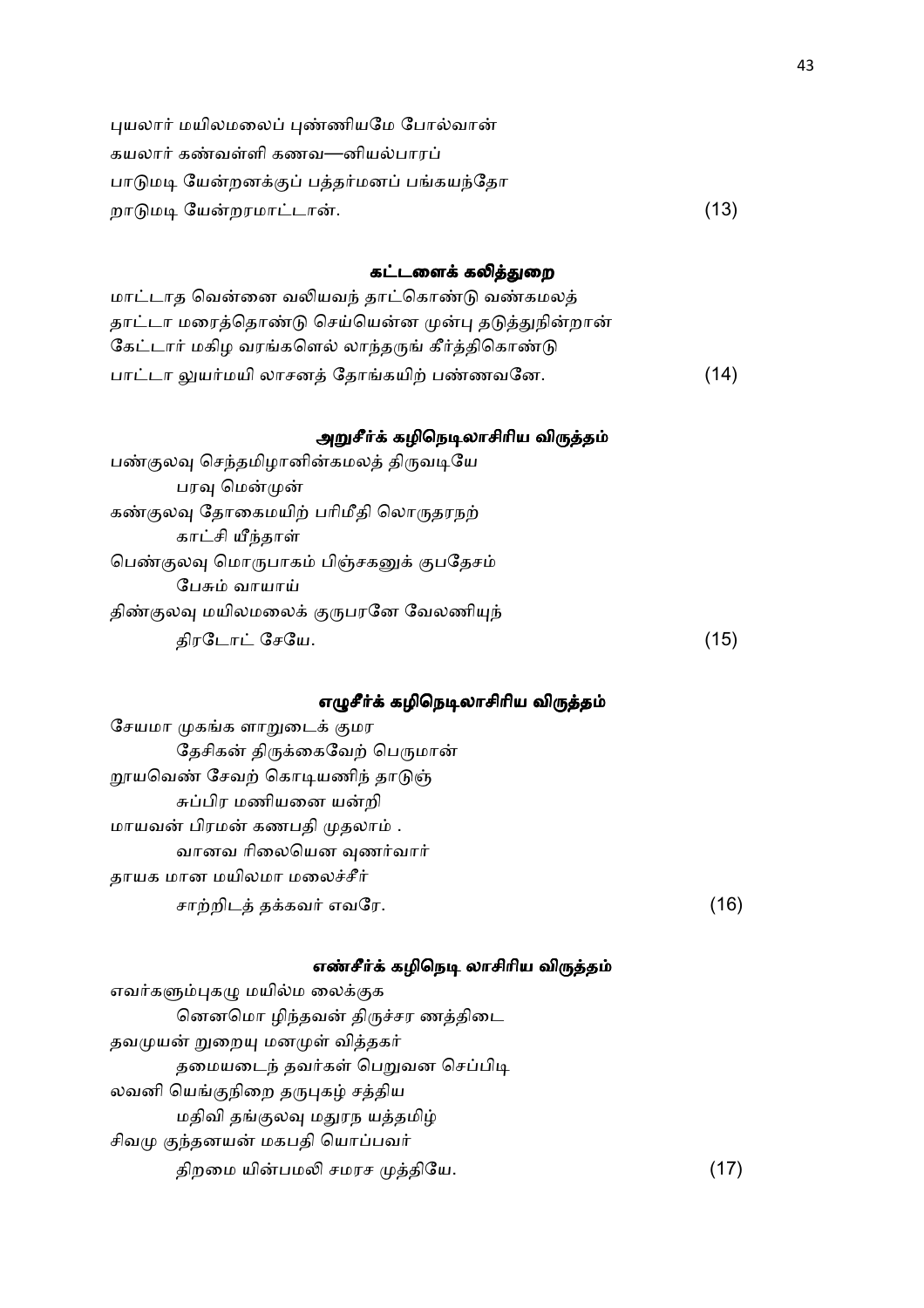# இரங்கற் றாழிசை

| முத்த மனைய நகைமடவீர்             |      |
|----------------------------------|------|
| மொழியக் கேளீ ரென்கனவின்          |      |
| முன்ன மொருநாண் மயிலமலை           |      |
| முருகக் கடவுள் வலியவந்து         |      |
| சித்தங் கவர்ந்தான் வளைகவர்ந்தான் |      |
| சேலை கவர்ந்தான் திறல்கவர்ந்தான்  |      |
| சிறிது நாணமில்லாமற்              |      |
| றேடித் திரிந்து நகைவிட்டான்      |      |
| பைத்த வரவக் கடிதடமும்            |      |
| பணைத்த முலையும் மதவேளும்         |      |
| பரவைத் தொனியும் பிறவுமெனைப்      |      |
| படுத்து துயரஞ் சகிக்கறியேன்      |      |
| எய்த்த குரவங் குவளைவெட்சி        |      |
| நீப முதலா மாலைகளி                |      |
| னேரு மொன்றை யெனக்காக             |      |
| நீர்போயிருந்து கொணர்வீரே.        | (18) |

## நேரிசை வெண்பா

| வீரவடி வேற்கை வித்தனை வெள்ளிமலைக்             |      |
|-----------------------------------------------|------|
| காரன்விழித் தீயில்வந்த காரணனை—நீரருவி         |      |
| கோட்டுமயி லாசலத்திற் கும்பிட்டுக் கொண்டபின்னு |      |
| மீட்டுமயி லாரிடஞ்செல் லேன்.                   | (19) |

## கட்டளைக் கலித்துறை

| ஏனலங் கானிற் பரண்மீதிருந்த விளங்குறத்தி    |      |
|--------------------------------------------|------|
| பானலங் காமற் குருகிப் பணிந்தவன் பண்ணவற்கா  |      |
| வீனலங் காதிபற் செற்றோன் மருக னெனத்துதித்து |      |
| நானலங் காண மயிலா சலத்தினை நண்ணின்னே.       | (20) |

## கலி விருத்தம்

| நண்ணல் கண்டு நமக்கு மயிலம்வா        |      |
|-------------------------------------|------|
| ழண்ண லோர்வர மாயினு நல்கிலான்        |      |
| கிண்ண நேர்முலை கீர்த்திகைப் பானுகர் |      |
| வண்ண வாய்ச்செயல் வன்மையில் வன்மையே  | (21) |

## கலிப்பா - கைக்கிளை

வன்னமுலைத் துணையை வாய்மொழியைத் தாழ்குழலை நன்னயஞ்சேர் கண்ணைமிக நம்புமென்னை நத்துகில்லாய்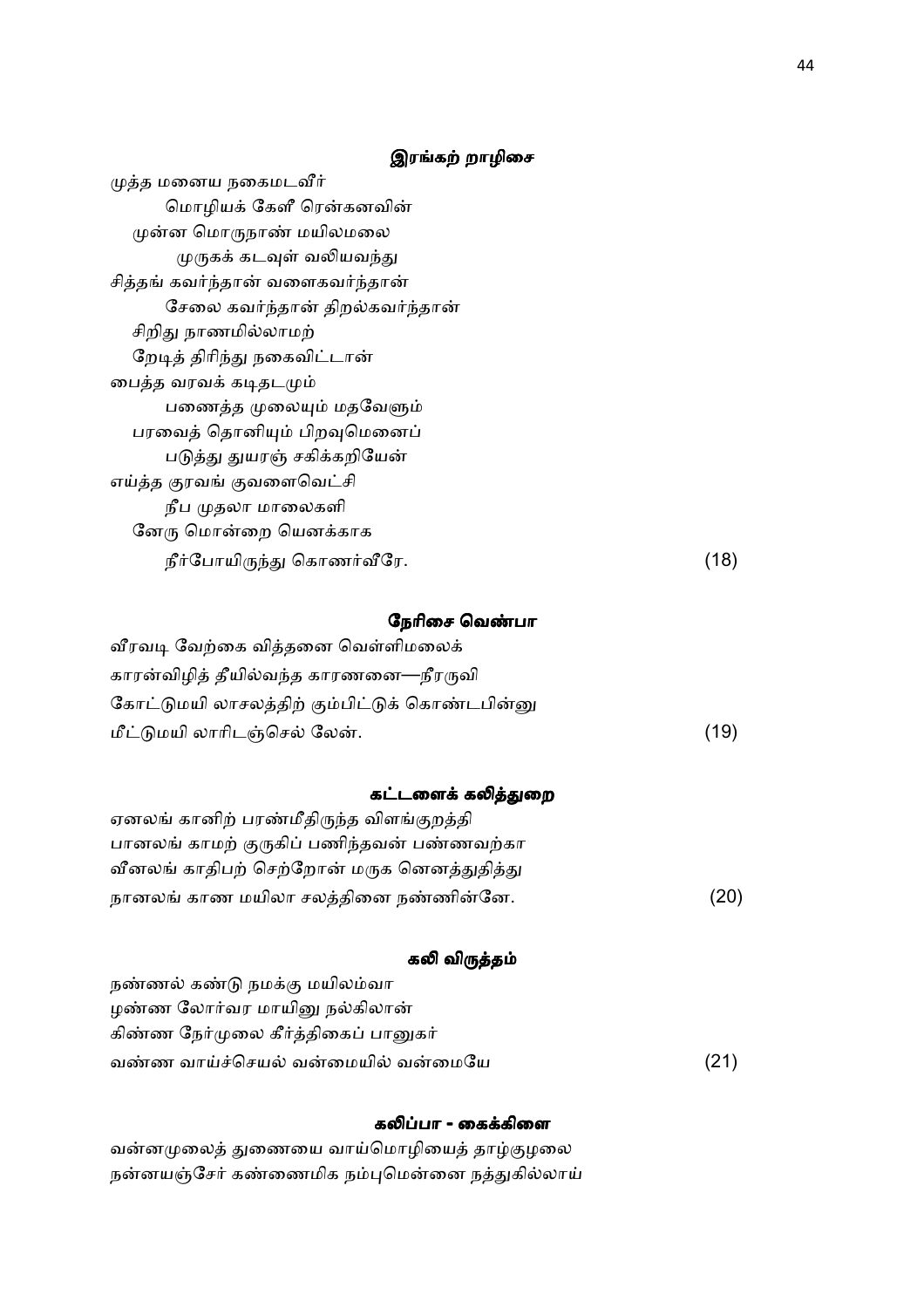| கன்னல்விற்கை மாரன் கடும்போர் விளைக்கின்றான் |      |
|---------------------------------------------|------|
| என்னடிநான் செய்வேன் எழின்மயிலத் தேந்திழையே. | (22) |

## தாழிசை : நெஞ்சுவிடு தூது

ஏந்து பூண்முலை மங்கை மார்களை யேவினாலவர் தங்களுக் கின்ப மெய்திட நாடி வாடி யிறைஞ்சு வாரெழின் வண்டினம் பூந்துணர்கடம் பார மீது பொலிந்த தேன்மிக வுண்டுதன் புந்தியின்றி மயங்கு மஞ்சுகம் பொற்பு யத்துறு நற்கிளி வேந்து டன்களி கூறு நாரைகண் மெல்லெனப்பக ராதுபோ மேக மாதிய யாவு மென்றன் விருப்ப முற்றுரை யாதவே நீந்து தற்கரி தாகு மென்றுயர் நெஞ்ச நீயறி கின்றயா னீடு சீர்மயி லாச லக்குக ேனாி னி-8 நிக2தேவ. (23)

#### நிலைமண்டில வாசிரியப்பா

நிகழ்த்தரும் பெருமை நிலவுதென் மலயத் தகத்திய முனிவர்க் கருளிய வீறும் பண்டுநற் கீரன் பருவரல் ஒழித்துத் தொண்டுகொண் டவிர்தரு தூய புகமுங் கருணையே வடிவ மாகக் காண்டரு மருணையூர் புலவர்க் களித்தசெந் தமிழுங் கடனடு விழுந்து கரைமடத் தவிர்தரு திடமதி பாலய னாதிய சித்த ரெண்ணிலாற் குதவு மெழிற்பெருஞ் சிறப்பு நண்ணிநின் றன்பா னானும்வந் தடுத்தே னென்பெருங் குற்றமி யம்பரி தாயினும் நின்பெருங் கருணை நினைக்கரும் பாற்றாற் றவிர்க்குமென் னுன்னித் தமிழ்கொடு சிறிது கவித்தொடை வனையக் கருதின னாதலி னைஞிறக் கலாபத் தணிக்குடை பறிக்கு மஞ்ஞைவா கனத்தின் மரகத வண்ணக் கிள்ளையோர் பாகங் கிளர்தர வொருபால் வெள்ளைமால் களிறு மேனாள் வளர்த்த பொன்னிறத் தன்னம் பொலிதர நடுவி லுன்னிய பதினாறுருவிலொன் றெடுத்துச்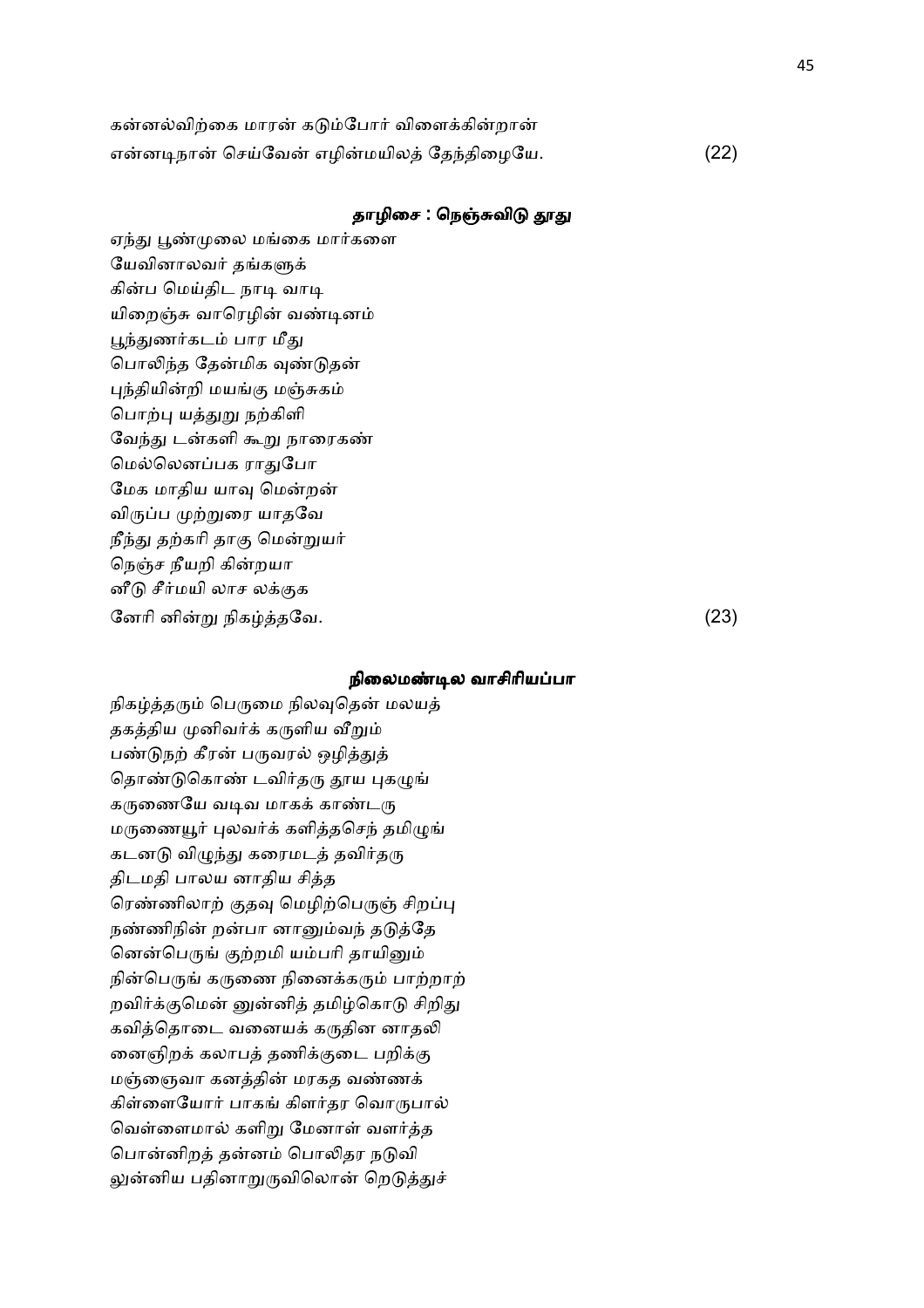சேவலுந் தண்டுந் திருக்கை வேலும் பாவலர் பனுவல் பகர்வன பிறவும் திகழ்தரும் வந்தருட் சேவை நல்கிப் புகழொடு தவமும் பொருந்தவைத் தருள்வாய் தென்னையு மாவுஞ் செருந்தியுங் குருந்தையும் புன்னையும் பிறவும் பொலிதரு சாரற் குயிலினம் பாடக் குரங்கினங் கொட்ட மயிலின மாடும் வளந்திகழ் மயில மாமலைக் கோயில் வயினினி தமருங் கோமளக் குமர குருபரக் குகனே.  $(24)$ 

(26)

## நேரிசை வெண்பா

குகனே மயிலமலைக் கோமானே யீசன் மகனே யெனத்தினமும் வாழ்த்தி—முகமாறும் பன்னிரண்டு தோளும் பதமிரண்டு நாடுணர்மு ென-னிர.0 ைக வி ேம. (25)

#### கட்டளைக் கலித்துறை

குவிக்குங்கைத் தொண்டரைக் காப்பான் மயிலக் குவட்டிறைவன் செவிக்கென் றுயரமெல் லாமுரைத் தாடருஞ் செய்யதழை கவிக்கின்ற திங்கட் குடைமத வேடன் கணையைவென்று புவிக்கண் ணிறைந்த புகழ்வானத் தூடும் புகச்செய்ததே.

மடக்குக் கொச்சகக் கலிப்பா புகழனந்த முறவாக்கும் பொருளுநல்கு முறவாக்கும் மிகலறுக்கு மயிலமலை யிடஞ்சேர்க்கு மயிலமலை மகனெனினுங் களித்தாளு மவண்கொடிதாங் களித்தாளு மிகவதனிற் செய்வேளே வினைவிலக்குஞ் செய்வேளே.  $(27)$ 

#### கலிவிருத்தம்

வேளைக் குதவிடு மெய்ப்பொருள் வினைவே ரறவென்று தாளைத் தலைமிசை வைத்தரு டருசண் முகமுருகோன் வாளைப் பொருகண் ணாருடன் மகிழும் திருமயில நாளைக் கெனுமொழி யின்ப முண்ணுகச் செயினலமே. (28)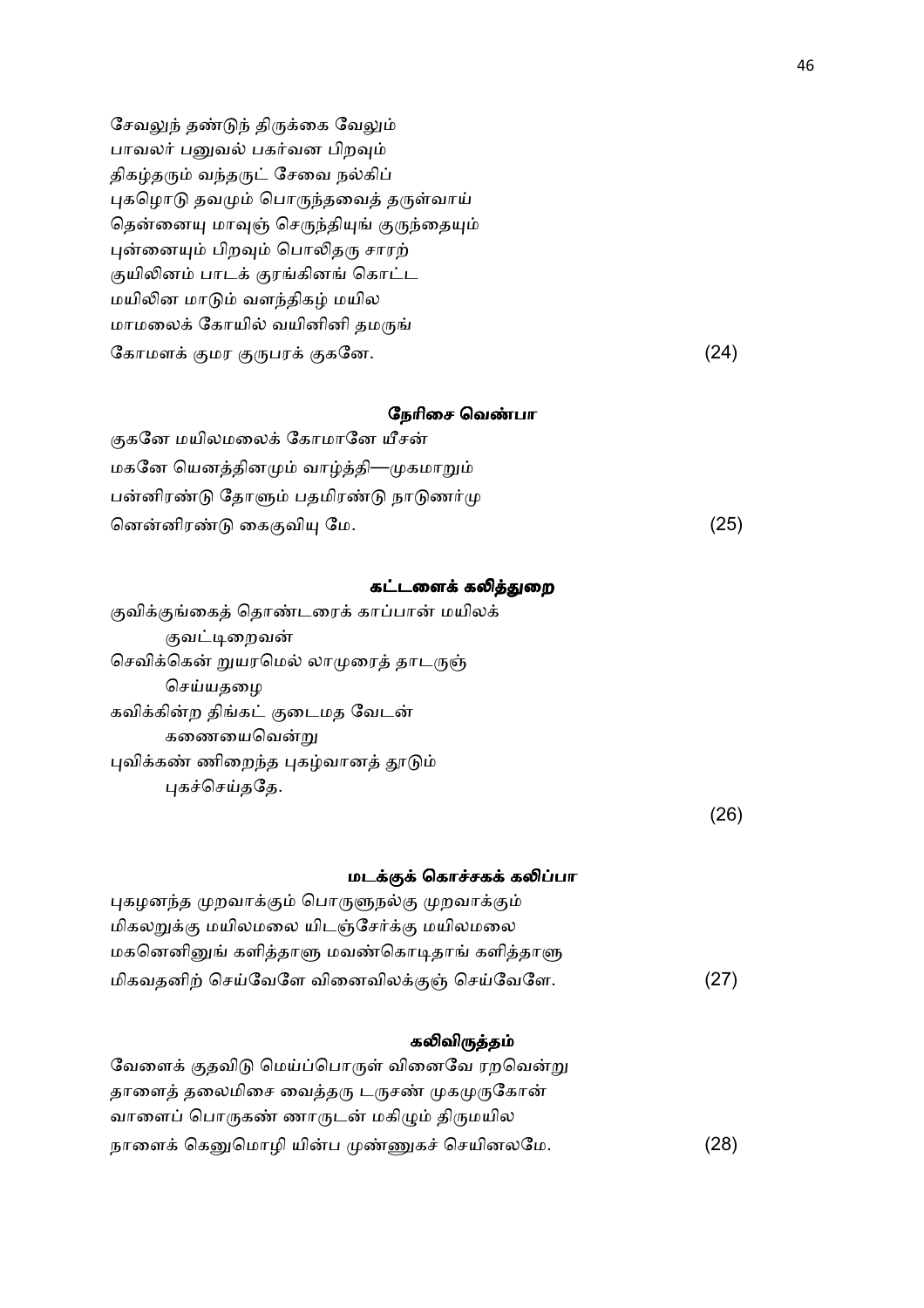#### அறுசீர்க் கழிநெடிலாசிரிய விருத்தம்

நலங்குலவு மயிலமலைக் குமரேசன் திருவடியை நண்ணி டாமல் விலங்களொறுஞ் சென்றிரந்து பட்டசள மித்தனையென் றியம்பப் போம<u>ோ</u> கலங்கரிய நெஞ்சகத்தோ டாறெழுத்தைத் தினந்தோறுங் கருதி யன்பாற் றுலங்குபுகழ்க் கடன்மூழ்கேள் வேடமாறாமிகத் தோய்ந்த நானே.

(29)

## அறுசீர்க் கழிநெடிலாசிரிய விருத்தம்

நானும் நீயுமற் றனைத்துமொன் றெனப்பல ஞானநூல் சொலக்கேட்டு மூனு மாவியு மொன்றெனுந் துணிவுகொண் றுழன்றிட விடலாமோ தேனு மாவுமுன் றருமொரு குறமகள் சிறுபதம் பணிந்தோனே வானு ளார்வரும் பொழின்மிகு மயிலமா மலையுடைக் குகவேளே.  $(30)$ 

### எண்சீர்க் கழிநெடிலாசிரிய விருத்தம்

வேள்விடும்பூங் கணைகளைந்து தைக்க மேனி மெலிவடைந்து வெண்ணகைவாய் மின்னா ருண்கண் வாள்விடத்தா லிறந்தமுதற் பிழைக்குஞ் சிந்தை வசமாமென் றனக்கிரங்கா வன்மை யேதோ கேள்வியுற்ற நிந்தைமொழி போதா தேயோ கிளிதானென் றனைப்பலகால் கிளத்தி லாயோ கோள்விலக்கு மயிலமலைக் கோயி லானே குன்றுதொறு நடமாடுங் குலத்தாட் கோவே. (31)

#### மடக்கு : கட்டளைக் கலிப்பா

கோவில் கொண்ட குறிஞ்சியி ராகமே கூறக் கேட்கை குறிஞ்சி யிராகமே வீவின் மேனி முதிர்ந்தவராகமே வென்று மீண்ட தெதிர்ந்த வராகமே காவி செங்கடம் பம்புய மாலையே கான வள்ளி கணம்புய மாலையே ஆவி யென்பவர் காட்சி மயிலமே அன்பர் வேண்டருட் காட்சி மயிலமே. (32)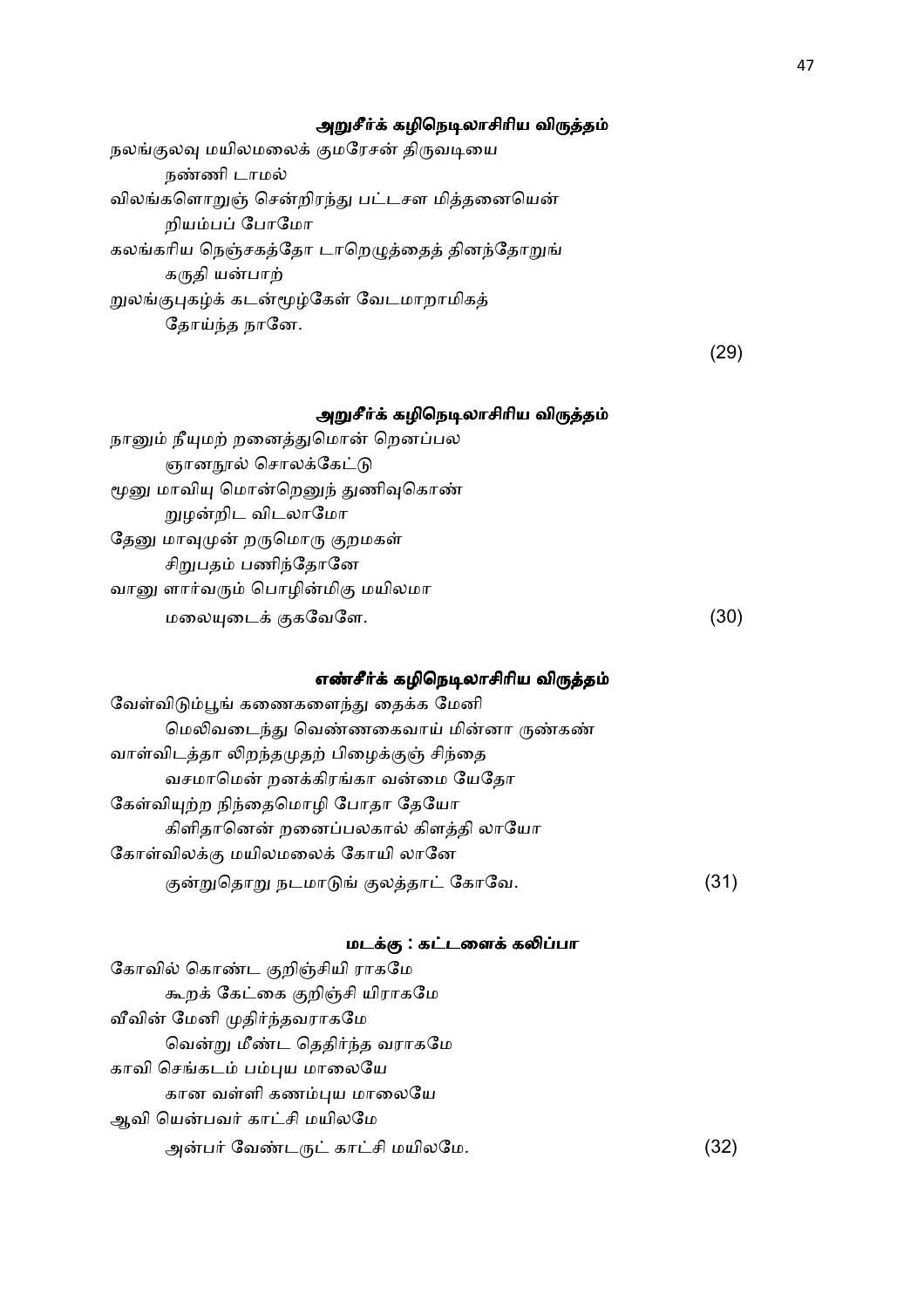#### குறளடி வஞ்சிப்பா

மயிலெனநடித் தயிலெனவிழித் தொழிலுறநடந் துயர்கவர்பல ரிருபூண்முலைக் கருதாமருண் டருளாவலற் றிருள்பாழ்மனம் போலும்பதஞ் சாலுங்கவி மாலுண்டுளார் பாலுந்தினந் தேனெனவினித் தூனையுமுருக் கீனமில்கவி யானவிலகிலேனிதனாற் செந்தகைக் கிரியெனச் சிகிமேல் வந்தருள் செயத்தகு மயிலத் தரசே.  $(33)$ 

## பதினான்குசீர்க் கழிநெடிலாசிரிய விருத்தம்

சேயநின் முகங்கள் பூதமோ ரைந்துந் திகழ்பரப் பிரமமு மாகுந் திறன்மலி திரடோ ளகப்புற மெனநூல் செப்பிய பன்னிரு சமயந் தூயவர் விரும்புந் திருவடித் துணைபல சுருதியா கமப்பொருண் முடிபு துலங்கவே லுலகைத் தருமவன் மற்றுஞ் சொலும்படை யுருத்திரத் தலைவர் மாயவன் முதலோர் வணங்கிடு மொருவன் மயிலுடன் சேவலு மீசன் மலையமா முனிவன் பாலைய னனையார் வழிபடுஞ் சீடரிவ் வாறே யாயசீ ரனந்த முடையநீ யெளியேற் கருள்செயா திருப்பது முறையோ வருவிசூழ் மயிலா சலப்பெருங் கோயிற் கழகிய குமரநா யகனே.  $(34)$ 

#### நேரிசை வெண்பா

| நாயிற் கடையாகி நானிலத்தூரத்தனைக்கும்         |      |
|----------------------------------------------|------|
| போயிற் றொருமிரக்கும் போலென்றன்—வாயிற்        |      |
| றமிழ்மணக்கச் செய்தபிரான் றையநல்லார் கொங்கைச் |      |
| சிமிழ்மணக்குந் தென்மயிலச் சேய்.              | (35) |

#### கட்டளைக் கலித்துறை

சேயிலங் குந்திரு வுள்ளமுள் ளீரொன்று செப்புகின்றேன் கோயிலன் குன்றக் குறிஞ்சியெங் கெங்குங் குறுகிநொந்து வாயிலங் குன்றி வருந்தாம லெங்கண் மயிலவெற்பின் மேயிலங் குங்குமக் கொங்கைமின் னாற்பொன் வெறுத்துய்மினே. (36)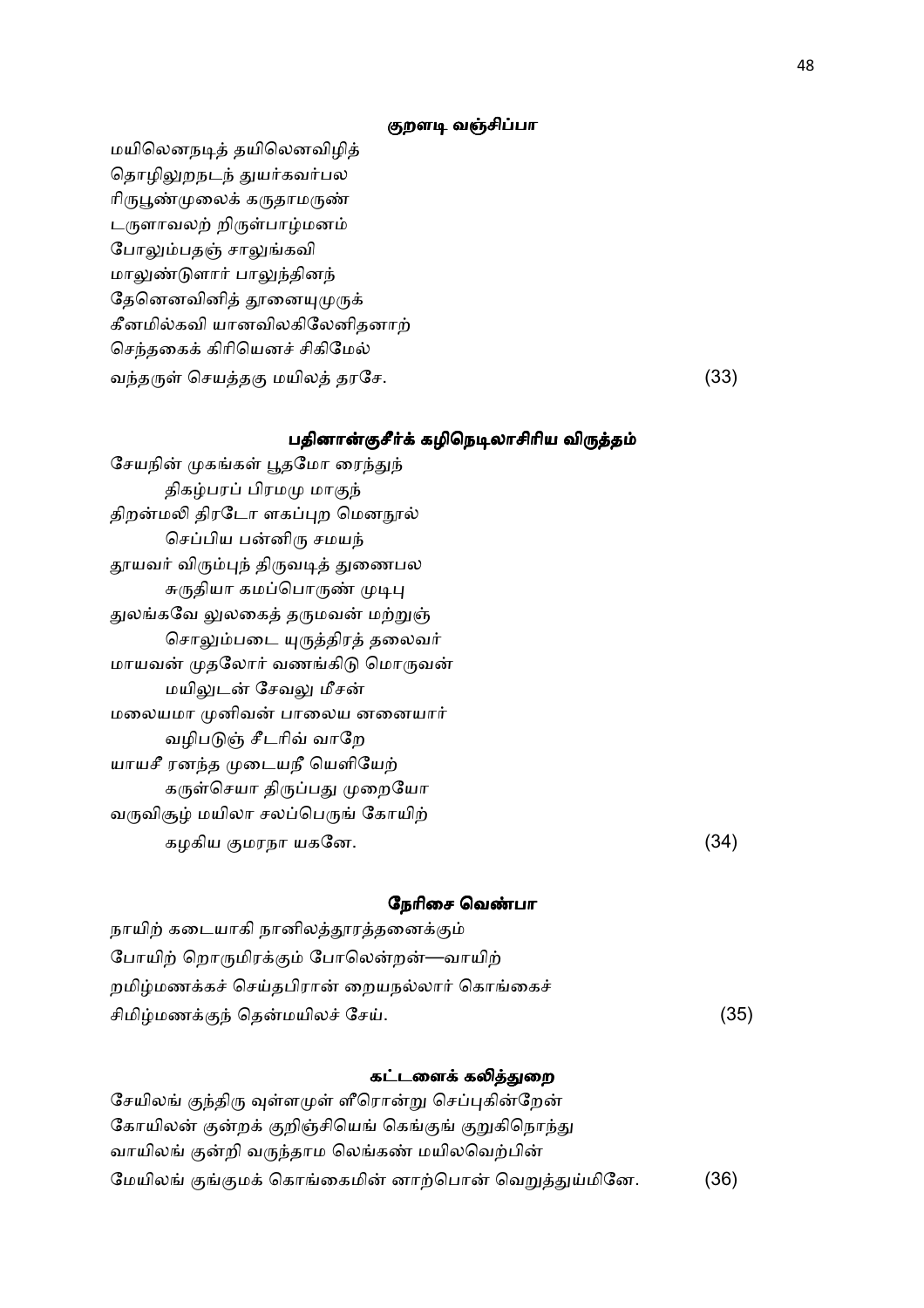## தாழிசை - மடக்கு

மின்னிலங்கிய வேலனென்சிறு மின்னிணக்கம் விரும்பிலான் மேவலர்க்கெம ஞானவேண்மகன் மேலநாடுத லோர்கிலான் பன்னிரண்டு செவிக்குகன்சிலர் பன்னிருஞ்சொலி நாவிலான் பாடுவார்க்கருள் கந்தனீங்கிவள் பாடுகண்டு பரிந்திலான் மன்னிடும்புகழ் சேந்தனைங்கணை மன்னிடும்பை மறுக்கிலான் வாரணக்கொடி கொண்டசேய்முலை வாரணத்துயர்மாற்றிலான் வன்னிசேர்கரத் தண்ணலார்மகன் வன்னினைப்பை விடுக்கிலான் மயிலமாமலை வள்ளலியான்பெறு மயிலின்மட்டிலின்வஞ்சனே. (37)

#### அம்மானை

வஞ்சமெல்லாந் தீர்க்கு மயிலமலை வாழ்முருகோன் கஞ்சனரி யீசனுக்குக் கண்டனன்கா ணம்மானை கஞ்சனரி யீசனுக்குக் கண்டனனே யாமாகிற் கொஞ்சங்கரு மங்கைக் கொண்டதே னம்மானை ெகா.ட தமர ல2தினரா லமாைன. (38)

#### தாழிசை

| அம்மானை யாடிகழங் காடிமுத் தாடி               |     |
|----------------------------------------------|-----|
| யணிமேவு பந்தாடிச் சிறாரோடு விளையாடி          |     |
| யயல்வாடி யயர்வின்றியே                        |     |
| செம்மானம் வருமட்டு முச்சில்வைத் தாடிச்       |     |
| சிரித்தாடி யென்சோலைத் தொட்டாடித் தினந்தோறும் |     |
| மறவாது சீராடுவாள்                            |     |
| பொய்ம்மா னுடன்போன வன்றங்கை மைந்தனைப்         |     |
| பொறிமஞ்ஞையிற் புகழ்கொண்ட மயிலாச லச்சார       |     |
| லிற்கண்ட போதேயெனைச்                          |     |
| சும்மாவி ராதேய வன்பாலெ னக்கான                |     |
| சொற்சொல்லெனச்சொல்லத் துணிந்துறங் காளெ        |     |
| னெஞ்சந்து டிக்கின்றதே.                       | 39) |

#### வஞ்சி விருத்தம்

| துடியடிக் களிற்றின் றோழனை   |      |
|-----------------------------|------|
| யடியர்சூழ் மயிலத் தண்ணலை    |      |
| வடியயிற் கரத்து வள்ளலைக்    |      |
| கொடியனென் றுரைக்கக் கூடுமே. | (40) |

#### கொச்சகக் கலிப்பா

கூடுமவர்க் கருள்வேளைக் கூடாரைக் கொல்சேயை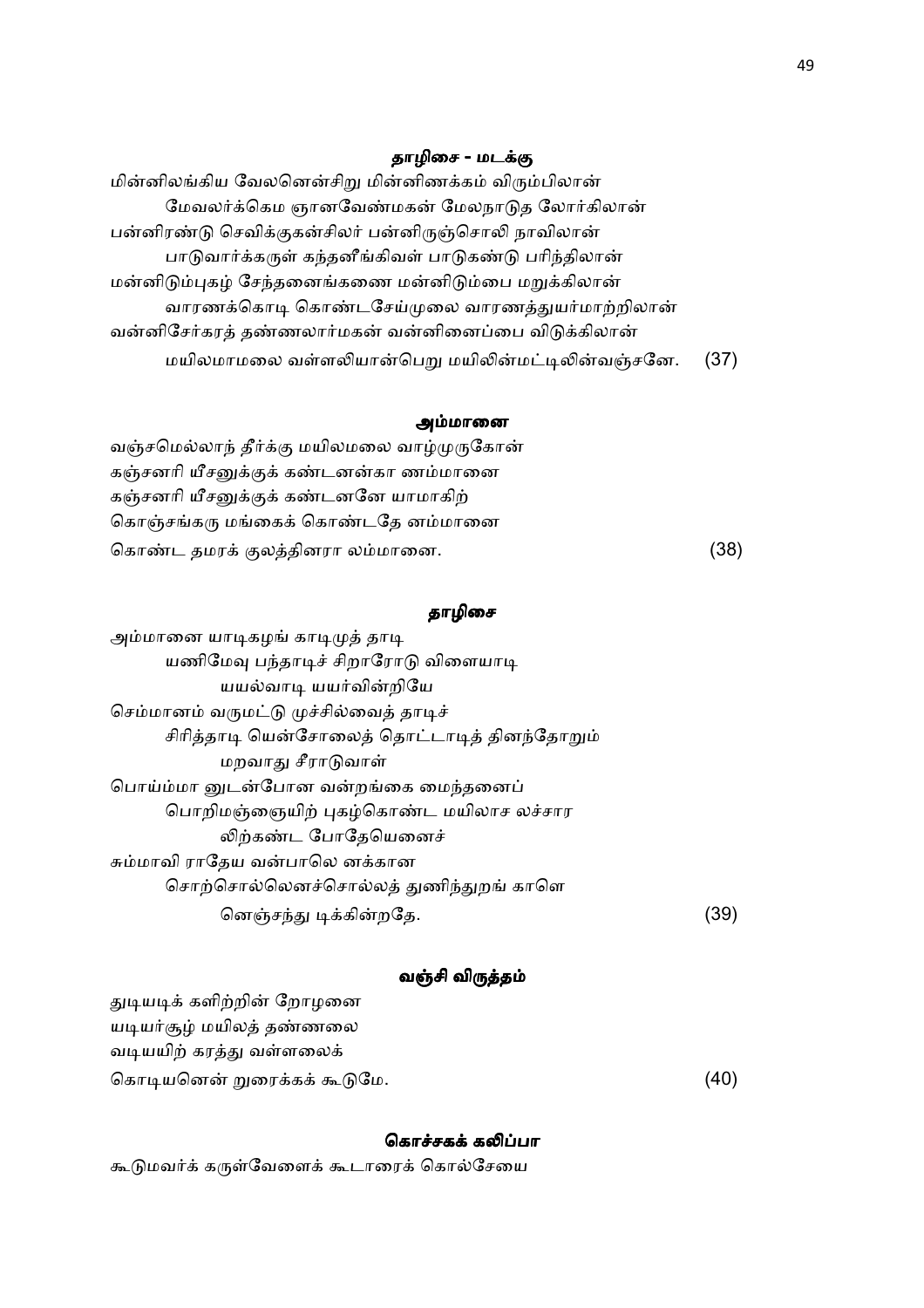| யாடுமருட் கொடியானை யாடாம லசைப்பானைக்          |      |
|-----------------------------------------------|------|
| தேடுமன்பர்க் கெளியானைத் தேடாரைத் திருந்தானைப் |      |
| பாடுநருண் மயிலத்தைப் பாடாதார் பதர்தாமே.       | (41) |

# எண்சீர்க் கழிநெடிலாசிரிய விருந்தம்

| தாமரைக்கண் முகுந்தனென வளர்ந்து காட்டுந் |      |
|-----------------------------------------|------|
| தனிமயிலா சலக்குவட்டின் தவத்தோர் போலுந்  |      |
| தூமணிமண்டபத்திலிரு மகளி ரோடுந்          |      |
| துவர்மேனி யெழிலோங்கத் தொண்டர் சூழ       |      |
| வேமவடம் பூண்டவிர்செம் மணிப்பீடத்தி      |      |
| லெழுந்தருளி யினியதமிழிசைகேட் டும்பர்க்  |      |
| காமகளி ரங்கைவழி யாடீ ரூச                |      |
| லயில்வேற்கைப் பெருமானே யாடீ ரூசல்.      | (42) |

## இன்னிசை வெண்பா

| ஊசற் குழைமடவார்க் குள்ளத்தை யொப்புவித்து  |      |
|-------------------------------------------|------|
| நாசப் படாத நலமளிக்க வல்லாயோ               |      |
| மாசற்ற தென்மயில மாமலையில் வண்டுமொய்க்கும் |      |
| வாசக் கடம்பணிதே வா.                       |      |
|                                           | (43) |

# கட்டளைக் கலித்துறை

| தேவருக் குஞ்சசி கேள்வன் றனக்குஞ் சிவமுதலா     |      |
|-----------------------------------------------|------|
| மூவருக் குந்துணை யாமுரு காவென்று முன்னுமன்பர் |      |
| யாவருக் கும்பொது வாய்மயி லாசலத் தெய்தினர்க்கே |      |
| பூவருக் குந்தள ராவுண்மை ஞானப் பொருளெய்துமே.   | (44) |

# கலிநிலைத்துறை

| பொருசேவ லணிநீடு மயிலாச லத்தெந்தை    |      |
|-------------------------------------|------|
| பொதுவாய்மையிற்                      |      |
| றருசேவை யொருவாறு பெற்றோர்ம லர்த்தாட |      |
| லைக்கொள்வதே                         |      |
| குருசேவை முதலாய பலபேறு மென்னுங்கு   |      |
| ணத்தோர்களாற்                        |      |
| றிருசேரு மருமத்தன் முதலாக நூல்சொன்ன |      |
| சிலருய்வரே.                         | (45) |
|                                     |      |

# அறுசீர்க் கழிநெடிலாசிரிய விருத்தம்

உய்யநல் வரந்தந் தாட்கொண் டுலகரோ டுழலா வண்ணஞ்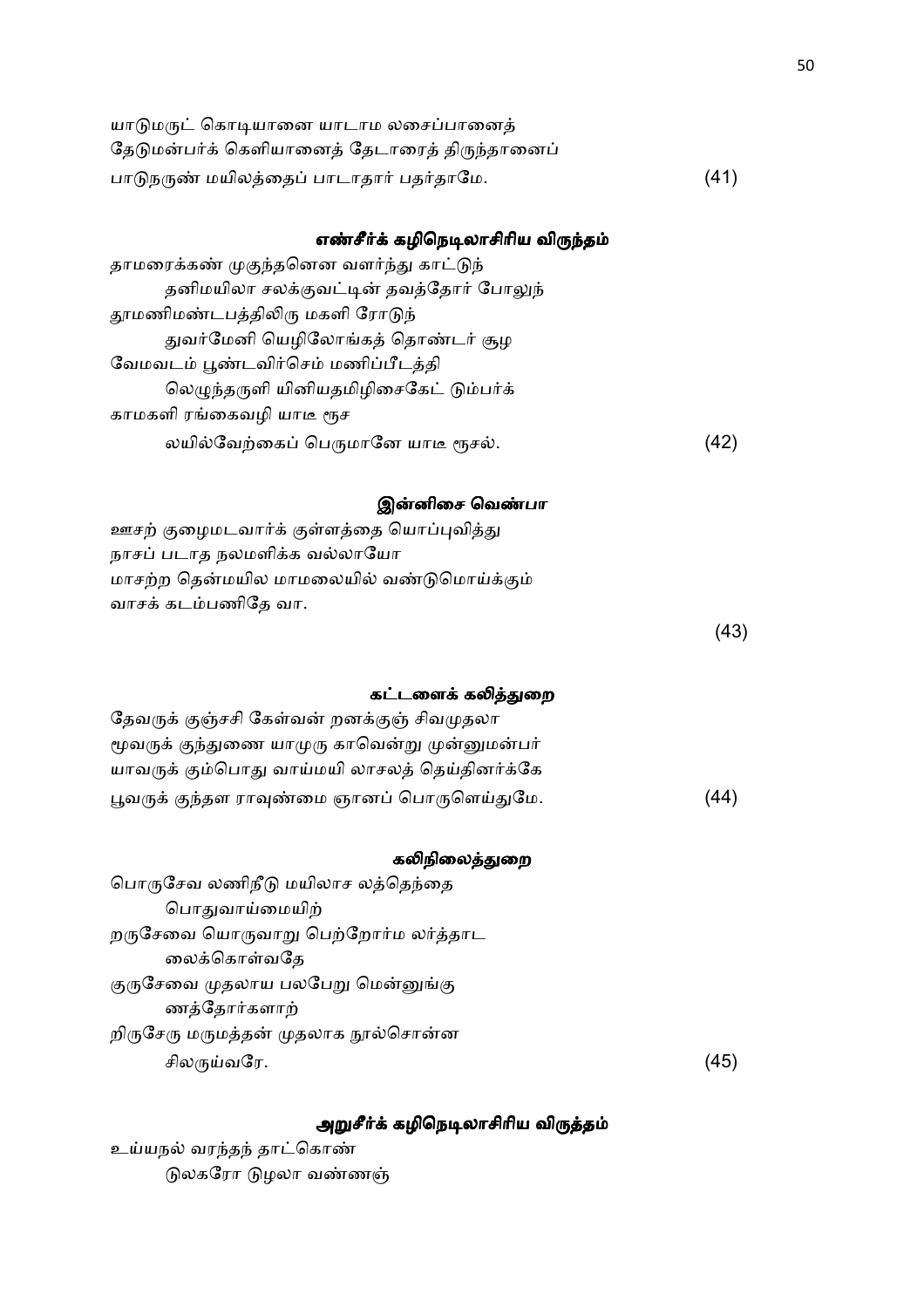செய்யநின் புகழே நாடுஞ் சிந்தையுந் திகைக்க லாமோ பையர வருந்துந் தோகைப் பரிநடம் பயிலுஞ் சோலை மையறா மயிலக் குன்றில் வதித வளைம யாேன .(46)

## தாழிசை

| வளம லிந்த மயில வெற்பின் மன்ன ரென்னை முன்னைநாள் |      |
|------------------------------------------------|------|
| வலியவந் திரந்த ணைந்த வன்மை யொன்று மறிகிலா      |      |
| யளவி லாத வுண்மை சொல்லி யவைம றந்து வஞ்சமா       |      |
| யவரி ருக்கை நீத மென்ற றைந்தி டத்த காதடா        |      |
| பளபளத்த வேல ணிந்த பன்னி ரண்டு தோளிலென்         |      |
| பாவி நெஞ்சிருந்தும் வேறு பாவை மாரை நாட்டினாற்  |      |
| களவினீயுரைத்த தூது போது நீடில் பாணர்போய்க்     |      |
| கந்தர் பாலுன் னெஞ்சறிந்த கன்னி யென்று பன்னிடே. | (47) |

#### வேற்றொலி வெண்டுறை

பன்னிரண்டு தோளானைப் பவளமலை யனையானைப் பழுதி லாறு சென்னியுடை குருபரனைத் திருமயிலக் கிரிபுரக்குஞ் சேயை நாளு முன்னியுன்னி யுறங்கிடா யுறங்கிடா........

…………………. நன்னிலத் தலைவ ஞானிகட் கானதே.......

…………….. (48)

#### எண்சீர்க் கழிநெடிலாசிரிய விருத்தம்

ஆனையுரு வானதிரு ஞானமிசை தோன்று மழகியசண் முகத்தொருசெங் குழவியினை முன்னாள் பூனையுய்யச் செய்தானைத் தேனைநிகர் பாடற் பொழிவாருக் கருள்புரியும் விழிமூவா றுடைய கோனை நெடும் பனிவரையின் மேனைமக டன்னைக் கொற்றவைவே லெனக்கரத்திற் பற்றவல்ல குகனை மானையொக்கும் விழியார்கண் டீனமுறப் பவனி வரும்பரனை மயிலவெற்பில் விரும்பியதென் மனமே. (49)

### இரட்டை யாசிரிய விருத்தம்

மனமுனது திருவடியை யல்லாது மற்றொன்றின் மருவாதி ருக்கு மியல்பும்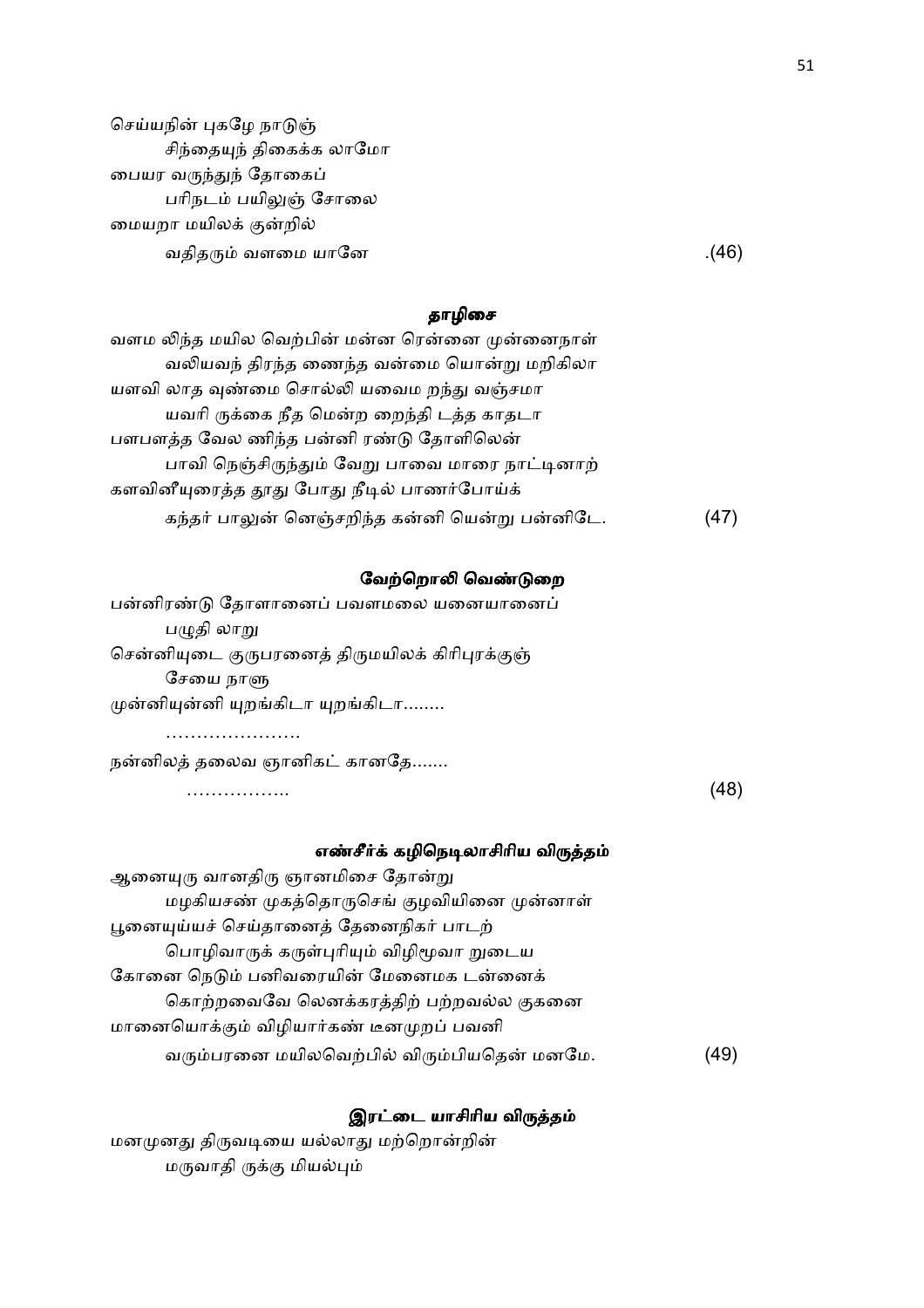| வாக்குனது புகழன்றி வேறுவித மொன்றையும் |      |
|---------------------------------------|------|
| வழுத்தாத வன்மை நெறியும்               |      |
| கனபணியு னக்கன்றி வேறொருவ ருக்குமுயர்  |      |
| காயமுய லாத நிலையுங்                   |      |
| கமழும்ப னீரிலையில் வைத்தவெண் ணீறுகொடு |      |
| கடையனேற் கமைய வருள்வாய்               |      |
| புனமறம டந்தையொடு பொன்னகர்ப் பிடிதழுவு |      |
| புயநிரைபொ லிந்த புனிதா                |      |
| புனலிகுர வங்கடம் பிந்தீவ ரஞ்செச்சை    |      |
| பொற்பணி யுடன்பு னைந்தா                |      |
| யனவரத நடனவிலு மரகதம யூரத்தி           |      |
| லயில்வேலெ டுத்து வருவா                |      |
| யணிமயில மலையினது தலையினிதம் விளையாடு  |      |
| மானந்த முருகேச னே.                    | (50) |
|                                       |      |

#### நேரிசை வெண்பா

| ஏசகன்ற பல்பாட் டிசைந்தபுகழ்த் தோள்களிலென்   |      |
|---------------------------------------------|------|
| மாசடைந்த சொல்லும் வனைவானே—யீசனுக்குச்       |      |
| சொன்னதனைக் கிள்ளையொடுஞ் சொல்லிமயிலாசனத்தின் |      |
| மின்னவிர்வேல் பற்றிநிற்கும் வேள்.           | (51) |

#### கட்டளைக் கலித்துறை

| வேளஞ் சித்தன் னுருமாறித் திரிய விளங்கெழிற்சேய்       |      |
|------------------------------------------------------|------|
| வாளஞ் சிறந்தகண் ணார்நட மாடு மயிலவெற்போன்             |      |
| காளஞ் சிறிதுமில் லாப்பொருள் கேட்டுய்ந்த கண்ணுதற்பால் |      |
| றாளஞ் சிவிகைபெற் றுத்துதி பாடிய தன்மையென்னே.         | (52) |

#### கலிநிலைத்துறை

என்னே யமுநின் றிருக்கூத்து மிரண்டுமொன்றா யின்னே களிகூற வைக்குந்திற லில்லைகொல்லோ மின்னேர் சடையான் முதலாகிய மேலவர்க்கோர் மன்னே மயிலாசலக் கோயிலில் வாழ்பிரானே. (53)

#### அறுசீர்க் கழிநெடிலாசிரிய விருத்தம்

வாழுங் கிளியி னிலைநீங்கி வளர்மென் முகையா முலைபசந்து சூழு மனையா ரிடைநாணிச் சோர்ந்து வாடித் தளர்வெய்தி வீழுங் காய மிகக்காய்ந்து வேனிற் சகியா வியன்கோங்கென்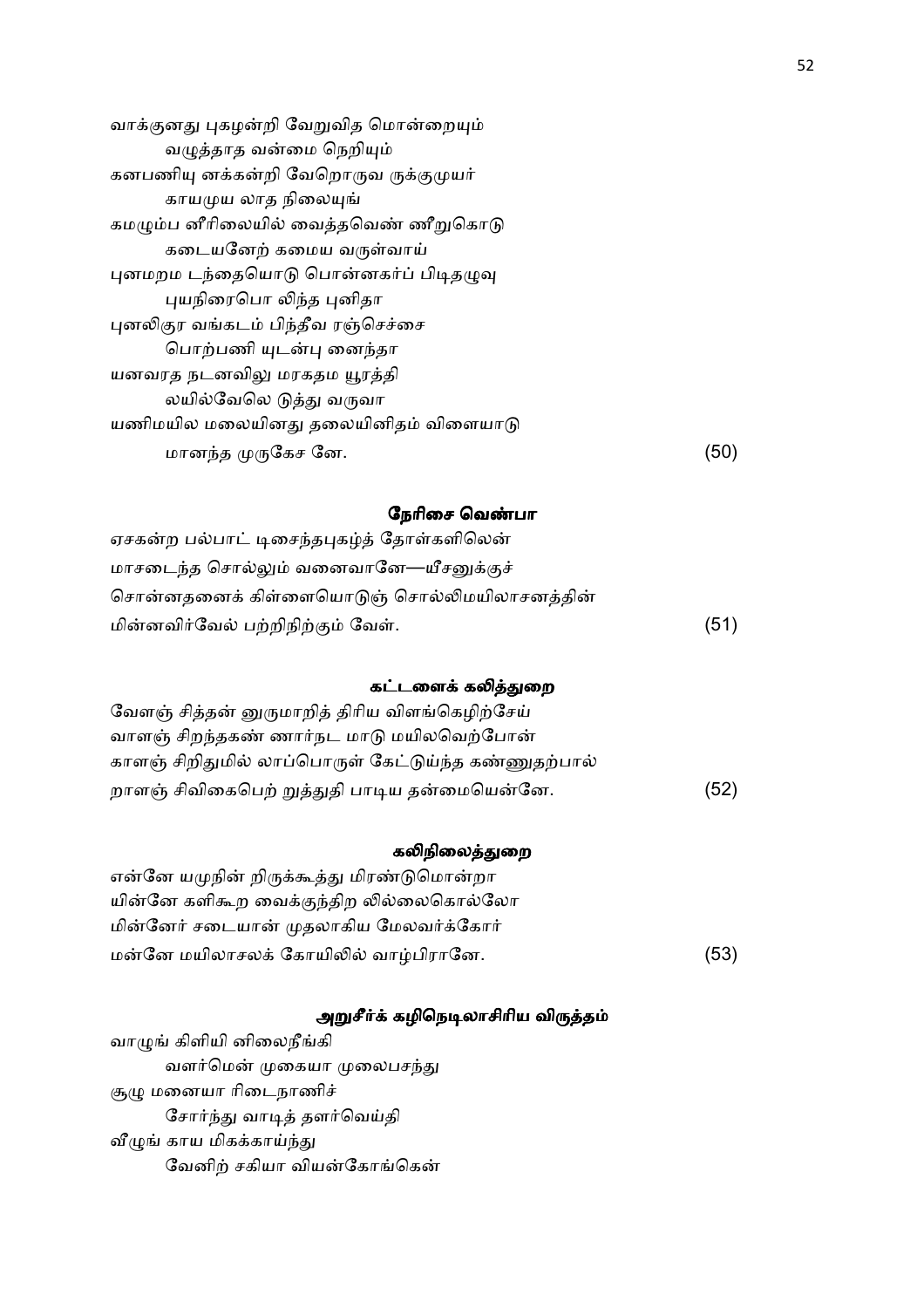| பாழு மகள்போன் மயிலமலைப்     |      |
|-----------------------------|------|
| பவளக் குகன்மால் படைத்ததுவே. | (54) |

# கலித்தாழிசை

| படையாலொரு முதுசூருடல் பப்பாதி யாகப்             |      |
|-------------------------------------------------|------|
| பண்ணுங்குகன் மயிலாசல நண்ணுங்களி யுடையே          |      |
| முடைநாறிய வூணுண்பவர் முன்னேகியு நில்லே          |      |
| முதிர்செந்தமிழ் பொழியுஞ்சில முனிவர்க்குற வாவேம் |      |
| விடையேறிய பரமன்றலை மீதேமுயலகனும்                |      |
| விறன்மாயவனதுசெங்கையின் மிளிர்கின்றவை வேலு       |      |
| மடையாள மெனக்கூறிடு மவருக்கிழி வுரையே            |      |
| மயன்மாதை வெறுக்காதல ரறையும்புகழ் நமதே.          | (55) |
|                                                 |      |

## எழுசீர்க் கழிநெடிலாசிரிய விருத்தம்

| 56) |
|-----|
|     |

#### மருட்பா

| கிழமுனிவன் வேடமிட்டுக் கேகயத்தை விட்டுப் |      |
|------------------------------------------|------|
| பழகிவஞ்சஞ் செய்தகுறப் பாவை குழல்சரியச்   |      |
| சேர்ந்தளி கூர்வான் திகழ்தரு மயிலத்       |      |
| தார்ந்தமெய்யடியவர்க் கஞ்சிக்             |      |
| கூர்ந்தபூங் கணையான் கும்பிடல் லியனே.     | (57) |

## தாழிசை : மடக்கு

வியனார் கமல மலரினமே விளம்பு முலக மலரினமே வெள்ளை நிறத்துக் குருகீரே வேண்முரி நிறத்துக் குருகீரே கயலின் குலமே கேதகையே கருத்தைச் சுடுமே கேதகையே கருங்குவளையே கடனுரையே காணேன் வளையே கடனுரையே புயல்வந் தருந்துங் கசப்புனலே பொருந்து முறவுங் கசப்புனலே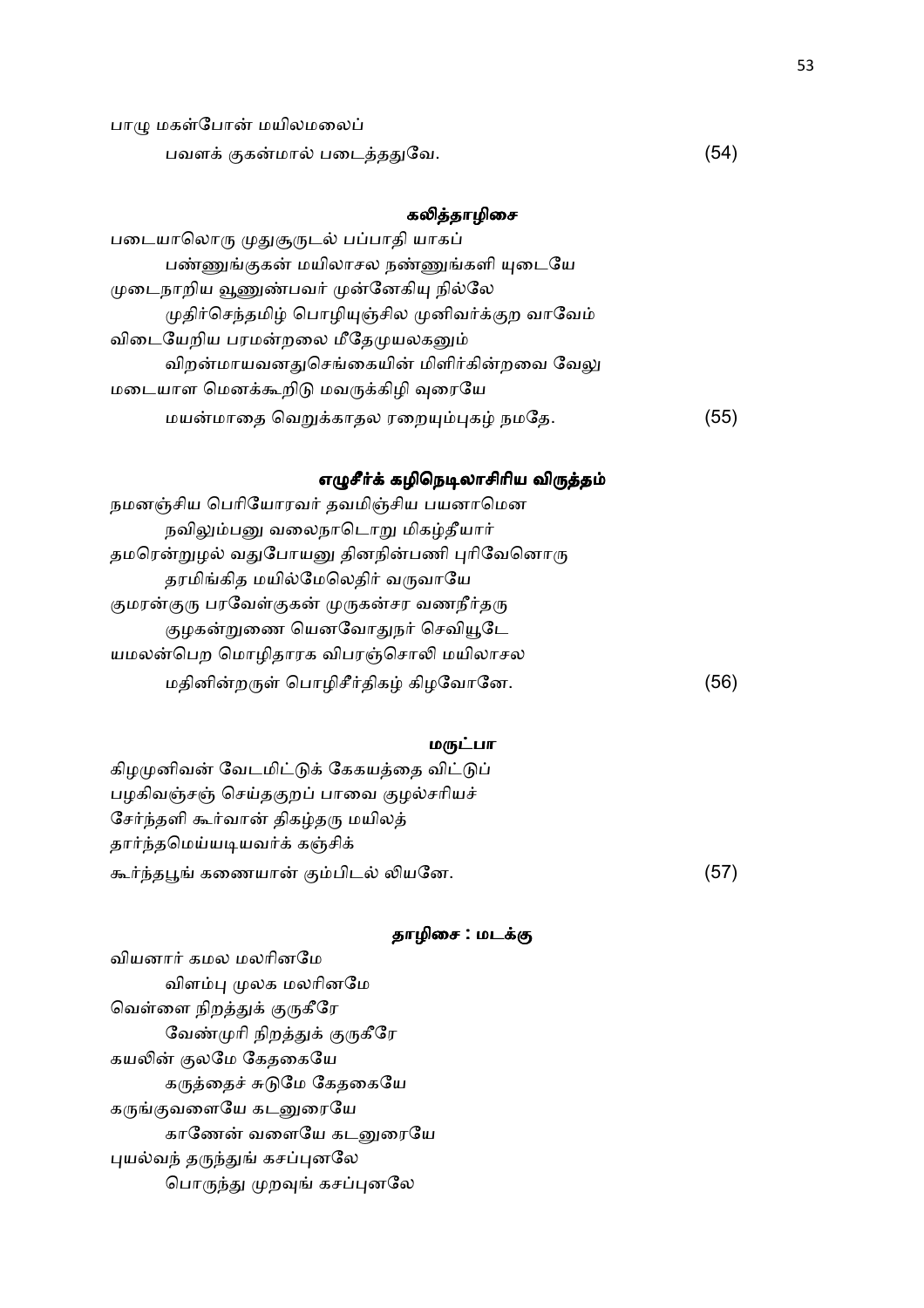புளினத் திடரே யளப்புனையே பொல்லா திடரே யளப்புனையே வயமிக் குளவன் பேரொலியே மயிலத் தொருவன் பேரொலியே மயலி னிலையஞ் சகியேனே வ%தா ளிைலயM சகிேயேன. (58)

#### நேரிசை வெண்பா

| ஏனமற மங்கைவைவேற் கிட்டானை யீடில்பசுங்   |      |
|-----------------------------------------|------|
| கானமற மங்கைவைவேற் கைக்குகனை—ஞானமற       |      |
| மங்கையத்த ரேயா மயிலத்திற் கண்டுசென்னிக் |      |
| கங்கையத்த ரேயாக லாம்.                   | (59) |
|                                         |      |

## கட்டளைக் கலித்துறை

| கலையான வத்திர வாணி புகழுங் கவின்மயில           |      |
|------------------------------------------------|------|
| மலையான வத்திர வாணிந்தை யேனையும் வாழ்விக்கும்வே |      |
| ணலையான வத்திர வாணிபங் குன்றொடு நந்தவென்        |      |
| னிலையான வத்திர வாணித்தர் போலு மியல்பினர்க்கே.  | (60) |

#### அறுசீர்க் கழிநெடிலா சிரிய விருத்தம்

| இயல்வளமு மலைவளமும் பொழில்வளமும் புனல்வளமு             |      |
|-------------------------------------------------------|------|
| மிமையோர் போற்றும்                                     |      |
| புயல்வளமு மற்றுமுள்ள பலவளமுந் திகழ்மயிலம்             |      |
| புரந்த செவ்வேள்                                       |      |
| கயல்வளமுங் காட்டியநெடுங்கட் குஞ்சரிக்குங் குறமகட்குங் |      |
| கணவன் செந்நெல்                                        |      |
| வயல்வளத்தண் மருதமுத னானிலத்துஞ் சென்றாடி              |      |
| வருத லுண்டே .                                         | (61) |

#### எழுசீர்க் கழிநெடிலாசிரிய விருத்தம்

வரும மின்றிய தொண்டருக் கருட்செயு மயில மாமலைச் சேய்க்குத் திருநி லாவிய பரங்கிரி யோகஞ் செந்திலம்பதி சோலை மரும மாமலை யாவினன் குடிமுதல் வண்டமிழ்ப்புல வோர்சொல் பொருவி லாயிரங் கோடிக ளாகிய பொருப்பெ லாந்தன தூரே.  $(62)$ 

#### அடிமடக்குக் கொச்சகக் கலிப்பா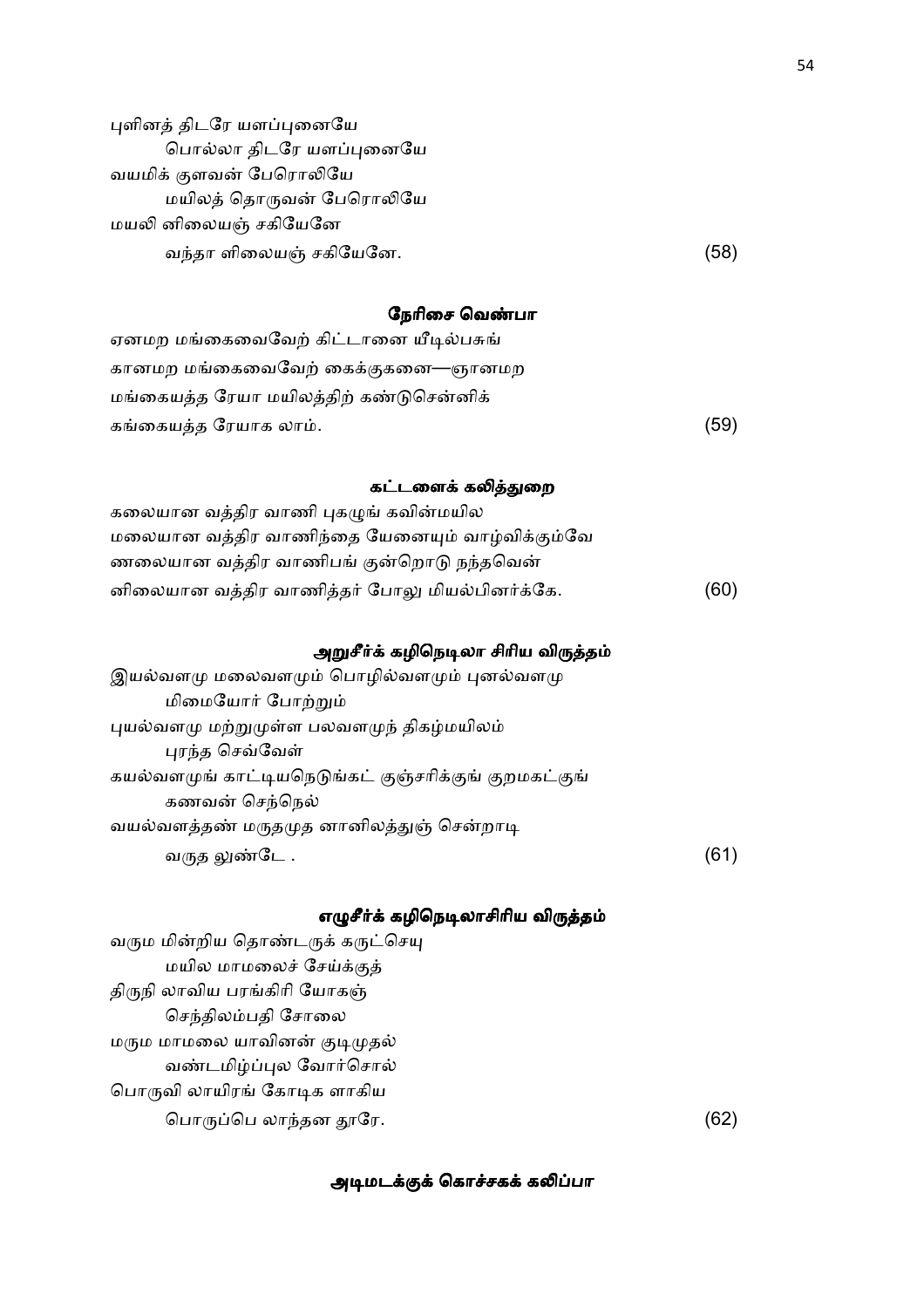| தனம்பகவானவர்மீதே தனம்பகவா னவர்மீதே              |      |
|-------------------------------------------------|------|
| விளம்பரவு பதியென்னா வினம்பரவு பதியென்னா         |      |
| வுனம்புயத்தாட் டுதியாதோ வுனம்புயத்தாட் டுதியாதோ |      |
| கனம்படரு மயிலமனே கனம்படரு மயிலமனே.              | (63) |

## தாழிசை

| அமலன்புகழ் மயிலாசல மதில்வாழ்சிவ ஞானிக்     |    |
|--------------------------------------------|----|
| கருள்செய்தயி லணிதோளுட னருகிற்றிகழ் சித்தன் |    |
| றமரென்றுள பலசித்தர்கடந்தாண்மலர் மகரந்      |    |
| தலையிற்புனை தருசித்தர்த மைபேணிட லுள்ளே     |    |
| மெமதன்பைவி டாதேபல மீயங்கொடு வந்தா          |    |
| லெண்ணூறுவ ருடமாயுளி லிலங்கச்செய வல்லே      |    |
| முமலதடை யறியேமிரு நரகர்தரு வாயேன்          |    |
| முன்கட்டிவெ ளுக்கச்செயு முறையுந்தெரி வேமே. | 64 |

# எண்சீர்க் கழிநெடிலாசிரிய விருத்தம்

| வேமப்பால் முழுக்காட்டி யாடை சாத்தி       |     |
|------------------------------------------|-----|
| வெண்ணீறு மிகப்பூசி வேண மட்டும்           |     |
| யேமப்பாத்திரத்திலன்னம் பருப்பு நெய்பா    |     |
| லிருமூன்று சுவையுடனீ யீந்தா யானால்       |     |
| யாமப்பாலியைந்தரச வாதஞ் செய்வோ            |     |
| மிராப்பகல்மாறிடப்புரிவோ மிவையல் லாமற்    |     |
| சேமப்பா குறுமயில மலைபொற் கோயிற்          |     |
| றிருக்கைவேற் சித்தர்தம்பேர் செப்பு வோமே. | (65 |
|                                          |     |

# நேரிசை வெண்பா

| செப்பரிய பலசீர்த் திருமயில மாமலையிற்  |      |
|---------------------------------------|------|
| றுப்பனைய மேனிச் சுராதிபனை—யெப்படியுங் |      |
| காணாம லென்றன் கலிதீர மாட்டாது         |      |
| நாணாம லுந்திரியே னான்.                | (66) |

# கட்டளைக் கலித்துறை

| நானங் கமழு மயிலா சலத்தி னடிக்குமருட்    |      |
|-----------------------------------------|------|
| கோனங் கமழு மயிலா சனத்தினர் கும்பிடுந்தா |      |
| ளானங் கமழு மயிலாசலத்தின னன்றடர்சூர்     |      |
| வேனங் கமழு மயிலா சலத்தினல் வீட்டிடுமே.  | (67) |

## கலிவிருத்தம்

வீட்டு நேய மிகுந்துனை நாடுமென் பாட்டு மாலை பரிந்தருள் செய்குவையோ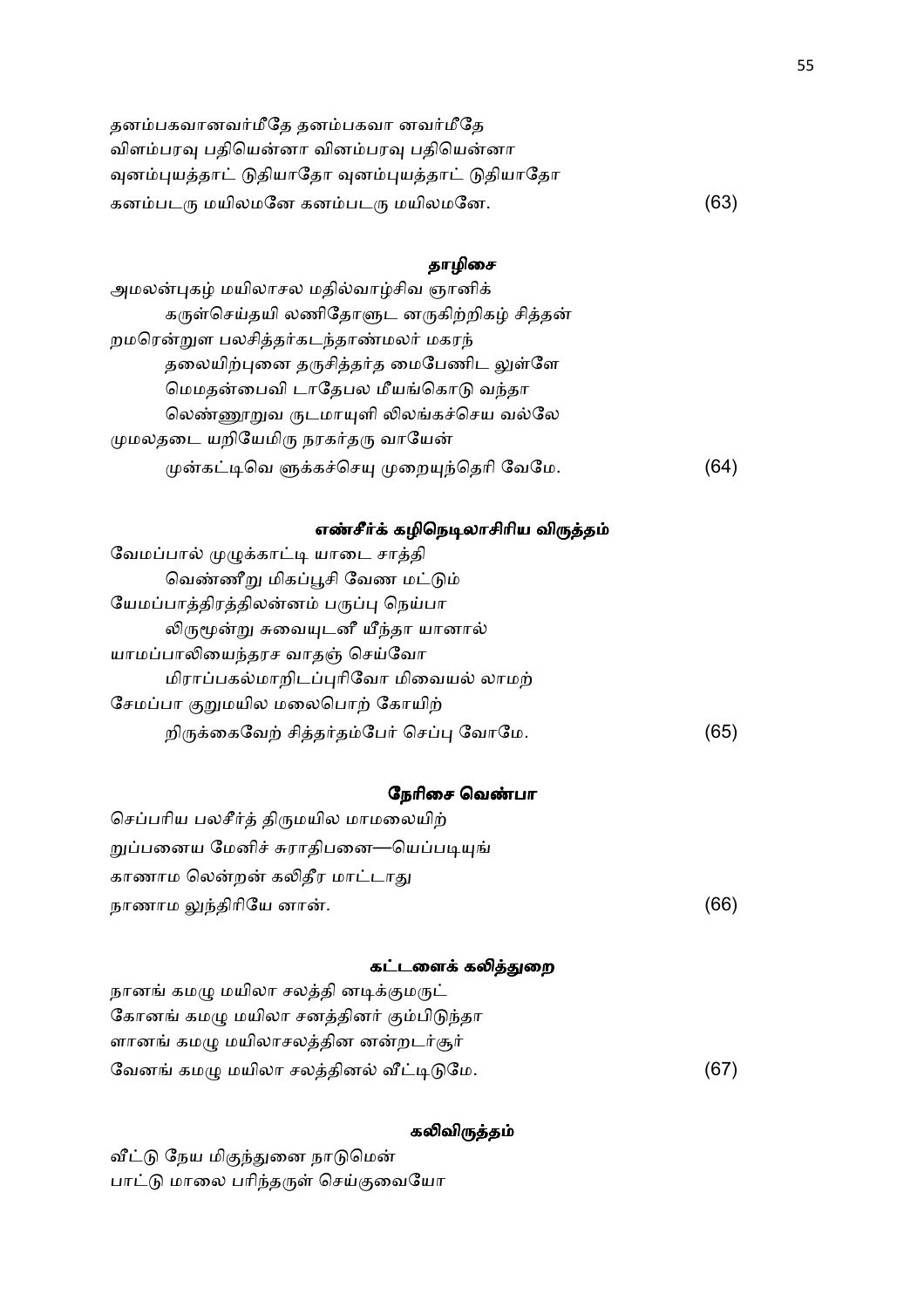காட்டு வள்ளியைக் காவுடை யான்மகளிற் =:0 வாமயி லாசல ெகாறவேன. (68)

## தாழிசை

கொற்ற வர்க்குமுயர் மாத வர்க்குமொரு கோனெனக்குலவு குமரவேள் கோழியங்கொடிகொண் மயில் வெற்பிலிரு கோதையர்க்குநடு மேவுவா னற்ற மீதெனவ றிந்த ளிக்குமுரு கைய னெய்யொழுகு மயிலினா னம்புயக்கழனி னைந்து தெண்டனிடு மன்பு கொண்டுதமிழ் பாடினான் மற்ற வர்க்குநிகர் வாழ்வெய்தா துடலு மனமும் வெள்ளைநிற மாகிடும் மானி லத்திழியெ றும்பு மோர்பெரிய மலையெ னத்திகழும் விழியினீர் வற்ற லின்றிவரு நல்வினைப்பயனும் வம்ப தாமணியும் வெண்கலை மண்ண டைந்துநிற மாறு மெண்ணில்பல வாயி +#க- மா ேம. (69)

## எண்சீர்க் கழிநெடிலாசிரிய விருத்தம்

ஆகுமதை யழிப்பதற்கு மழிவதனை யாக்கு(வ)தற்கு மயிலவேற் குருபரனை யன்றியிலை யெனத்தேறிப் பாகுநிகர் தமிழ்ப்பாடல் பலபாடிக் களிகூறும் பழையோர்கள் பெற்றபயன் படிறேனும் பெறவேண்டி யோகுடையார் மலிபொதியை யுயர்திருச்செந் தூரருணை யொளிர் திருமா மலைபொருனை யுறுமலையா தியதலந்தோ றேகுமதிற் சலிப்பெய்தி யெழின்மயிலா சலக்குவட்டி லின்றுவந்து பாடுகின்றேன் இனிநடப்ப தறியேனே. (70)

#### வஞ்சித்துறை

அறிஞர்சூழ் மயிலத் தெறிகதி ரெழிற்சேய் வெறிகமழ் மென்றாட் குறிகொளல் குணமே. (71) $(71)$ 

#### நேரிசை வெண்பா

குணப்பிசகுந் தோள்வலியுங் கொண்மறவர் பெண்ணை மணப்பதற்கு மண்ணிச்சை வைத்தார்—கணப்பொழுதில்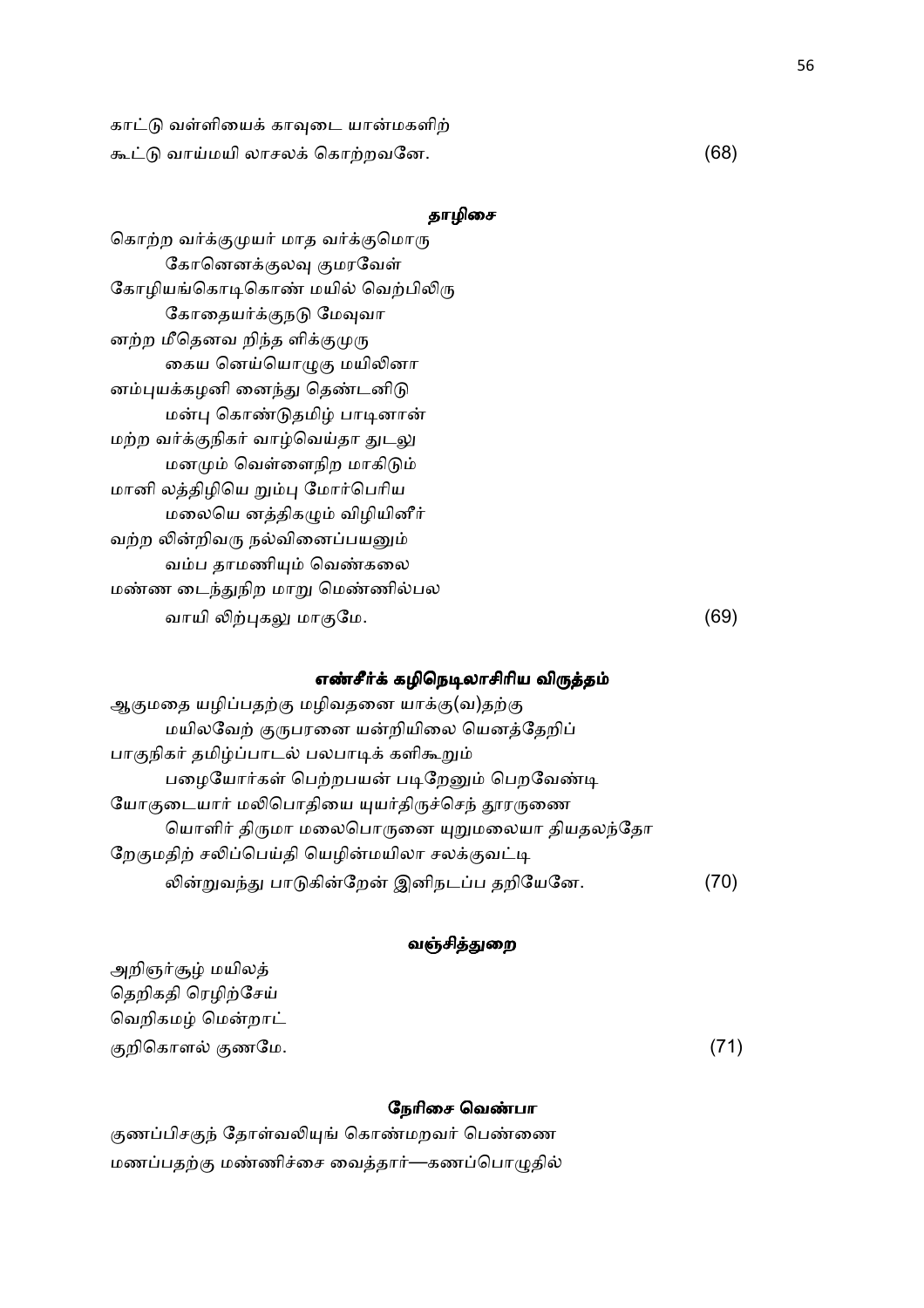லந்தப்புரத்திருக்கு மாயிழைமா ரெல்லோரு மிந்தமயி லத்துறுவா ரே.  $(72)$ 

## கட்டளைக்கலித்துறை

| வார்வேல் புரக்கு மயிலா சலத்து மறவர்கொம்பைச்     |      |
|-------------------------------------------------|------|
| சேர்வேனென் றெண்ணு மரசேயுந் தூதனுந் தேயவழக்      |      |
| கோர்வேம்பைக் கட்டுத லன்றோமுன் கற்பகத் தூரொழித்த |      |
| சீர்வேங்கைக் கோவுங்கோன் மாப்பட்ட பாட்டைத்       |      |
| தெளிந்துசொல்லே.                                 | (73) |

## கலி விருத்தம்

| சொல்லு மாயப் பொருளான சோதியை   |      |
|-------------------------------|------|
| யல்லு மாகிப் பகலாகி யல்லதைப்  |      |
| புல்லு மாறெழின் மயிலப் புங்கவ |      |
| னொல்லு மாறுமா முகங்க ளோதுமே.  | (74) |

## எண்சீர்க் கழிநெடிலாசிரிய விருத்தம்

| (75) |
|------|
|      |

## தாழிசை

| மின்றயங்கும் வடிவேலணி தோளுடை விகிர்தன்   |     |
|------------------------------------------|-----|
| விரைமலிந்த பனிநீபமு ளான்வியன் மயிலக்     |     |
| குன்றெடுத்து மயின்மேல்வரல் கண்டதினாலே    |     |
| கொண்டமைய லெனநின்குறி கூறுது கோதாய்!      |     |
| நன்றவன் சுகம்பெறு வாய்மலை யாதே           |     |
| நானுரைத்தது பொய்யல்லநின் னாணைமெய் நம்பா  |     |
| யென்றனுக்கு நிரைநாழியி னெல்லொடு சோறு     |     |
| மெண்ணையுங் கலையுமீந்து விடிப்பொழு தம்மே. | 76) |

## கட்டளைக்கலிப்பா

மகிழ மாமலர் மாலிகை மாரவேண் மயிலக் காவில்வ ரக்குயில் வாய்விடச் சகிக ணிந்தையு மம்புலி யுஞ்சுடத்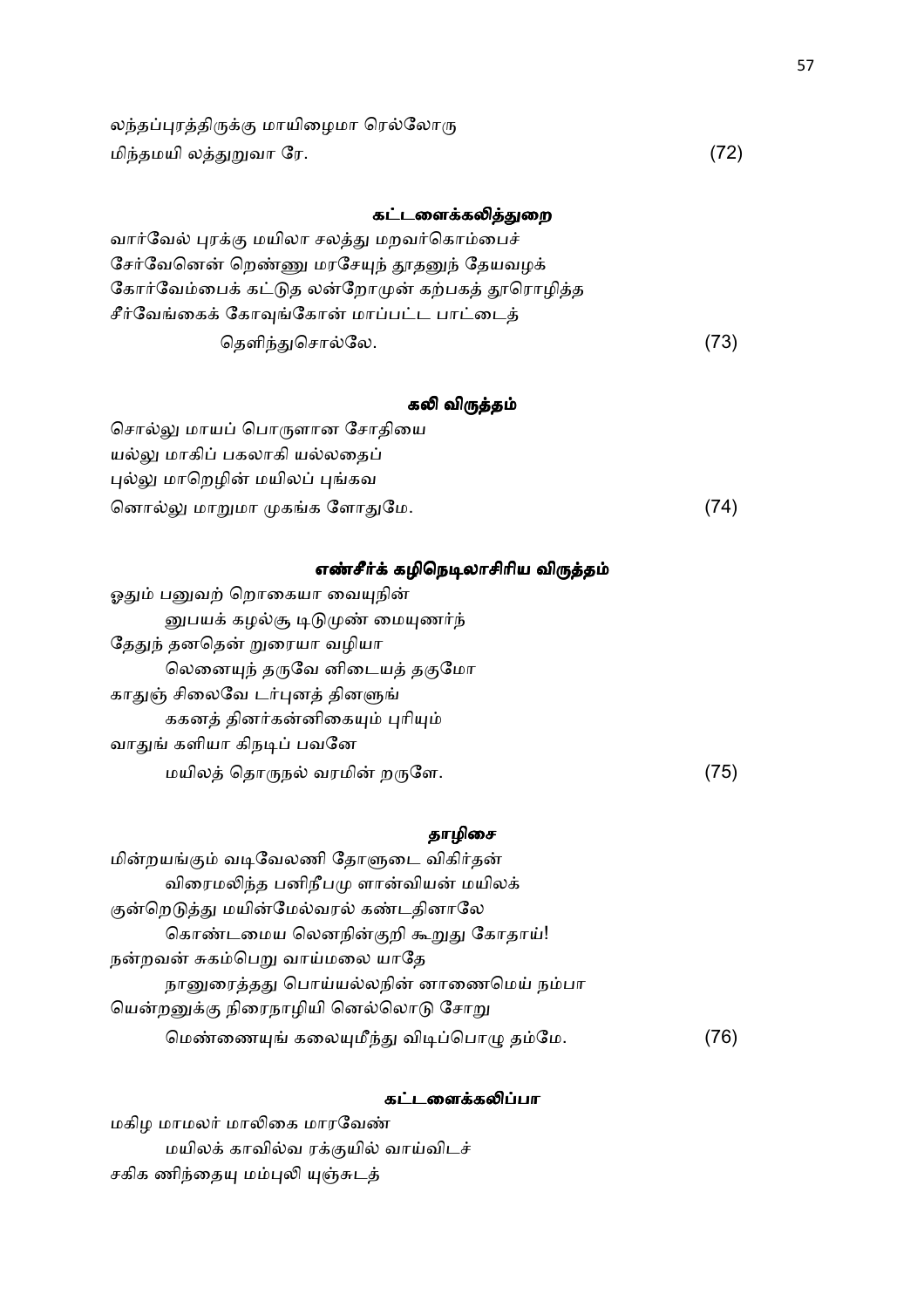தையல் வாடித்த யங்கிட லாகுமோ வெகின மூர்த்தியைக் குட்டிய கையனே யீசன் மால்பணிந் தேத்திய மெய்யனே முகில றாமயி லாசலத் தையனே  $\mu$ த்தமிழ்ச்சுவை முற்றுணர் தெய்வமே.  $(77)$ 

#### இரட்டை ஆசிரிய விருத்தம்

| தெய்வங்க ளத்தனையு மொன்றென வுணர்த்திடத்  |      |
|-----------------------------------------|------|
| திருவுரு வெடுத்த தெய்வம்                |      |
| சிவசமய முதலாக வறுவகைச் சமயமுந்          |      |
| தெண்டனிட நின்றதெய்வம்                   |      |
| பொய்வலித் தானவர்கள் வலியொழித் தமரர்வளர் |      |
| பொன்னுல களித்ததெய்வம்                   |      |
| பொறியனைய குஞ்சரிமு லைத்துணைக் களபம்     |      |
| பொலிந்தமார்புடைய தெய்வம்                |      |
| மைவனக் குயிலனைய வள்ளிமின் றந்ததினை      |      |
| மாவினின் மகிழ்ந்ததெய்வம்                |      |
| வண்டமிழ்ப் புலமைதிகழ் கவுமாரருக்கினிய   |      |
| வரமெலா முதவுந்தெய்வம்                   |      |
| வைவதற் கஞ்சாத கொடியேனை யன்றுதிரு        |      |
| மலைமீது காத்ததெய்வம்                    |      |
| மயில்வாகனத்தெய்வம் மயிலார் புரத்தெய்வ   |      |
| மயிலாச லத்தெய்வமே.                      | (78) |

#### நேரிசை யாசிரியப்பா

தெய்வப் புலமையுந் திருப்புகழ்ச் சிறப்பு மைவகைப் பொறிகட் கடங்கா வறிவுந் தொண்டர்தம் பணியுந் தூய நெறியு மண்டலத் தரையரும் வணங்கு மாண்பு மன்னபல சீரு மடைவது குறித்து நின்னருட் பேறே நினைத்துநெட் டுயிர்த்துத் தோகைமா மயிலை சுடர்செஞ் சூட்டு வாகைவெண் சேவலை வடிவேற் படையை மூவிலைச் சூல முதிரொளி வயிர மாயிலம் படர்வாள் வயங்கயற் கட்கஞ் சக்கரஞ் சங்கு தனிக்கயிறங்குச மிக்கசீர் பணிகண் மிகவணிந் துள்ள பவளமால் வரைநேர் பதினா றுருவிற் றவளவெண் ணீற்றுச் சங்கரன் பரவுஞ் சிற்சில வற்றொடுந் தினந்தினங் கருது நற்செயல் பொலிந்த நாயினேன் மனத்தைத் தளர்வொடு சலியாத் தகையுறப் புரிவா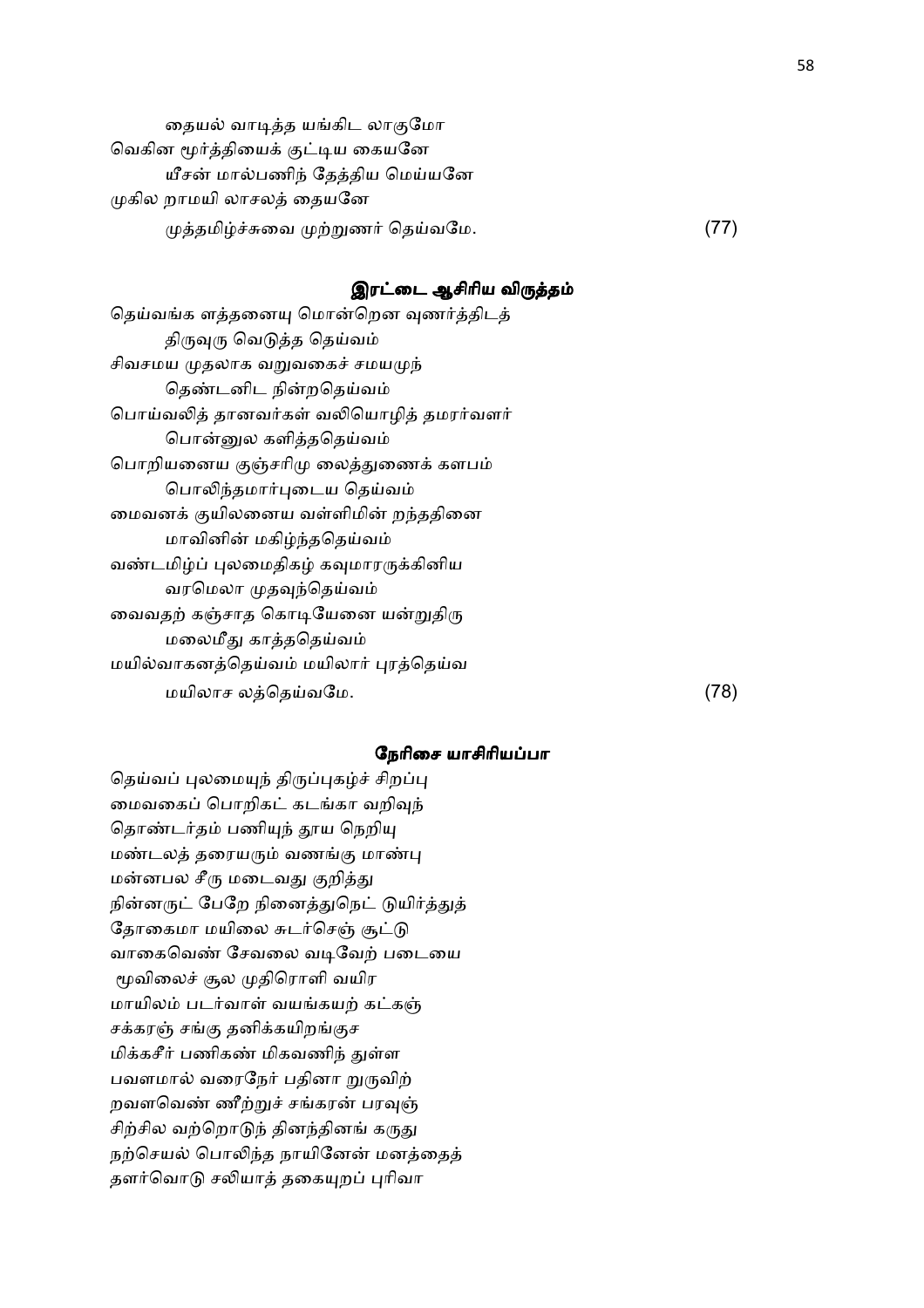னளவில்பே ராட லலைபுனற் பொருநைத் திருவுரு மாமலை யாதியிற் செய்து பருவம்வந் தடுத்துப் பதறே லென்ன விருதரங் கூறி யிறுமாப் புயத்தும் பருவான் மிடியிற் பட்டார் போலப் புல்லர்தம் மனைகளிற் போய்வர விடுத்து நல்லறல் கடுக்கு நறைகுழன் மகளீர் கணைபிணை யிணைவிழிக் காமர் கனிவாய் துணைமுலை யிளநலந் தொய்யின் மென்றோள் திருநிகர் வேளர்ச் சிறுக்கையா தியினு முருவரச் செய்தனை யொருகணத் தொருதர மாதலின் மருண்டன னருண கிரியென் றோதலும் பிறவு மொளியா வண்ணங் கழீஇயவண் முனிவர் குழாத்தொடு மாசு கழீஇய மதிநிகர் களிற்றிற் றோன்றித் தகர்கொணர் வீர வாகுத் தலைவ னிகரென விளங்கவெண் ணீறளித் தருள்வாய் பைம்புயற் புனலைப் பவள் மேய்க்குஞ் செம்புகர் வேழத் திரணெடுந் தடக்கைப் புழைவழி யுறிஞ்சும் புதுமலர்ப் பொதும்பர் தழைவளர் மயிலா சலப்பெருங் குவட்டிற் பொன்ம திற்றிருக் கோயி னில\*சீ,ெபா82த நிமலச ேவ. (79)

#### நேரிசை வெண்பா

| சற்குருவாந் தன்மைத் தவத்தோர் தமைமறந்து |      |
|----------------------------------------|------|
| நிற்குமிசை மதங்கி நீலவிழி—பொற்குவட்டை  |      |
| யன்னமயி லாசலத்தா னாறிருதோ ணாடியதா      |      |
| லின்னமிசை யாதிருந்த தே.                | (80) |

#### கட்டளைக்கலித்துறை

| இருஞ்சூலங் கொண்ட வயிரவர் போற்று மிகன்மதங்கி        |      |
|----------------------------------------------------|------|
| வருஞ்சூரைக் காற்றெனச் சீறிச்சி னத்தழல் வாய்திறந்து |      |
| பெருஞ்சூத ரான புறமதத் தோர்களைப் பிய்த்தருந்திக்    |      |
| கருஞ்சூதங் கொன்ற பிரான்மயி லாசலங் காண்பவனே.        | (81) |

#### அறுசீர்க் கழிநெடிலாசிரிய விருத்தம்

பவச்சாதி யாமதங்கி தருநரம்பு பஞ்சினுக்கும் பருவ நல்கு மவச்சாலர் வெய்யின்முன்னிற் றவிப்பாரைக் கழல்புரக்கு மன்றிப் பின்னுந்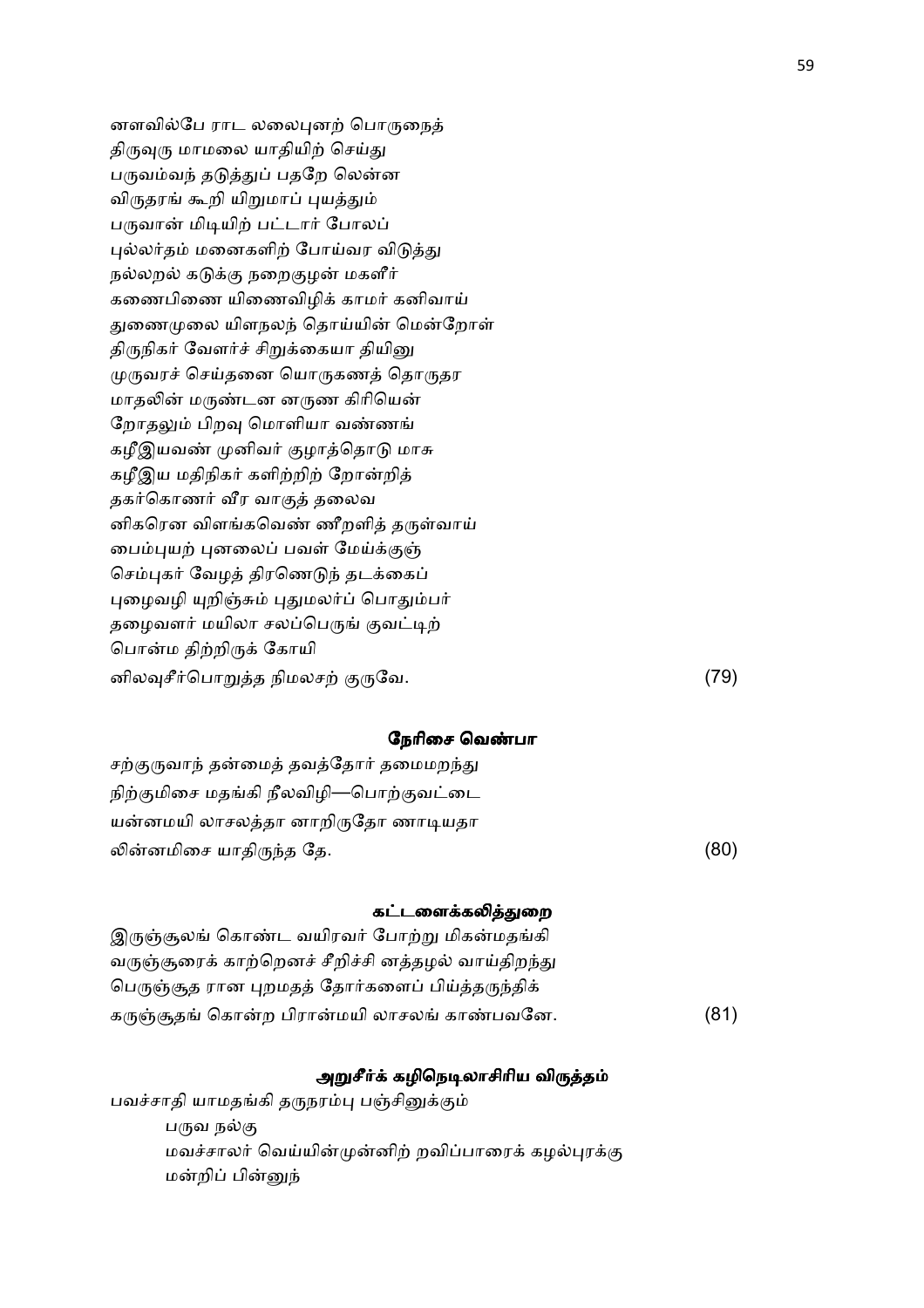| (82) |
|------|
|      |

#### கலிவிருத்தம்

| கேட்டினுக்கு ளஞ்சிநின் கிளித்தமிழ்க்கிளத்துவேன் |      |
|-------------------------------------------------|------|
| மாட்டிரங்கி டாதிருக்கும் வன்மையென்ன வன்மையோ     |      |
| கோட்டினத்துயர்ந்தவன்மை கொண்டதான மயிலம்வாழ்      |      |
| தாட்டிகச்சடானனச்ச ரோசமுற்ற தலைவனே.              | (83) |

#### வேறு: கலிவிருத்தம்

தலையாலன் புடனேயுனைச் சந்ததமும் பணிவேன் முலையானைக் கிடைபோமென் மூடமொழித் தருள்வா யிலைவேல்கொண்டவனேதக ரேறியசேவகனே யலைசூழ்பார் புகழ்சீர்மயி லாசலவித் தகனே.  $(84)$ 

#### எழுசீர்க் கழிநெடிலாசிரிய விருத்தம்

வித்தை யாலும்வருந்தி டாதுன் விரைப்ப தாம்புயம் வேண்டுவேன்  $\mu$ த்தை யணிந்தவெண் ணீற ணிந்தொரு முத்த முந்தர வல்லையோ தத்தை யொன்றுகு லாவு திண்புய சண்மு காமயி லாசலத் தத்தை தங்கையோ டாடல் கண்டுவப்  $\Box$  பான சீர்புனை யண்ணலே.  $(85)$ 

#### பதினொருசீர்க் கழிநெடிலாசிரிய வண்ண விருத்தம்

அண்ணற் கொருபொருள் பேசுநின் வன்மைப் புகழ்மிக வோதியு மன்னச் சிறுநடை யான்மயன்—மிஞ்சு தீயேன் விண்ணப் பமுமுன தாறிரு நன்மைச் செவியினு ளேகிமுன் வெம்மைக் கலிகெடு மாறுபு—ரிந்திடாதோ! கிண்ணத் துணைமுலை வேடுவ மின்னுக் கெதிர்பசி மீறிய கின்னக் கிழமுனி யாயும—ணந்து ளானே! வண்ணத் தமிழ்மயி லாசல நண்ணித் தொழுமடியார்களை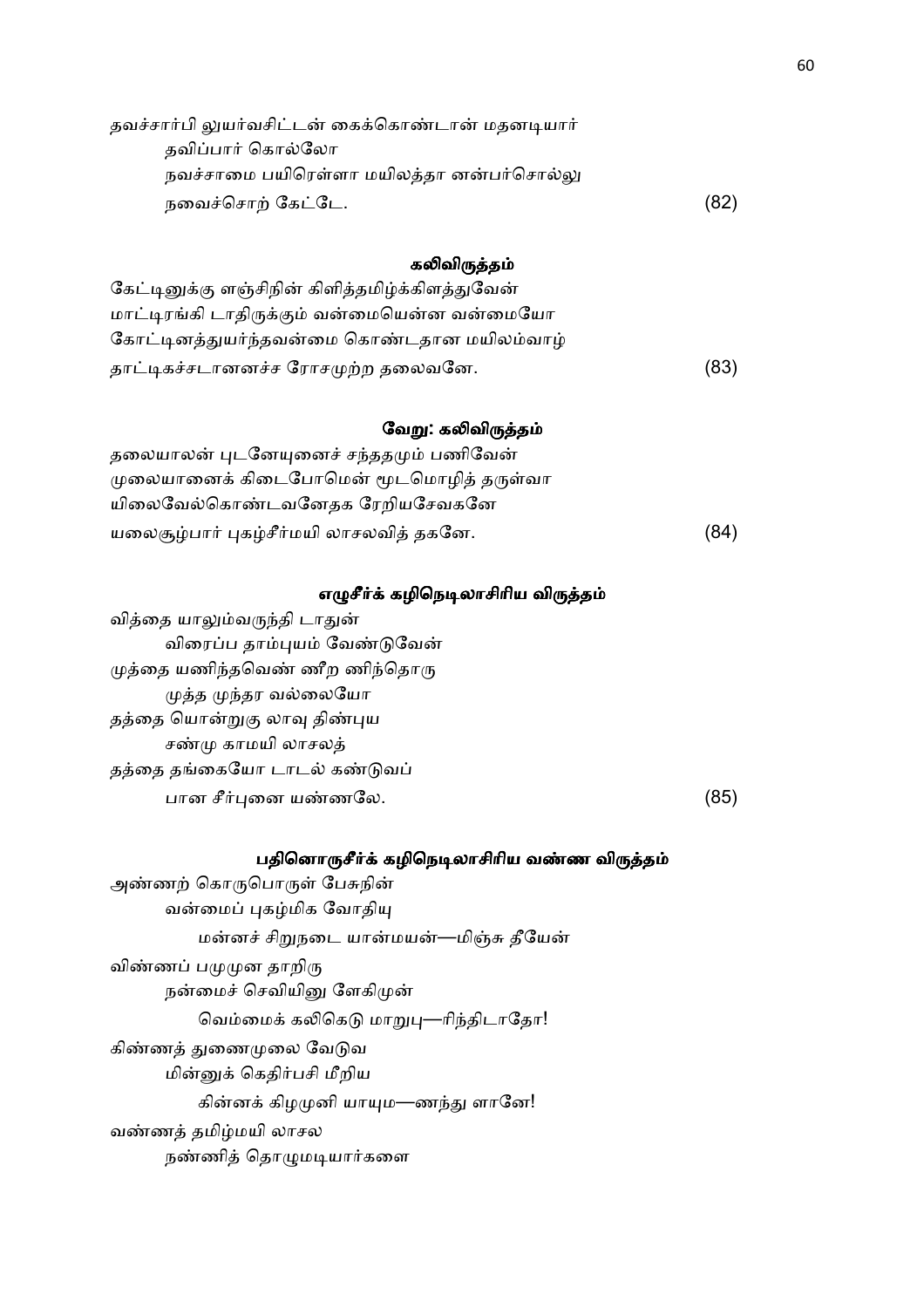#### பதினாறுசீர்க் கழிநெடிலாசிரிய வண்ண விருத்தம்

| வேளணி மலர்ச்சமரு மீனமலி வுற்றபுலை      |     |
|----------------------------------------|-----|
| மேவியநெறிக்கயவர்—பகையும் வீணே          |     |
| வீடுதொ றலைக்குமிடி நோயுமிக லிற்றமியன்  |     |
| வேதனைபொறுத்துழல்வ—தறிகிலாயோ            |     |
| காளவிட மிக்கொழுகும் வாயரவி னைப்பருகு   |     |
| கானமயி லிற்கலப—நிழலி னூடே              |     |
| காதலிரு வர்க்குநடு வேலுடநு தித்தளவில்  |     |
| காலபய மற்றநிலை—யுதவு வாயே              |     |
| வாளவுண ருக்கரச தாமெனமுளைத்தநெடு        |     |
| மாமரம றக்கறுவு—புயவி சாகா              |     |
| வாரண முகத்தமைய னாரொடுப கைத்துலக        |     |
| மாதிரமு ழக்கவலம்—வருகு மாரர்           |     |
| தாளநிகர் பொற்புமுலை மாதரனை வர்க்குமொரு |     |
| சாமியெனு மெச்சிடினு—மகிழ்கு கேச        |     |
| தாரணி துதிக்குமயி லாசலமு கட்டில்வரு    |     |
| தாபதர்த மக்கருள்செய்—தகையு ளானே.       | (87 |
|                                        |     |

#### நேரிசை வெண்பா

ஆனதா கின்றதினி யாவதெனுங் காலமற்ற ஞானபரானந்தநமக்கருள்வான்—வானளவுஞ் சீரார் மயிலமலைச் செவ்வே ளெனவிலங்கும் பேரார் குருபரப்பி ரான். . (88)

#### கட்டளைக்கலித்துறை

| பரம்பிய தென்றற் கனல்காட்டி மாங்குயிற் பாட்டொலித்து   |      |
|------------------------------------------------------|------|
| வரம்பெறு மாநதி நீருண்ட வேணின் மயிலமலைச்              |      |
| சிரம்புனை தாளுடைச் செவ்வேண் மயிலிற் செலுத்துமென்றாற் |      |
| றரம்படு கார்பனி யென்செய்யு மோயிளந் தையலையே.          | (89) |

#### எண்சீர்க் கழிநெடிலாசிரிய விருத்தம்

தையலுக்கு முலையரும்பு முதிராக் காலஞ் சரசயன மொழிப்பயனுஞ் சாராக் காலம் வெய்யமதன் கணையெடுத்து வெகுளாக் காலம் வியன்கழங்கம் மானைமுச்சில் வெறுக்காக் காலம் பையனைய கடிதடப்பூ மலராக் காலம்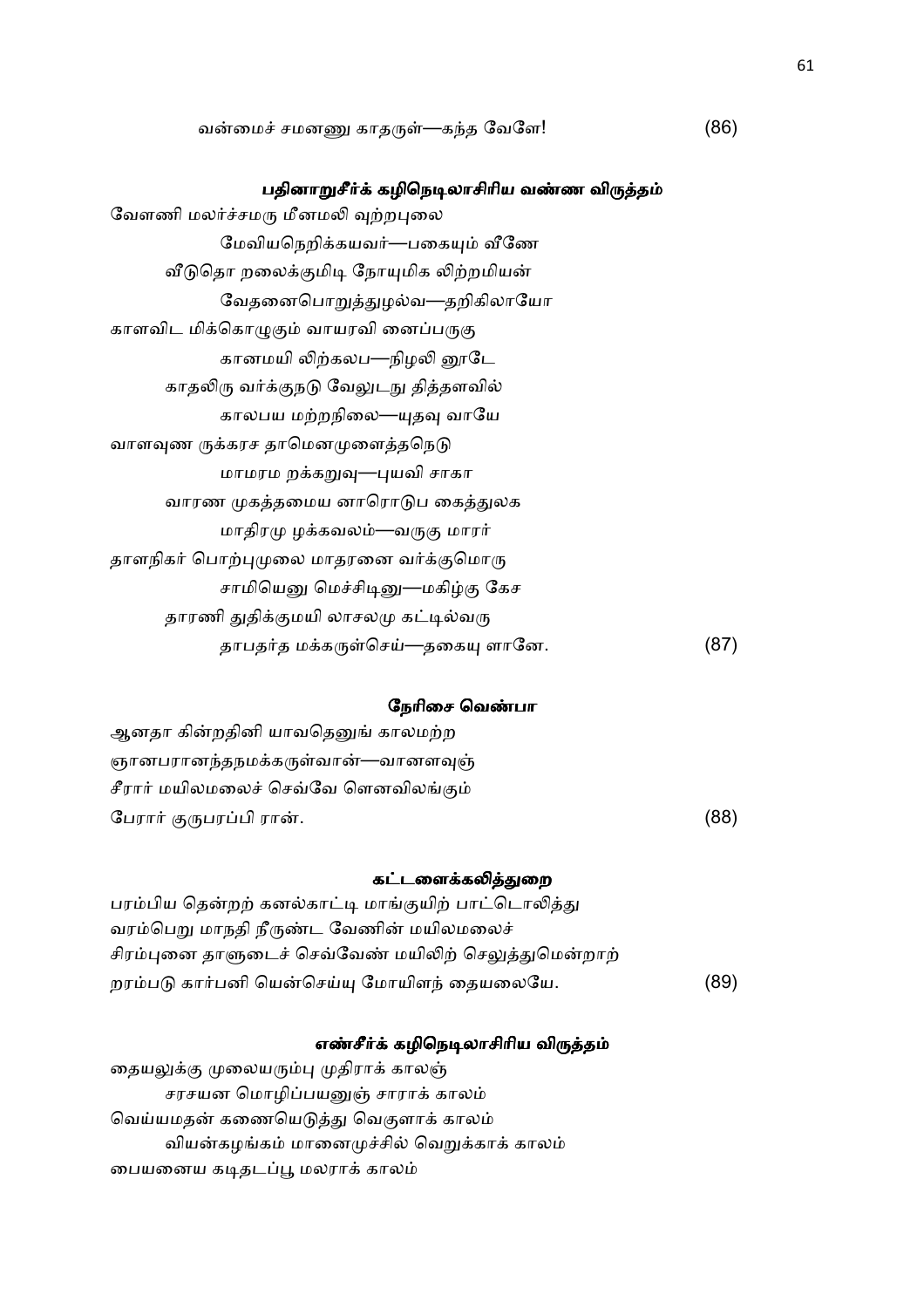| பழையமத னூல்சிறிதும் படியாக் காலம்        |      |
|------------------------------------------|------|
| வையமுதன் மூன்றுலகுந் துதிக்குந் தொல்சீர் |      |
| மயிலமலைக் குகன்மோகம் வந்த தன்றே.         | (90) |

## தாழிசை

மலியுங் கருணை விழியான் வானோர் பரவு பெருமான் வடிவேன் முருகக் கடவுண் மயில மலைச்சண் முகவே ளொலிதங் கியதிண் கழல்சே ருபய சரணங் கருதி யுருகித் தொழுமெய் யடியார்க் குரிய பணிகள் புரிவார் கலியை மதனை விதியைக் காலன் றனையுண் மதியார் கவலைக் கடலிற் சுழலார் கமழ்செந் தமிழ்முற் றுணர்வார் புலியைக் கரியை யுரித்தோர் போலுஞ் சிலரைப் பணியும் புனிதச் சமய மா8 #கழ2 திககி-றவேர. (91)

#### வேறு : தாழிசை

திகழுஞ் சண்முகப் பண்ணவன் வீரஞ் செறிந்த பன்னிரு திண்புயன் றேவர் புகழும் வேலுடைச் சேவக னாண்மை பொலிந்த சேவலன் பொற்கொடிக் காரன் அகழுஞ் சாகரஞ் சூழ்புவி மெச்ச வவிந்த சீர்மயி லாசலத் தண்ணல் இகழுஞ் சிந்தையு ளேனையு மாட்கொண்  $\mu$ டத்து ணிந்ததை யாரறி வாரே.  $(92)$ 

#### பெருந்தாழிசை

ஆரார் செஞ்சடைப் பரம னார்விழி யழலி லுற்ற முருகவே ளகத்தி யன்முத லான தொண்டருக் கருள்விளக்கமு னளித்தனன் வாரார் பூண்முலைக் குறத்தி குஞ்சரி மருவு திண்புய வானவன் மயில மால்வரை யருவி நீர்மிக வந்து பாயுநல் வயலிலே யேரா ருழவர் களித்து மையல்கொண் டேப்ப மிட்டுவந் தடுப்பதா லினித்த மொழிகள் பேசி சரசத் திணங்கி நாழிகை போக்குறீர்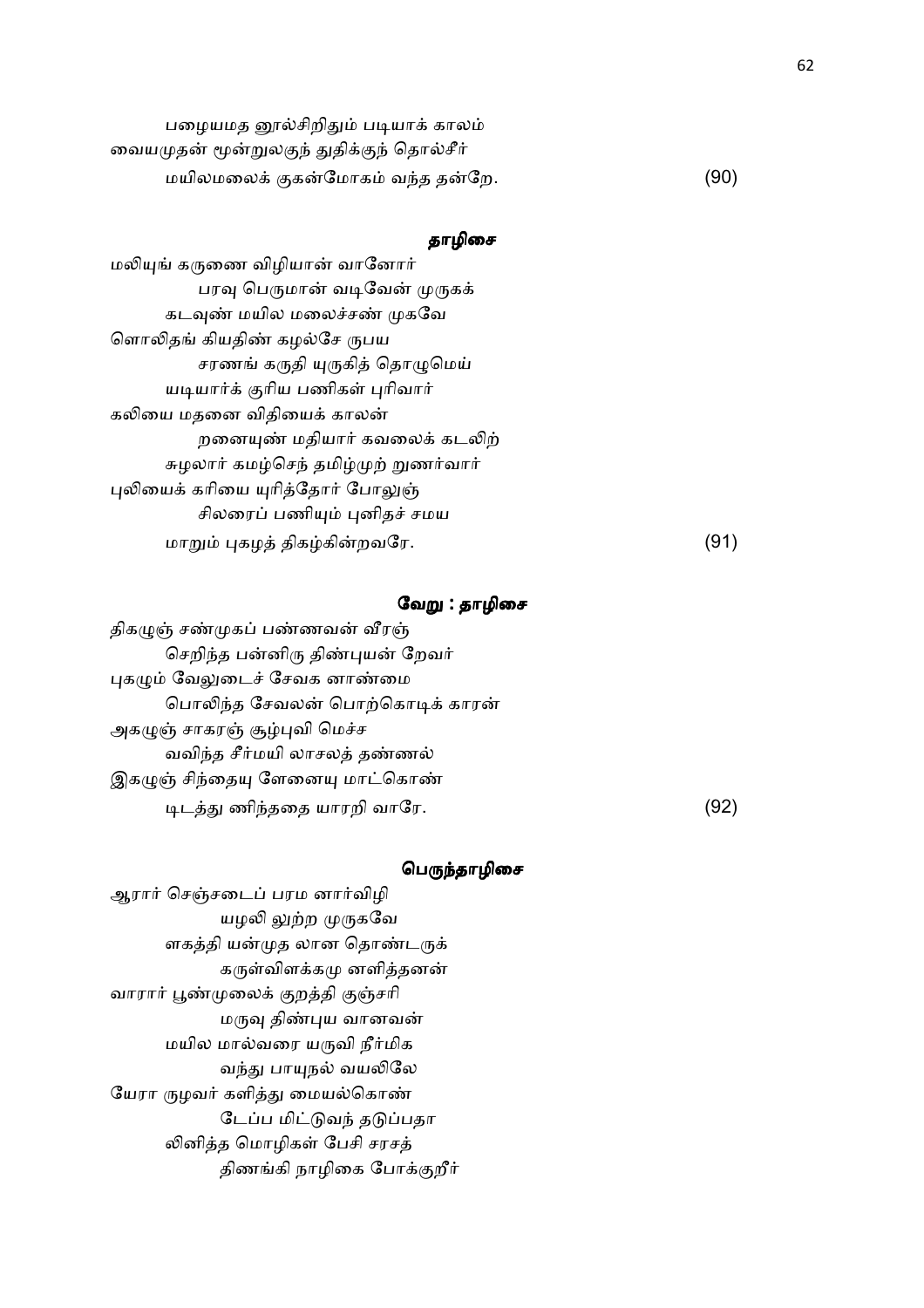காரார் மென்குழல் சரியப் பெரிய களப முலைகள் குலுங்கிடக் கவிழ்ந்து நிமிர்ந்து நாற்றை யெடுத்துக் ைகயா. 70மி- பளீேர. (93)

#### நேரிசை வெண்பா

ஈரம் பொருந்தா விதயத் தெளியேனை வாரம் பெருத்து வலிதாண்டா—னாரம் போர மயிலத் தன்பர்பகை மாற்றுதற்காம் Lர ெபகதி,ேவ5 ேவ. (94)

### கட்டளைக்கலித்துறை : மடக்கு

| வேளைக் கருளும் மயிலத்தன் றன்னை விரும்பநன்றே  |      |
|----------------------------------------------|------|
| வேளைக் கருளும் மயிலத்தன் றன்னை விரும்பநன்றே  |      |
| வேளைக் கருளும் மயிலத்தன் றன்னை விரும்பநன்றே  |      |
| வேளைக் கருளும் மயிலத்தன் றன்னை விரும்பநன்றே. | (95) |

#### தாழிசை

நன்றே வருகச் சிவபெருமான் ஞானா கரமே வருகமறை நாலு முணராப் பொருள்வருக நரைப்பூங் கடம்பு மலர்ப்பவளக் குன்றே வருக மயிலூருங் குருந்தே வருக கனகநகர் கோமான் மகள்சேர் குகன்வருகக் குறத்தி கணவா வருகவிரைந் தின்றே வருகக் களிறேறி யின்னே வருக கழறியவா றியற்றி யானே வருகவுன தின்ப [மமுதே] கொடுக்கவருண் மன்றே வருகப் பலகோடி மலையாய் வருக வருகவே மயிலா சலத்தில் விளையாடும் வாழ்வே வருக வருகவே.  $(96)$ 

## எண்சீர்க் கழிநெடிலாசிரிய வண்ண விருத்தம்

வபல கனவின ெலாவா சகேம மகிழ்வுட னுரைசெயு முருகோ னிமையார் திருமக ளழகிய குறமா துடனே தருகிய மலைகளிலுயர்வானதுகே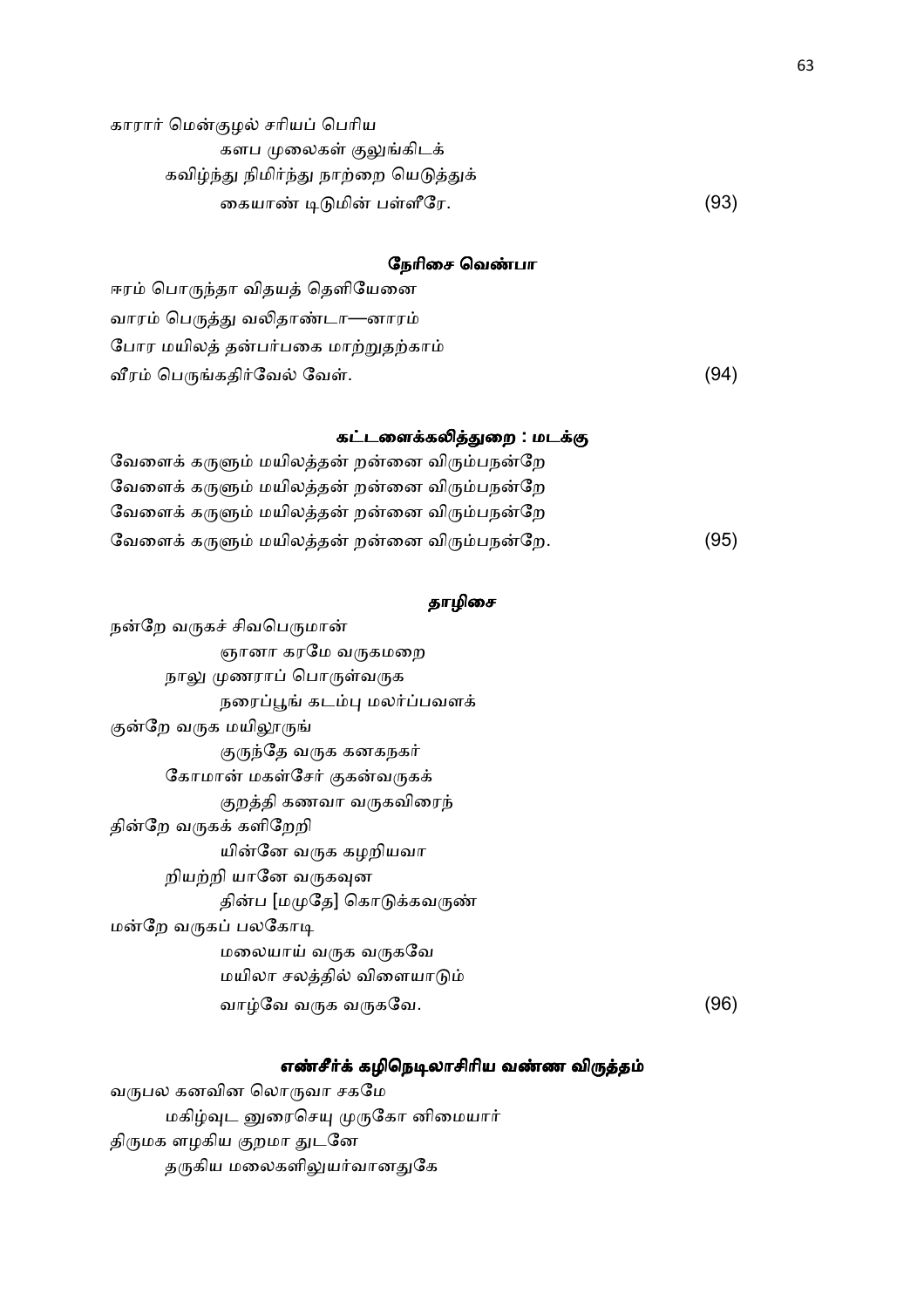டிருவருள் வளமுறு சிவஞானி யைநேர் சிலர்பிரணவமத னுரைதே றியதா லிருமையு மெளியவர் பெறுமேன் மையினா  $\mathfrak{O}$ தையொடு வளமிகு மயிலா சலமே. (97)

#### முடுகுத் தாழிசை

சலன மற்றதிரு மயில வெற்பிலரு டழைவு றக்குரவை—யிடுமினோ சண்முகக்கடவுள் வள்ளி குஞ்சரித மக்கெ னக்குரவை—யிடுமினோ வலமி குத்ததொரு சேவல் வேல்கலப மயிலெனக்குரவை—யிடுமினோ வண்டமிழ்ச்சுவைம லிந்தி டப்புலவர் வாழ்வு றக்குரவை—யிடுமினோ நலமனைத்துமுத வித்த குந்தசிவ ஞானி முன்குரவை—யிடுமினோ நானிலத்துயிர்கண் மிடியிலாவுவகை நடுவு றக்குரவை—யிடுமினோ குலம றப்பகுதி யாக மத்தினொடு கூடி டக்குரவை—யிடுமினோ கோதை யீர்சிறிய கொங்கை யீரளவில் மாி W, ரைவ—யி0மிேனா. (98)

#### நிலைமண்டில் வாசிரியப்பா

மின்னவிர்ந் திலங்கு மிளிர்கதிர் வேலும் பொன்னவிர் மஞ்ஞையும் பொருதகர்ப் பரியுங் களிறுஞ் சேவலுங் கழறுவ பிறவும் வெளிறுநீ றணிந்த மேனியும் விளங்கப் பரசிவன் றிருமால் பதுமப் புத்தே ளரசிலை போன்றே யவிர்தரு மல்குற் சசிமினாள் கணவ னாதியர் சார்தரப் பசிமுத லொழிந்த பல்லோர் சூழக் கந்தநா யகனை கவின்றிகழ் பொதியை மந்த மாருதம் வரப்பெறு மயிலத் தந்தணர் போற்ற வமர்பெருந் தகையைச் செந்தகைப் பைந்தகைத் தேவியரிருவர் நடுவினி தருளும் ஞானபண்டிதனை மடுவினு மொருக்கால் வந்தசண் முகனை யேத்துவா ரேத்து மியல்பினுக் கிசைந்த நாத்துணை வாணி நவைதவிர் முதுநூல்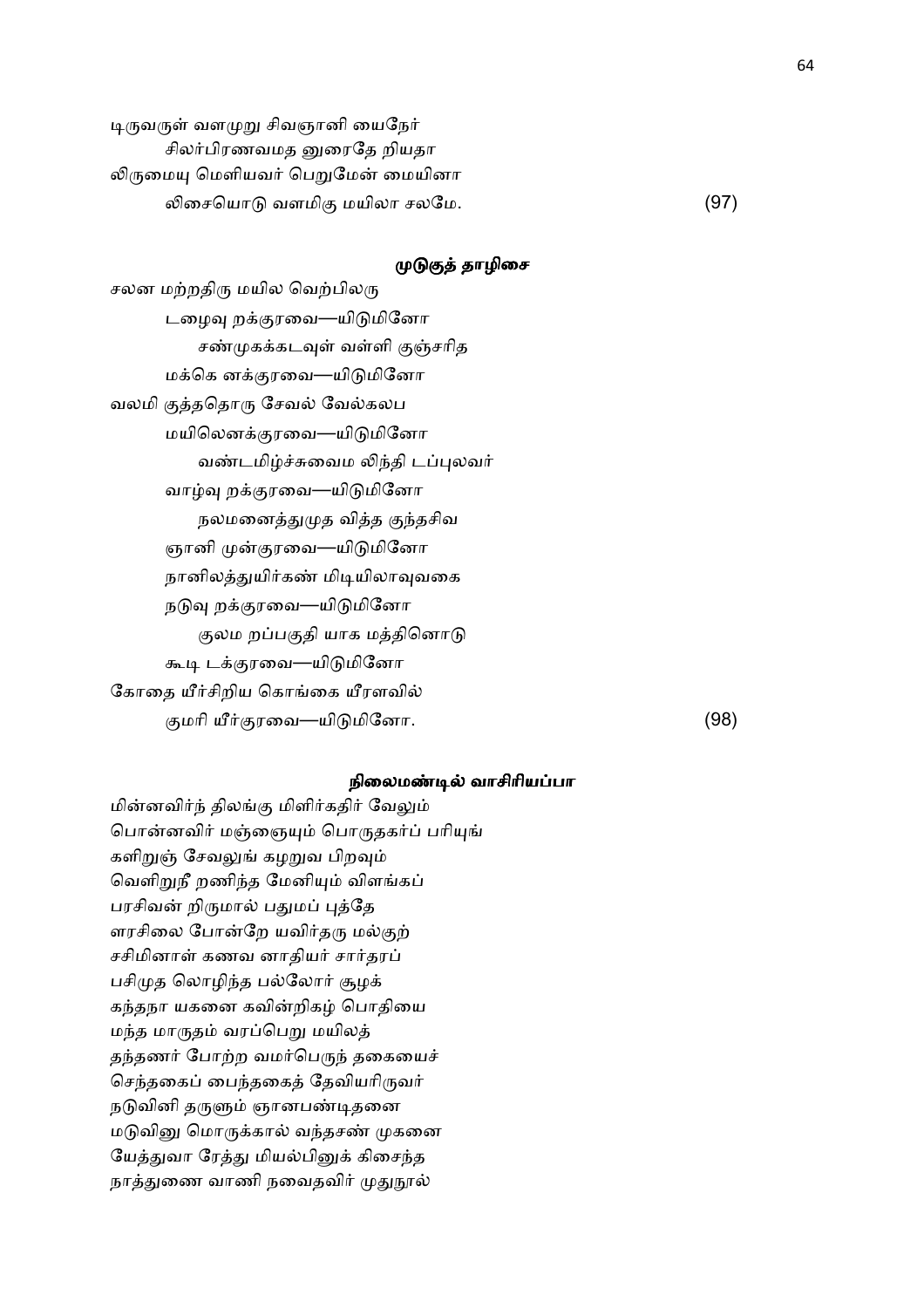கற்றுழி வணங்குங் கான்மலர் படைத்த முற்றுணர் புலவனை முருகக் கடவுளை கனவினு நனவினுங் கண்டுவப் பெய்திச் சினமறக் களைந்து திரும்பா முத்தி வீட்டுறக் கருதி வியன்றமிழ் மொழியாற் பாட்டுரைத் தணியும் பழங்கவு மாரர்க் கணிமலர்ப் பொதும்ப ரடர்ந்தபல் குறிஞ்சியும் பணியறுத் தழியாப் பெருமை நல்கும் புனிதப் பூசையும் புரைதவிர் நாட்டமுங் கனியுமெய்யுணர்வுங் கழிக்கருந் திருவேள்.  $(99)$ 

## (வாழி) [வாழ்த்து]

அழகியசண் முகத்தொருமெய்க் கடவுள் வாழி! யமரர்குலா திபன்வளர்த்த வணங்கு வாழி! குழலுடைப்பூங் குயிலனைய குறத்தி வாழி! கொற்றவைவேன் மயில்சேவற் கொடிச்சீர் வாழி! பழமறையோ லிடுமயிலப் பொருப்பு வாழி! பத்திநெறிக் கவுமாரர் பண்பு வாழி! மழவிைடேகா னைனயசிவ ஞானி வாழி! வையகமும் வானகமும் வாழி மாதோ. (100)

## நூற்பயன் நேரிசை வெண்பா

மயிலமலைக் கோயிலுக்குள் வாழ்முருக வேளுக் கயலதனைப் போற்றுமவ னன்பாற்—பயிலுங் கலம்பகத்தைக் கற்குமவர் கல்வியறி வென்னு நலம்பகம்பெற்றுய்யு நரர்.

## **நாலாசிரியர்** வெண்பா

சேய்முத் தமரர் பொய்கைத் திகமும் பதிதனிலே வையமெல்லாம் போற்ற வளர்புலவ!—மெய்யடியார் சாமியெனச் சொல்லி சாற்றுங் கலம்பகத்தை தீமையிலா மற்கொணர்வீர் தேர்ந்து.

#### நூலெழுதப்பெற்ற நாள்

பிரமாதி யாண்டதனிற் பேசுமதி சிங்கம் வருபானு விற்றெய்தி வளர்பத்தேழ்—திருமருவு வோணம தில்பிறக்கு மோங்கவிட்ட மிந்நாள் காணவெழு துந்தினமே காண்.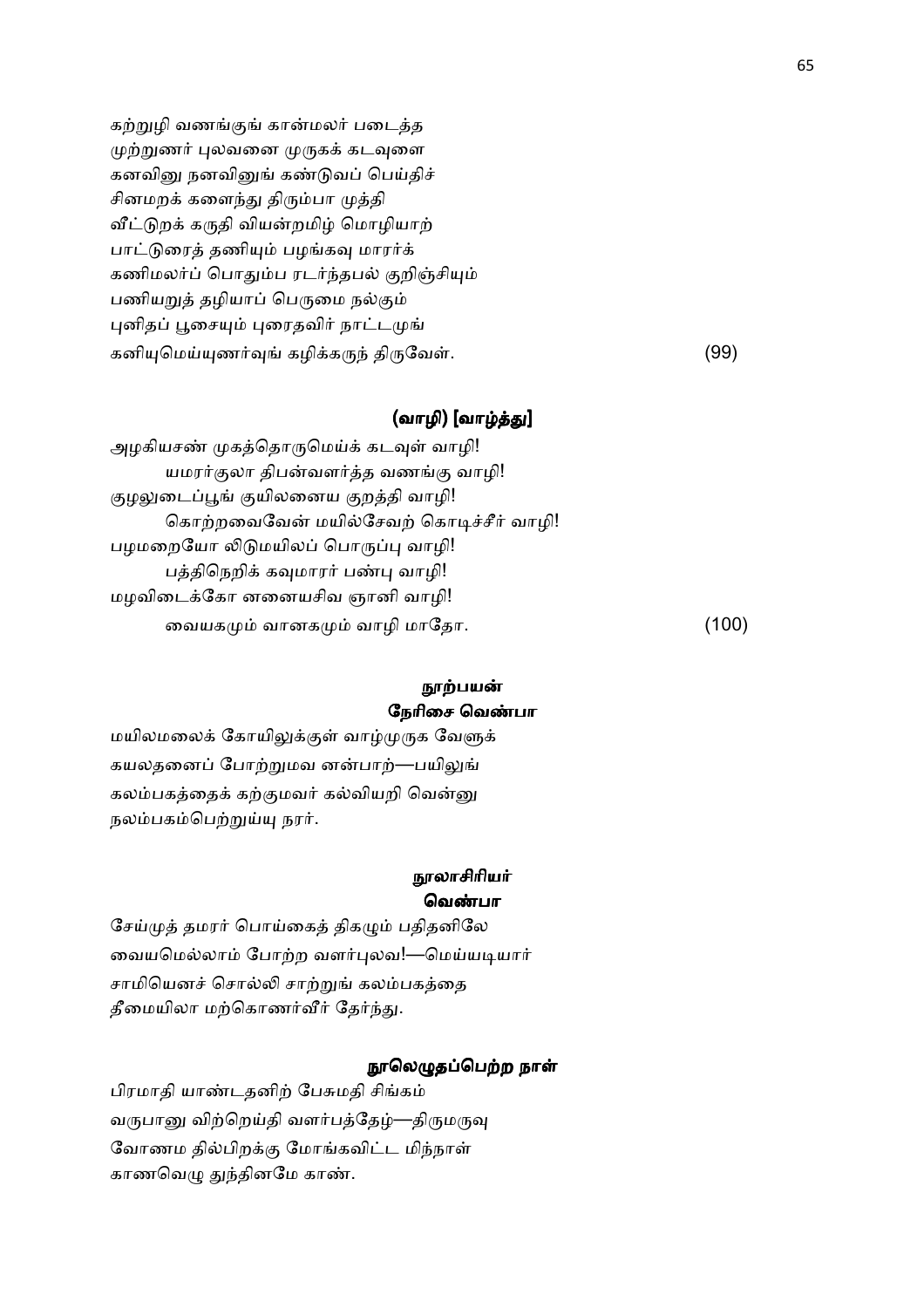## திருமயிலாசலக் கலம்பகம் முற்றும். ----------------------

#### 3. ஞான விநோதன் கலம்பகம்

#### காப்பு நேரிசை வெண்பா

அடியேனை யாள வருண்மேனி சாத்திப் படிமீதில் வந்த பரனே—கொடியேனென் றெண்ணா விமைப்பளவினிங்ஙனே வீடளித்த கண்ணா கடைபோகக் கா.

#### நால் மயங்கிசைக் கொச்சகக் கலிப்பா

ஒன்றாயும் பலவாயு முருவாயு மருவாயு மன்றாயு நின்றாலு மறிவேநின் னருளுருவம். மணங்கமமுன் செமுங்கமல மலரடிக்கு வடிவுணர்ந்தா ருணர்ந்ததுவே வடிவாகு முணர்வேநின் னொளியுருவம். தன்னியல்பு வானவருந் தாமறியா ராயினுமென் சென்னியினின் றொழியாத திருவடித்தா மரைமலரே. சுழலனைய வினைவழியே சுழன்றுசுழன் றிடையோவா துழலுமெனைப் புகுந்தாள வோருருவம் புனைந்தருளி யழலனைய விப்பிறப்பி னழுந்தாம லடியேற்குன் கழலிணையை யளித்தாய்க்குக் கைம்மாறு காண்கிலமே. துரியநிறங் கவர்ந்தொளிருஞ் சொருபானந் தச்சோதி யரியரனிந் திரன்பிரம னமரருளந் தடுமாறப் பெரியதொரு பொருளாகப் பேதையே னுளம்புகுந்துன் னுரிய பழ வடியவர்த முடனாள வுவந்தனையே. முப்பொழுது நீயேயாய் நின்றாலு மூர்த்திநினக் கொப்பெழுத வொண்ணாத வோங்குசொரு பானந்த வப்பொழுதைக் கப்பொழுது மாறாத பேரமுதா யெப்பொழுது மென்னிதயத் திப்படிநீ யிருந்தருளே. அறிவிலே னுளம்வரு மருளினை யயர்வுறும் பொறிபுலன் மனவிருள் பொடிபட வருளினை.

குறுகிய வவாவினை கொலை செய்த விழியினை முறுகிய பிறவிகண் முடிவுறு மொழியினை. காயமதே யானாகிக் கழிகின்றே னொழியாத மாயையெலா மறவுலகில் வாராநீ வந்தனையே. முனியே நல் லமரர்கடம் முடிகிடப்பக் கடையான தனியேனுக் கிரங்கியடித் தாமரைநீ தந்தனையே.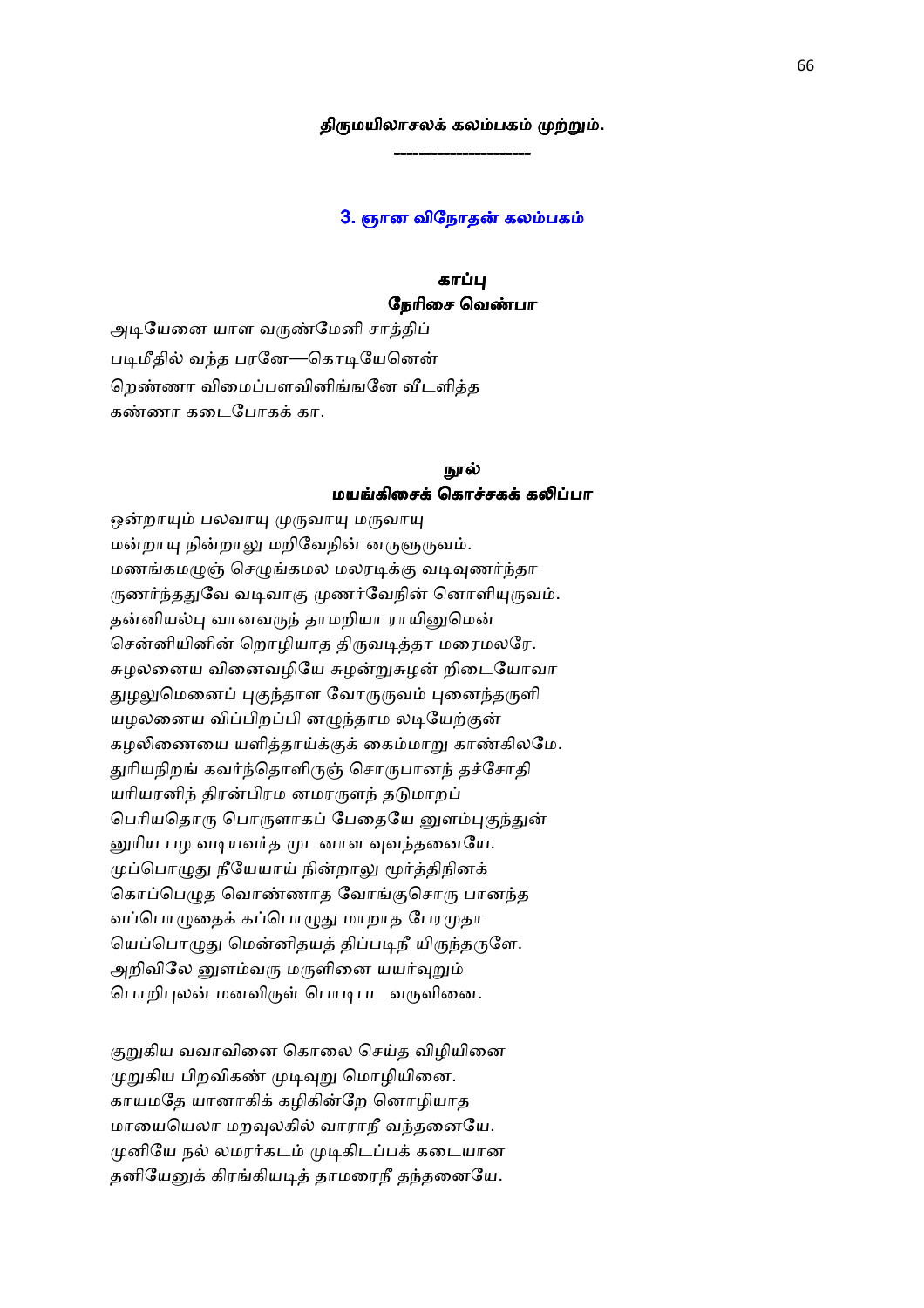தரமறியா னிந்திரன்மால் கமலத்தோ னிவர்நிற்பத் தரமறியா தென்னையுநீ தானாகப் பார்த்தனையே. நிலைகுலையத் தோன்றியதே நீகொண்ட வெனதுடலங் குலைகுலையத் தோன்றியதே நீயுண்ட வெனதுள்ளம். ஓங்கிவிரி கடற்றிரையோ டுலகொடுயி ருணர்வுன்பா லாங்குவிரிந் தடங்கவிரிந் தடங்காத வழகினையே. தேவர்க்குந் தேவுநீ தெளிவிற்குத் தெளிவுநீ மூவர்க்குங் கோவுநீ முற்றுயிர்க்கு மூலநீ. எப்பொருட்குந் தோற்றநீ யெவ்வுயிர்க்கும் வீடுநீ மெய்ப்பொருள்க டோற்றநீ மெய்யினர்க்கு மெய்யனீ. வானுநீ நிலனுநீ வளியுநீ வெளியுநீ யூனுநீ யுயிருநீ யுண்மைநீ யின்மைநீ. தோற்றநீ யிறுதிநீ துன்பநீ யின்பநீ மாற்றநீ மனனநீ மற்றுநீ முற்றுநீ.

#### (என வாங்கு)

உருவா யிந்த வுலகுய வந்த சொருபானந்தனைப் பரவுதும் வருபா சங்களை மாற்றுவோ னெனவே.  $(1)$ 

#### நேரிசை வெண்பா

| எனதே பிறவித் துயரெனதே யென்றன்      |     |
|------------------------------------|-----|
| மன்தே யலமரக் கவற்றுந்—தனையேதா      |     |
| னன்னோ னருட்சொருபானந்தனனைத்தினுக்கு |     |
| முன்னோ னெழுந்தருளா முன்.           | (2) |

## கட்டளைக்கலித்துறை

முன்னே நடுவே முடியவே முடியா வருள்சுரந்த வன்னே பரிந்தெனை யாண்டவ னேயழி வின்றியசெம் பொன்னே புகழ்சொருபானந்த னேபுலை யேனளவே யின்னே யருளிய வாறெம்பி ரான தியல்புகளே. (3)

#### கலி விருத்தம்

புகழ்பெறு வேதாந்தான் புகலளியா தென்றா லகழ்வுறும்யானின்றா ளிணைபுகழ்வா னுண்டே நிகழ்வென்னா நின்றே நினையுரையா நின்றாய் திகழ் சொருபானந்தா சிரமிசைமே னின்றே.  $\mathbb{G}_{\mathcal{D}}$ . (4)

## எண்சீராசிரிய விருத்தம்

மேனின்ற வானவர்க டானின்று தேடுவதும் வேறொன்ற தாகுமெனு மாறொன்றி லாததுவு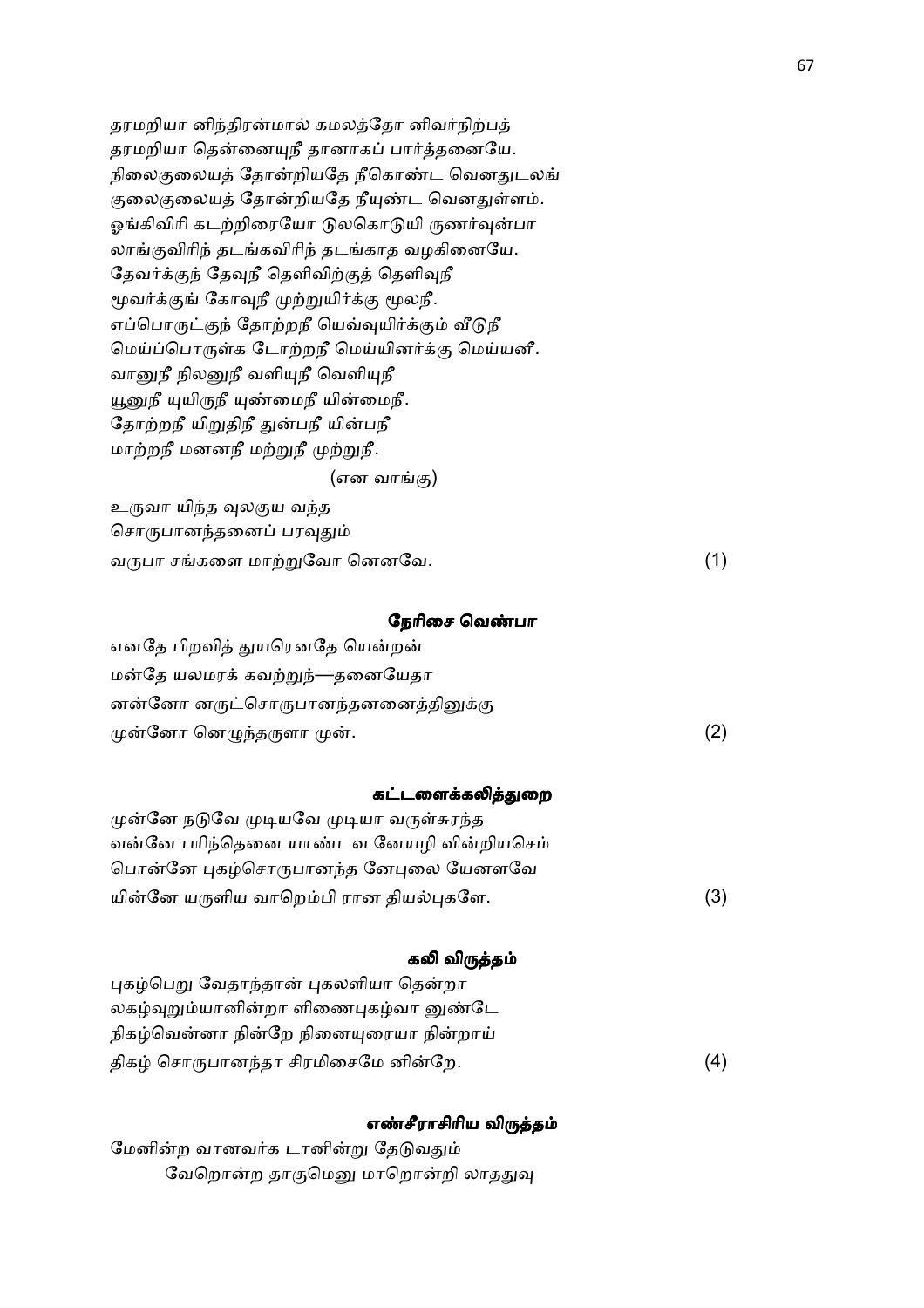| மூனின்ற நோவினிடை வார்சென்று தீர்வதுவு    |     |
|------------------------------------------|-----|
| மோர்வொன்றி லாதவடி யேனின்று சூடுவதும்     |     |
| வானின்ற வூதைகன னீரண்ட மூடுருவி           |     |
| வாழ்சந்திர சூரியர்கள் காலங்கள் சூழ்திசைக |     |
| டானன்றி மேவுபர மானந்த மாகமறை             |     |
| தானின்று கூறுசொரு பானந்தர் தாளிணையே.     | (5) |

## கொச்சகக் கலிப்பா

இணையாய் வந்து புகுந்தென தாருயிர்ப் புணையா குஞ்சொரு பானந்தர் பொன்னடி யணையா நின்றகல் வார்களுக் கார்கொலோ &ைணயா நி-றி0 வா,&யர-றிேய. (6)

## அறுசீராசிரிய விருத்தம்

| அன்றிய பிறவிக ளறும்வகை யுறவினொ டகநக மிகநாளுந்        |  |
|------------------------------------------------------|--|
| துன்றிய மலர்கொடு முனிவர்நின் மலரடி தொடர்சொருபானந்தர் |  |
| ஒன்றிய மலரடி யிணையென தலைமிசை யுறவேறுமுணர்வாய்வே      |  |
| றின்றிய படியதி சயமதி சயமினி யென்செய வியலாதே.         |  |

## எண்சீராசிரிய விருத்தம்

| இயலுமிசை களும்விரகு படநின் றோதி          |  |
|------------------------------------------|--|
| யீதலறி யாதவரைக் காத லோடும்               |  |
| புயலுமிகு சுரதருவு நிதியு மென்று         |  |
| போய்ப் புகழ்ந்து திரிகுவமோ பொய்யு மெய்யு |  |
| மயலுமுள வுகளுமருஞ் சொருபா னந்தர்க்       |  |
| கடிமைசெய்து முடியாத கொடிய மாய            |  |
| மயலுமற வியுநினைவு மறுமா னந்த             |  |
| வடிவினொடு நிலமிசையின் வாழு வோமே.         |  |

## எண்சீராசிரியச் சந்தவிருத்தம்

| வாழு கின்றனர்கள் போலிந்த மானுடவர்    |    |
|--------------------------------------|----|
| மாளுகின்றனர்கள் பூதங்கள் பானுமதி     |    |
| சூழு கின்றதிசை காலங்கள் யாதுமறு      |    |
| சோதி யெங்கள்சொரு பானந்தர் பாதமலர்    |    |
| தாழு கின்றிலர்க ணீள்பந்த பாசவினை     |    |
| தாயர் தந்தைமனை யாண்மைந்த ராயதனுள்    |    |
| வீழு கின்றனர்கள் கேடொன்றி லாதபர      |    |
| வீடு சென்றுபுகு வாரென்று தானிவர்களே. | 91 |

## நேரிசை வெண்பா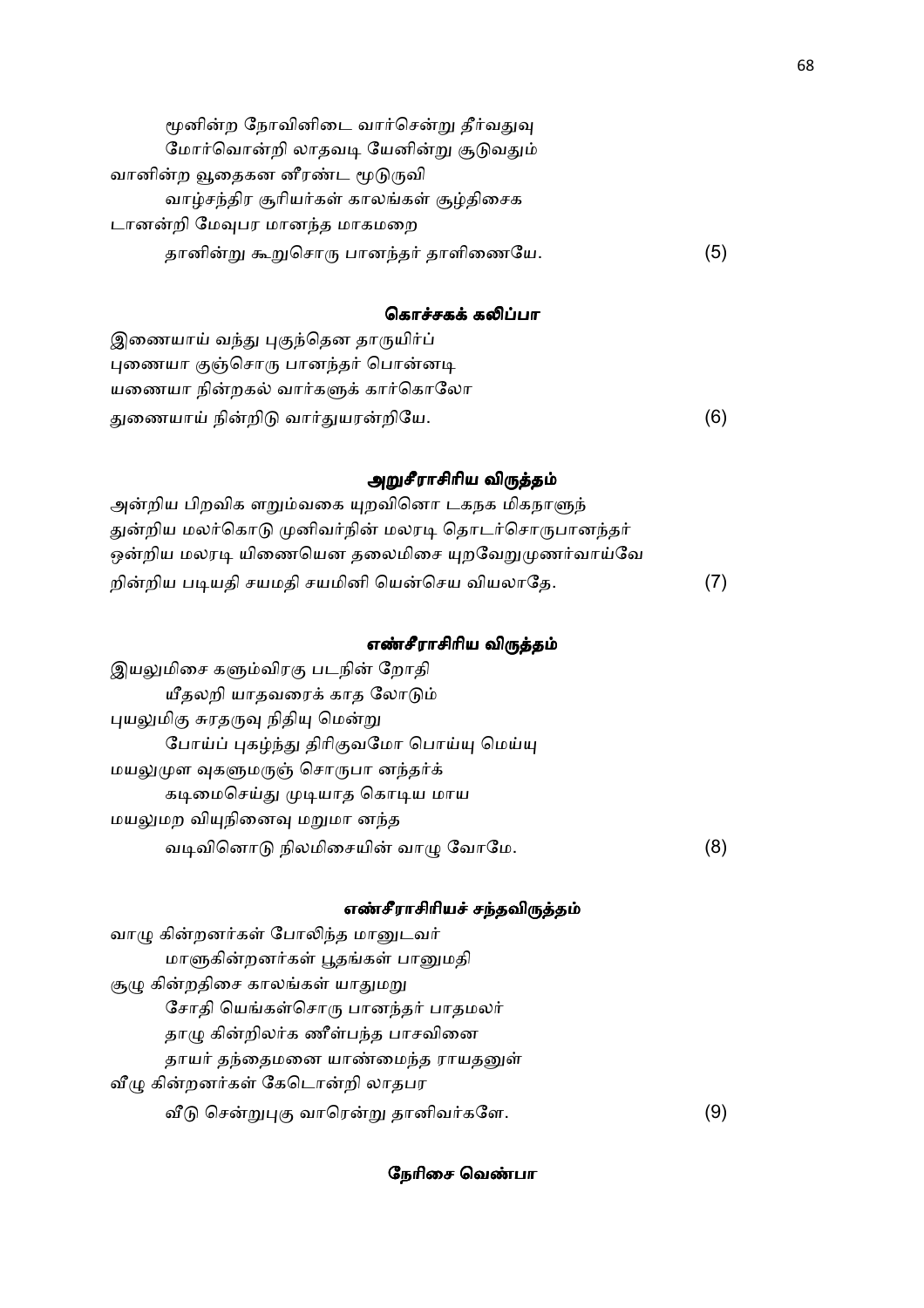தானிவ் வுலகி னுருவாகித் தன்னடியே னூனில் வருமா றொழித்ததே—மேனி நினைந்ததுவேயாகி நிகழ்சொருபா னந்தன்  $\mu$ னைந்தவினைப் பாதாம் புயம்.  $\mu$  . (10)

## அறுசீராசிரியச் சந்த விருத்தம்

| புயமே குன்றமு நுமதீகை    |      |
|--------------------------|------|
| புயலே யென்று புலவீர்காள் |      |
| கயமே யன்றி நயவாரைக்      |      |
| கவிநீர் பாட றவிரீரே      |      |
| துயர்மே லின்றி யிடமேவுஞ் |      |
| சொருபா னந்த வெனின்ஞான    |      |
| மயமே யுங்கள் வடிவாகி     |      |
| மறுகால் வந்து பிறவீரே.   | (11) |

# கலிவிருத்தம்

பிறவி யானுள பேறிது காணும்வந் திறுக வேதழு வீரெனை யும்முட னுறவு கூரவெ னுள்வரு மாதர் அறிகிலீர்சொருபானந்த நாதரே.  $(12)$ 

#### கொச்சகக் கலிப்பா

| நாதனையென் சொருபானந்தனையென் றலைசேர்   |      |
|--------------------------------------|------|
| பாதனையோர் வுறுவார் பாலனையோ தியநால்   |      |
| வேதனைவேதனைநோய் தீர்வுறமெய் பணியார்   |      |
| சேதனமன் றவர்தஞ் சிந்தைவெறுந் திணியே. | (13) |

#### அறுசீராசிரியச் சந்த விருத்தம்

| (14) |
|------|
|      |

#### வேறு

வந்தவர லாறொன்று மறியாய் மண்டுபுலனார்கொண்டு செலவே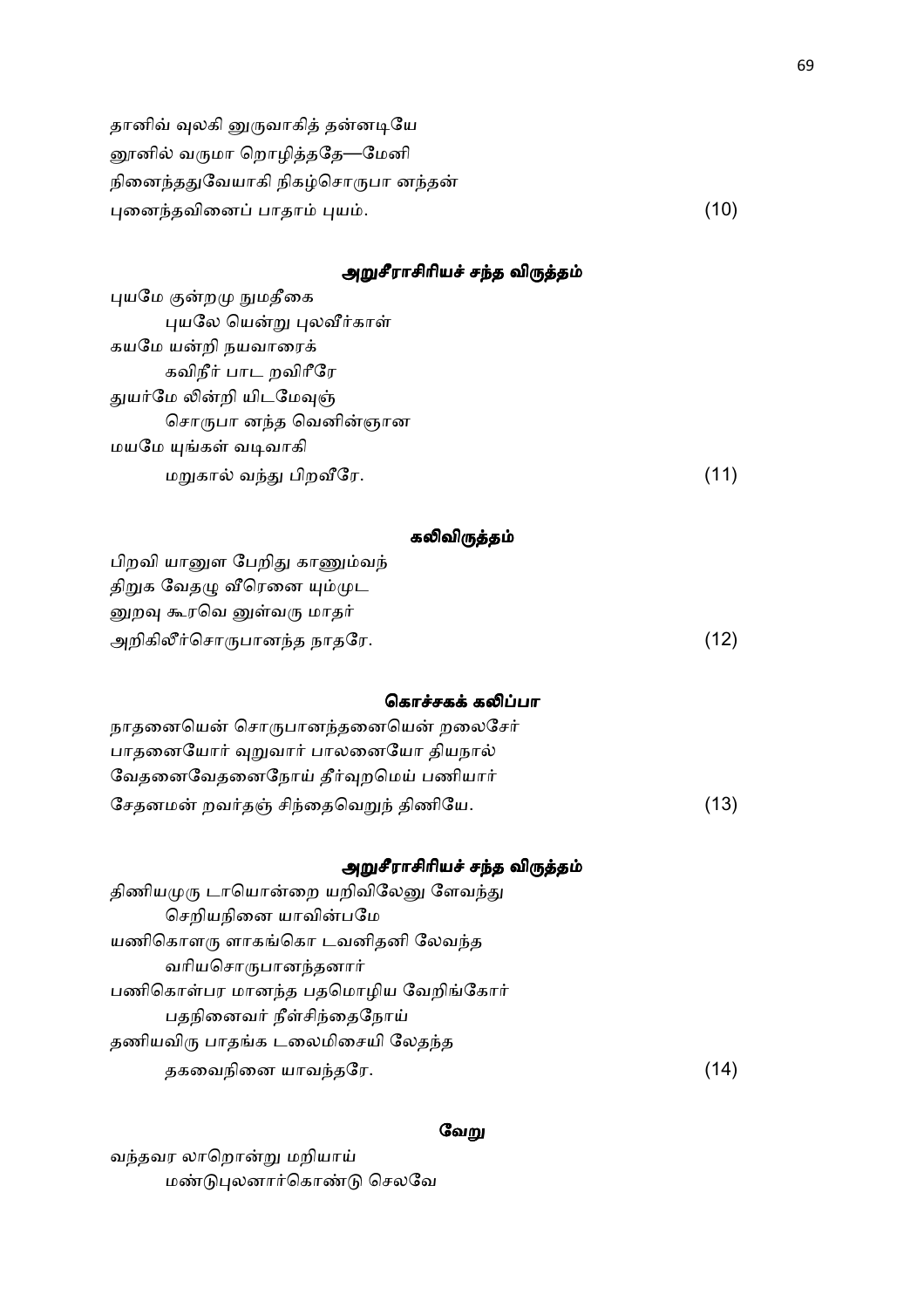பந்தநெறி யேசென்று மனனே பங்கமுற நீமங்கி யழியா வெந்தைபெரு மானின்ப வடிவாய் நின்சொரு பானந்த னிருதாள் சிந்தைமய லால்வந்த பவநோய் சி%&வைக நீெச-8 ெசறிேய. (15)

#### பதினாறு சீர்க் கழிநெடிலடி யாசிரியச் சந்த விருத்தம்

செறிவுறு மடியார் சிந்தை செறிந்தன சினமுடன் மதமானங்கள் களைந்தன செயமக டிருநா மங்கை பொருந்தின திசையொரு பதுசூழ் நின்று பொதிந்தன

விரவறு பரமானந்தம் விளைந்தன வெனதித யமெலா முண்டு திகழ்ந்தன விகபர மெனவே றின்றி யிசைந்தன விதுவெனி னதுதா னன்றி யொழிந்தன

பிரிவறு பொருடர நின்று நிறைந்தன பிரமனோ டரன்மா லென்று பகுந்தன பெருமறை பலவா நின்று புகழ்ந்தன பிறவியின் முதுவே ரின்று பிடுங்கின

வரிவயர் வெனலா யன்றி யிருந்தன வகமித மெனுமால் பொன்ற வணைந்தன வதிசய மிகுமா றெங்க ணுறைந்தன வழகிய ெசாபான%த, #யகேள. (16)

#### எண்சீராசிரியச் சந்த விருத்தம்

புயம் பொருந்தநடு வேநின்று நீமகள் புலம்ப லொன்றுமறி யாயன்று காணவர் தியம்ப கன்பிரமன் மாலென்று தேடிய திறங்கடந் தசொருபானந்தர் காணவர் வயம்பு குந்தவர லாறன்பர் பாலருள் வருந்துகின்றதொழி வாயின்று நாளையு மியம்புகின்றவெழில் வேதங்க டானுணர் விறந்து நின்றவுணர் வேயென்று மேனியே. (17)

#### இதுவுமது

மேனி வேறுமறி வேயென்ற தேயென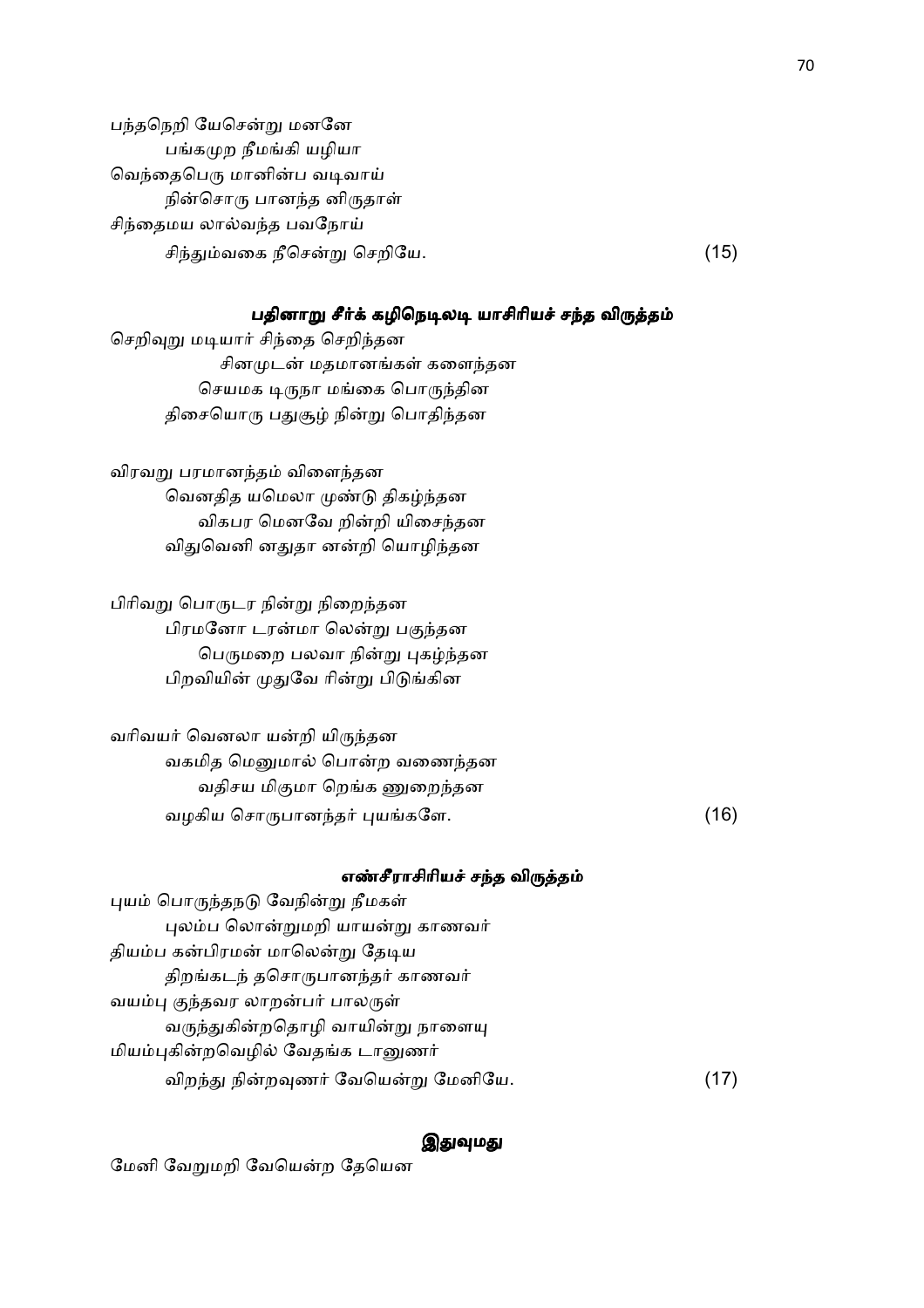| வேத மொழிவுறு மேநின்று தேடுநர்    |      |
|----------------------------------|------|
| வானினிமையவ ரேகண்டு நாமிக         |      |
| வாழ நிலன்மிசை யேவந்து தாழ்பவர்   |      |
| ஊனில் வருபவ நோயின்றி யேயிட       |      |
| வோர்சொன் மொழிகுவ ரேபந்த நீள்வினை |      |
| யானி செயுமவ ரேயின்ப மேயரு        |      |
| ளாகி னவர்சொருபானந்த நாதரே.       | (18) |

## கொச்சகம்

| தரையதன்மேல் வந்தே தலையதன்மே லுன்றா   |      |
|--------------------------------------|------|
| டுரையாநீ தந்தே சுடர்சொருபானந்தா      |      |
| புரையறவே நின்றாய் புலனறியா வொன்றே    |      |
| யுரையுணர்வா லொன்றா லுணர்வறியா யினரே. | (19) |

## கலிவிருத்தம்

| இன்று ளேநின்றி லேலெனத் தோற்றர   |      |
|---------------------------------|------|
| நின்று ளேனழி யாவகை நேயமோ        |      |
| டின்று ளேசொரு பானந்தர் வாய்மொழி |      |
| யொன்று ளேபர மானந்த லோகமே.       | (20) |

# எழுசீராசிரியச் சந்த விருத்தம்

| கமையால் வந்த துளவான் முந்து   |      |
|-------------------------------|------|
| கலையா லொன்று மனனாலோ           |      |
| ரமைனால் விஞ்சு மறிவா லெந்தை   |      |
| யருடா னின்ற விடினாகா          |      |
| தெமையாள் கின்ற சொருபானந்த     |      |
| னிருபா தங்க டரிலோர்கா         |      |
| லிமையா தொன்றில் விழியா தென்று |      |
| மிறவா வொன்றை யுறவாமே.         | (21) |
|                               |      |

## கட்டளைக்கலித்துறை

| உறவே யுயிர்கட் குயிரே யொருபற்று மற்றுநின்ற     |      |
|------------------------------------------------|------|
| துறவே சுடர்ச்சொரு பானந்த னேதுயர் தீரக்கண்ட     |      |
| திறவே யழிவுபடாச்செல்வ மேயென்றுந் தித்திக்கின்ற |      |
| நறவே சிறியே னுரைப்பதெவ் வாறுனை ஞாலத்திலே.      | (22) |

# இருவிகற்ப நேரிசை வெண்பா

ஞாலம் புகுந்தருளி நாயேனை யாட்கொண்ட சீலம் புகழுமா செய்கண்டாய்—கோலங்கொண் டாண்டானே மாறா வருட்சொருபானந்தனே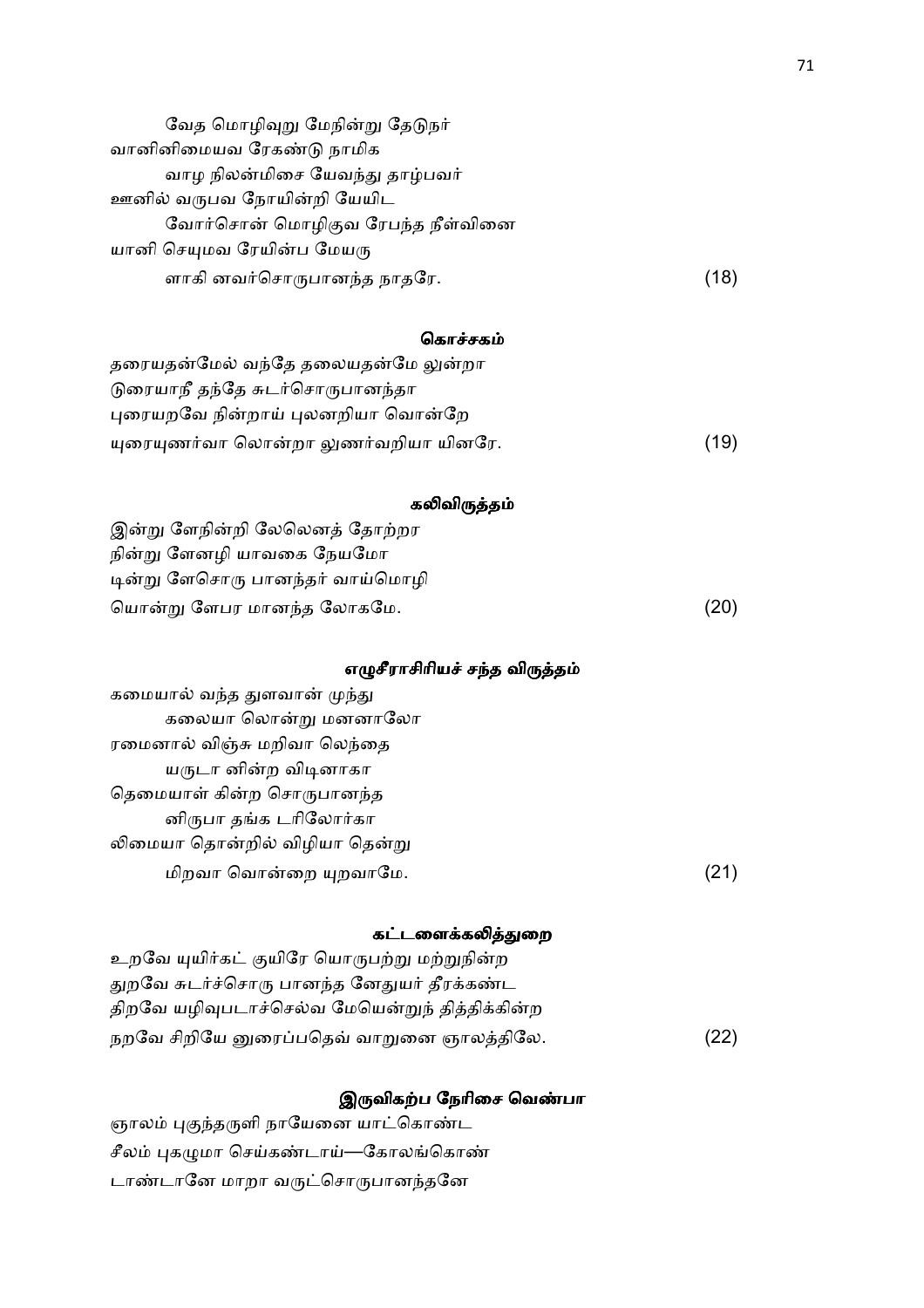#### அம்மானை

வேறொன் றெனுமந்த வேறெங்கே யம்மானை வேறொன்றுமில்லை வெறுமறிவே யம்மானை பேறென்ப திப்படியே பேறன்றோ வம்மானை பேரின்பம் பேசும் வகையென்னோ வம்மானை கூறுஞ் சுருதிகளின் கூறெங்கே யம்மானை கூறாமற் கூறியவர் கொண்டாடா யம்மானை யாறுந் திறந்தான்வந் தேறுங்கா ணம்மானை யண்ணல்சொரு பானந்த னம்பொற்றா ளம்மானை.  $(24)$ 

#### எழுசீராசிரியச் சந்த விருத்தம்

| (25) |
|------|
|      |

#### கலிவிருத்தம்

| இடுவார் யாரென் றேசறு கின்றா ரிப்போதிக்    |      |
|-------------------------------------------|------|
| கெடுவார் மேலுங் கீட மரிக்குங் கொப்பத்தார் |      |
| நடுவா நின்றா னஞ்சொரு பானந் தன்றாளிற்      |      |
| படுவா ரல்லா ரின்னமு மீதோ படுவாரே.         | (26) |

#### கலிநிலைத்துறை

வாராய் வருவா யொருமா னுடனாகி யென்னு நீரா யுருகு நெஞ்சினு மிங்கிவ ணெக்குநெக்குச் சோரா வெழுமென் சொருபா னந்தச் சோதியென்னும் பேரா யிரத்தானை நினைந்திவள் பெற்ற பேறே. (27)

## எண்சீராசிரியச் சந்த விருத்தம்

பெறுவ தினியொரு பேறென்கொ லோவரு பிறவி யறுமிதில் ஞானந்தன் மேனனி செறிவ தினியுற வேதின்ப வார்கடல் செறிய வருள்சொரு பானந்தர் தாளல துறுவ தினியேது வேறென்பி னானக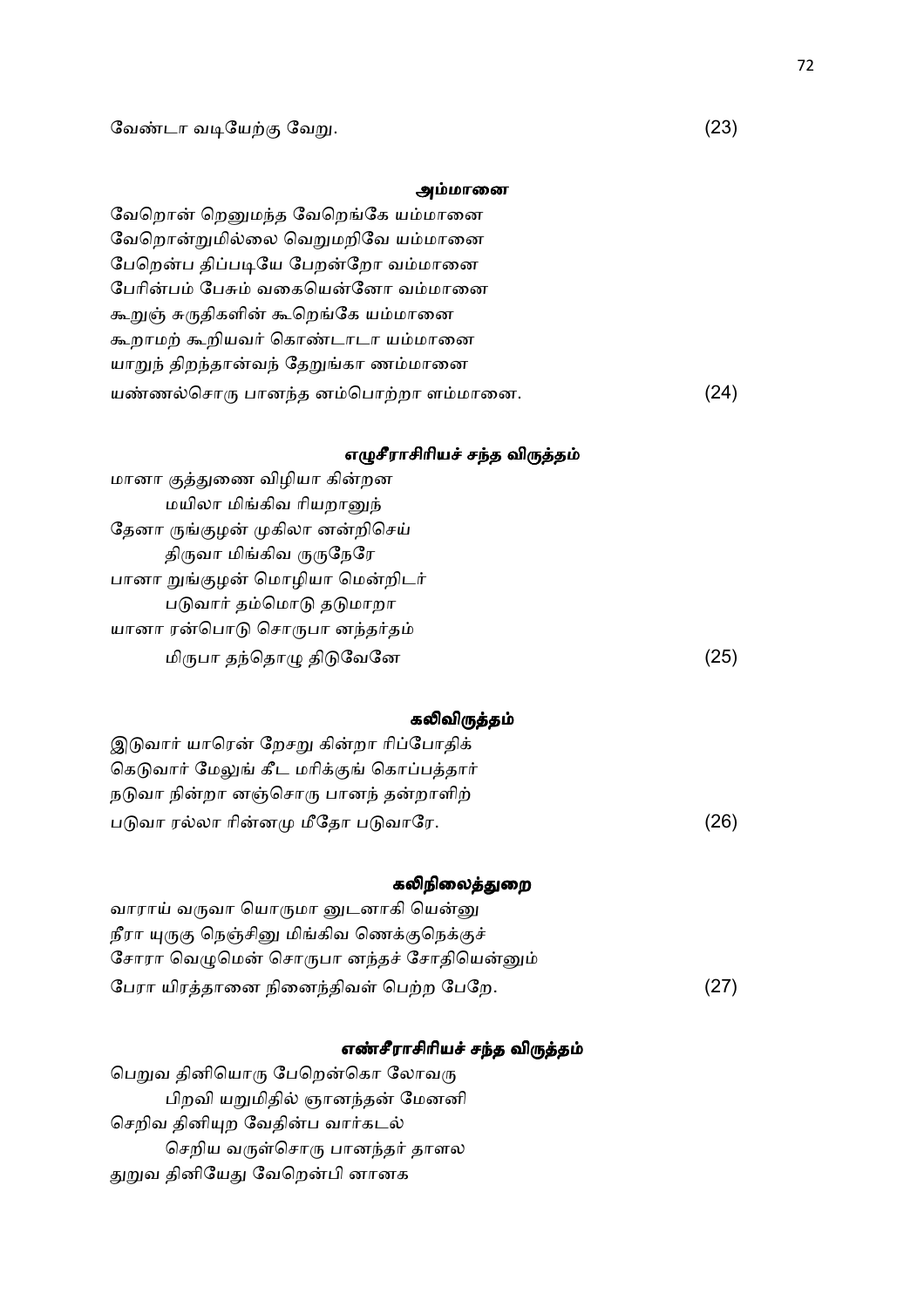| முருகு மடியவ ரோடொன்றி வாழ்தலி |      |
|-------------------------------|------|
| னறிவ தினியேது வோவொன்று வேறற   |      |
| வடைய நமதுரு வாய்நின்ற தாகிலே. | (28) |

### எண்சீராசிரியச் சந்த விருத்தம்

| நின்றுநிலை யாதும்பர் வாழ்வங்கு நேரா    |    |
|----------------------------------------|----|
| நெஞ்சுகுலை யாநின்று வாழிம்பர் வாழ்வோ   |    |
| வின்றுநிலை யாகின்ற வாழ்வென் றிராதே     |    |
| யென்றுமுளர் போலிங்கு வாழ்கின் றுளீர்கா |    |
| ளொன்றுநிலை யாதென் றீரெங்கு மாய்வோ      |    |
| ரொன்றுமில தாவொன்று மாவன்று மாயே        |    |
| யென்றுநிலை யாவின்ப மாகின்ற தானீ        |    |
| ரெந்தைசொரு பானந்தர் பாதந்தொ ழீரே.      | 29 |

### கட்டளைக் கலிப்பா

| தொழுவார் வினைதீர்த்தருளுஞ் சொருபானந்த(ன)ன்றோ |      |
|----------------------------------------------|------|
| டழுவா வெனமுன தாயினு நீவெந் தழலாயே            |      |
| யெழுவா யோதண் மதியே யென்னே யென்னேபோய்         |      |
| விழுவார் மேலே தடிகொடு சென்றாய் வேண்டாதே.     | (30) |

### இதுவுமது

வேண்டா தேநெஞ்ச மடியா ருடனன்றி மேவத் தீண்டா துசென்னி யிறைசே வடியன்றி யென்னாத் தூண்டா விலங்குசொருபானந்தச் சோதி யென்னை யாண்டானையன்றி யுரையாட வறிந்தி ராதே. (31)

### புயவகுப்பு

இரவுபக லுயிர்கழியு மாகண்டு வானவர்க ளெரியனைய பிறவியதி லேநின்று மாளுமெம தெளிவரவு கெடவினிய பாதங்க ணீயருளி யிதுவதென வொருசொன்மொழி யாயென்று தாழுவது;

முரியபழ வடியர்வெளி யேகண்டு வாழ்வதுவு முலகரொரு வருமறியு மாறின்றி மாளுவது முபநிடத மடையுநெறி யேநின்று பாடுவது முருவொடரு வலதோர்பொரு ளாமென்று கூறுவது ;

நிரதிசய பரமசுக மேயென்று நாடுவது நினையவுரி யவர்கள்பிற வாரென்று பேசுவது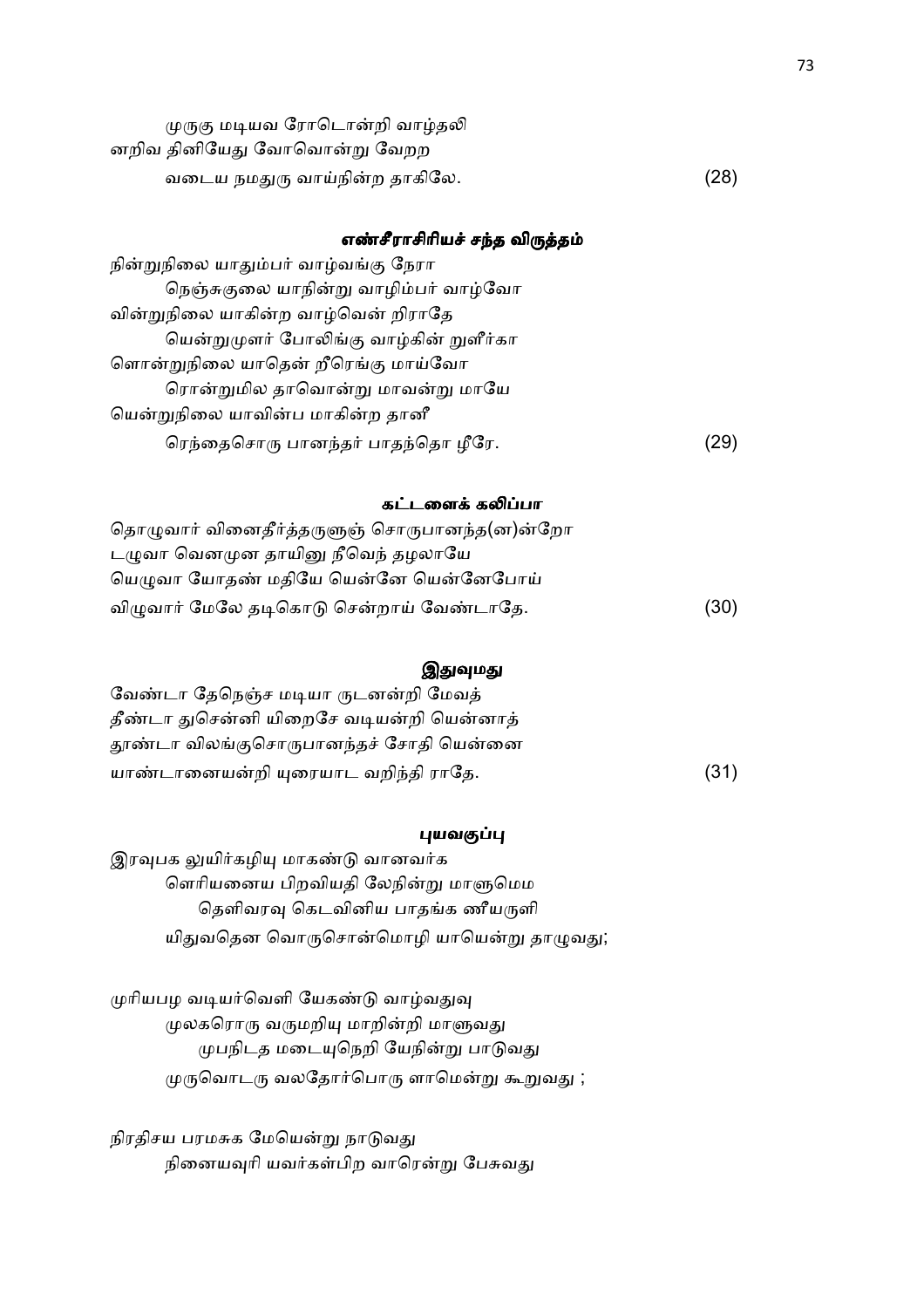| நிகழ்வடிவு கருணையென வேநின்று வோதுவது      |
|-------------------------------------------|
| நிறைவுகுறை வறுமமிர்த மாயன்பர் மூழ்குவது ; |

| மரனொடரி யயனமரர் கோனின்று தேடுவது       |      |
|----------------------------------------|------|
| மகிலபுவனமுமுடைய கோனென்று பேணுவது       |      |
| மறுசமய வித்திபல வாதங்கொ டாடுவது        |      |
| மறிவிலெனுளே புகுதுசொரு பானந்த நாதனையே. | (32) |

# அறுசீராசிரியச் சந்த விருத்தம்

தனையாருந் தெரியா தென்று தடுமாறும் படிதா னொன்று நினையாவிங் குருவாய் வந்து நெறிதானொன் றறியா வன்பி னெனையாளுஞ் சொருபானந்த னிருபாதந் தலைமேல் கொண்டு புனையாவந் தகமே னின்று புலையாடும் புலனா மஞ்சே. (33)

### ஊசல்

| அச்சமெலா மறுத்தாண்டா னென்றாடா மோவூச        |     |
|--------------------------------------------|-----|
| லாண்டருளுந் திறம்பாடி யாடாமோ வூசல்         |     |
| மெச்சியவன் கழல்பரவியாடாமோ வூசல்            |     |
| வெறுமறிவே யானேமென் றாடாமோ வூசல்            |     |
| லிச்சகத்தே மெய்ச்சொருபா னந்தனெனத் தோன்றி   |     |
| யின்பவெள்ளத் தழுத்தியிட வென்னையுமாட் கொண்ட |     |
| பிச்சனென வும்பாடி யாடாமோ வூசல்             |     |
| பெருங்கருணைப் பெருமானென் றாடாமோ வூசல்.     | 34) |

# அறுசீராசிரிய விருத்தம்

| ஊசலாடுமிவ் வுடலுயி ரிதுதனை யொருபொழு தொழியாதே        |      |
|-----------------------------------------------------|------|
| பூச லாடிடு பொறிபுலன் மனனொடு புணர்வுறு குணன்முற்றுந் |      |
| தேச லாதன சிதைவகை யுருவொடு நிகழ்சொருபானந்தா          |      |
| பேசலாமள வலவென துளம்வரு பெருகிய வருடானே.             | (35) |

# கட்டளைக்கலித்துறை

| தானே வணங்குமென் சென்னியென் னாவுனைச் சாற்றுதொறு |      |
|------------------------------------------------|------|
| மூனே யுருகு முரோமஞ் சிலிர்க்கு முகுமென்கண்ணீர் |      |
| நானே துமொன்று மறிகின் றிலேன்வெறு ஞானகனத்       |      |
| தேனே யருட்சொருபானந்த நீதந்த செல்வினையே.        | (36) |

# எழுசீராசிரிய விருத்தம்

வினைவளை கழன்று புனைகலை குலைந்து விழியருவி நின்று சொரியவே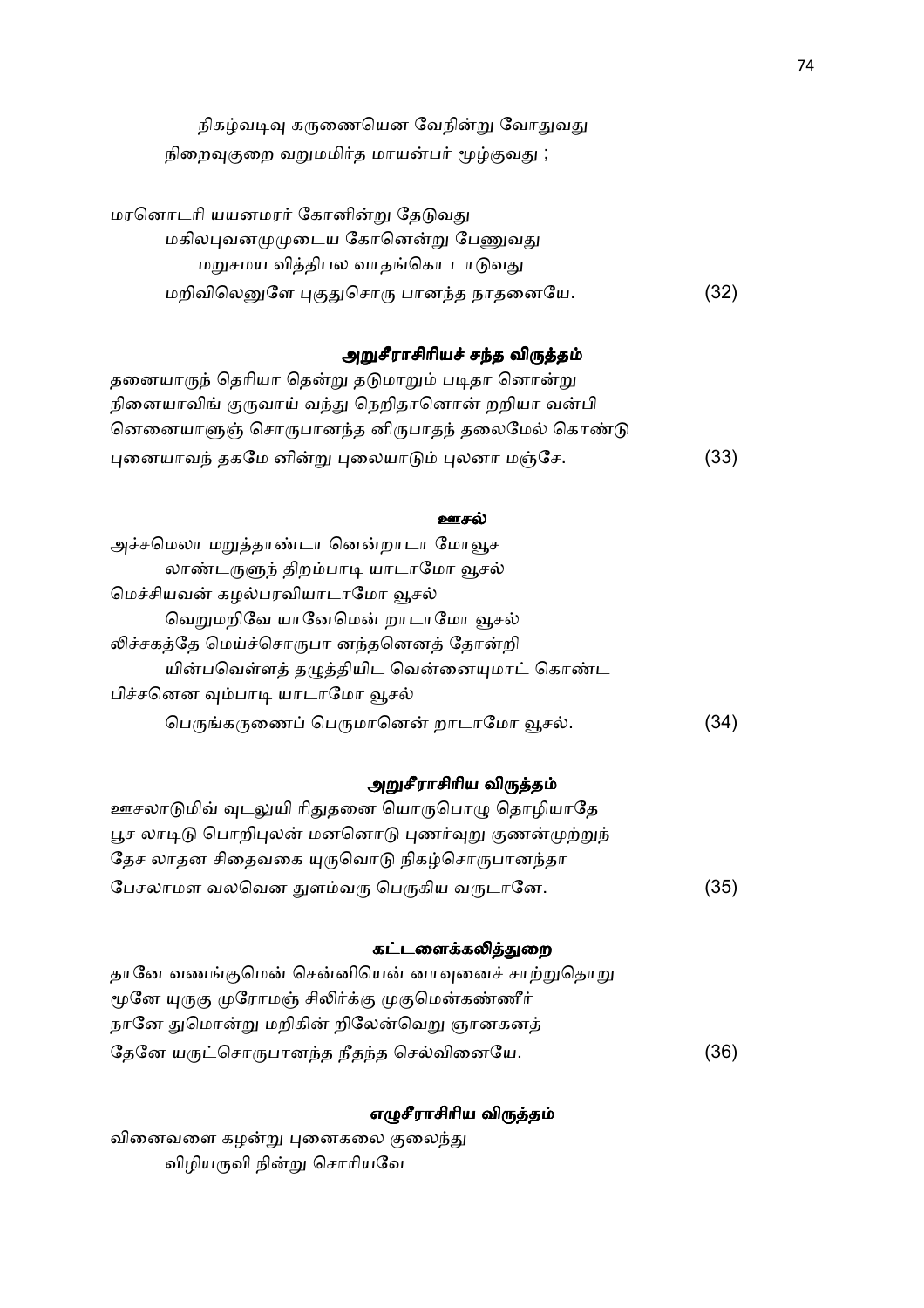நினைவு பிறிதின்றி நிசிபக லதின்றி நினையநிகழ் கின்ற சொருபாதோள் வினைவளை கழன்று புனைகலை குலைந்து விழியருவி நின்று சொரியவே நினைவு பிறிதின்றி நிசிபக லதின்றி நிைன\*மயி ெல-8 #ண,வேத. (37)

### எண்சீராசிரியச் சந்த விருத்தம்

புண்ணியமவன் கொண்டதோ ராகமே போத மேசொருபானந்த ராகமே யண்ணி யனதி தூரத்த னல்லனே யன்பரானவர்க் கேயத்த னல்லனே மண்ணி யங்கு காலினீர் வானுமாய் வைத்த ளித்து மறைத்திடு வானுமாய்ப் பண்ணி யுமழித் தும்விளை யாடுமே பைழய நா-மைற ேயைர யா0ேம. (38)

### நேரிசை யாசிரியப்பா

உரைசெய் மனனே உரைசெய் மனனே கரையி லாசைக் கடலிடைப் பட்டுக் கலங்கித் திரையின் மலங்கியலைந் தலைந்து பன்னெடு நாளாப் பாரிடை விசும்பிடை மன்னுப யாவினும் வந்துழி வந்துழி யோரோ ருருவி னுடலெடுத் தழிந்தது பாரே ழன்றே பழுவென்பு பகரி னட்ட கிரியி னெட்டடுக் குடைத்தே குழவியிற் பருகிய செழுமுலைப் பாலிவ் வெழுகட லதனி னெழுமை யதன்றே மலர்தலை யுலகிற் பலபல மாக்கட்குத் தாயென வீன்றுந் தந்தையென வளித்துஞ் சேயெனப் பிறந்துந் தேவரெனப் பகைத்துங் கணவெரன" #ண,%&% &ைணவெரன< ெசறி%& மோரோர் யோனியி னுற்றதும் பிரிந்ததும் பாரேழ் சூழ்கடற் படுதிரை தொகுத்த நுண்மணற் பகரினு மெண்வகை யரிதே யிவ்வகை பிறந்திறந் தியைபுழி யவ்வயின் கூடிய பொருள்களை நாடுவ தரிதே கலவியிற் கழறிய தெல்லைய திலையே மறுமை யன்றி மற்றவை யனைத்தும் பிறிது நீயே யறிதி யன்றே யன்ன தன்மையை யறிந்து மின்னு மென்னதி யானென் றிசைந்து மன்னோ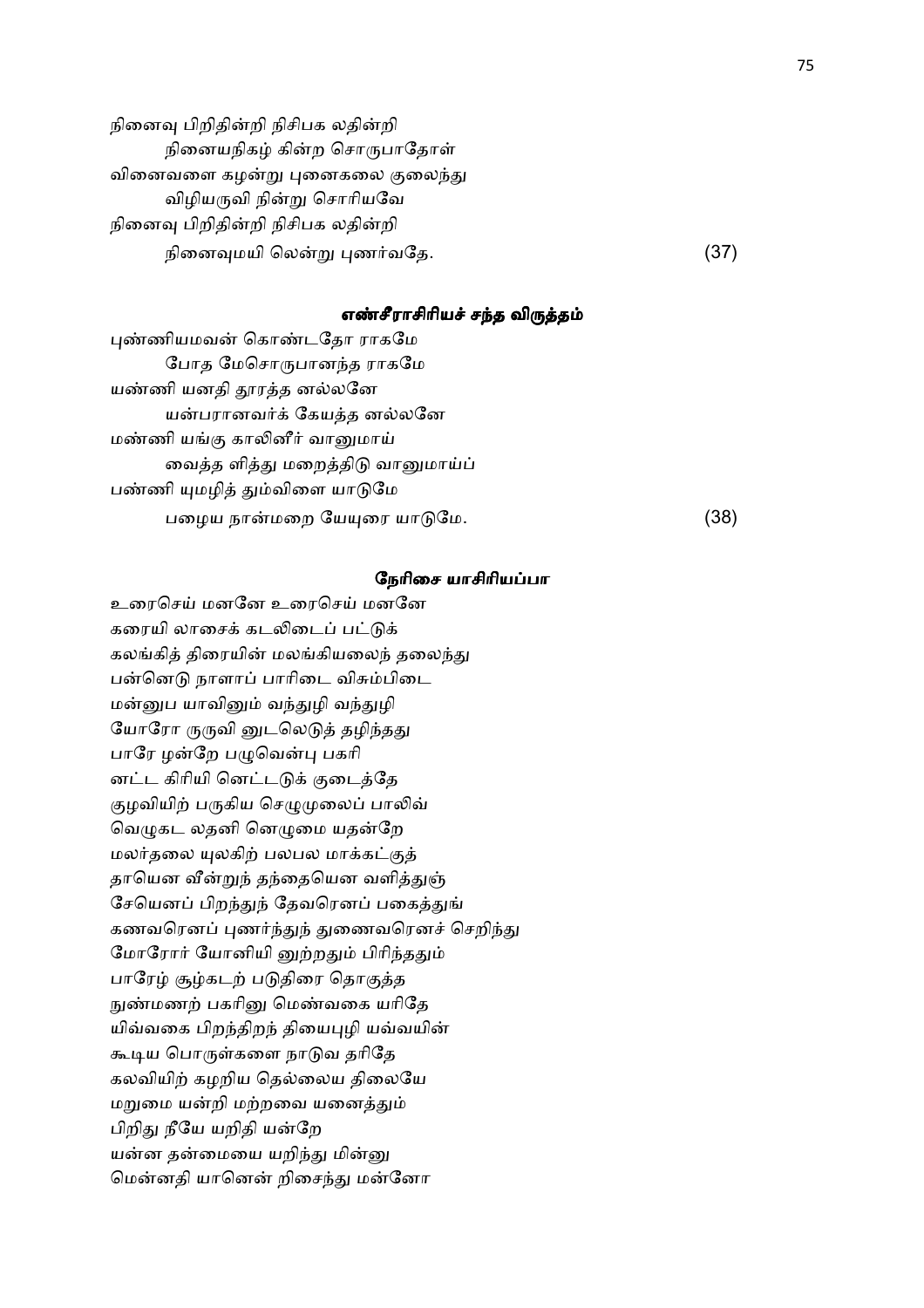வடிவு மெழிலும் வனப்புறு கல்வியுங் குடியுந் திருவொடு குலனு மிகுவதோர் நாமமுஞ் சுமந்து நாம்பிற வென்று சாமள வஞ்சழக் குரைத்துப் போமிது தன்னா னிந்தப் பன்னெடுங் கால மென்னீ பெற்றனை யியம்பே யன்னோ பயனில செய்து கழியா தயனர னிந்திர னெடுமா லின்னமு நிற்பச் சிந்துரச் சேவடி யந்தரத் தின்றித் தீண்டவிப் புவியிற் சீரடியார்களை யாண்டுகொண் டருள்வோ ரந்தண னாகி வந்தருள் சொருபா னந்தனைச் சிந்தைசெய் யிடருறு பந்தவீ டறுமே.  $(39)$ 

### எண்சீராசிரிய விருத்தம்

| அறையாநின் றிடுஞ்சுருதி யறையு மாறு    |    |
|--------------------------------------|----|
| மறிவோமென் றறையவர்க ளறியு மாறுஞ்      |    |
| சிறையாகும் பிறவிசிறைச் செய்யு மாறுஞ் |    |
| சிலையாகுஞ் சிந்தைசிலை யாகு மாறு      |    |
| மறையாநின் றிடுமாயை மறைக்கு மாறு      |    |
| மதியாலன்றாகுமென வகுக்கப் பட்ட        |    |
| துறையாறும் படுமாறு மறிய லாகுஞ்       |    |
| சொருபானந் தன்றிருந்தாள் சூடு ஞான்றே. | 40 |

### எழுசீராசிரிய விருத்தம்

ஞான்றவா ளருவி யிருவிழி சொரிய நானெனை யேயதி சயிப்ப வான்றன்மே லமரர் வியப்புற மண்ணோர் மத்தனுன் மத்தனென் றுரைப்பத் தோன்றநீ வந்திங் கென்னையாண் டவனே சொருபானந் தச்சுடர்ச் சோதி சான்றதாய் நின்ற வுருவமே தாராய் தமியேன- மள02 தாேள. (41)

### எண்சீர்க் கழிநெடிலா சிரிய விருத்தம்

மருளால்வன் றறியேநன் றறியேனா மதனால் மதனாரைங் கணையாநன் கணையாநெஞ்சுருளச் சுருளாரங் குழலார்சொற் குழலார்நஞ் சுழலச் சுழலாறிற் சுழலாறிற் சுழல்வேனோர் பொருளாப் பொருளாமென் றருணாடும் பருணாடும் புகலைப் புகல்வாரெஞ் சொருபானந் தன்தாளா னென்றென்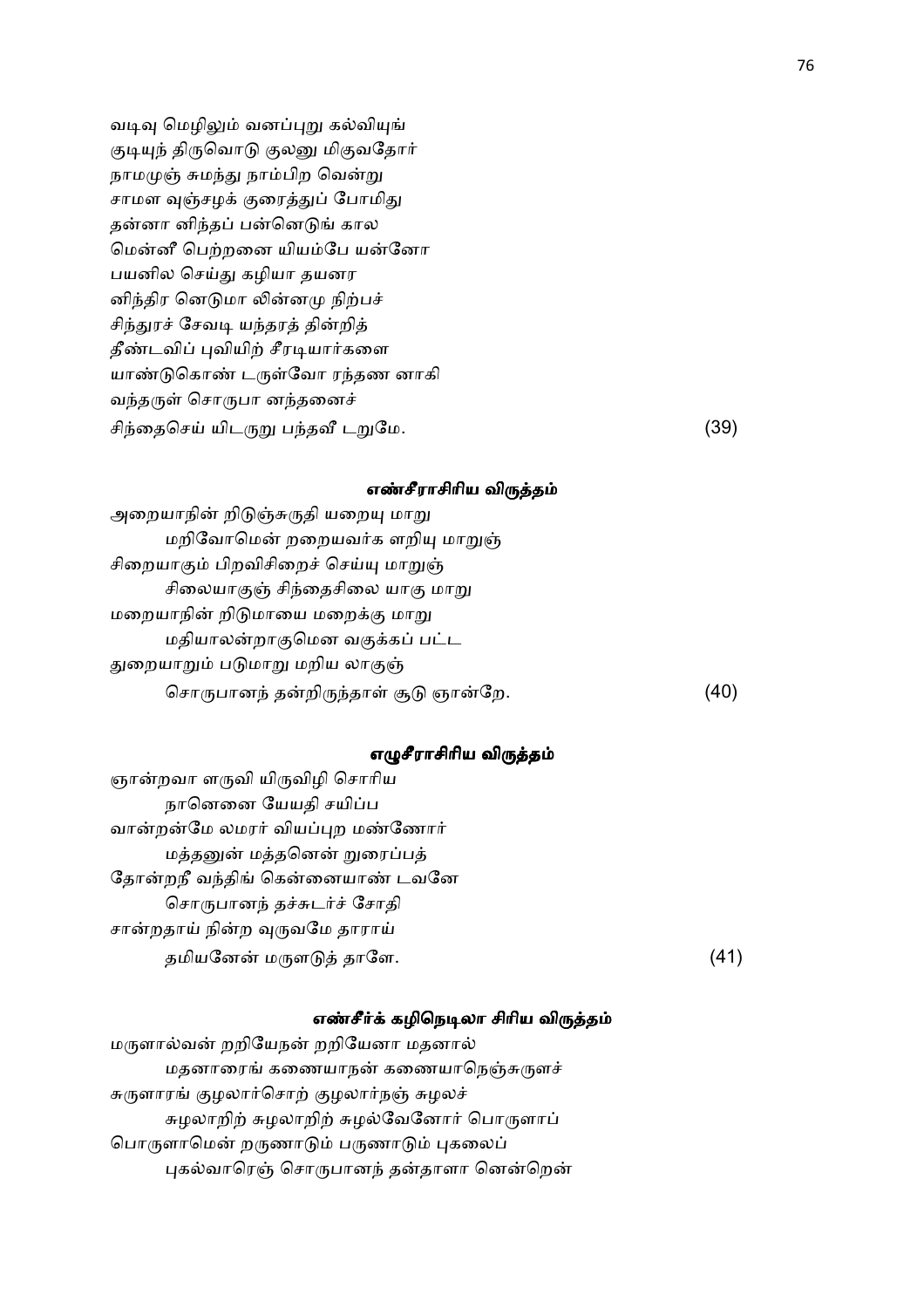| றருளானரு ளானமெய் யன்பால்மெய் யன்பாலே             |      |
|--------------------------------------------------|------|
| (பற்றார்)பற்றற்றார் வேதனையே தும்பெற்றார்வேதனையே. | (42) |

# கொச்சகக் கலிப்பா

வேதநா யகனா ரென்னுண் மேவிய நாதனார் சொருபானந்தர் நாண்மலர்ப் பாத மேதுதி யாமொழிப் பலபிறப் ேபாத வேலை யொலிதரு மோசையே.  $(43)$ 

### எண்சீர் ஆசிரியவிருத்தம்

| ஓசை தந்தமிர்த நாவந்த தோவா        |  |
|----------------------------------|--|
| தோதி யொன்றுபல வாமென்று வேறு      |  |
| பேசு நுங்களள வேயெங்கள் வானோர்    |  |
| பேணு கின்றசொருபானந்த னார்தாள்    |  |
| வாச கங்கண்மன னோடுங்கள் வாணாண்    |  |
| மாளு மெங்களுட னேயின்ற டாநீர்     |  |
| பூச லென்றுவரு போதெங்கள் கூர்வாள் |  |
| போதம் வந்தவழி யேயின்று போமே.     |  |

### எண்சீராசிரிய விருத்தம்

| இன்றவா விதுவாக யானேயா னாகவினி           |     |
|-----------------------------------------|-----|
| யென்செயலோ விவையாக விமைப்பளவு மொன்றி     |     |
| நின்றவா தில்லாத நெஞ்செனக்கு நெஞ்சா      |     |
| நினைவரிதா யிதுவெனவோர் நெறியுமதற் கின்றி |     |
| யன்றுவா னவர்களரு மறையினுடன் றேடற்       |     |
| கரியவொரு பொருளாகும் பொருளையா னுஞ்சென்   |     |
| றொன்றுவா னெறியுண்டோ சொருபானந் தச்சோதி   |     |
| யுடையதிரு வுளத்தினரு ளுண்டாகி னுண்டே.   | 45) |

# அறுசீராசிரிய விருத்தம்

உண்டுமில் லையும தாகி யுருவமிங் கருவ மாகிப் பண்டொடின் றடைய வாகிப் பலவொடொன் றாகித் தானே கொண்டகொண் டளவ தாகிக் குறிக்கொணாத் திறத்த தாகி யண்டனென் சொருபானந்த ன7யிைண யல,%த வாேற. (46)

கட்டளைக்கலித்துறை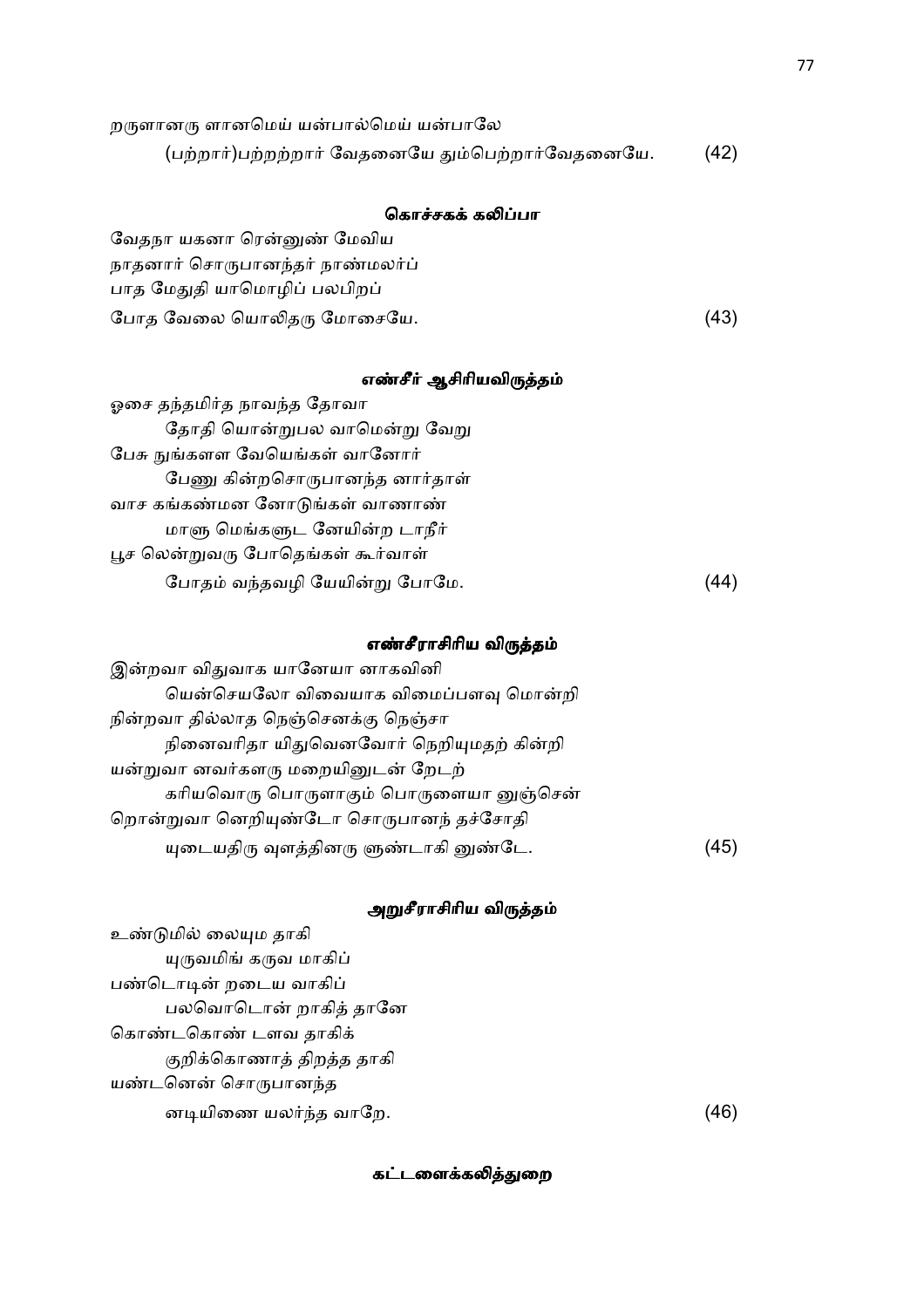| அலராயின் செய்யு மைம்புலன் கரணம் மறுவகையாங்   |      |
|----------------------------------------------|------|
| கலர்காள் பல்குணங் காணமலங் காள்கரணங்களென்னும் |      |
| பலர்கா ளருட்சொரு பானந்த னார்பவ ளத்திருவாய்   |      |
| மலரா தளவுமன் றோவெங்க ளோடுங்கள் வாழ்வுகளே.    | (47) |

### எண்சீராசிரிய விருத்தம்

வாழும் பதநீ சங்கரன் மால்பூ வாழ்கின் றவனீ யும்பர்கள் கோனீ சூழுந் திசைநீ காலமு நீமா தூலங் களுநீ நேர்மையு நீயே வீழும் பவநீ வீடது நீயான் மேவுஞ் சொருபா னந்தவெ னெஞ்சந் தாழு மிறைநீ யெந்துணை நீயெந் தாெய- பவனீ த%ைத நீேய. (48)

### எண்சீராசிரியச் சந்த விருத்தம்

| தந்தையொடு தாய்மைந்தர் முன்பினுடன் வந்தார் |     |
|-------------------------------------------|-----|
| தாரமொடு பேரர்மிகு கூறுமுற வாகும்          |     |
| பந்தமென வேவந்த தொந்தமிவை யொன்றிற்         |     |
| பட்டதல காணுமிவை விட்டுவிடு நேரா           |     |
| வந்தமுத றானன்றி யென்றுமுள தானே            |     |
| யண்டமுத லாயன்றி நின்றபொரு ணாமா            |     |
| விந்தவுல கேவந்து தந்தருளு மாறா            |     |
| தெந்தைசொருபானந்த னென்றுமொழி யீரே.         | 49. |
|                                           |     |

# அறுசீராசிரிய விருத்தம்

மொழிகிலீர் சொருபானந்தர் மொய்கழல் வெய்ய வாழ்க்கை கழிகிலீ ரிரங்கி யாளுங் கருணையை நினைந்து கண்ணீர் பொழிகிலீர் புலவீர் பொய்யே பொருளலா தவரைப் போற்ற லொழிகிலீ ரவமே யுங்க ளுரையெலா முகுத்தீ ரன்றே.  $\mathbb{G}_{\mathcal{D}}$ . (50)

### பதினான்குசீர்க் கழிநெடிலாசிரிய விருத்தம்

குத்திரம தாவுலகர் பிச்சையிட வென்றுலகில் கூறியருள் வேறு படுமக் குறத்தியல் நாயகர் திறத்தின்வழு வாதவருள் கூறுமவள் வேறு நினைவா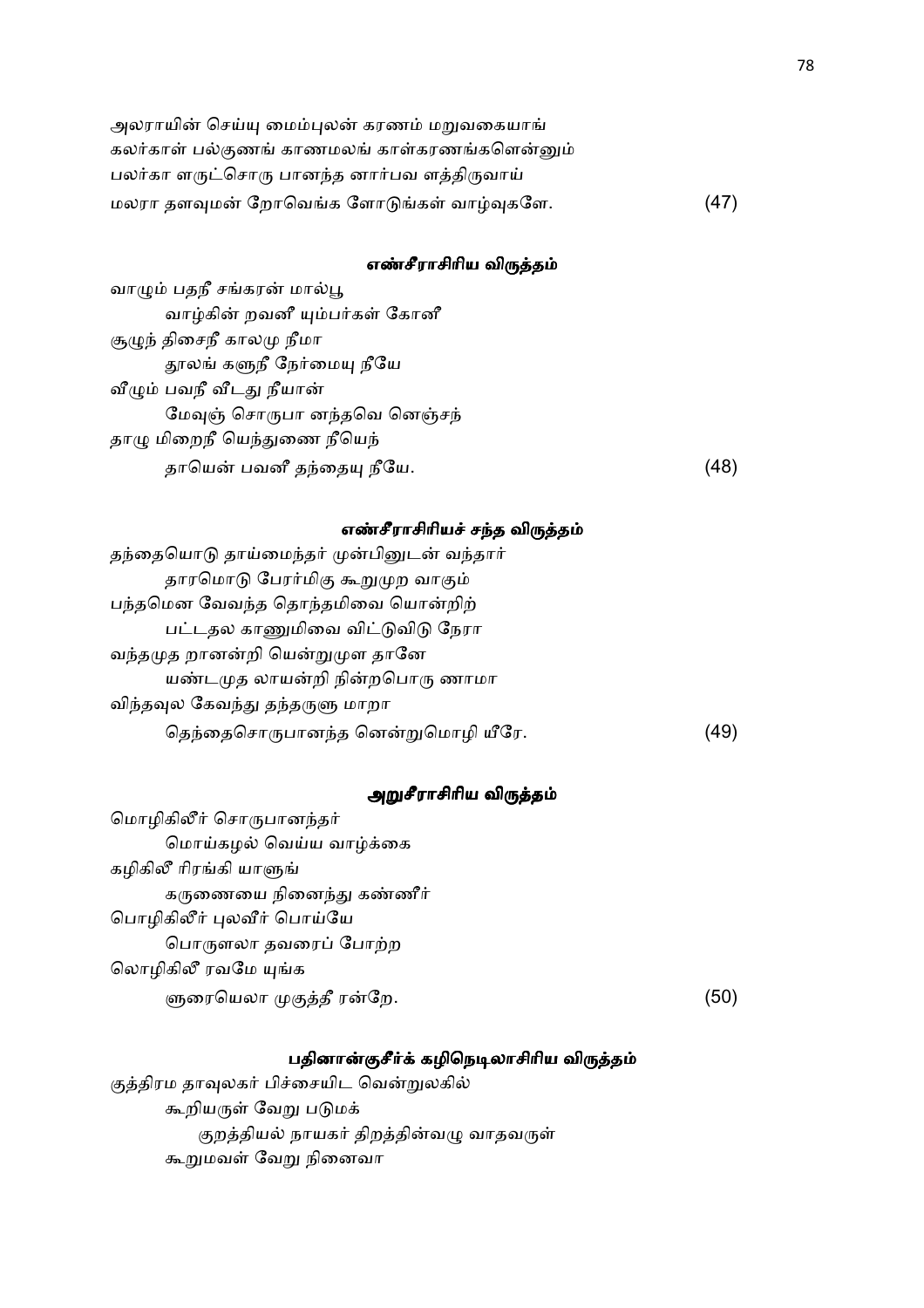மித்தனைவி டாய்நினைவை விட்டுநினை யாயறிவி றந்திட னிருந்த படிபா ரெங்குமறி வேயினி யகம்புற மிறந்திட விருந்துவி டிருந்த படியே

சுத்தமறை யோதவறி யாதபொரு டன்னைவெளி சொன்னபடி யுன்னி நமையா  $\theta$ ய்யசொருபானந்தர் செய்யகழ லோதொரு துவட்சியுள் சொல்லி விடவோ

| வெத்தியெனை யாளுடைய நாயகனு மென்பணி  |      |
|------------------------------------|------|
| பிசைந்து கொளுமோ வெனுமதே            |      |
| யெப்படிநினைந்தனைகொலப்படிய தாகுமிதி |      |
| னேதுமொரு போது மிலையே.              | (51) |

### அறுசீராசிரியச் சந்த விருத்தம்

இலதுள திகபர மிதமக மிருள்வெளி யிழிபுயர் பெனுமெல்லா மலதல வையல வறிவல வயர்வல வமரரு மறிவானோர் வலதில தருள்வடி வொடுவரி னலதெனுள் வருசொரு பானந்த னலதிரு வுருவின தெனுமொழி பனுவல்க ணாடுதல் கூடாதே.  $(52)$ 

### கலிப்பா

| கூடாதே யவனடியார் குழாத்தையவன் குரைகழற்றாள் |      |
|--------------------------------------------|------|
| சூடாதே யெனையாண்ட சொருபானந் தச்சுடரைப்      |      |
| பாடாதே யவந்தந்த பரமானந் தக்கடல்புக்        |      |
| காடாதே யின்னெடுநா ளென்செய்தே னானேனே.       | (53) |

### கட்டளைக்கலிப்பா

ஆனேனதுநா னென்றிங் கோது மளவேயா யூனே வடிவா மவரோ டுழலா வகைநெஞ்சே தானே சொருபா னந்தன் கமலத் தாள்வந்துன் பானேர் படமா தவமேன் செய்தாய் பகராயே. (54)

# கட்டளைக்கலித்துறை

பகராநின் றேனெவர்க் குஞ்சொருபானந்த பண்டைமறைச்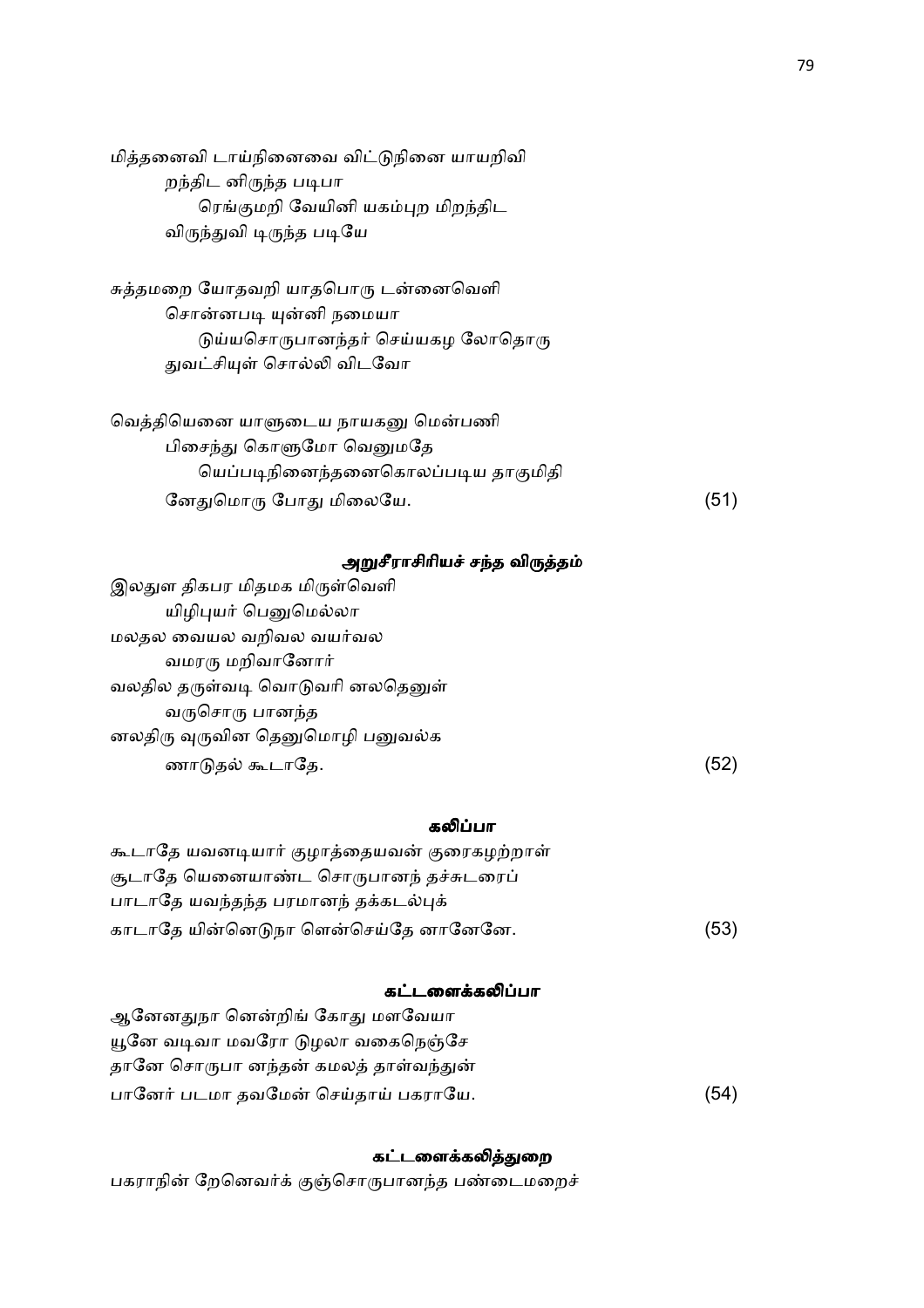| சிகராலை யத்துமென் சென்னியு மன்னுஞ் செழுங்கமலச்   |      |
|--------------------------------------------------|------|
| சுகராசி யையென்று மேத்தித் தொழுமின்னுந் தொல்பிறவி |      |
| மகராலை யத்தை வறளாக்க நல்ல மருந்திதுவே.           | (55) |
|                                                  |      |
| நேரிசை வெண்பா                                    |      |
| மருந்தா மவன்பெயரை வாழ்த்துகிலே மின்பந்           |      |
| தருந்தா ளிணைசாரேஞ் சார—விருந்து                  |      |
| மொருபாக மில்லே முணர்விலேம் யாமாஞ்                |      |
| சொருபானந் தன்கழற்குத் தொண்டு.                    | (56) |
|                                                  |      |
| வஞ்சி விருத்தம்                                  |      |
| தொண்டர் வாழ்சொருபானந்த னார்பதங்                  |      |
| கண்ட நாண்முதல் கண்களு நீர்நிலா                   |      |
| பண்டை யாளல ளென்றுபல் காலுமாக்                    |      |
| கொண்டல் காள்மொழி யீர்கொடி யேனையே.                | (57) |
|                                                  |      |
| அறுசீராசிரிய விருத்தம்                           |      |
| கொடிய வினையான் மங்கைமார்                         |      |
| குழறு மொழியே கொண்டுநீ                            |      |
| முடிய விங்ஙனே நின்றுபொய்                         |      |
| முறிகை மதிகே டென்றீரா                            |      |
| யடியர் பவநோய் மங்கவே                             |      |

யருளு சொருபானந்தனார்

படியின் மிசையே வந்ததாள்

பணிய நிைனயா ெநMசேம. (58)

### இதுவுமது

நெஞ்ச மறியத் தன்வடிவை நிகழ்த்தி நெடுநா ளுடனாயத் துஞ்சல் பிறத்த லறச்செய்த சொருபா னந்தர் துணையடிபோல் வஞ்ச மறுக்க வற்றாயோ மணமுண் பாயோ மதியாதே கஞ்ச மலர்கொண் டுவமிக்கக் கதி ெற-ேனா கறவேர. (59)

# அறுசீர்க் கழிநெடிலடியாசிரிய விருத்தம்

கற்றவர்களாவாருங் கருத்துடையா ராவாருங் கருதிற் றெல்லாம் பெற்றவர்களாவாரும் பிறந்தவர்களாவாரும்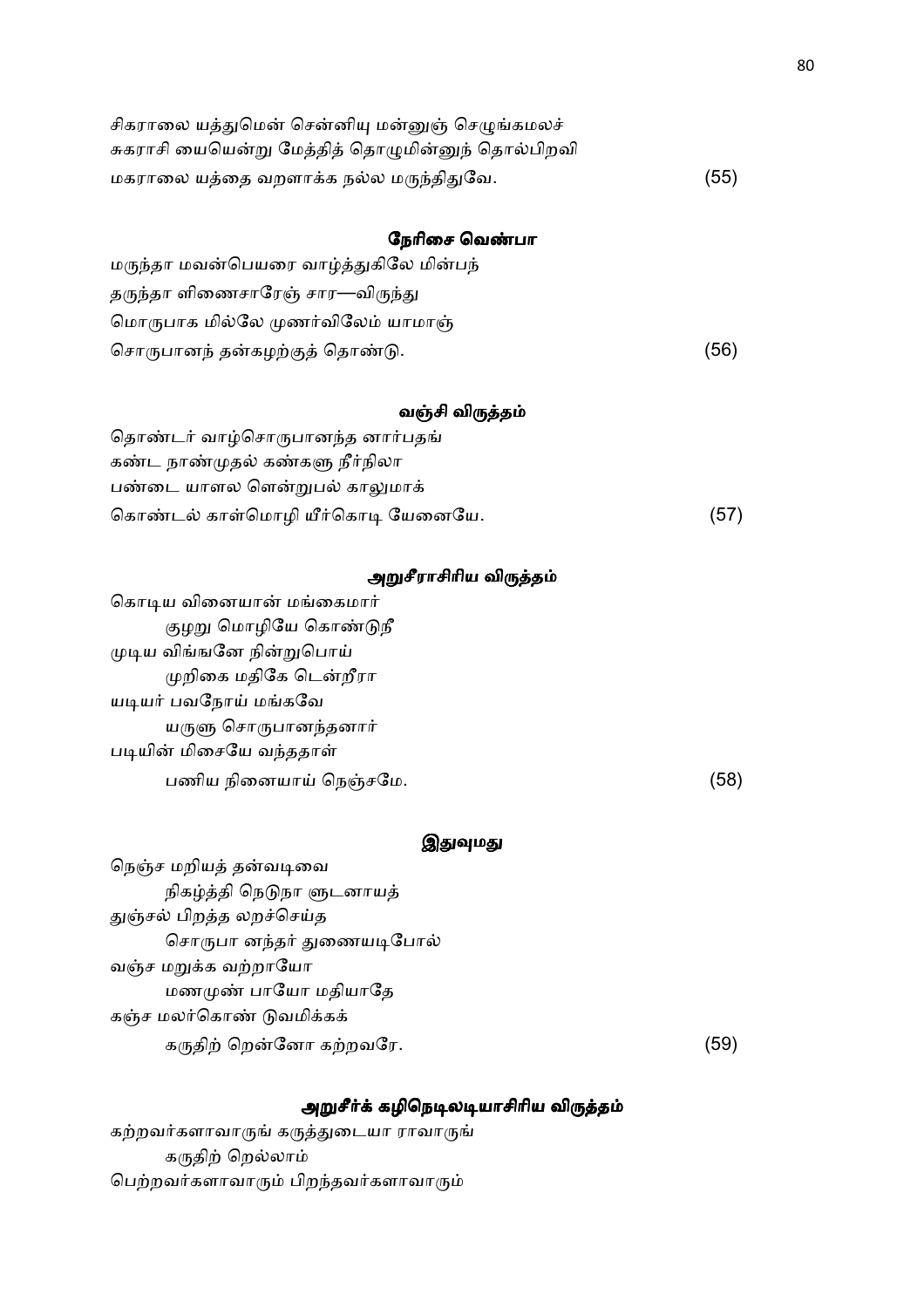| பீடு சேர்ந்த                              |      |
|-------------------------------------------|------|
| நற்றவர்க ளாவாரும் ஞானிகடா மாவாரு          |      |
| நன்மை யெல்லாந்                            |      |
| துற்றவர்க ளாவாருஞ் சொருபானந் தர்க்கடிமைத் |      |
| தொழில்செய் வாரே.                          | (60) |

### எண்சீர்க் கழிநெடிலாசிரிய விருத்தம்

# எழுசீராசிரியச் சந்த விருத்தம்

| நின்றதடி யார்தங்க ணெஞ்சினிடை யேவஞ்ச  |      |
|--------------------------------------|------|
| நெஞ்சமுடை யார்கள் விரகே              |      |
| வென்றதடி யாரன்ப ரன்பரடி யார்தங்கள்   |      |
| வெம்பிறவி யான பகையே                  |      |
| கொண்டதக லவர்நன்றி நின்றுதடு மாறவருள் |      |
| கொண்டுவிளை யாடி யிசையா               |      |
| வென்றதெனை யேயிங்கே னெந்தைசொரு பானந்த |      |
| னின்பவிரு பாதங்களே.                  | (62) |
|                                      |      |

### கட்டளைக்கலிப்பா

பாதந் தலையிற் பதித்தேன் பவங்களைந்த நாதன் பரன்சொரு பானந்தன் பரங்கருணைக் கேதங்கட் செவியாற் கேட்குந் தொறுமென்னா ேவா&% ெதா8கி நீரா Bேன. (63)

### எண்சீராசிரியச் சந்த விருத்தம்

ஊன்வரு பெருநோய் தான்விட விறைபா லுகுதரு மன்பாய் மிகுதவ முறவே வான்வரு மிமையோர் கானவர் நிலனே வந்தருள் சொருபா னந்தர்தம் மலர்சேர் தேன்வரு மிருதா ளிணைமல ரென்றன் சென்னியின் மிசையே யின்ன மொருகா றான்வரும் வகைபோய் நீபணி யாயே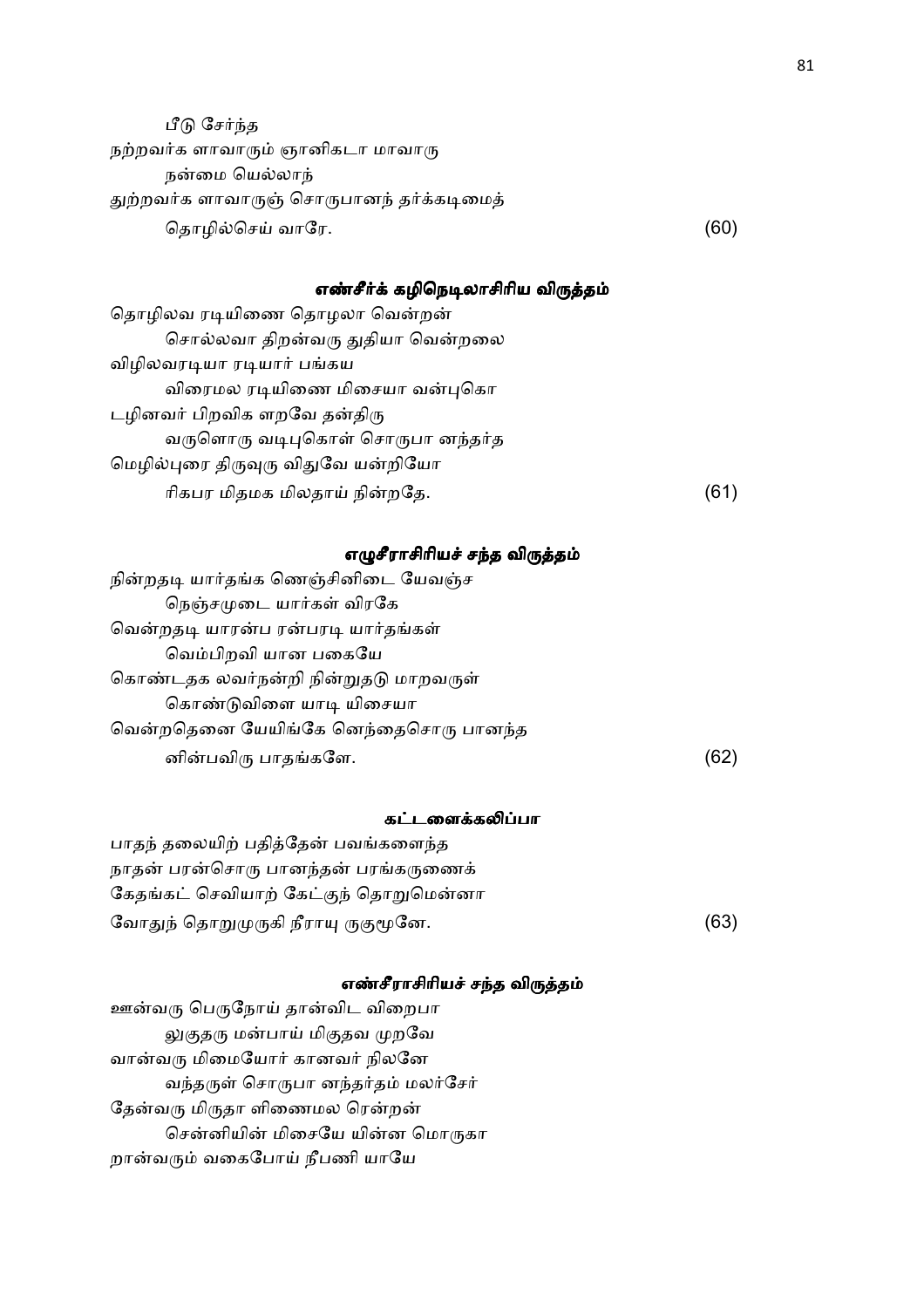தார்குழல் வண்டே வரிகழல் கண்டே. (64)

# கலிநிலைத்துறை

| கண்டே சொருபானந்தன் பாதங் காணார்போல்    |      |
|----------------------------------------|------|
| விண்டே யுழல்வேன் மெய்யடியாரவர் போலன்பு |      |
| கொண்டே னெனவுங் கூறா நின்றே னென்னைப்போ  |      |
| லுண்டோ வுடையா னொடுகை தவமிங் குடையாரே.  | (65) |

# எண்சீராசிரிய விருத்தம்

| உடையானெ னவுவந்த சொருபானந்த             |     |
|----------------------------------------|-----|
| னுருவாய்வந் திருக்கவவன் றிருவா சற்கோர் |     |
| தடையான தற்றிருக்க வழிவொன் றில்லாத்     |     |
| தானாகத் தனையடைவார்க் கருளா நின்ற       |     |
| கொடையான தவனடியாரடியே யாகக்             |     |
| கூடுவதும் பாடுவதுங் குவலை யத்தோர்      |     |
| கிடையாது கிடைத்திருக்க வவமே தாம்போய்க் |     |
| கெடுகின்றாரவமாக்கப் படுகின் றாரே.      | (66 |

# ஒருவிகற்ப வெண்பா

| படக்கடவ தெத்தனையும் பட்டேனிக் கட்ட       |      |
|------------------------------------------|------|
| விடக்கொழியும் வண்ணம் விளம்பாய்—கடற்கருணை |      |
| மாமுகிலே யாள வருசொருபானந்தாவென்          |      |
| றீமலையாஞ் சிந்தைநோய் தீர்.               | (67) |

# வஞ்சி விருத்தம்

| தீர்த்த மாவதுஞ் செய்தவ மாவது     |      |
|----------------------------------|------|
| மார்த்த மாவது மருச்சனை யாவதுஞ்   |      |
| சேர்த்த மாவது மென்சொருபானந்தன்   |      |
| வார்த்தை கேட்கை மதியே மதிக்கொளே. | (68) |

# அறுசீராசிரிய விர<mark>ுத்தம்</mark>

| ----                        |    |
|-----------------------------|----|
| மதிக்கை மதிகே டென்றீர       |    |
| மலப்பொ தியைநீ ரென்றுநீ      |    |
| ருதித்து மரியா நின்றதோ      |    |
| யொழிக்க நினையா நின்றிலீர்க் |    |
| கதிக்கு நெறியே தென்பீரேல்   |    |
| கருத்தின் மிகுநே யங்கொண்டே  |    |
| துதித்தப் பொழுதே சிந்தைநோய் |    |
| துடைப்பர் சொருபா னந்தரே.    | 69 |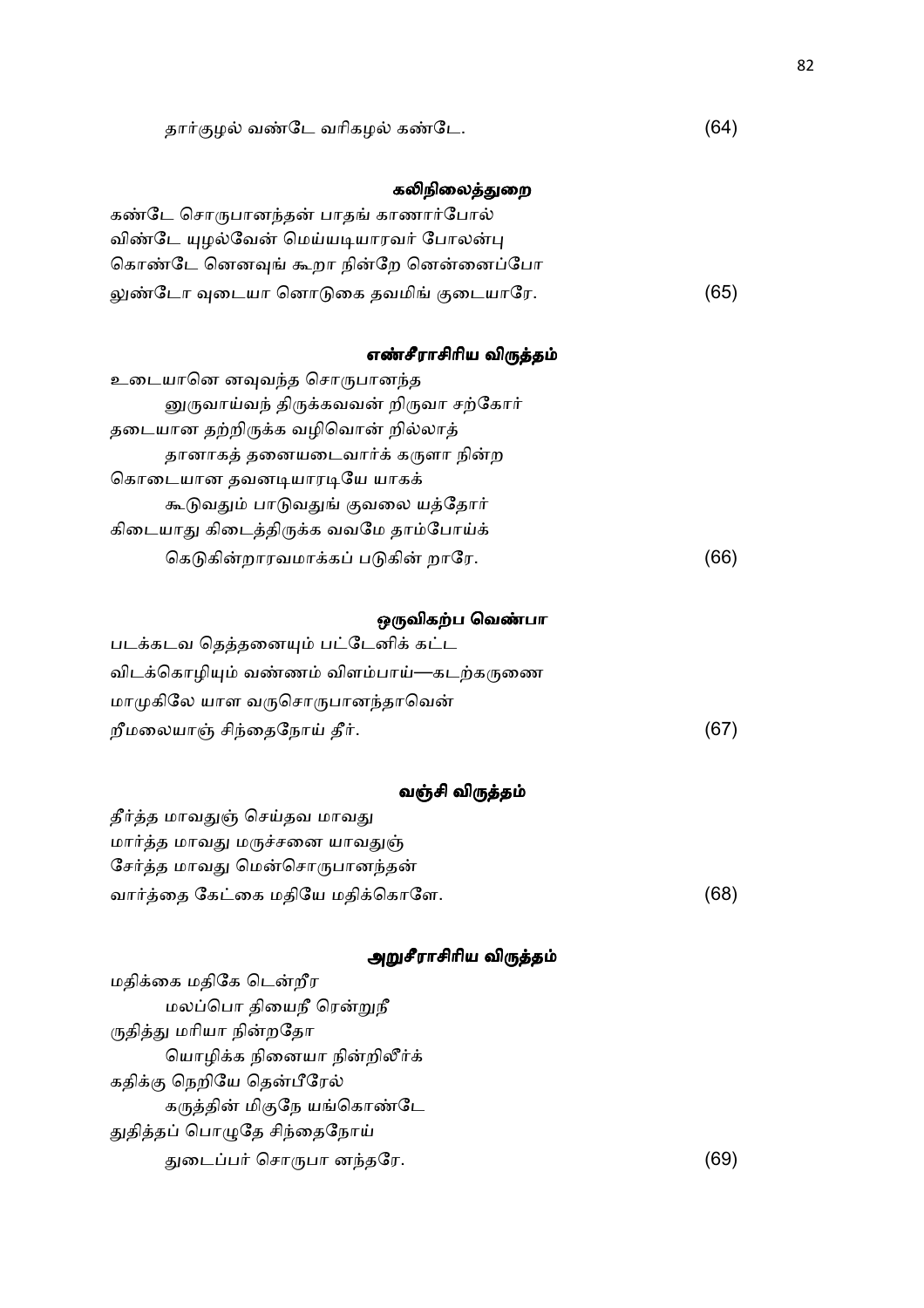### கட்டளைக் கலிப்பா

பானந்திய சுவையோசொரு பானந்தன தின்பந் தானொன்றிய விருசேவடி தருமின்சுவை மதுரத் தேனொன்றிய சுவையோதிரை யமிர்தந்தரு சுவையோ ஞானந்தரு சுவையோவெது நாடும்பெரு நலனே. (70)

### கட்டளைக்கலித்துறை

நலனா குவதுநன் ஞானம தாவது நன்மைமிகுங் குலனா குவதுங் குரம்பைகொண் டாரிவர் கொண்டுகொண்ட பலனா குவது பணிதந்து செய்த றணித்தனெஞ்சே நலனா வருசொருபானந்த நாதனல் லன்பருக்கே. (71)

#### நிலைமண்டில வாசிரியப்பா

பருதியு மதியு மெனுமிவை வித்திப் படுபூ தங்க ளுற்ற வாருயிர் பலபல வுலகம் விரவிய பிரமன் முதலா வந்து தித்த யோனிகள் பகர்வுறு திசைக ணிசிபகன் முதல வருகா லங்கண் முற்றும் வேறொரு பரமற வெமது வடிவென வருளி விளையா டென்று விட்ட தேசுறு சுருதியின் முடிவு மறைவுற வரிய சொருபானந்த நித்த மாகிய துணையடி தொழுது துதிசெய்து மிகவு மருசியா நின்ற சித்த ரேமணி &ளவ ேனாடய னரன ளிய பதமா கின்ற குத்திர வாழ்வுகள் சுகமல திரிய வரும்வழி பழைய குருடே நன்று னிட்ட மேதுரை கருதிய தரிது மழிவரு பொழுது மிலதா கின்ற சித்தி யேபல கலைகளி னலையி னலவது வினவி யெனையாள் கின்ற வத்த னாரருட் கழலிணை தொழுது வழிபட வவர்த மருளால் வந்த வித்தை காண்வரு கருவறு குளிகை யிதுமுன மொருவா கிடையா தொன்று கிட்டி னாய்மிக வரிதிது பரம குருவரு ளுடைய பரமா னந்த சித்த னாயிரு வருபர னமரு மழகிய கருணை யிதின்மூ லங்கொ டொப்பி லாதவ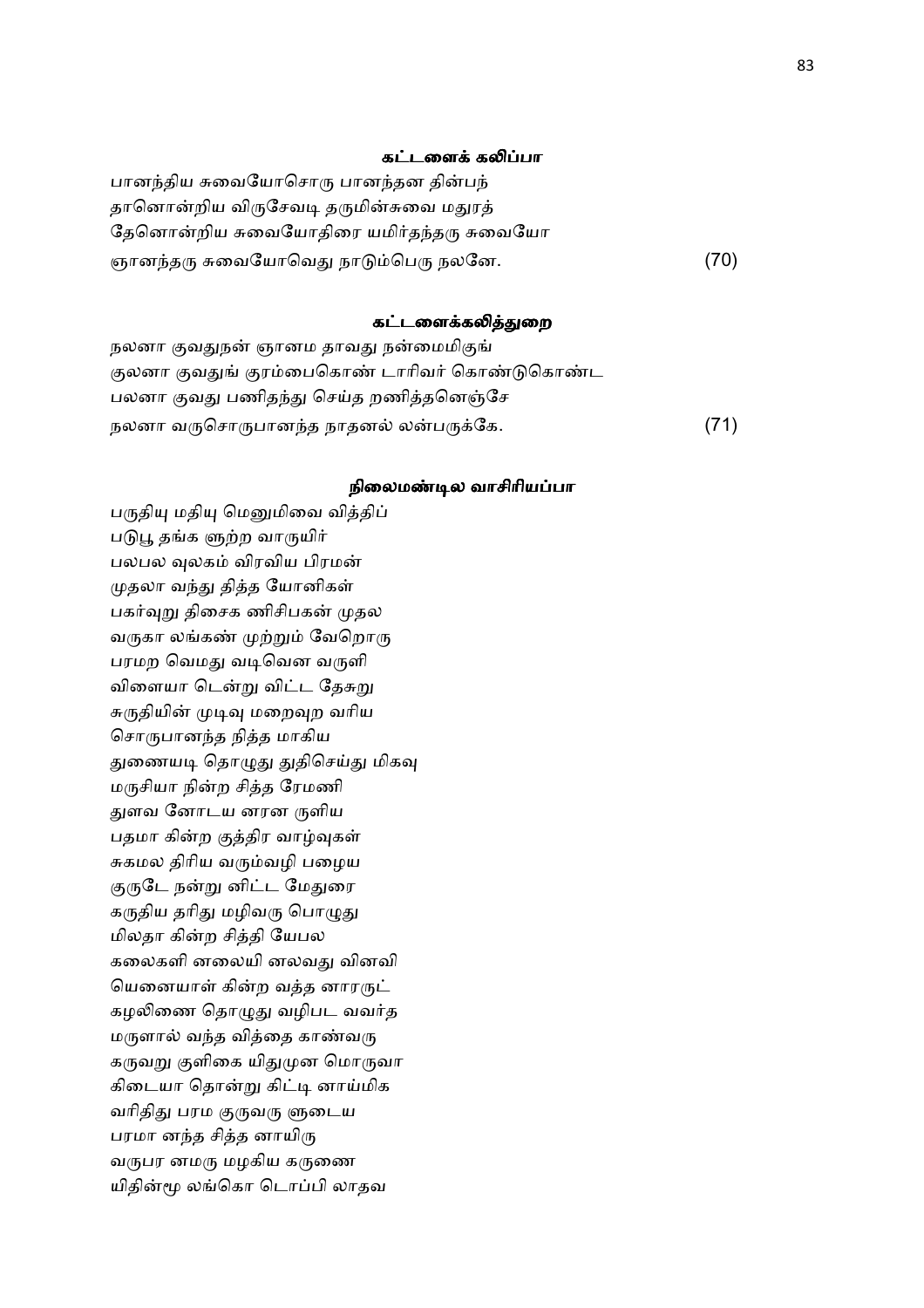னதிரச முடைய வடியவர் திரளை மிகவே கண்டுதி ருட்டணை யானவ ரருளிய வமிர்த கிருதகு ளசகித மயிலேவ ெம-8 மி:ட மாகேவ. (72)

# அறுசீர்ச் சந்த விருத்தம்

| ஆக முடையீ ருங்கண்மே   |      |
|-----------------------|------|
| லாடு புலனா வைந்துமா   |      |
| நாகம் நலியா திந்திரமா |      |
| ஞால பவமே வந்துறா      |      |
| சோக மெனுநோ யிங்குறா   |      |
| தூய சொருபா னந்தர்தா   |      |
| மாக வருபா தங்கண்மே    |      |
| லாசை யொருபோ தொன்றிலே. | (73) |
|                       |      |

### கொச்சகக் கலிப்பா

| போதா தனன்மா லானே யெனினும் பொய்யில்லா    |      |
|-----------------------------------------|------|
| வேதா கமமெய்ப் பொருடா மெய்கண் டவரேனு     |      |
| நாதா வெனையா ளுடையாய் சொருபா னந்தாவென்   |      |
| றோதா தவர்மேன் மையெலா மொன்றுக் குடனன்றே. | (74) |

# அறுசீர்க் கழிநெடிலாசிரிய விருத்தம்

| உடலை யார்த்தவைம் பூதமட்டன்றெனக்      |      |
|--------------------------------------|------|
| கோரள வறுமாசைக்                       |      |
| கடலை யார்த்ததிவ் வடவையாங் காமகோ      |      |
| பாதிவெங் கனன்மண்டுஞ்                 |      |
| சுடலை யார்த்தவொண் சிலதருள் வடிவொடு   |      |
| சுடர்ச்சொரு பானந்தர்                 |      |
| முடலை யாக்கைகொ டல்லன்வான் முடிபுநாண் |      |
| மொழிதந்தருள் செய்யாயே.               | (75) |

# கட்டளைக்கலித்துறை

| செய்தவந் தானில்லைச் சீலமொன் றானில்லை |     |
|--------------------------------------|-----|
| மால்கொணெஞ்சிற்                       |     |
| கைதவ மொன்றில்லைக் காமரு பூங்கழற்     |     |
| காமளவு                               |     |
| நைதலுந் தானில்லை ஞானமொன் றாலில்லை    |     |
| யாநடுவே                              |     |
| யெய்தவென் றால்வரு மோசொரு பானந்த      |     |
| னின்னருளே.                           | 76) |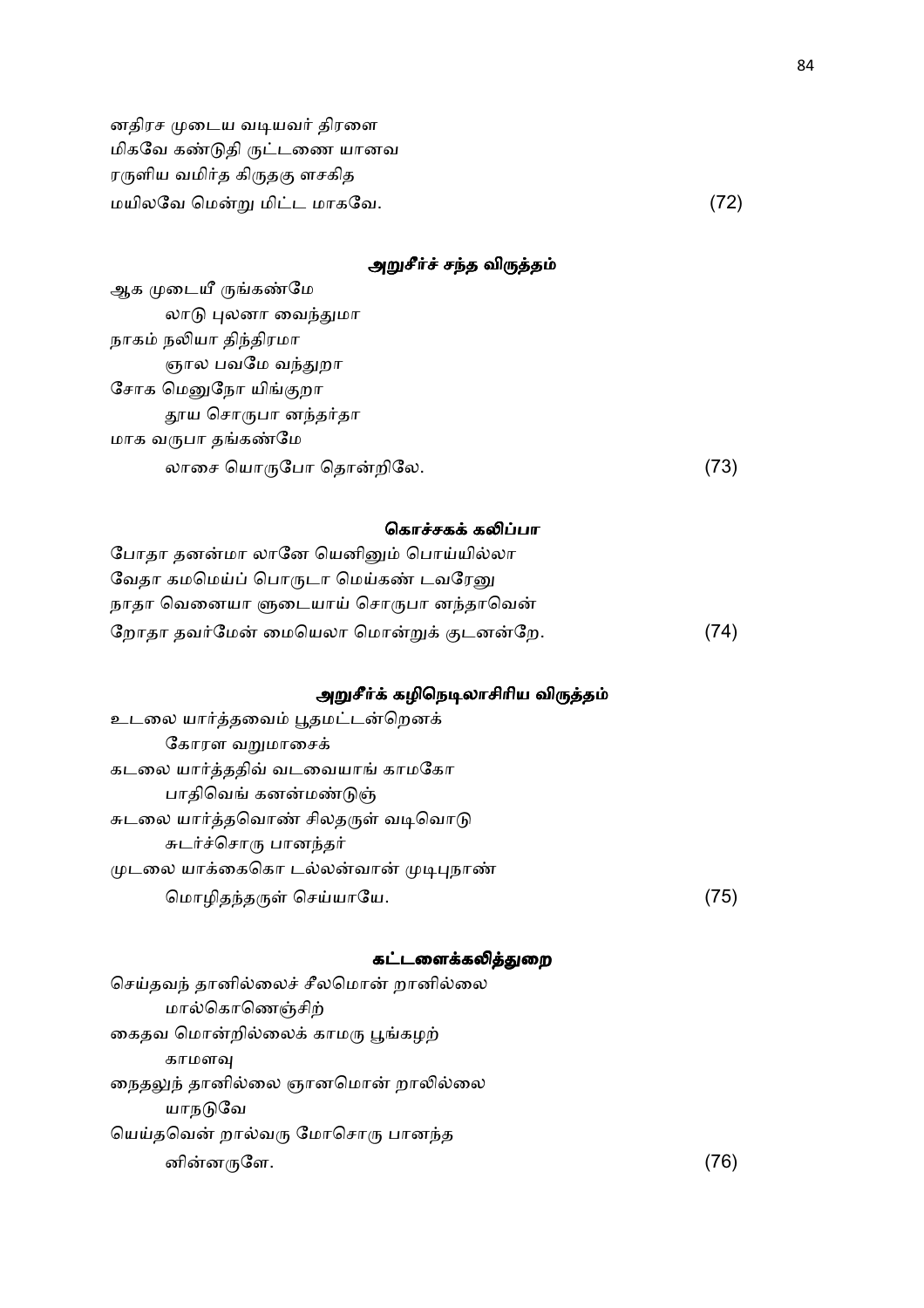### இருவிகற்ப நேரிசை வெண்பா

அருணாறு மெம்பெருமா னாக மழியாப் பொருணாறு மென்னுள் வரும்போதந்—திருவாயென் வாணாளே நாறும் வருஞ்சொருபானந்தன்மலர்த் தாணா8 ெம-#- றைல. (77)

நேரிசை யாசிரியப்பா

என்புன் றலைமிசை யிணையடிக் கமல மன்புற வளிக்க வென்றே முன்பு சொருபானந்தத் திருமா முனிவன் செறிந்துல கிடையிற் செய்த சேவக மறிந்தன னறிந்தன னம்ம! செறிந்த வாயிற் கோடி யனல்கனன் றுயிர்க்கும் வாயின் வெய்ய மறந்திக ழைம்புலக் கொத்தொரு மொழிபடக் கோளரக் கன்சிரம் பத்தொரு கணைப்படுத் தினையே சுத்த நஞ்சமு முண்டனை நம்ப! நாயேன் வஞ்ச நெஞ்சம் வாரியுண் பதற்கே சிலைபெண் ணாகச் சேவடி சேர்த்தினை நிலைபெற வென்னை நீயாக்கு தற்கே வரைத்தனு வாக வளைத்தனை கரைப்பது கருதியென் மனப்பெருங் கல்லே. (78)

### எண்சீராசிரியச் சந்த விருத்தம்

| கல்லையல்லா லுவமையில்லா மனன்கனியுங் காலங்      |     |
|-----------------------------------------------|-----|
| காதலெலா மீசனுக்கே கூரவருங் காலந்              |     |
| தொல்லையிலா கியபிறவி தொலைந்துவிடுங் காலஞ்      |     |
| சொருபானந் தச்சுடர்தான் றோன்றவரு காலஞ்         |     |
| சொல்லவிலா வொருசுகமா யெனில்வே றொன்றுந்         |     |
| தோன்றாத திருவடியென் றலைமே லேறி                |     |
| யெல்லையில்லா வின்பவெள்ளங் கரையழியுங் கால      |     |
| மென்னையுமாண் டருள்புரிவா னெழுந்தருளுந் காலம். | 79) |

### கட்டளைக்கலிப்பா

காலம்பல தரநின்கழல் காணுந்திற னேதென்றான் மாலம்புயன் மாலங்குற வாவென்றெனை யாளுந்திறன் ஞாலம்புகு தாநின்றரு ணாதன்சொரு பானந்தனோர் கோலம்பழ வேதம்பல கூறும்பொரு ளாகின்றதே. (80)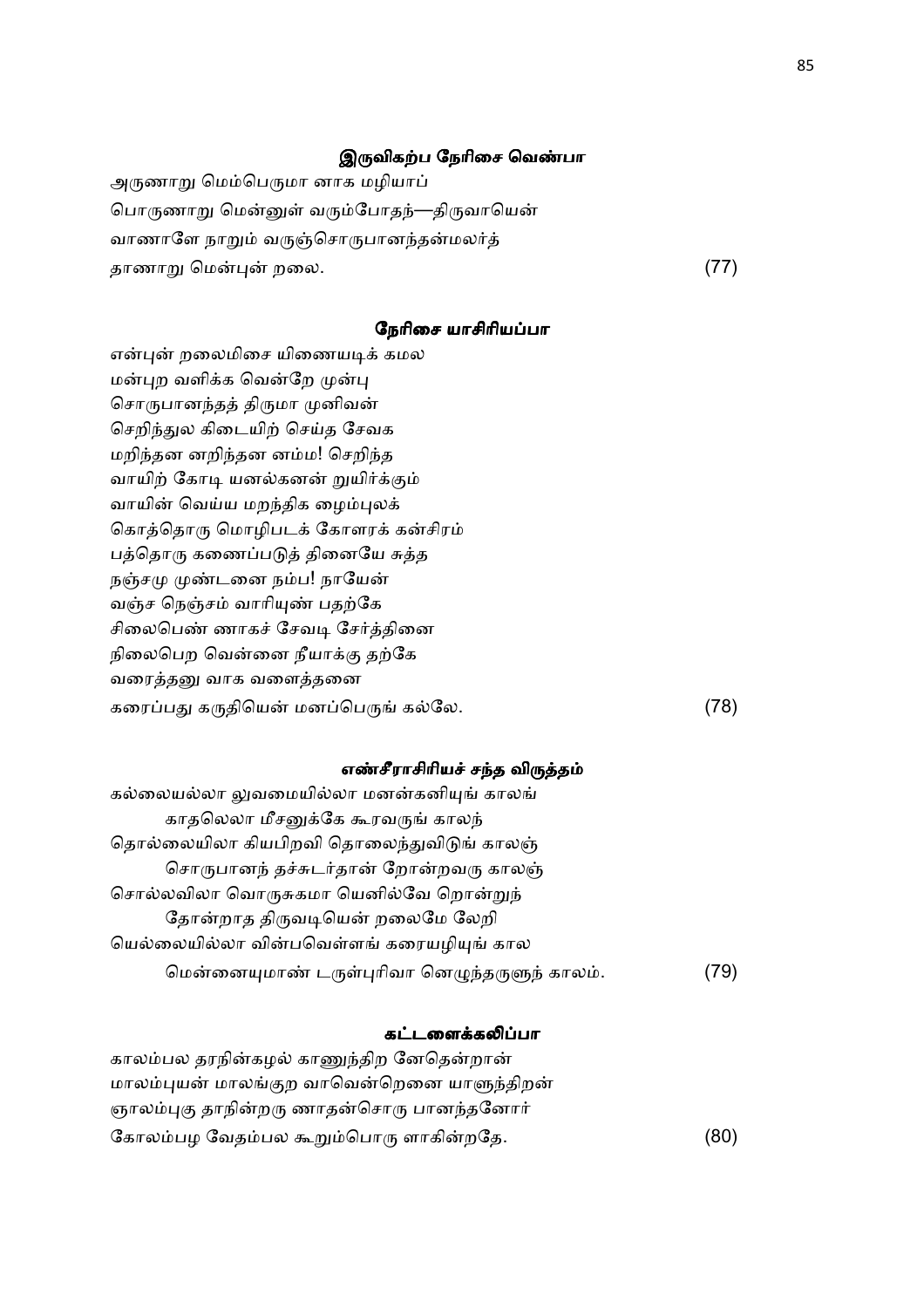# எழுசீராசிரியச் சந்த விருந்தம்

| ஆகின் றவையழி யாநின் றமையறி    |      |
|-------------------------------|------|
| யாநின் றறுகின் றிலைவாணாள்     |      |
| போகின்றதுபுகு தாதென் றறிகிலை  |      |
| பொய்யென் றறிகிலை மெய்யென்றே   |      |
| சாகின் றனைபிற வாநின் றனைதடு   |      |
| மாறும் படிகெடு வாய்நெஞ்சே     |      |
| யாகின் றளவினு மாகின் றிலைசொரு |      |
| பானந் தரொடுற வாமன்பே.         | (81) |

### கட்டளைக்கலிப்பா

| அன்பே சொருபா னந்தச் சுடரே யகிலத்தின்       |      |
|--------------------------------------------|------|
| முன்பே பின்பே முடிவீ றறியா முதலோனே         |      |
| யென்பே றுநினைந் திமையோ ரலம்வந் திடவிங்கோர் |      |
| வன்பே யனையே னென்பா லன்பாய் வந்தாயே.        | (82) |

# இருவிகற்ப நேரிசை வெண்பா

| வந்துபர மானந்த வாழ்விந்த மண்ணிடையே      |      |
|-----------------------------------------|------|
| தந்தசொரு பானந்தர் தாள்சூடிச்—சிந்தைமயல் |      |
| தீர்ப்பா ரலாதவரே தேவர்கோ வாச்செல்லப்    |      |
| பார்ப்பா ரமரர் பதிக்கு.                 | (83) |

# எண்சீராசிரிய விருத்தம்

| பதியா கின்ற பதந்த நின்செயல்     |     |
|---------------------------------|-----|
| பழவே தங்க ளிரந்த தாந்தனி        |     |
| துதியா நின்று மீதென் றறிந்திலர் |     |
| சொருபானந்தர் புகுந்து சந்தத     |     |
| முதியா நின்ற விரண்டு பங்கய      |     |
| முழுதே னுண்ட மதங்கி யென்றனை     |     |
| மதியா வின்று விலங்கு கென்றனை    |     |
| மறையோ னென்று விலங்கொ துங்கியே.  | 84) |

# எழுசீராசிரியச் சந்த விருத்தம்

துங்கத் திருவடி தனைத்தே ரிதரு சொருபானந்தன தருளாலே சங்கைத் திறனது தவிரத் தனதிரு தாளைத் தலைமிசை யாளத்தரு தங்கைக் கனியென வருளிச் செய்தவ ரயர்புற் றயல்படு மயனெஞ்சே யெங்குத் தனையினி யெங்குத் தனையவ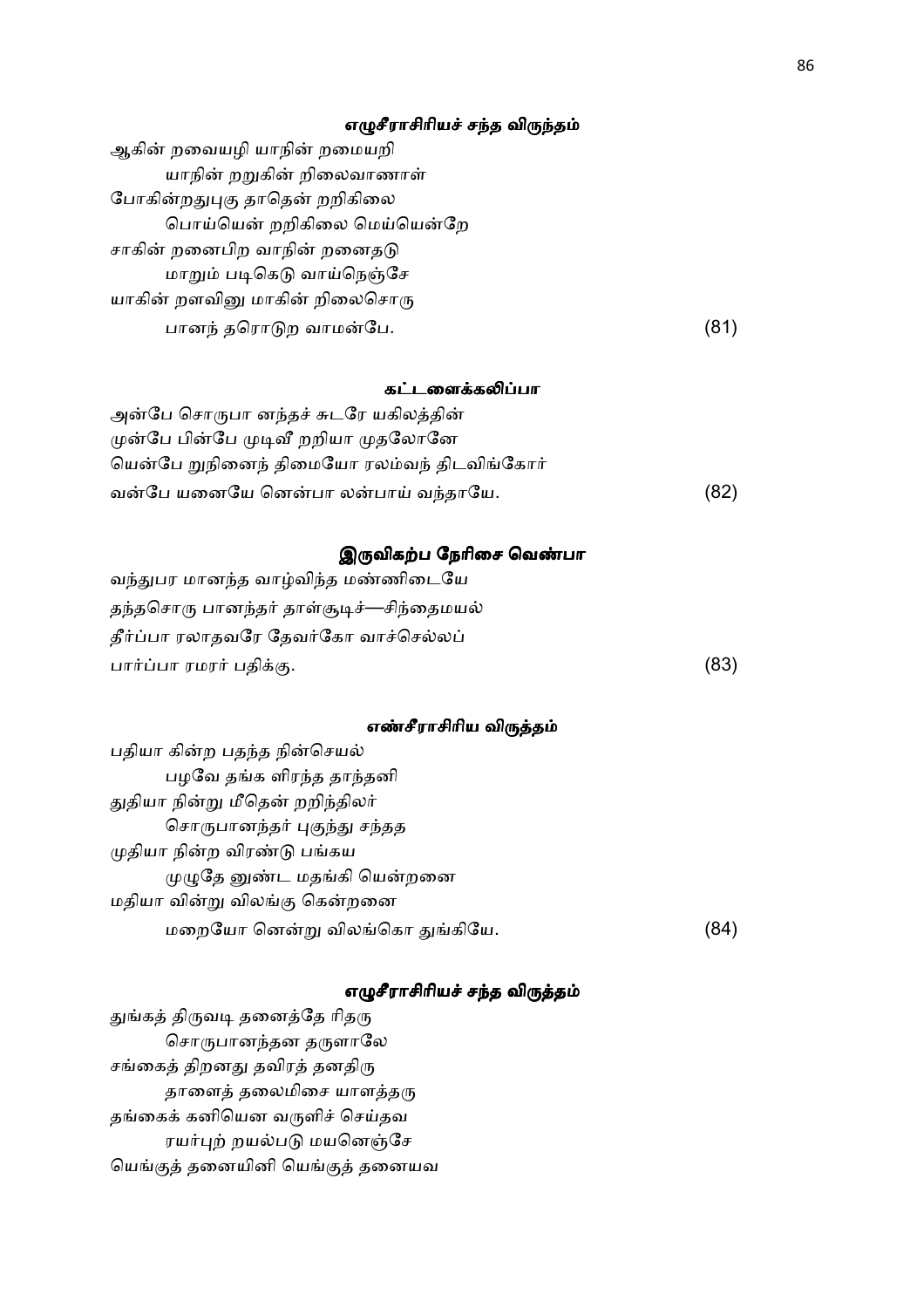னிருபொற் கழலிணை மலரிற்கே.  $(85)$ 

### நேரிசை யாசிரியப்பா

மலர்மிசை மடந்தை யொருமண வாள பலர்புகழ் தக்க கலைமகள் கணவ கெவுரி கேள்வ பார்மகட் கிறைவ மவுன நன்மொழி ஞான விநோத வறிவரு மறிவ நெறியரு ணிமல போதங் கொடுக்கும் பூத வல்லப கேதங் கெடுக்கும் பாத பங்கய வெனக்கென வந்த தனித்துணைத் தலைவ வொருவரு மறியாச் சொருபா னந்த பெரும நின்புகழ் பெரியோய் கேட்டருள் ஓருருப் புனையினு மும்ப ருலகத் தாருருப் புகழு மறிவுரு வாமே யிந்நிலத் தடியிட விறைவ விந்நில மந்நிலத் தேற வடியிட் டறுமே பண்டை வடிவொழிந் துன்பங் கயமலர்க் கண்கண் டவர்க்கு உடம்புகண் ணாகுமே செய்ய பாதஞ் சிரமிசை யேறின வெய்ய பாசம் விட்டே றும்மே யன்னிய மறுமொழி மொழியின் -னிய சமய ெமாழிபிண க8ேம. (86)

### எண்சீராசிரிய விருத்தம்

| பிணங்குவனோ பேதமா பேதங்க ளென்று           |     |
|------------------------------------------|-----|
| பிதற்றுகின்ற பிதற்றருடன் பிறவி யொன்றுற்  |     |
| றுணங்குவனோ குணங்கடந்த சொருபானந்த         |     |
| னொளிமலர்ச்சே வடியொழிய வொருதே வுண்டா      |     |
| வணங்குவனோ வவனடியா ரடியார் தம்மை          |     |
| வழிபடுவார் குழுவொழிய மற்றை யாரோ          |     |
| டிணங்குவனோ வென்னையெனக் கென்னிற் றந்த     |     |
| வியல்பைநினைந் துருகியழிந் திடுகின் றேனே. | 87) |

### கட்டளைக்கலித்துறை

இடுகின்றி லேனொன்று மேற்கின்றி லேனல்லனிந்தியத்தை யடுகின்றி லேனொன்று மாய்கின்றி லேனொன்றுமாசையொன்றும் விடுகின்றி லேனொன்றின் மீட்கின்றி லேனெஞ்சுன்றாட்கண்வந்தாட் படுகின்றி லேனென்ப டக்கட வேன்சொரு பானந்தனே. (88)

### எண்சீர்க் கழிநெடிலாசிரிய விருத்தம்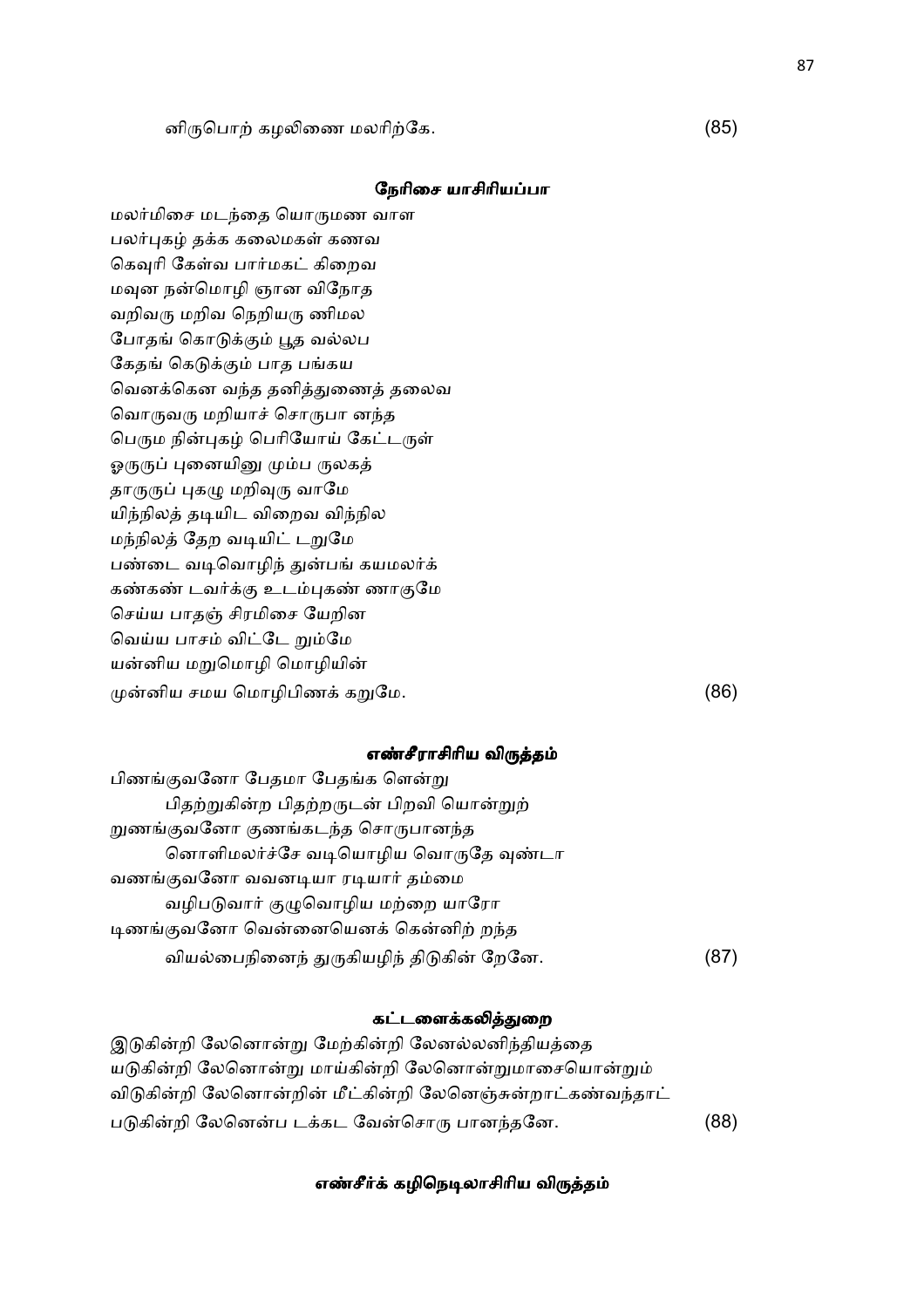சொருபானந்தத் திருமா முனிவன் றுணையார் கமலத் தொலையா நறவைப் பருகா வுருகிப் பெருகா நிறையும் பரமானந்தப் பெருமா களியே னொருபா வனையற் றுரையற் றுணர்பற் றுருபற் றொழிபற் றுலகற் றிலகுற் றிருகா தலுமற் றவரென் றுலகத் ெத.ப: டவெர- க.ப:டவேர. (89) இருவிகற்ப வெண்பா பட்டமத கரிமேற் பலகோடி யாண்டவனி வட்டமுழு தாளு மன்னர்பத—மட்டோ சொருபானந் தன்கீர்த்தித் தொல்லமுதை வாரிப் பருகா வுருகும் பகற்கு  $(90)$ அறுசீர்க் கழிநெடிலாசிரிய விருத்தம் பகுத்த பேதமும் பூதமும் போதமும் பற்றுவிட் டதுமுற்றுந் தொகுத்தி யாவையு நானெனத் தானெனுள் சுடர்ச்சொருபானந்தன் மிகுத்த தாமரை செகுத்ததா ளல்லது வேறுலகத்தே வகுத்த மூவர்தம் பதத்தையொன் றாகயான்  $\mu$ றவியு மதியேனே. (91) அறுசீராசிரிய விருத்தம் மதியிலே னெனைப்போல வல்வினைசெய் தாருண்டோ மங்கு மின்னார் கதியிலே சுழன்றவலக் கடலிடையே நடனாடக் கடவேனாகித் துதியிலே யருள்சுரக்குந் தூயசொரு பானந்தச் சோதி யென்னு நதியிலே புகுந்திருக்க விதியிலேன் முகவாதே

### கலி விருத்தம்

நி-ற ேறேன. (92)

| அற்றவர்களாகியறவேடங்கொண் டாசறாதே          |      |
|------------------------------------------|------|
| கற்றவர்களாகியரிதாய கலைகளெல்லாந்          |      |
| துற்றவ ரிலாதிச் சொருபானந்தன் தொண்டரெல்லா |      |
| மற்றவர்கள் கோடி பலகோடி மடங்குநன்றே.      | (93) |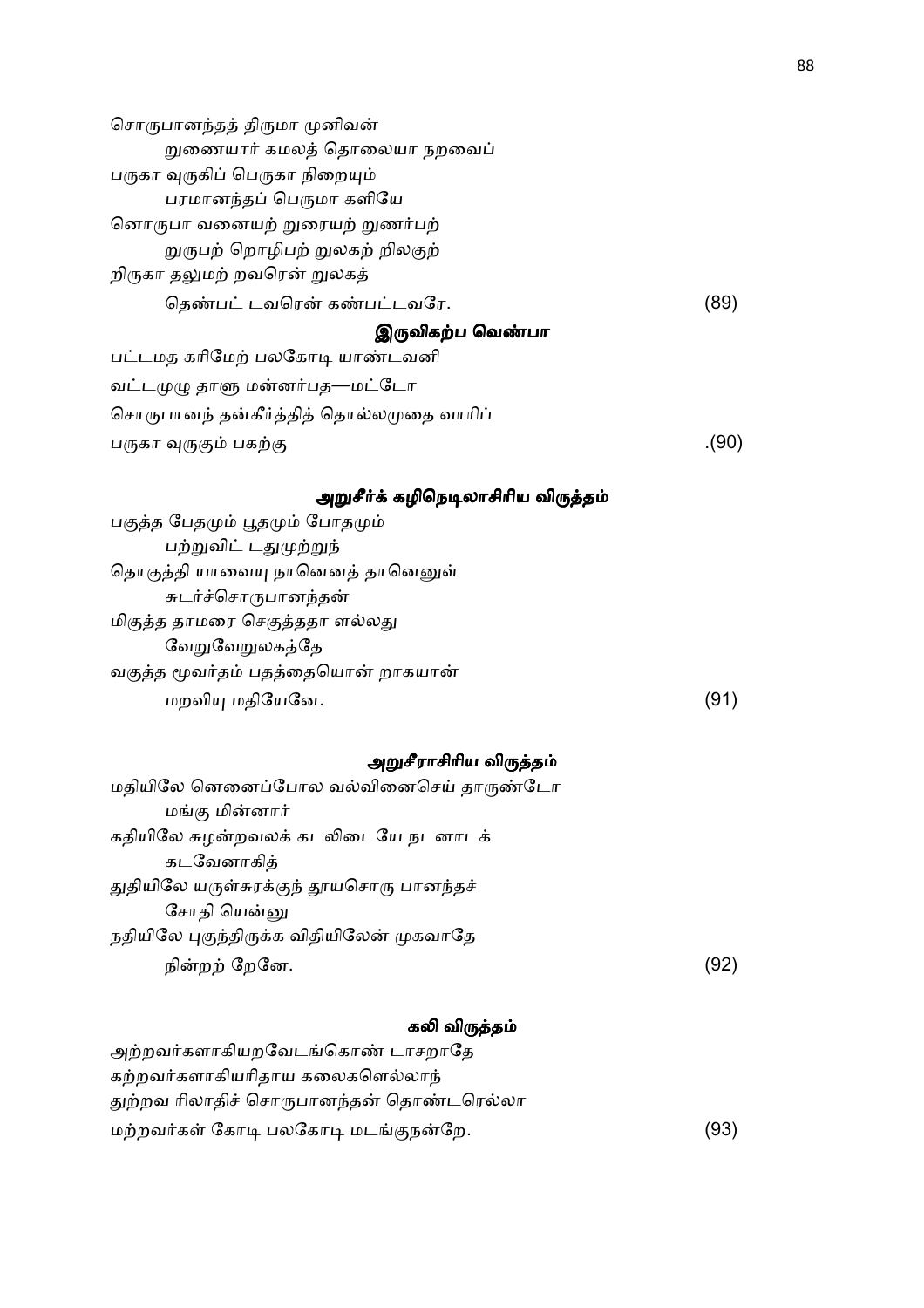### கட்டளைக்கலிப்பா

நன்று மறியே என்று மறியே னாயேனுட் டுன்று சுடரே சொருபானந்தச் சோதியென் றென்றிங் குரையா டளவேனிதையஞ் செயுமாறிங் கொன்று மறியே னெனினு முரையா தொழியேனே. (94)

### கட்டளைக்கலித்துறை

| ஒழித்திலை சிற்றின்ப முண்டிலை நீயுண்டு முண்மைதனின் |      |
|---------------------------------------------------|------|
| விழித்திலை மெய்ச்சொரு பானந்த வென்று வெறுமொருகான்  |      |
| மொழித்திலை தீமை மொழிந்தற் றனைபல மோகமென்றுங்       |      |
| கழித்திலை யாவி கழிந்தனை யேயென் கடைநெஞ்சமே.        | (95) |

### எண்சீர்க் கழிநெடிலாசிரிய விருத்தம்

| கடைய தாகிப் பிபீலிகை யாதியாக்    |      |
|----------------------------------|------|
| கமல யோனிக் கணக்கில் சராசரத்      |      |
| தொடைய தாயொன்று போலுல கங்களாந்    |      |
| தோற்ற மென்சொருபானந்தச் சோதியை    |      |
| யிடையறாவின்ப வாரியை யிங்குவந்    |      |
| தென்னை யாண்டவெங் கோனை யிறைஞ்சியே |      |
| யடைய யான்விழுங்கும்படி பாரினி    |      |
| யகில லோகமெங் கேயறி வன்றியே.      | '96) |

### அறுசீராசிரியச் சந்த விருத்தம்

| அன்றென்று கூறுதனை யாமென்று கூறுமறு   |      |
|--------------------------------------|------|
| சமயங்க ளோதியவையே                     |      |
| நன்றென்று கூறுமவர் நடுவென்று ஞானகன   |      |
| வொளியென்று நாலுமறையா                 |      |
| யொன்றென்று கூறுசொருபானந்த நாதனுரு    |      |
| வாய்வந்து மேவிவரவா                   |      |
| வென்றென்று கூறியிரு பாதங்கண் மேவவிதி |      |
| யின்றிங்கி லாதவிவரே.                 | 1971 |

### கலிநிலைத்துறை

| தவிர மீதொன்று மொன்றுபகாச்சமயத்தினொன்றுந்  |      |
|-------------------------------------------|------|
| துவரே மனைத்துஞ் சொருபானந்தச் சோதிதொல்லைப் |      |
| பவரோக மாறும் படிகண்ட பதங்களென்னு          |      |
| மவிரோத மான நெறியல்லன வையமுண்டே.           | (98) |

### அறுசீர்க் கழிநெடிலாசிரிய விருத்தம்

வையமினி யெனைப்புகழ்ந்தென் மற்றெனையிங் கிகழ்ந்தாலென்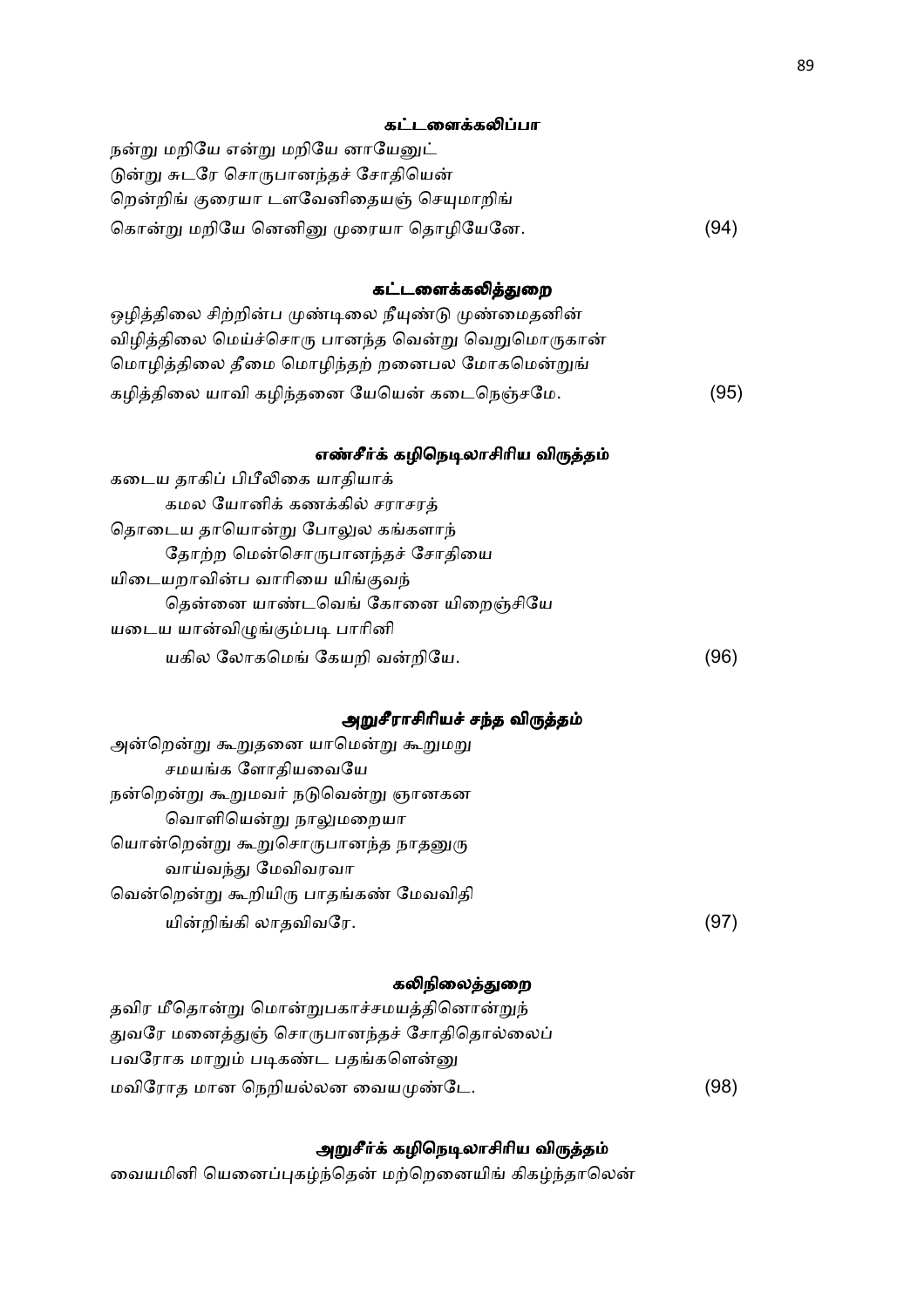மாறா தென்றுஞ் செய்யவள்வந் தென்னுடனே செறிந்திருந்தென் பிரிந்திருந்தென் சிதையா தென்று மையமற விருந்தெனுடம் பழிந்தாலென் னாக்கமழி வதனா வுண்டோ துய்யசொரு பானந்தன் றுணையடியென் றலையாரச் குடி னேற்கே. (99)

### வெண்பா

சூடினேன் பாதஞ் சொருபானந் தச்சுடரைப் பாடினேன் பண்டை யடியாரிற்—கூடினேன் கண்டேன் களிகூரக் காயம் படைத்ததனா னுண்டேன் பெறாதபய னொன்  $(100)$ 

# ஞானவிநோதன் கலம்பகம் முற்றும். ------------------------------------- -------------------------------------

# செய்யுள் முதற்குறிப்பு அகராதி (செய்யுள் எண்களுடன்) 1. பேரைக் கலம்பகம்

அளவறியாப் புனலிடைப்பட்ட 16 குழைத்திருப் பார 13 அறிவி லேனொரு  $\,$  18  $\,$  குறைக்கொழுந் தாயமு $\,$  8  $\,$ ஆகமொன் றிரண்டு 7 கொடித்தேரினர் 38 ஆ7லா கழ5 20 சரமைழ  98 ஆைரய ராம 23 ஆவி .0ைம 36 சிற%தா, 33 ஆழி மாதவன் 11 செய்யிற் கரும்பும்  $40$ ஆைள" ெபா& 17 ெசவிெதா8 ???  $\mathfrak{A}_{\mathfrak{g}}$ ரும்பை 41 கடைம்பை தவசரிதை 5 இல்லத் தடங்கா 28 கால முடில் பிழிந்து 35 உரைக்கொடு மாடவர் 32 கை தழைத்தெழும் 4 எம க 34 தாேமாதர 43 ஏடவிழுங் கண்ணிக் 12 கிரை தாளெடுத் துலகளந்த 27 ஏது காரணத் தேவர்களேனும் 15 கேவகியார் 30 ஒருகைமுகக் 3 ்கணார் பொருளைத் 44 ஒபிைழ 22 ெதாEபாகி 39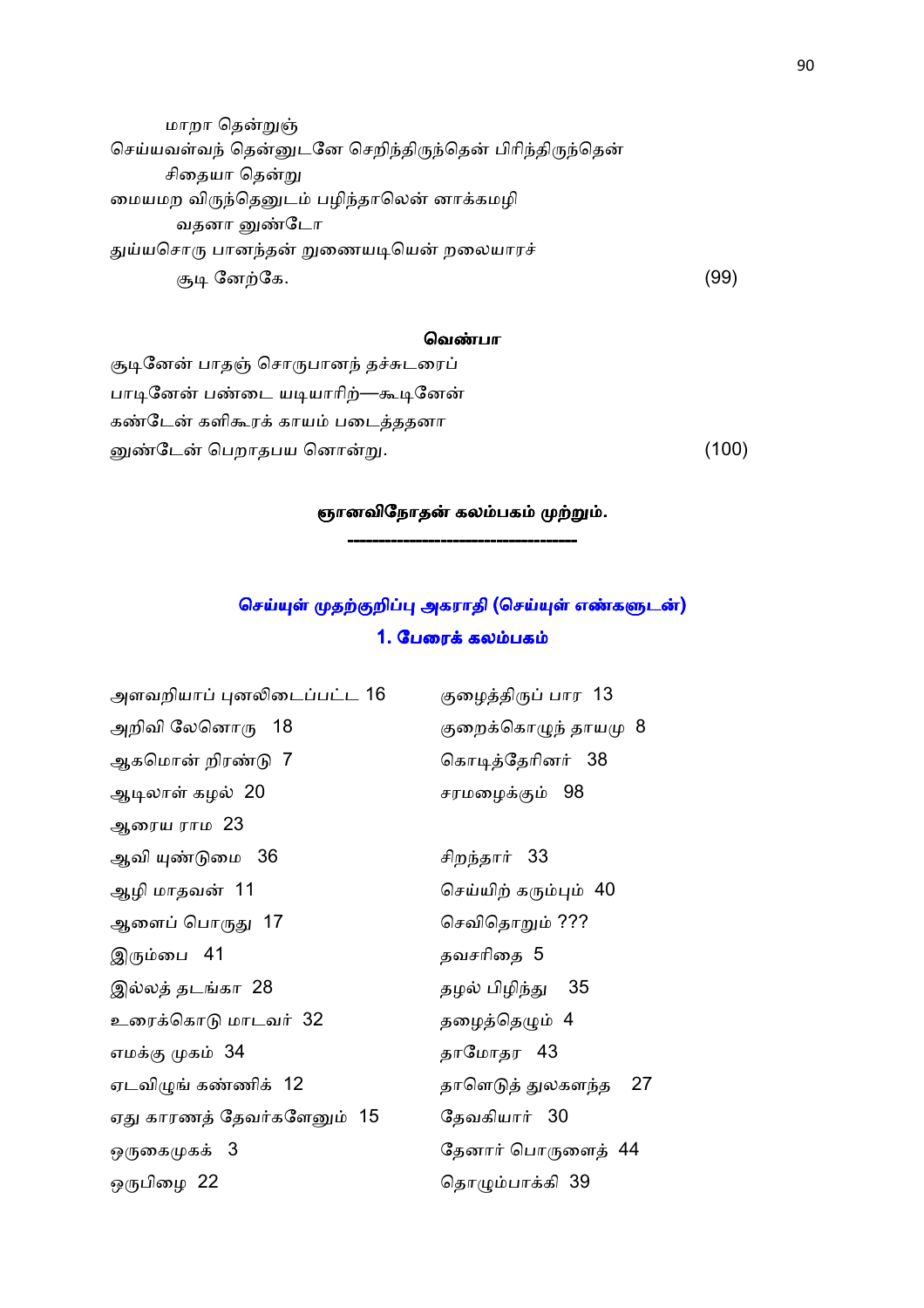| கடல டங்கலுழி 29       | நாராய ணாவென 21       |
|-----------------------|----------------------|
| கண்ணகம் 24            | பதித்தநவரத்னமணி 101  |
| காரணங்குறி யாய்  10   | பால்வடிவுந் 45       |
|                       |                      |
| பின்னையைத் தழுவிப் 14 | மானென்பார் 42        |
| பூமாது நலம்           | வடித்தூது 46         |
| பெருவிட வரவணைப்  31   | வண்டிருக்கும் 37     |
| மழைக்காவல்            | வாடைவந் தியங்க 99    |
| மறைமு டித்தலை 6       | வாழி புகழப்பேரை 100  |
| மாகவலைப் ???          | வாழி வலம் 19         |
| மாவளர்த்த 25          | வானவர் தானவர் 9      |
|                       | வெடித்துச் சிவந்த 26 |
|                       |                      |

# 2. திருமயிலாசலக் கலம்பகம்

| அஞ்சலளித் தாண்ட 10          | ஈரம் பொருந்தா 94     |
|-----------------------------|----------------------|
| அண்ணற் கொருபொருள் 86        | உய்ய நல்வரம் 46      |
| அமலன் புகழ் _64             | ஊசற் குழைமடவார் 43   |
| அம்மானை யாடி   39           | எவர்களும் புகழும் 17 |
| அய்ய மின்றி 7               | என்னே யமுநின் 53     |
| அழகிய சண்முகத் தொருமெய் 100 | ஏசகன்ற 51            |
| அறிஞர்சூழ் 71               | ஏந்து பூண்முலை   23  |
| அன்றுசிவப் பிரகாசன் 1       | ஏன மற 59             |
| ஆகு மதை 70                  | ஏனலங் கானில் 20      |
| ஆட்டுப்பால் 2               | ஓதும் பனுவல் 75      |
| ஆரார் செஞ்சடைப் 93          | கலையான 60            |
| ஆன தா கின்றதினி 88          | கன்னிக் குறத்தி  4   |
| ஆனமட் டினிற்பணி 11          | கிழமுனிவன் 57        |
| ஆனையுரு வான  49             | இயல்வளமும் 61        |
| இரங்கும் 2                  | இருஞ்சூலம் 81        |
|                             |                      |

-------------

---------------

குகனே மயிலமலை 25 குதிய விதய்வங்களத்தனையும் 78 ண" பிச  72 ெதவ" #லைம 79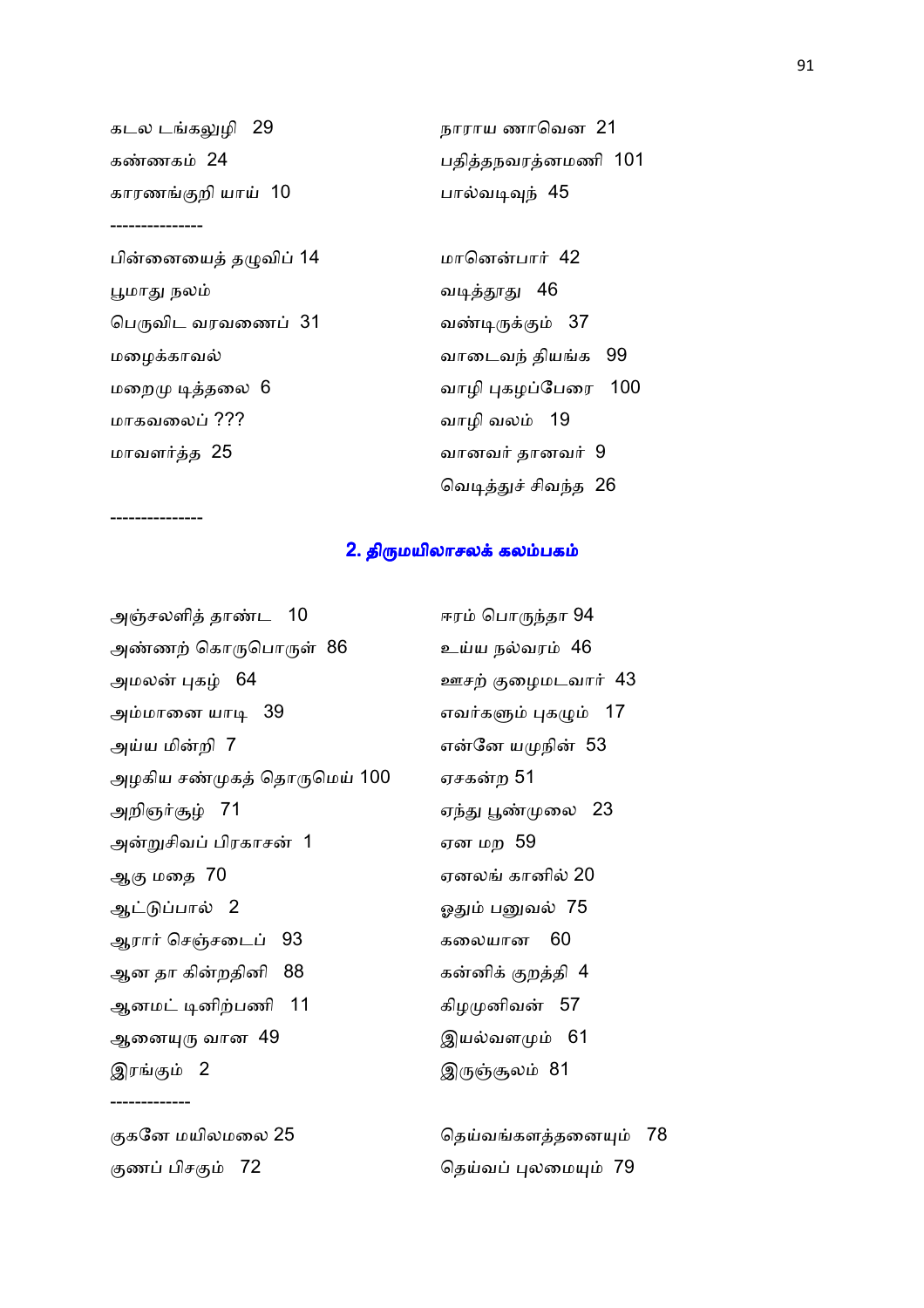குருபரா வெனத்தினமும் 12 கேவருக் குஞ்சசி 44 வி ைக 26 ைதய- 90 =0மவ, 41 ந.ண5 க.0 21 கேட்டினுக்கு ளஞ்சி 83 நமனஞ்சிய 56 கொற்ற வர்க்குமுயர் 69 நலங்குலவு 29 கோவில் கொண்ட  $32$ சயிலமுழுக்கவும் 3 குறை நாயிற்கடையாகி 35 சலன மற்றதிரு 98 கால நானங் கமழும் 67 சற்குருவாம் 80 நானு நீயும் 30 செப்பரிய 66 நிகழ்த்தரும் 24 சேயநின் 34 சேயமா மலர் 8 பண்குலவு 15 சேயமா $\mu$ கங்கள் 16 சேயிலங்கும் 36 பணி பவச் சாதி 82 சேய்முத் தமரர் சொல்லு மாயப் 74 பிரமாதி யாண்டதனில் தலையாலன் புடனே 84 தனபகவானவ,மீேத 3 #யலா, மயிலமைல" 13 தாமைரக. 42 ெபாேசவலணி 45 திகழுஞ் சண்முக 92 மகிழ மாமலர் 77 திருமகள் சேர் 1 மயங்கிசை 4 துடியடிக் களிற்றின் 40 மயிலாசலத்துற்ற 5 மயிலென 33 ----------------------- மலியுங் கருணை 91 பாய பின் காளர் 6 மலைத் தெய்வம் 3 வார்வேல் 73 மனன& 50 வாE கிளியி- 54 மாட்டாத வென்னை 14 மின்றயங்கும் 76 மின்னவிர்ந் திலங்கு 99 வீட்டு நேயம் 68 மின்னிலங்கிய 37 முத்த மனைய 18 முத்த மனைய 18 முருக றாமலர்  $9$ 

நன்றே வருக 96 படையா லொரு 55 பரம்பிய தென்றல் 89 பன்னிரண்டு 48 புகழனந்த 27 40 மயிலமைல 2

வித்தை யாலும் 85 வியனார் கமல 58 வீரவடி வேற்கை 19 வேளஞ் சித்தன் 52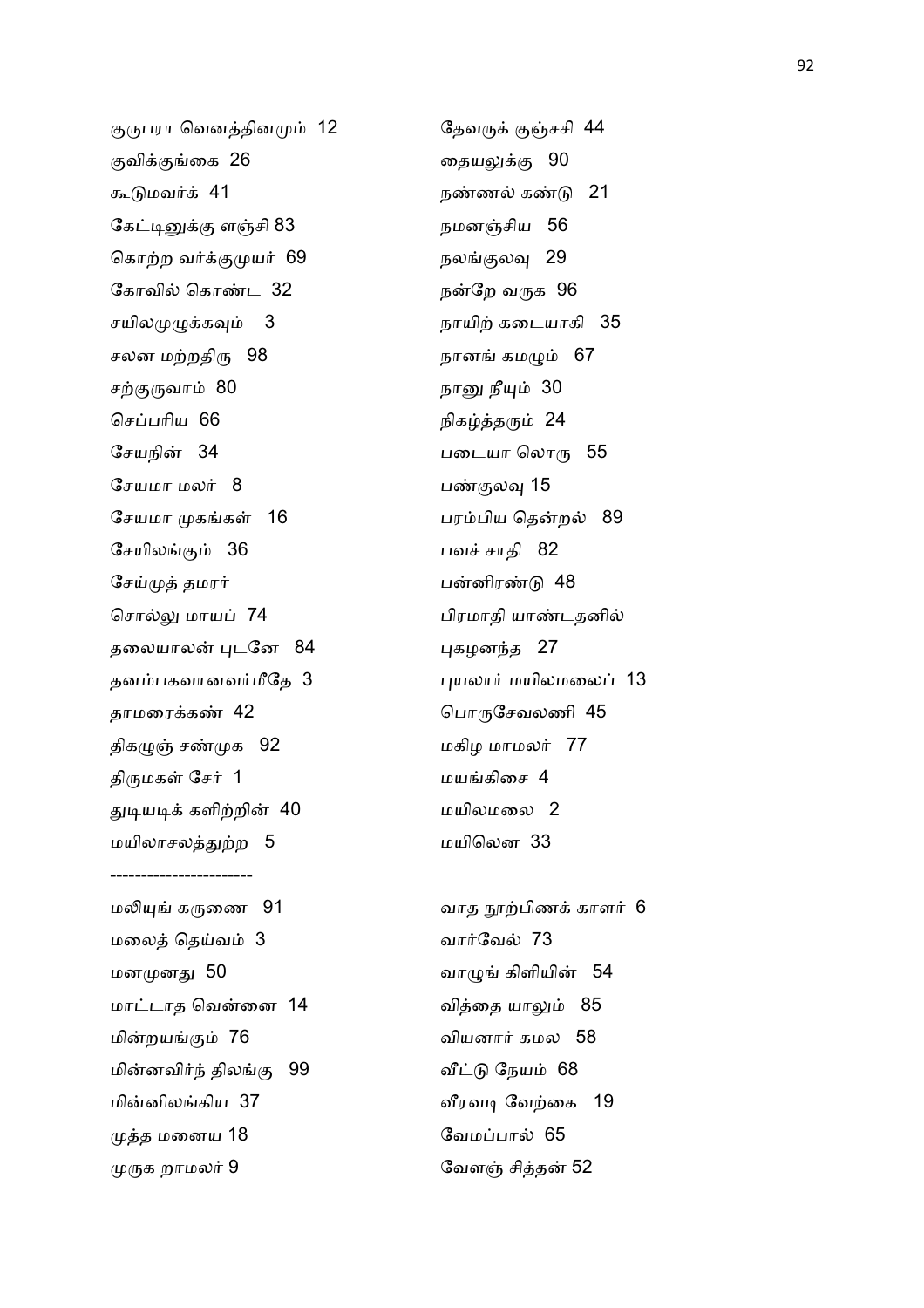| வஞ்சமெலாம்38         | வேளணிமலர் 87         |
|----------------------|----------------------|
| வருபல கனவினில்  97   | வேளைக்கருளும் 95     |
| வரும மின்றிய 62      | வேளைக் குதவிடு 28    |
| வளமலிந்த 47          | வேள்விடும் பூங்கணை31 |
| வன்னமுலைத் துணையை 22 |                      |

3. ஞான விநோதன் கலம்பகம்

அச்சமெலாம் 34 அடியேனை 0 கால் இடுவார் 26 அணா8 77 இைணயா 6 அலராயின் 47 அறையாநின் 40 அற்றவர்க ளாகி 93 குழை குழைவது 52 அ-ேப ??? இ-அ-றிய 7 இ-அன்றென் ஆகைடW, 73 உைடயாெனன 66 ஆகின்றவை 81 அ-ேப ெசா@பா 82 உறேவ 22 --------------------------- ஊசலாடுமிவ் 35 குழ்தையொடு 49 ஊ-வ ெபேநா 64 தைரயத-எனதே பிறவி 2 என்புன் ஒழி2தைல 95 தானி> \*லகி- 10 ஒன்றாயும் 1 ஓைச த%தமி,த 44 திணியடாெயா-ைற 14 கடையதாகிப் 96 கால தீர்த்த மாவதும்68 கண்டே சொருபானந்தன் 65 கமையால் வந்தது 21 காண்டர் 57

-----------------------

றிலேன் 88 இயலுமிசை 8 இரவுபக லுயிர் 32 றவா 45 இன்றுளே 20 உடலை யார்த்த 75 உண்டு மில்லையும் 46 ஆேனன& 54 உைரெச மனேன 39 தரையதன் மேல் 19 தவிர மீதொன்று ??? தனையாரும் 33 றா 1 தாேன வண ெம- 36

துங்கத் திருவடி 85

கைலய5லா5 79 ெதாழிலவர7யிைண 61